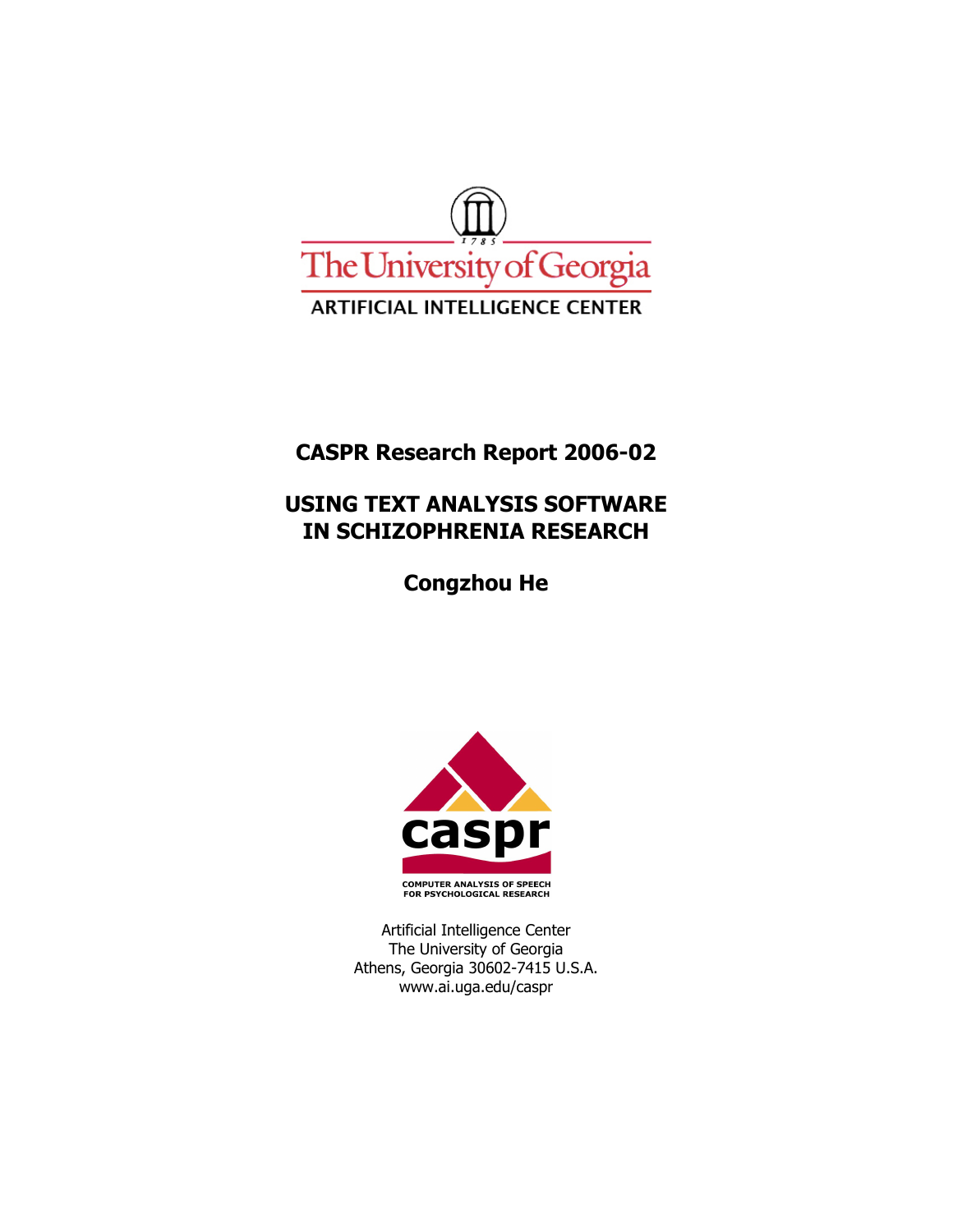### USING TEXT ANALYSIS SOFTWARE IN SCHIZOPHRENIA RESEARCH

by

#### CONGZHOU HE

(Under the Direction of Michael A. Covington and Walter D. Potter)

#### ABSTRACT

Analysis of speech samples is crucial for schizophrenia research, since language is the outer representation of inner thoughts, and speech abnormality effectively reflects brain deterioration. Detailed psycholinguistic analysis, however, often requires substantial linguistic expertise and tremendous amount of time on the part of the analyst, which are not always available.

To demonstrate that sophisticated and useful psycholinguistic measures can be automated at various linguistic levels using cutting-edge NLP technologies, this dissertation describes the design of three NLP applications for schizophrenia research. They are Vocabulary Analyzer analyzing vocabulary rarity at the lexical level, D-Level Rater rating syntactic complexity at the syntactic level, and Idea Density Rater computing idea density at the semantic level. Speech samples from a schizophrenia experiment were used as a test bed for the usability of the software. Results show that, lexically, the schizophrenic patients in the experiment tend to use fewer rare words than the normal controls. Structure-wise, the patients' speech features lowered syntactic complexity as measured with D-Level Scale. And, semantically, no significant difference in idea density was found between the speech samples of the patients and those of the controls.

INDEX WORDS: schizophrenia, text analysis software, natural language processing, vocabulary rarity, D-Level, idea density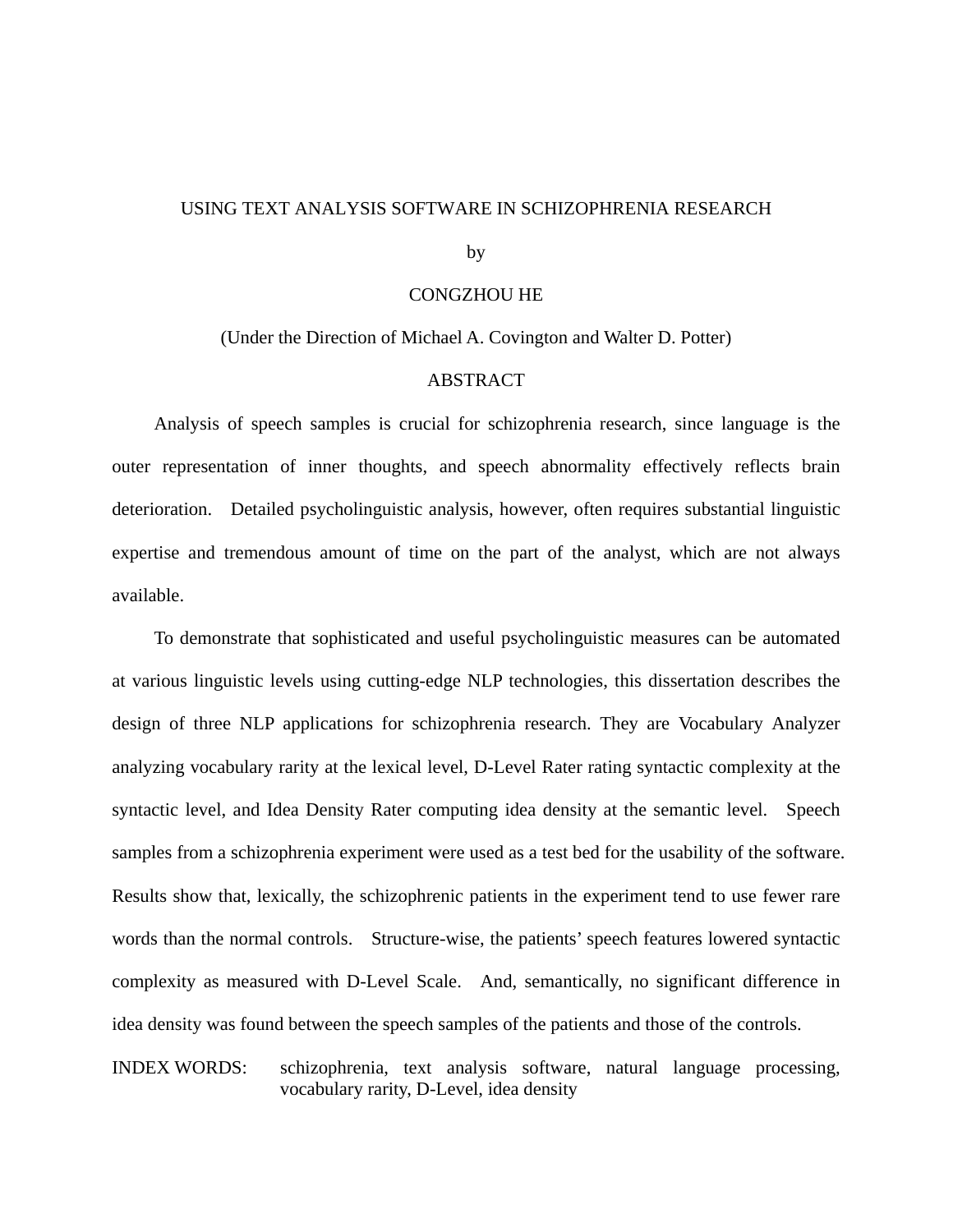## USING TEXT ANALYSIS SOFTWARE IN SCHIZOPHRENIA RESEARCH

by

### CONGZHOU HE

|  | B.A. Shanghai International Studies University, China, 1992 |  |  |
|--|-------------------------------------------------------------|--|--|
|  |                                                             |  |  |

M.A. Shanghai International Studies University, China, 1995

Ph.D. Shanghai International Studies University, China, 2000

M.S. The University of Georgia, Athens, GA, USA, 2004

A Dissertation Submitted to the Graduate Faculty of The University of Georgia in Partial Fulfillment of the Requirements for the Degree

### DOCTOR OF PHILOSOPHY

ATHENS, GEORGIA

2006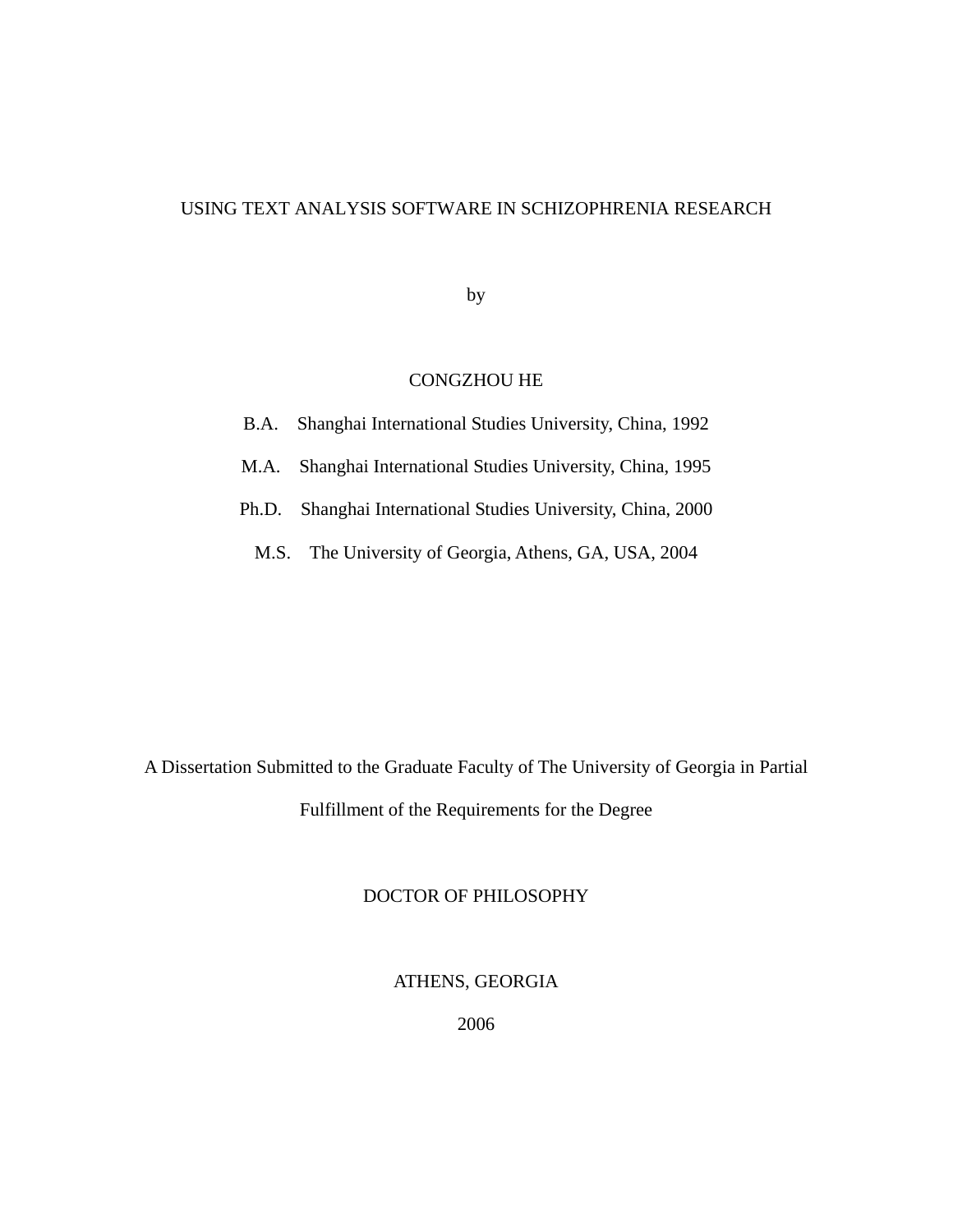© 2006

Congzhou He

All Rights Reserved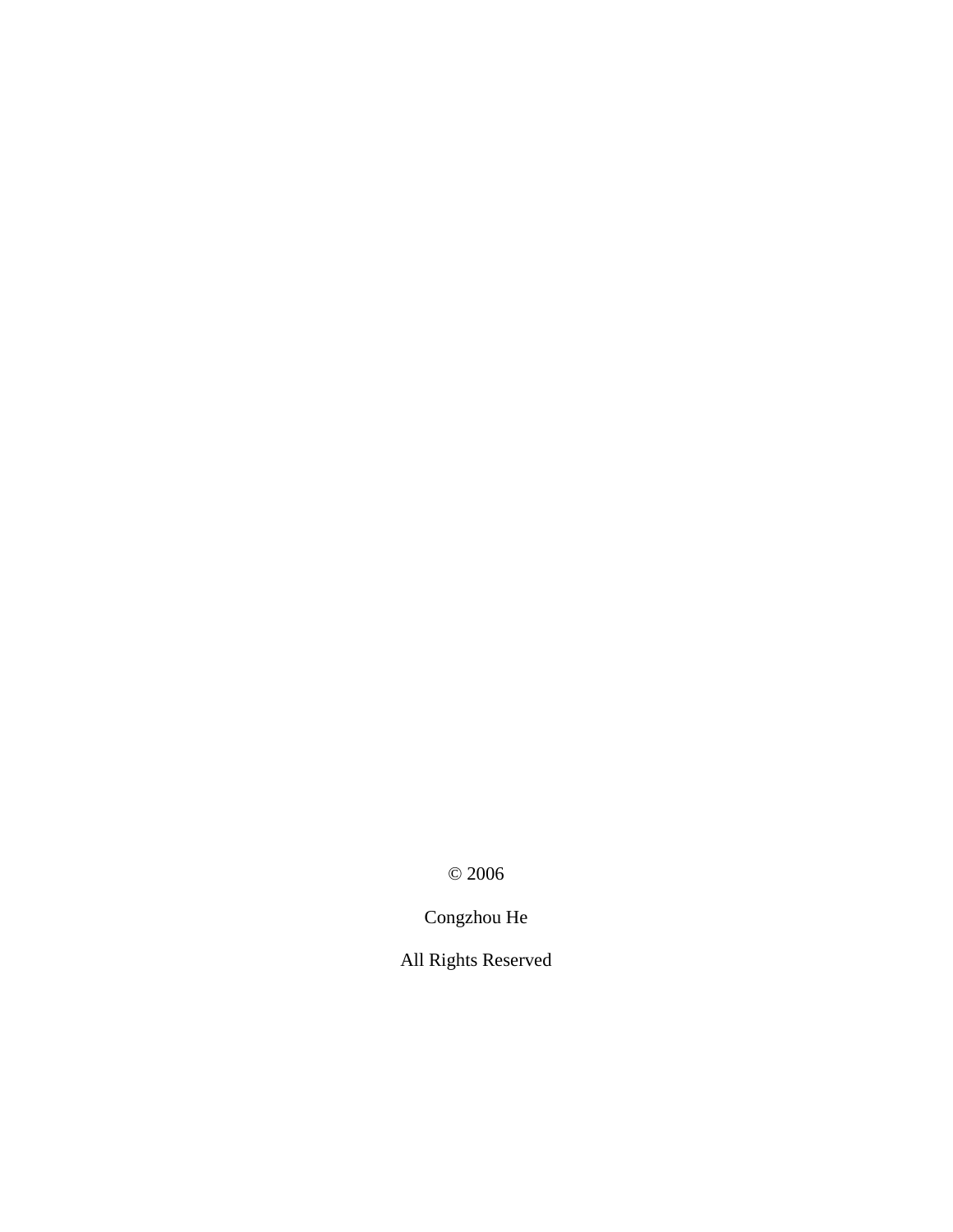# USING TEXT ANALYSIS SOFTWARE IN SCHIZOPHRENIA RESEARCH

by

# CONGZHOU HE

Major Professors: Michael A. Covington

Walter D. Potter

Committee: John Stufken

John A. Miller Liming Cai

Electronic Version Approved:

Maureen Grasso Dean of the Graduate School The University of Georgia August 2006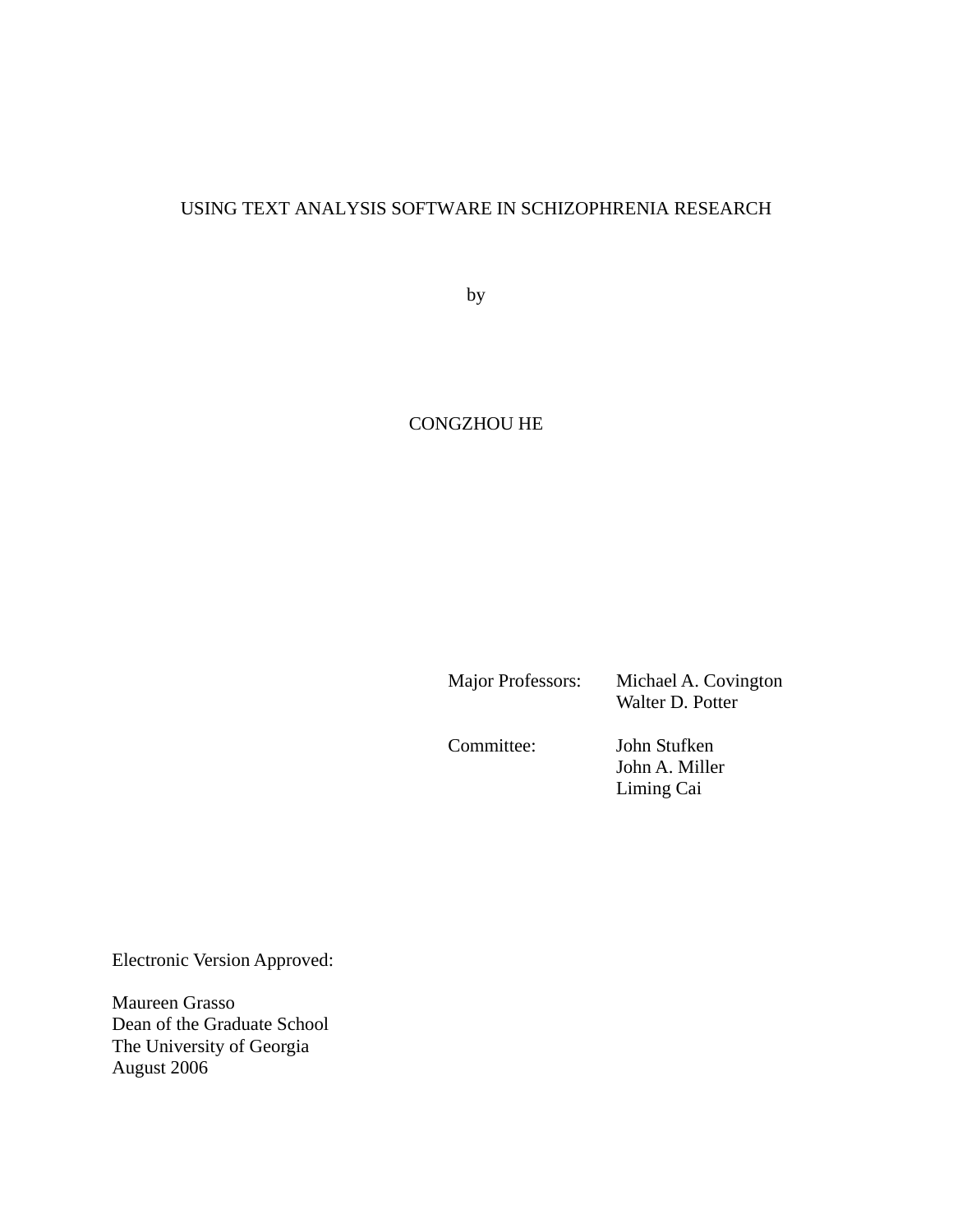#### ACKNOWLEDGEMENTS

I am deeply indebted to my major professors Dr Michael A. Covington and Dr Walter D. Potter for their guidance throughout my five years of study at the University of Georgia. Their keen insight, unwithholding support, and constant encouragement led me, right from the moment when they admitted me to UGA, from a linguist that barely knows anything about computers to a computer scientist who is able to design and implement useful software applications involving sophisticated psycholinguistic theories.

I am very thankful to my minor professor Dr John Stufken for always being supportive and for spending so much time in helping me to better understand experimental designs and methods of statistical analysis. I am very grateful to Dr John A. Miller and Dr Liming Cai for sharing with me their extensive knowledge in computer science. Doing projects under their supervision has been one of the best learning experiences that I have had at UGA. I also wish to thank my graduate coordinator Dr Hamid Arabnia, my other professors and staff, and my fellow students at the Department of Computer Science. Had it not been for their help, this dissertation would not have been possible.

I am grateful to my husband Huimin, a real theoretical linguist, who not only supports me emotionally but also took up the laborious job of collecting the testing data for me. I thank my lovely daughter Yinyu for showing me the joys of life through the hardship of dissertation writing, and my parents who offer their generous assistance with the greatest patience.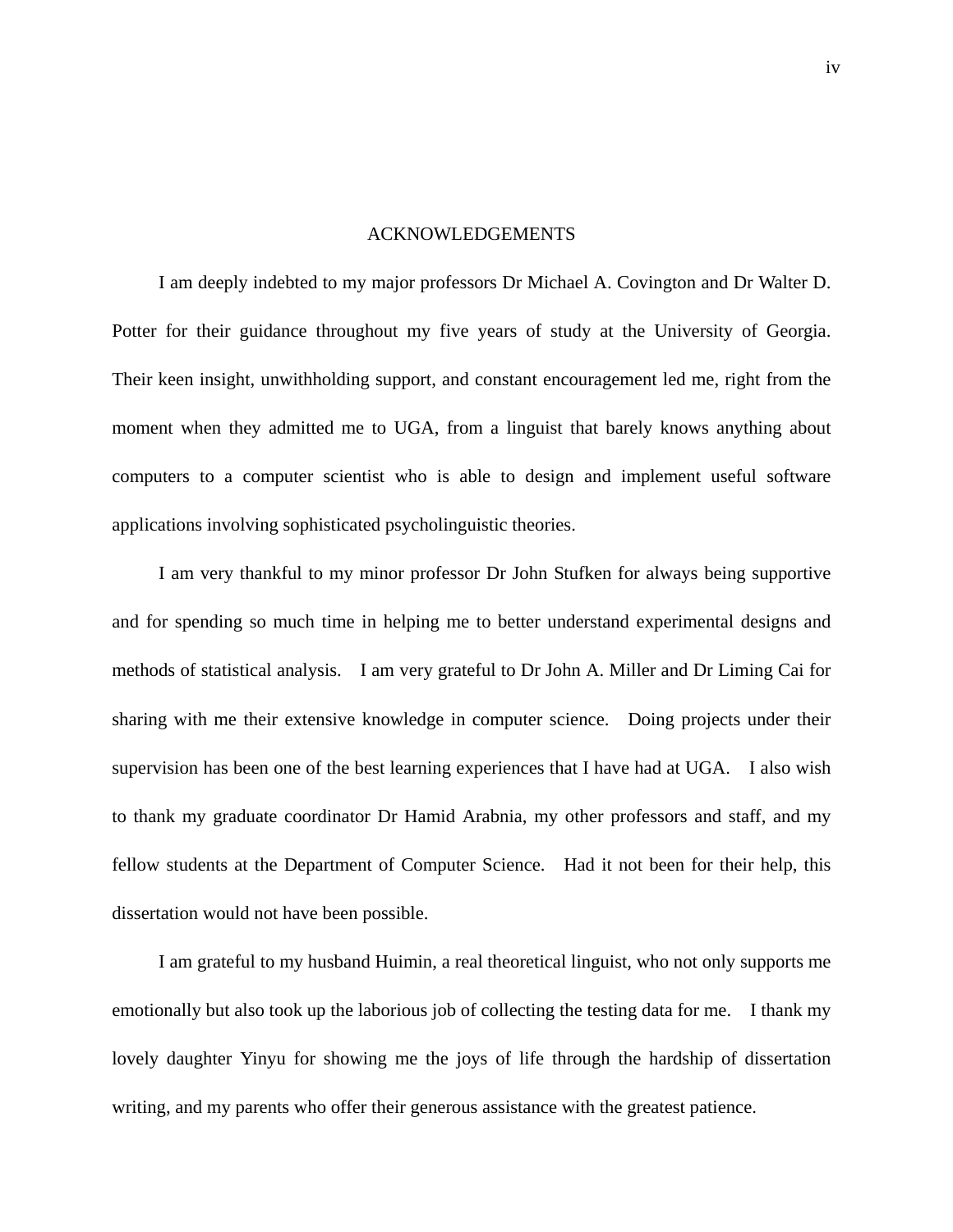Special thanks go to Sara Weinstein at the Department of Psychiatry, University of British Columbia for providing speech samples from the schizophrenia experiment used in the dissertation.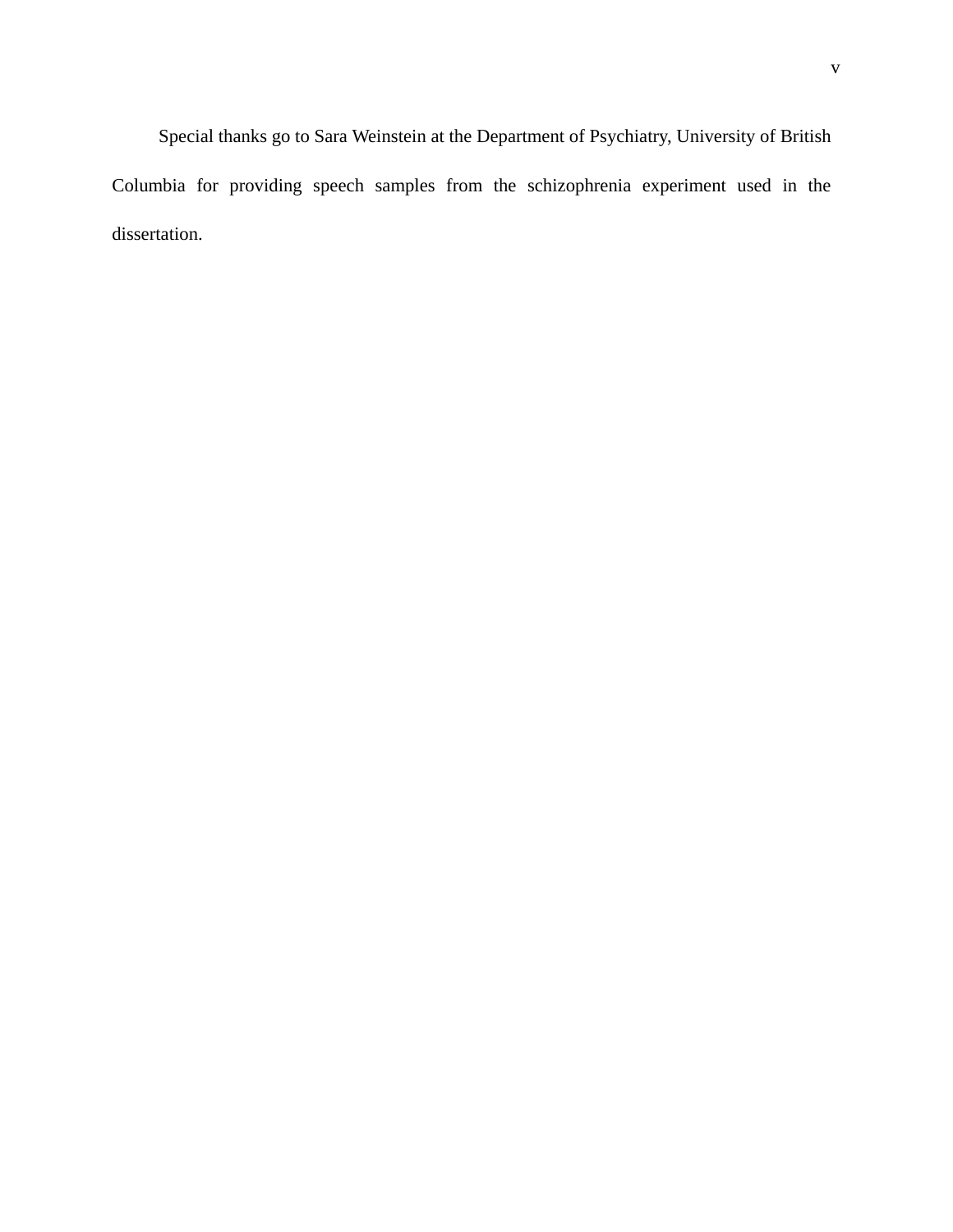# TABLE OF CONTENTS

Page

| <b>CHAPTER</b> |     |                                                            |
|----------------|-----|------------------------------------------------------------|
| $\mathbf{1}$   |     |                                                            |
|                | 1.1 |                                                            |
|                | 1.2 |                                                            |
|                | 1.3 |                                                            |
|                | 1.4 |                                                            |
| 2              |     | NATURAL LANGUAGE PROCESSING AND SCHIZOPHRENIC LANGUAGE  12 |
|                | 2.1 |                                                            |
|                | 2.2 |                                                            |
|                | 2.3 |                                                            |
| 3              |     |                                                            |
|                | 3.1 |                                                            |
|                | 3.2 |                                                            |
|                | 3.3 |                                                            |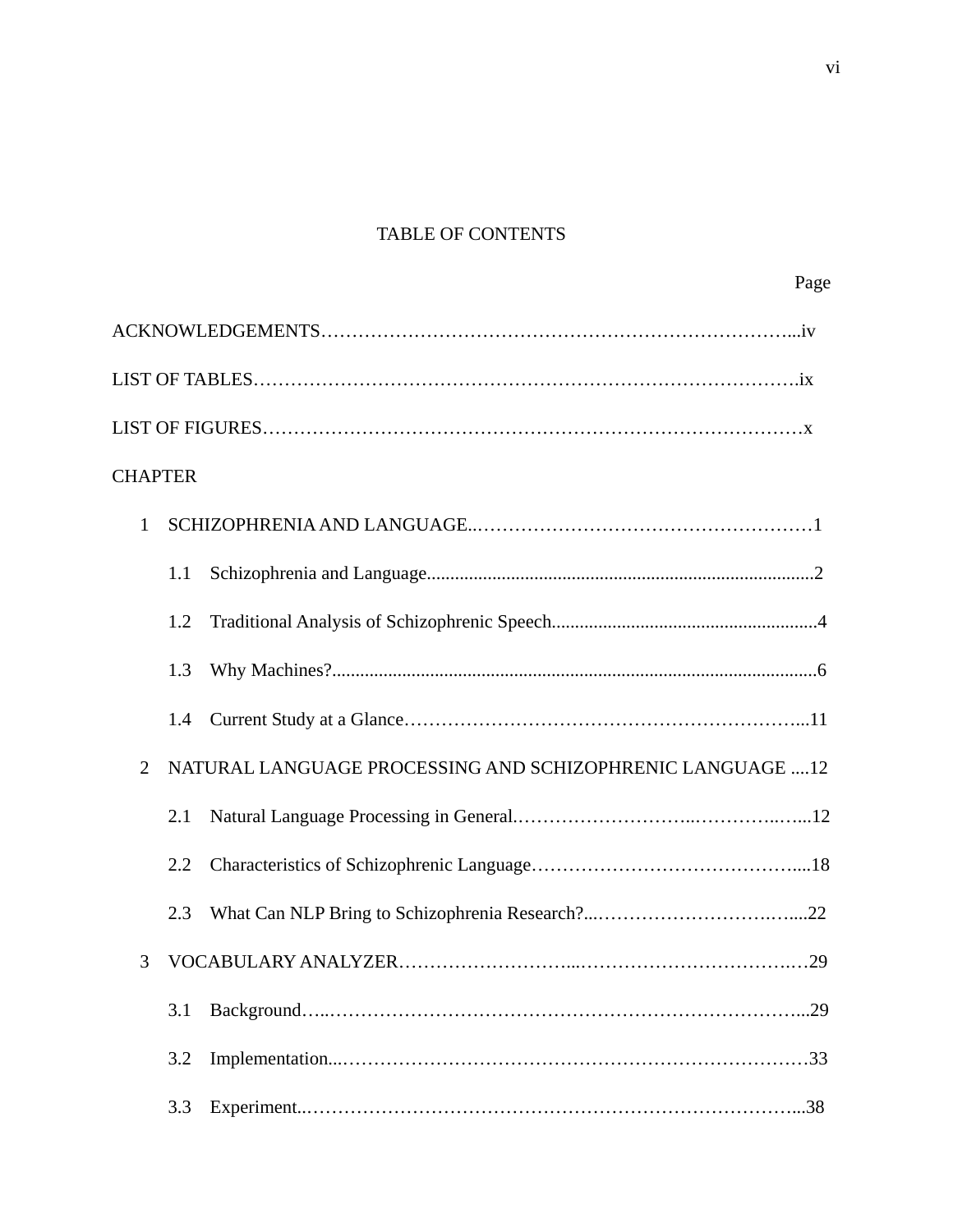|                | 3.5           |     |
|----------------|---------------|-----|
| $\overline{4}$ |               |     |
|                | 4.1           |     |
|                | 4.2           |     |
|                | 4.3           |     |
|                | 4.4           |     |
|                | 4.5           |     |
|                | $4.6^{\circ}$ |     |
|                | 4.7           |     |
| 5              |               |     |
|                | 5.1           |     |
|                | 5.2           |     |
|                | 5.3           |     |
|                |               | .71 |
|                | 5.5           |     |
| 6              |               |     |
|                | 6.1           |     |
|                | 6.2           |     |
|                |               |     |
|                |               |     |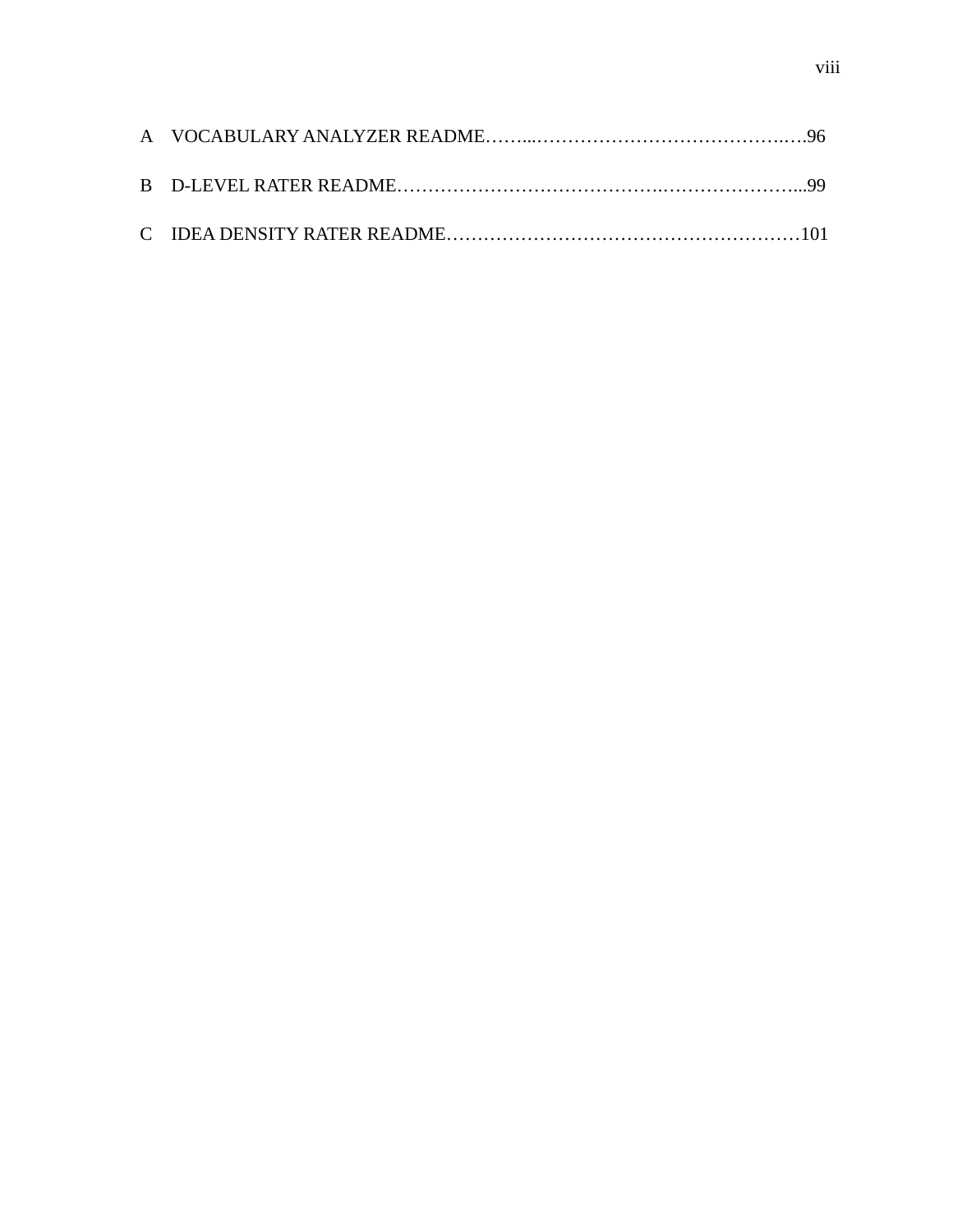# LIST OF TABLES

ix

|  |  | Page |
|--|--|------|
|  |  |      |

| Table 2.2 Selected Deviances in Schizophrenic Language by Linguistic Levels21 |
|-------------------------------------------------------------------------------|
| Table 2.3 Combining NLP and Schizophrenic Language Analysis24                 |
|                                                                               |
|                                                                               |
|                                                                               |
|                                                                               |
|                                                                               |
|                                                                               |
|                                                                               |
|                                                                               |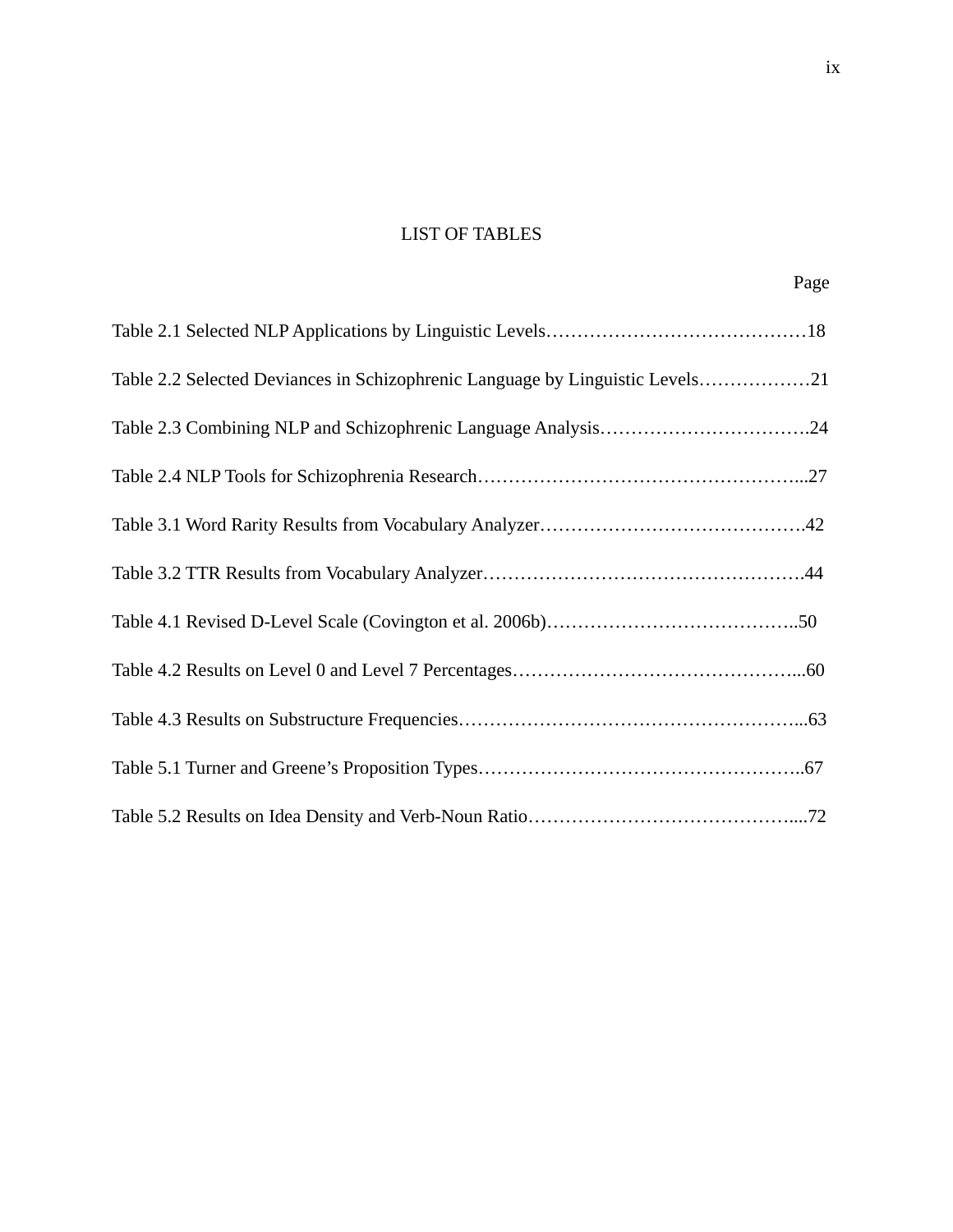# LIST OF FIGURES

x

#### Page **Page**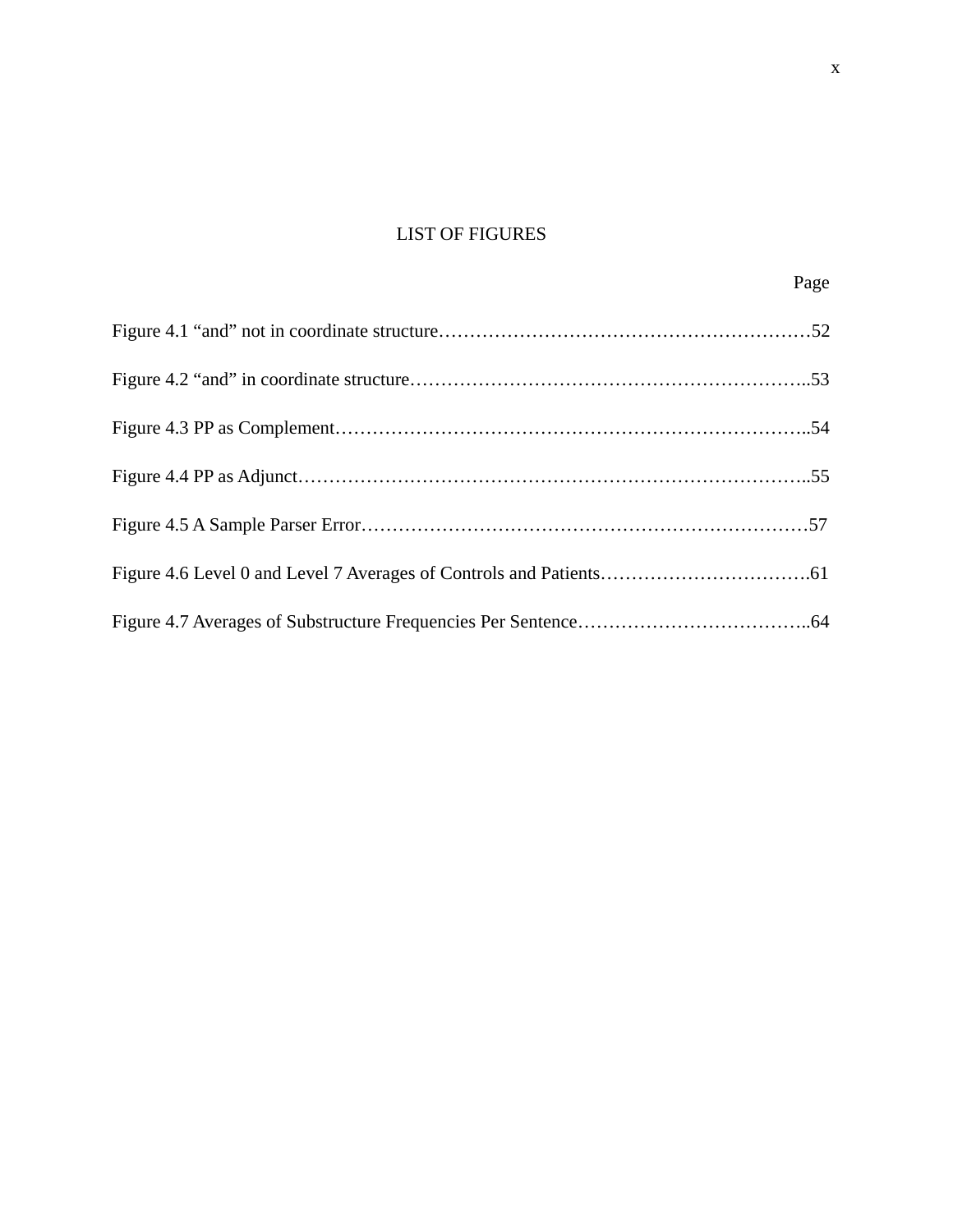#### **CHAPTER ONE**

#### **SCHIZOPHRENIA AND LANGUAGE**

Schizophrenia is a chronic, disabling brain disease, which afflicts about 1% of the human population (Spearing 1999). MRI and functional MRI images provide unequivocal evidence that the brains of schizophrenia patients differ both structurally and functionally from normal, especially in the frontal and temporal cortices (Kuperberg and Caplan 2003, Dombeck 2006). Brain deterioration from schizophrenia results in assorted cognitive impairments, handicapping schizophrenic patients in different aspects of everyday life.

Unfortunately, despite extensive research, neither the cause nor the pathophysiology of the disease is understood thoroughly (Turner 2003). Schizophrenic patients are likely to be affected by the disease for the rest of their life, and complete recovery has been rare (Birchwood and Jackson 2001). Due to the many complicated factors involved, there is currently not and will not be, in the near future, a drug that cures the disease, although medications do help the patients remain stable (Turner 2003). In fact, so much about schizophrenia is still unknown that even its diagnosis can be fairly inconsistent (Strobel 2005, Flaum, Arndt, and Andreasen 1991), especially at early stages of the disease (Turner 2003).

This dissertation introduces an alternative approach to studying schizophrenic symptoms and diagnosing schizophrenia: automated analysis of speech is proposed both to simplify and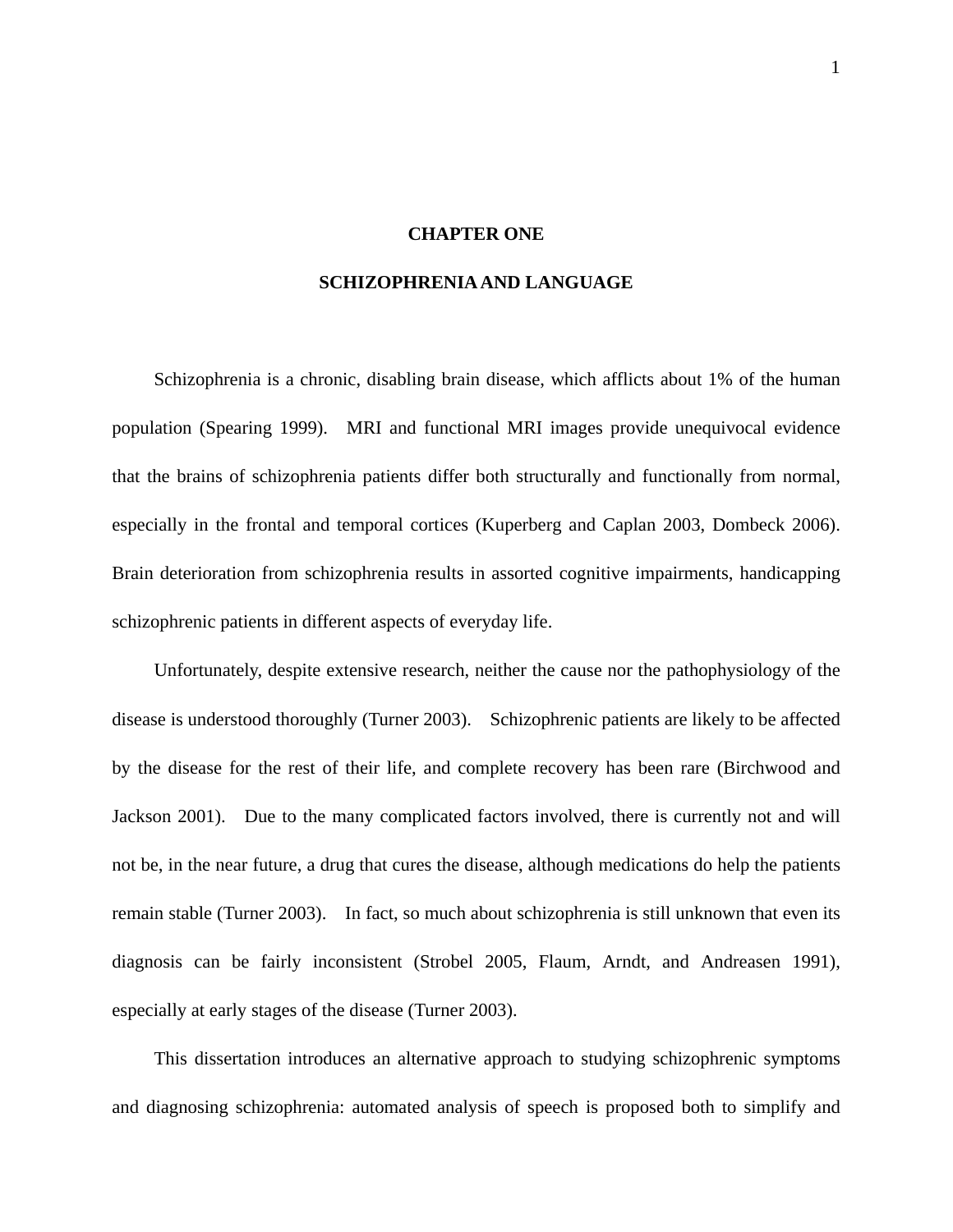speed up research process and to complement human evaluation of the disease. Appropriately used, machines are able to detect aspects of schizophrenic symptoms beyond human capacities, thereby bringing us closer to a better understanding, and earlier and more accurate diagnosis of the disease, and, hopefully, a sooner discovery of an effective cure.

In this introductory chapter, I will describe the relationship between schizophrenia and language, and explain how speech abnormalities have been exploited in the diagnosis of schizophrenia. I will briefly discuss the ways that machines can help in psychiatrists' research before I describe the layout of the dissertation in the last section.

### **1.1 Schizophrenia and Language**

Like any brain disease, schizophrenia physically perturbs the Central Nervous System and the neurotransmitter systems (Hudson et al. 1993, Benes 2000), which are crucially involved in perception, memory and thinking. Profound cognitive malfunctions, however, start to exhibit themselves long before the damage can be established clinically (Chapman 1966, Klosterkötter 2001). Whether at the prodromal or later stages of schizophrenia, language is the overt reflection of cognitive disability, and is always one of the central objects of observation.

Diagnoses of schizophrenia are frequently partially based on a patient's abnormal use of language, as language is readily observable as a mirror of cognitive function. Both of the major diagnostic criteria for schizophrenia DSM-IV (American Psychiatric Association 1994) and ICD-10 (WHO 1992) rely heavily on speech disorder for classification purposes. For instance, DSM-IV includes "disorganized speech (e.g., frequent derailment or incoherence)" as one of its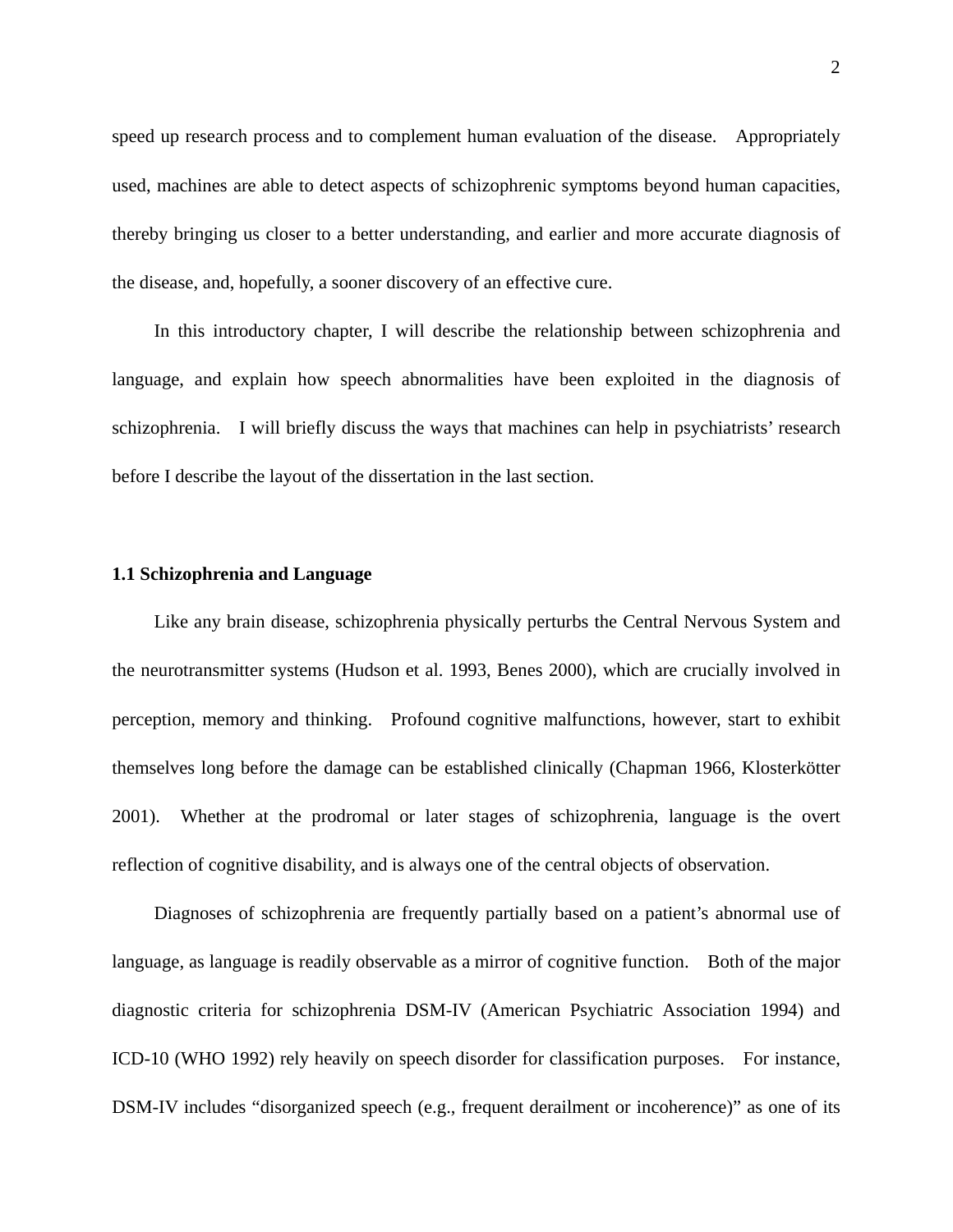five characteristic symptoms. ICD-10 provides description of different speech disorders as symptoms for each subcategory of schizophrenia, regarding the quantity, quality and organization of language. Aside from the direct usage of speech abnormalities in diagnosis, DSM-IV and ICD-10 indirectly resort to speech for evidences of thought disorder and cognitive disturbance.

The reliance of schizophrenia diagnosis on language is based on decades of clinical study, which doubtlessly establishes the close relationship between language abnormalities and schizophrenia (e.g. Andreasen 1979a, 1979b, 1986, Rochester and Martin 1979, Chaika 1974, Docherty and Gottesman 2000, McKenna and Oh 2005). Observational experiments of various types have been conducted for psychiatrists to compare schizophrenic and normal speech. Linguistic details of both written and spoken language are studied, and strong correlations have been found between schizophrenia and many linguistic deviances. In particular, researchers agree on the recurrence of some abnormalities, such as disorganized speech and derailment, incoherence and illogicality, and poverty of speech, which have, as we have seen, made their way to the standard diagnostic criteria DSM and ICD.

In fact, it has been further argued that language, which calls for hemispheric lateralization, may lie at the center of the etiology of schizophrenia. As Crow puts it, schizophrenia is "the price *Homo sapiens* pays for language," when lateralization fails (Crow 1997a, b, 2000). Crow based his evolutionary origin of schizophrenia as an error in the evolution of language on various evidences, such as: the fact that schizophrenia is ubiquitous in all geographical areas with no indication of environmental or cultural influence (although it is more disabling in some settings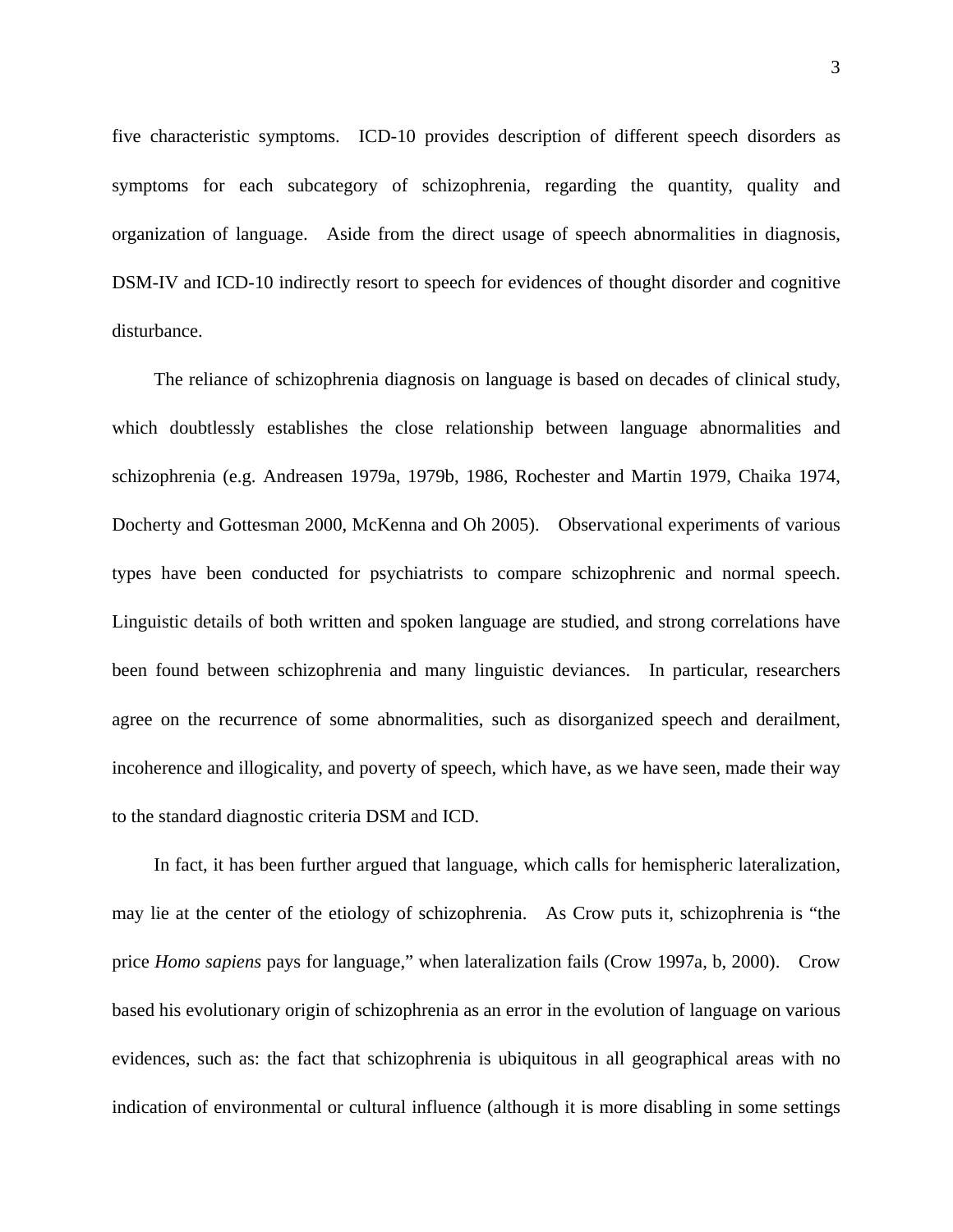than in others); the fact that schizophrenic patients do not develop the normal anatomical asymmetry in brain; the disadvantaged genetic disposition of schizophrenic patients, and so on. Although there are different opinions in the origin of schizophrenia (e.g. Pennisi, Plebe and Falzone 2004), and although there is no direct proof yet for Crow's theory, it does, in its unique way, reiterate the fact that language dysfunction is inherent to schizophrenia.

#### **1.2 Traditional Analysis of Schizophrenic Speech**

Schizophrenia is traditionally diagnosed or rated according to accepted psychiatric scales, where both linguistic and nonlinguistic symptoms are itemized and scored based on severity. The actual rating is often done by filling in a score sheet based on the psychiatrist's impression from clinical interviews and/or direct observation (American Psychiatric Association 2000). Because of the direct relationship between schizophrenia and language disorder, speech analysis has always been a crucial part of schizophrenic research or diagnosis. All of the very frequently used psychiatric scales have some or most of their items that rate verbal behavior, such as Brief Psychiatric Rating Scale (BPRS, Overall and Gorham 1962, Van Riezen and Vrijmoed-de Vries 2000, American Psychiatric Association 2000), Scale for the Assessment of Thought, Language and Communication (TLC, Andreasen 1979a), Scale for the Assessment of Positive Symptoms (SAPS, Andreasen 1984), Scale for the Assessment of Negative Symptoms (SANS, Andreasen 1982).

Take TLC for example. TLC, first published in Andreasen's classical paper "Thought, Language, and Communication Disorders" (1979a), is an 18-point scale often used to define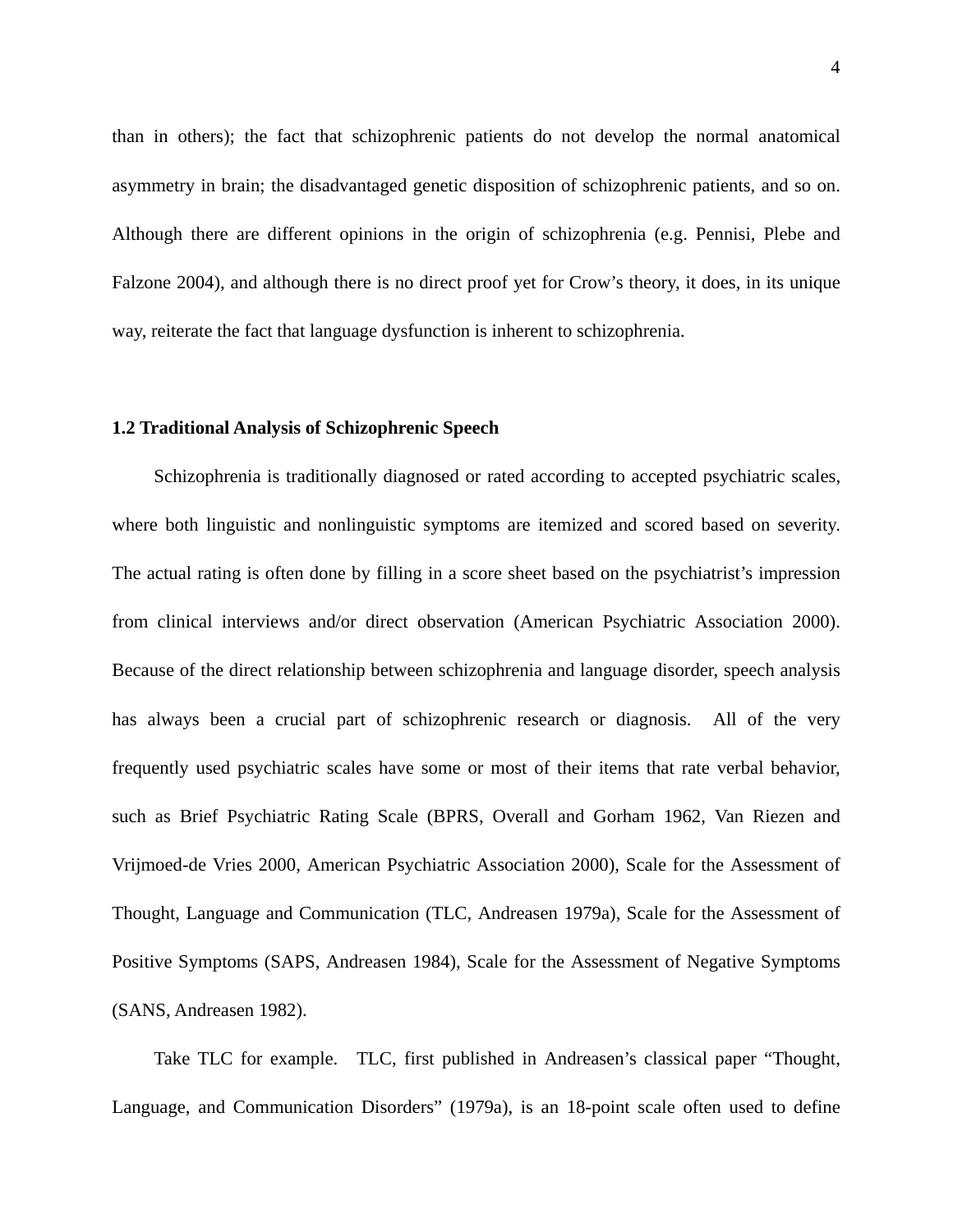"formal thought disorder" for disorganized symptoms of schizophrenia. All of the 18 items in TLC are speech related: 1) poverty of speech (poverty of thought, laconic speech); 2) poverty of content of speech (poverty of thought, empty speech, alogia, verbigeration, negative formal thought disorder); 3) pressure of speech; 4) distractible speech; 5) tangentiality; 6) derailment (loose association, flight of ideas); 7) incoherence; 8) illogicality; 9) clanging; 10) neologism; 11) word approximations (paraphasia, metonyms); 12) circumstantiality; 13) loss of goal; 14) perseveration; 15) echolalia; 16) blocking; 17) stilted speech; 18) self-reference.

Measures are taken to increase inter-rater reliability for ratings based on the psychiatric scales. Aside from the necessary training for the psychiatrist before the actual rating, the items in the scale are typically defined as precisely as possible, supplemented with adequate examples for better understanding. For example, in TLC, "tangentiality" is defined as "replying to a question in an oblique, tangential, or even irrelevant manner," and is specifically restricted to "immediate response to a question" in contrast to the similar concept of "derailment."

In addition to much research on the more mainstream and apparent linguistic deviances mentioned in psychiatric scales, there have also been scattered studies to discover other non-canonical and less obvious characteristics of schizophrenic language. These studies focus on one or a few linguistic qualities of schizophrenic language, such as vocabulary distribution (based on Zipf's Law, for instance) (Ferrer i Cancho 2005, 2006), syntactic complexity (Morice and Igram 1982, 1983, Thomas et al. 1987, Thomas 1996, Barch and Berenbaum 1997), and conformity to pragmatic principles (De Decker and Van de Craen 1987, Corcoran and Frith 1996, Abu-Akel 1997, 1998, 1999). These studies normally draw upon a relatively small pool of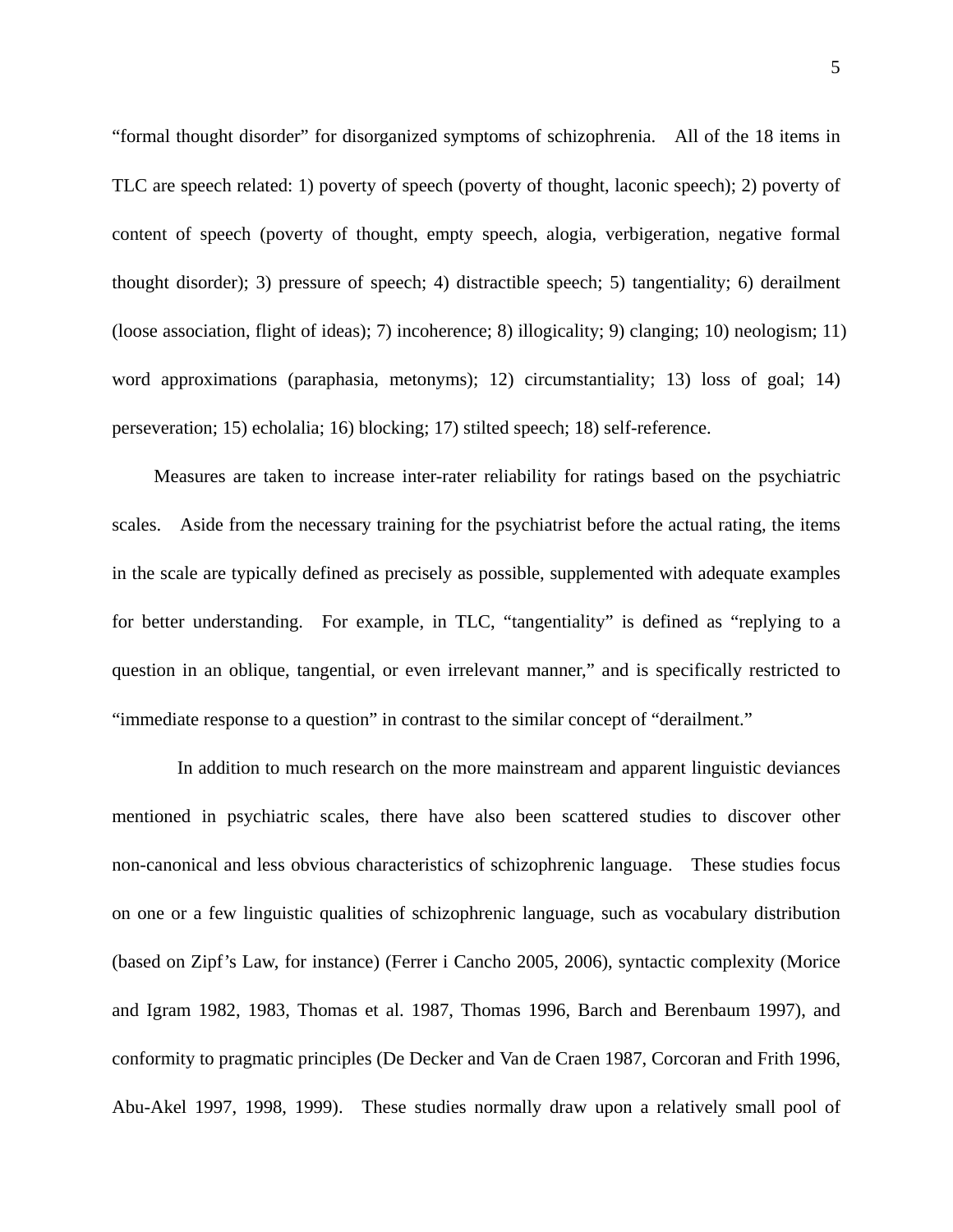subjects depending on availability. Some of these experiments approach the problem in an innovative way, and reach novel conclusions that serve as the inspiration for follow-up experiments. For example, Morice and Ingram (1982) were the first to measure syntactic complexity systematically and presented the then-very-interesting result that schizophrenic patients use less complex structures. Because such research requires well-designed linguistic analysis before a conclusion can be reached, the characteristics reported in the studies are often less noticeable simply through direct observation. Conclusions of original studies may be confirmed by follow-up studies, but it is not infrequent for follow-up studies to report conflicting results. Irigaray (1985) and Pennisi (1998), for instance, report respectively that syntactic capabilities were actually enhanced in some schizophrenic patients.

In short, while direct observation from numerous experiments results in general consensus on certain characteristics of schizophrenic language such as disorganization and incoherence, there are a comparatively small number of studies analyzing the less noticeable and the less agreed-upon features that require detailed linguistic analysis, such as lowered syntactic complexity.

#### **1.3 Why Machines?**

The conventional language analysis as we have seen in the last section for schizophrenia research is not without its problems. In this section, we look into these problems and discuss my motivations for introducing computers to schizophrenic language analysis.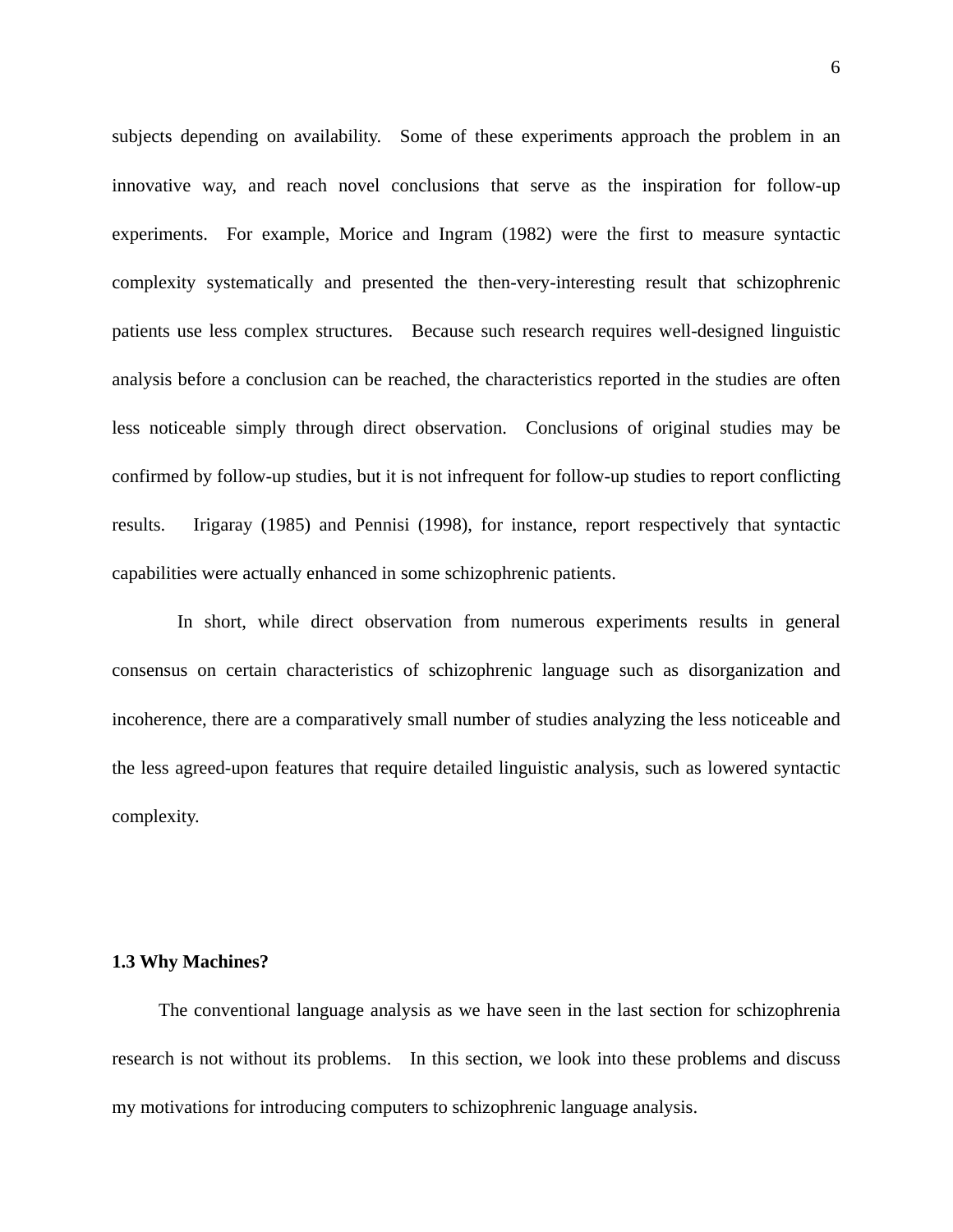Language is traditionally studied at several theoretical levels: phonetics, phonology, morphology, lexicon, syntax, semantics, pragmatics, and discourse. Very roughly, phonetics and phonology study speech sounds and sound patterns; morphology deals with word formation; lexicon is the vocabulary; syntax is the study of sentence structures; semantics studies the way words convey meaning; pragmatics relates world knowledge to language use, and studies how deixis, cooperation, relevance, and politeness are achieved as add-ons to literal meaning; and discourse analysis is the study of discourse organization and coherence. Among them, pragmatics and discourse are typically considered as higher levels than the other categories, for they are above "language proper," and involve much extralinguistic considerations such as world knowledge and cognitive abilities. While there is admittedly some overlap and interactions between the linguistic levels, these strata are considered to be fairly independent of each other. Word senses at the semantic level, for instance, can be studied with little reference to word pronunciation at the phonological level. The stratification into linguistic levels has made the study of language more systematic and comprehensive.

Psychiatrists have traditionally laid more emphasis on the pragmatic and discoursal levels of language. In TLC, for example, "tangentiality," "derailment," "incoherence," "illogicality," "circumstantiality," and "loss of goal" all belong to these two levels. It is natural for a psychiatric scale to contain such high linguistic level items, as these are errors most obvious to the human ear and easiest to perceive amongst all linguistic deviances.

There are, however, at least two difficulties associated with the assessment of pragmatic or discoursal properties. First, objective standards for assessment are hard to achieve. For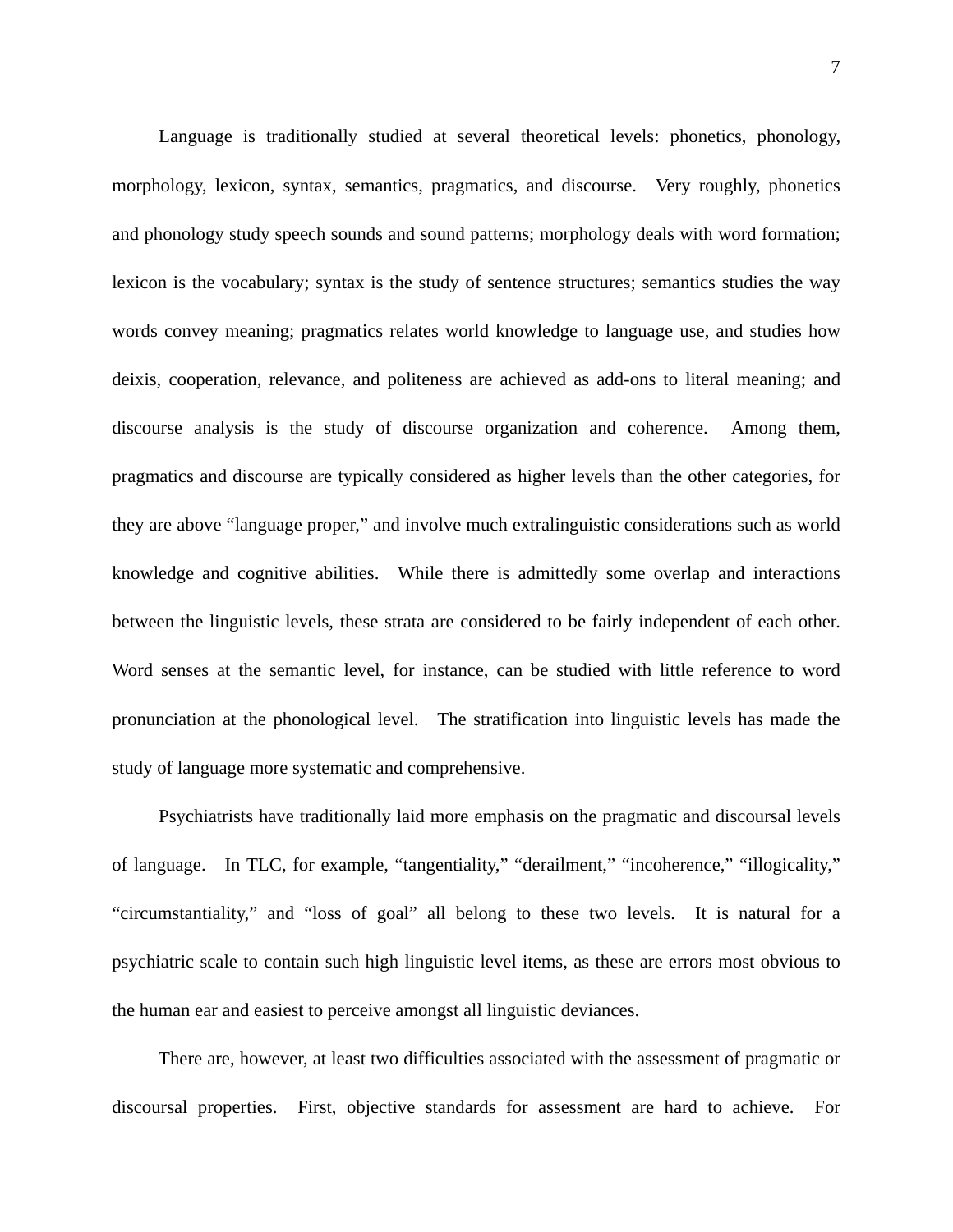example, as world knowledge varies from person to person, the degree of relevance or coherence of a piece of speech varies accordingly with different listeners. Even with the same person, extralinguistic knowledge changes over time, which is exactly the bridge over linguistic gaps. The same speech sample would, therefore, sound more coherent to a psychiatrist after he has worked with the patient for a while than when he first meets the patient. Because of the extralinguistic factors involved, the reliability of the ratings will be compromised by subjectivity, which, in turn, results in inconsistent diagnosis of the disease (Flaum, Arndt, and Andreasen 1991).

Second, many high level measures are not and cannot be entirely orthogonal to each other. TLC, for instance, goes to great lengths to distinguish the concepts of "tangentiality," "derailment," "incoherence," "circumstantiality," and "loss of goal." Despite the author's effort in providing definitions, constraints and examples, it is still very difficult to distinguish these concepts from one another. In fact, Andreasen herself acknowledges the co-occurrence of "derailment," "incoherence" and "loss of goal" (Andreasen 1979a). Non-orthogonality is not only a challenge to later statistical analysis, but poses problems to precise rating based on these measures as well.

Language analysis for psychiatric research has been lopsided, with much less attention to lower linguistic levels which focus on language proper. This is understandable, as deviations at these levels cannot be reliably detected through direct observation, and low level linguistic measures normally require meticulous analysis on the part of the rater. Such analysis is often demanding, requiring professional training and thorough knowledge in linguistics as well as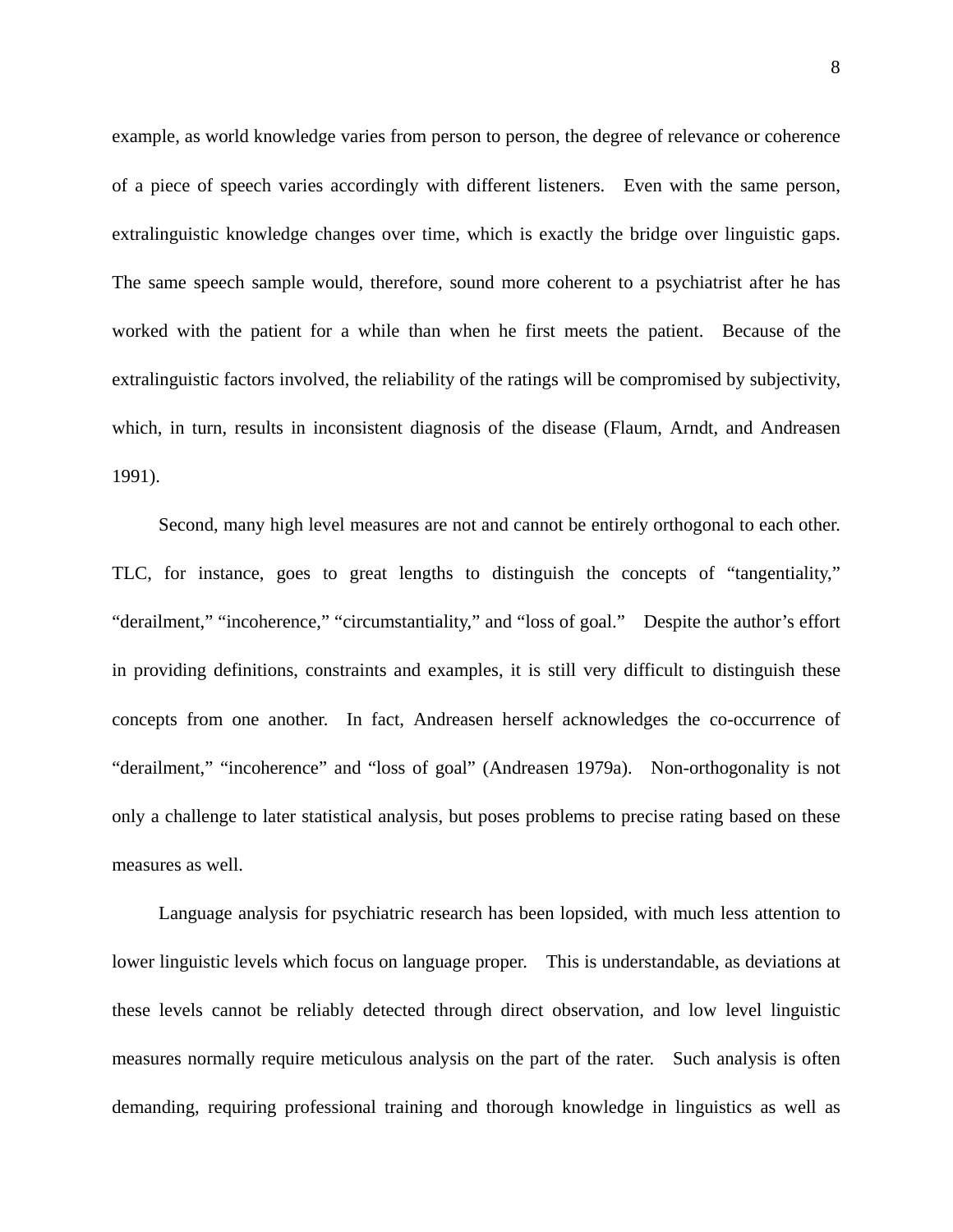proficiency in the language; yet for many psychiatrists, going through linguistic jargons alone is a daunting task. Moreover, language analysis is intricate and time-consuming, with numerous measures computed on top of detailed analysis at various linguistic levels. Even for language specialists, dealing with just hours of recorded speech data would mean weeks or even months of analytic work.

Nevertheless, difficulties do not justify negligence, since a comprehensive analysis of a patient's language is required, on the one hand, to fully understand how brain diseases like schizophrenia affect the production and the processing of language and, on the other hand, to make inferences about brain damage (such as locations) based on sufficient linguistic evidence (Ojemann 1991).

The problems with traditional language analysis for schizophrenia research can, therefore, be very briefly summarized as: 1. rating with increased objectivity is a necessity; 2. deeper and larger scale research on language proper as opposed to language at cognitive level is much desired. These are the exact motivations to use computers to analyze schizophrenic language.

In contrast to human judgment, machines are objective to the greatest possible extent. Computers analyze texts rigorously according to pre-determined algorithms, and are not influenced by presumptions or expectations of the experiments. Unlike ratings from human raters, the output from machines is completely replicable provided that the same input is given. And such consistency in the results of the experiments is achieved regardless of who is using the machine where or when.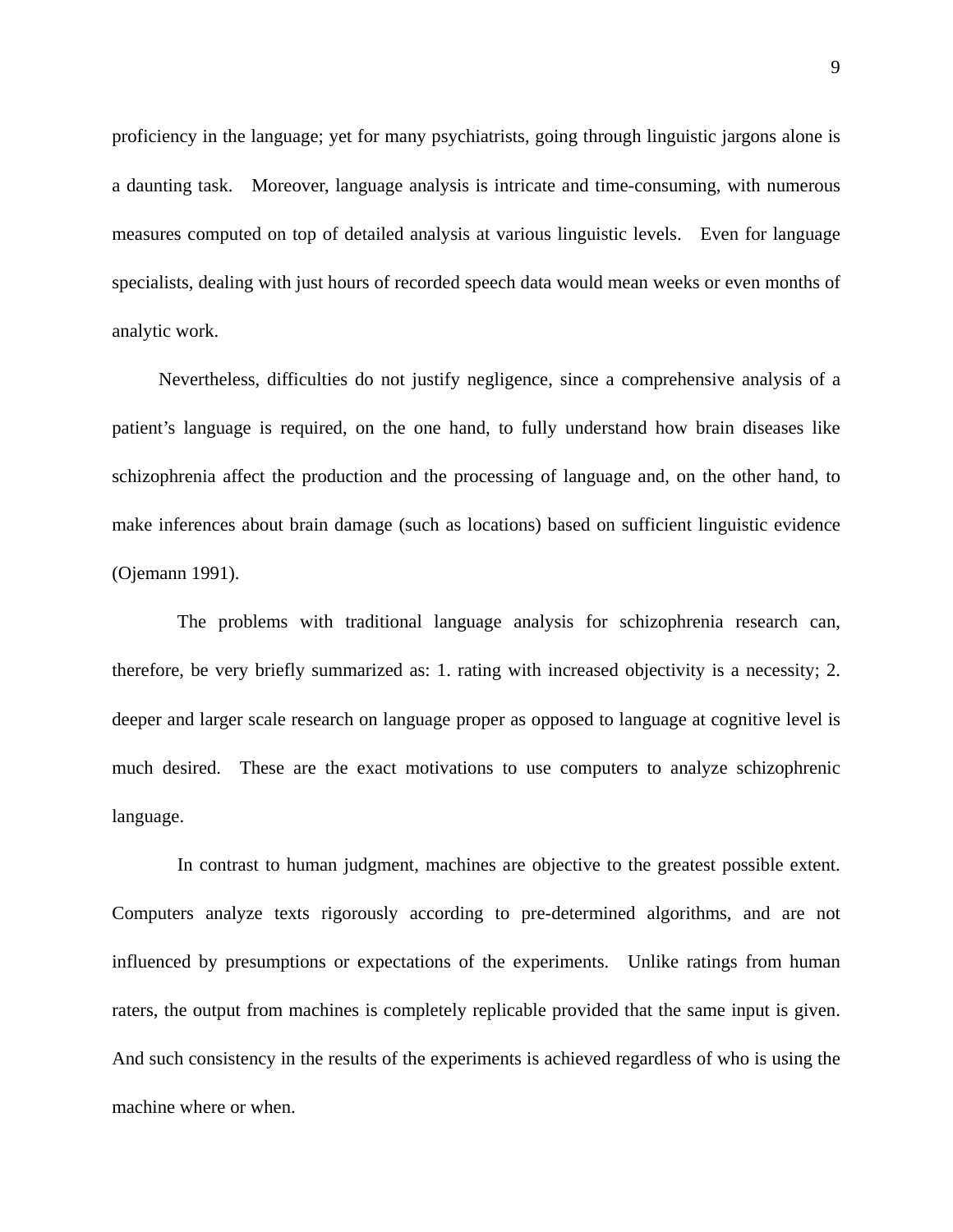Furthermore, with well implemented language analysis software, psychiatrists do not need to resort to "simpler forms of language analysis" as suggested by Thomas et al. (1996), since the burden of fully mastering and accurately executing language analysis techniques is laid on the software developer. Ideally, for any user (including those with the least experience or training in linguistics), analytical results should be just a line of simple command or even a click away.

Machines are the ideal substitutes for humans when doing laborious computing. With the power of today's personal computers, general problems can normally be solved within seconds. Despite the fact that dealing with natural language involves greater computational complexity than usual, better algorithms and heuristics are still able to reduce the computing time to minutes for most problems even with very long input. Running data through suitable software makes it possible to efficiently process large amounts of data and will in fact encourage the collection of data among larger populations.

With the advancement of computational linguistics, psychiatrists no longer have to settle for simpler analysis techniques or the large amount of time devoted to language data analysis in order to achieve thorough understanding of schizophrenic language. The computers on our desks have got us far past the stage of manually counting linguistic features; in fact, we are able to compute within a reasonable amount of time a huge variety of objective measures much more complicated than the traditional measures like sentence length and word length. Modern computer technology will doubtlessly bring human beings closer to a cure of schizophrenia.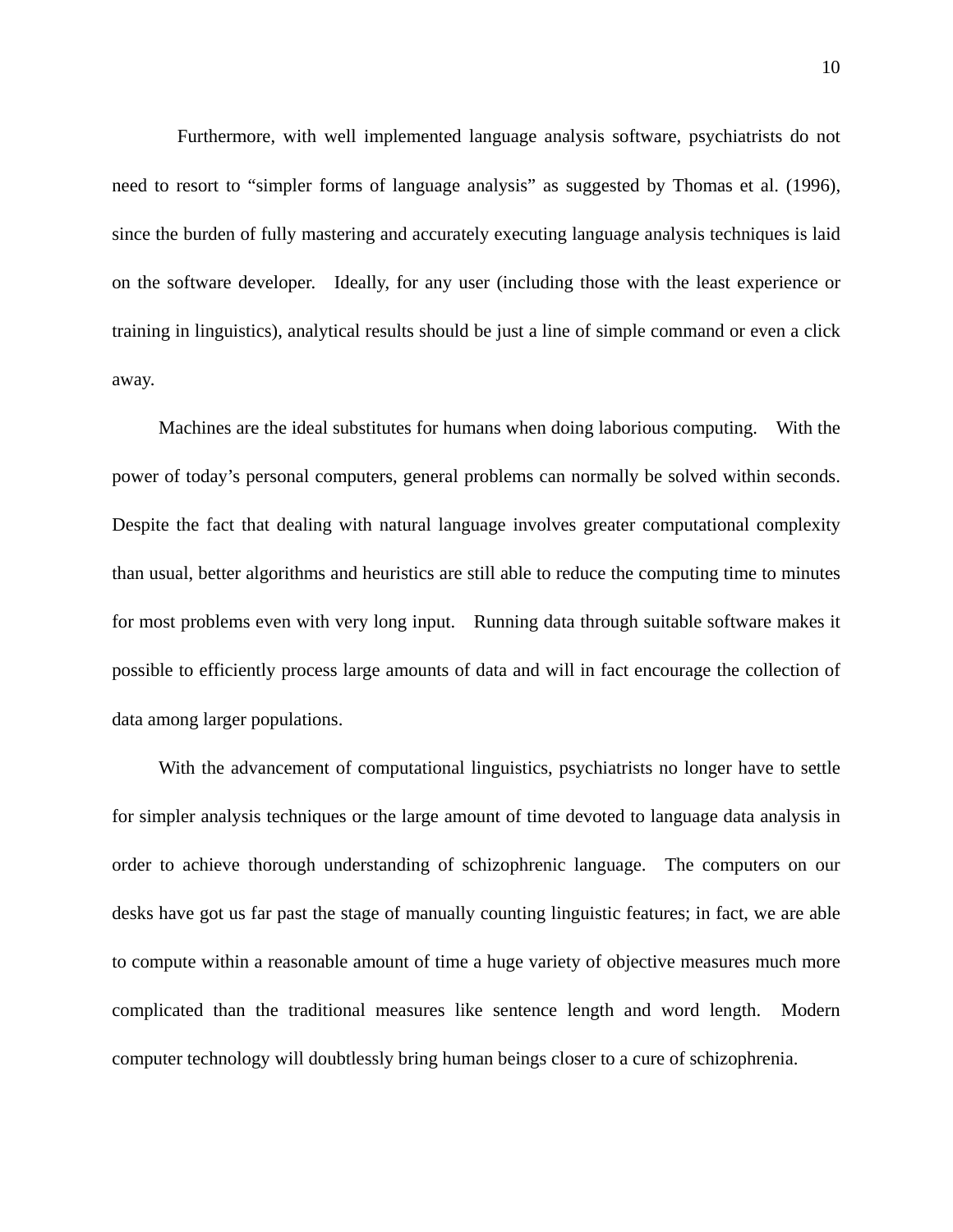### **1.4 Current Study at a Glance**

This dissertation introduces a brand-new approach of using computers to systematically analyze schizophrenic language at multiple linguistic levels. In this introductory chapter, I have discussed the motivations, and the following chapters are detailed elaborations on the approach.

In Chapter Two, I review the major areas of natural language processing (NLP) research and their current development. I will go over some deviances in schizophrenic language as reported in literature, and I will discuss how NLP techniques can be used to measure such deviances and what NLP will bring to schizophrenia research.

While NLP techniques apply to human language in a general sense, i.e. both spoken and written language, this dissertation focuses more on the spoken side. Chapters Three, Four and Five each look into one linguistic level of schizophrenic speech: lexicon, syntax and semantics. One software package is implemented for each level, and each targets some potential language deviations reported in schizophrenia literature. The three software packages (Vocabulary Analyzer, D-Level Rater, and Idea Density Rater) are tested with the speech samples from a schizophrenia experiment, and the results are reported and discussed.

Chapter Six shows the areas where future work can be done relating to and based on automated analysis of schizophrenic speech, and concludes the dissertation.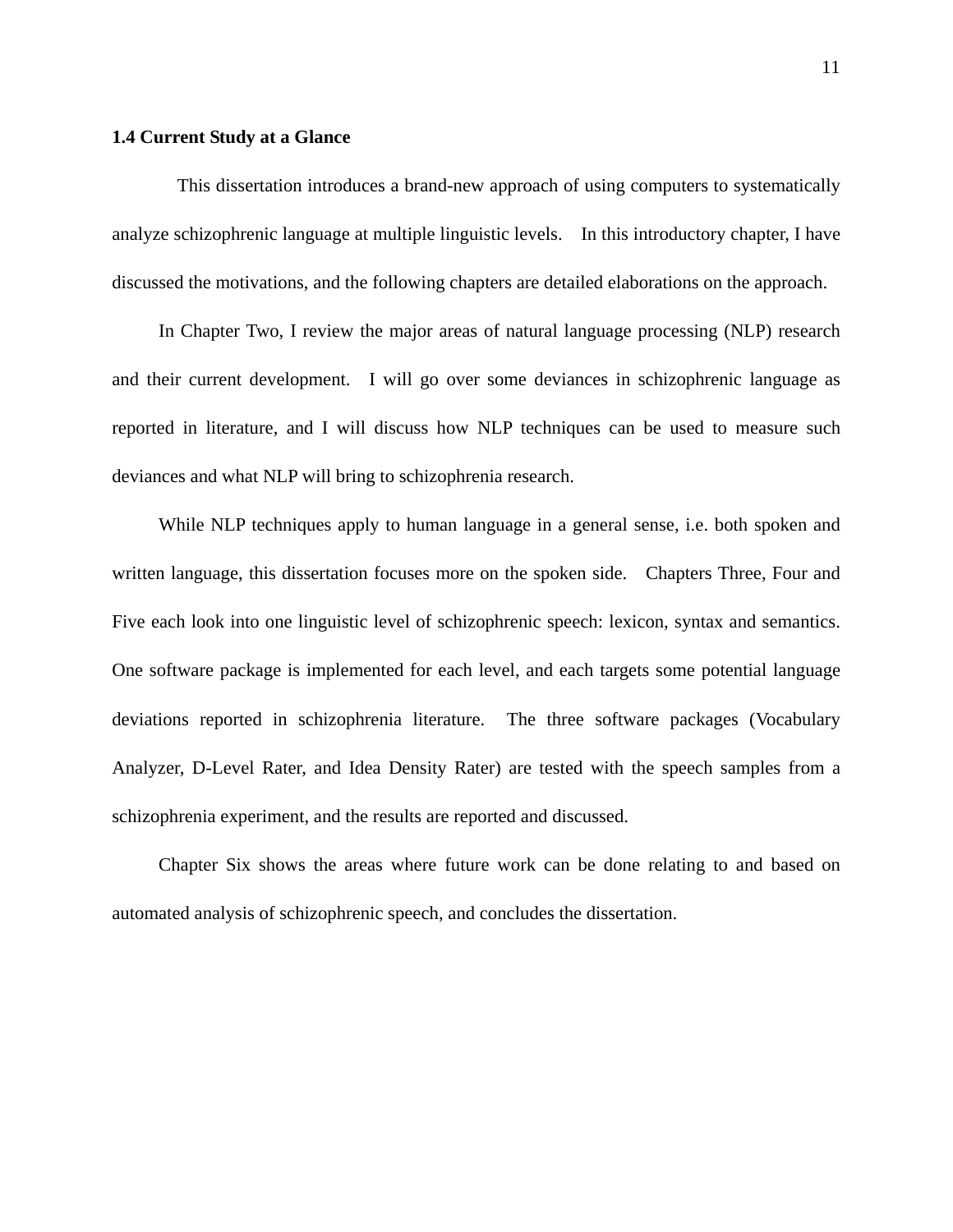#### **CHAPTER TWO**

### **NATURAL LANGUAGE PROCESSING AND SCHIZOPHRENIC LANGUAGE**

 After briefly going over current NLP technologies and some characteristics of schizophrenic language at each linguistic level, this chapter shows where and how NLP techniques can be effectively employed in schizophrenic language analysis, and what benefits it will bring to schizophrenia research.

#### **2.1 Natural Language Processing in General**

NLP is using computers to study human language and perform human language related tasks. Significant advancements have been made in various aspects of NLP, covering all linguistic levels ranging from phonetics to syntax and from semantics to discourse (Mitkov 2003, Jurafsky and Martin 2000).

On the phonetic and phonological level, two major NLP research directions are speech recognition and text-to-speech synthesis. Whereas text-to-speech (TTS) synthesis technology has advanced to the stage of being able to generate fairly natural-sounding speech with human-like suprasegmental features (Dutoit 1997) (see AT&T Natural Voices Text-To-Speech Project and Bell Labs Text-To-Speech Synthesis websites for TTS demos), there is no speaker-independent, unrestricted speech recognition system yet with consistently acceptable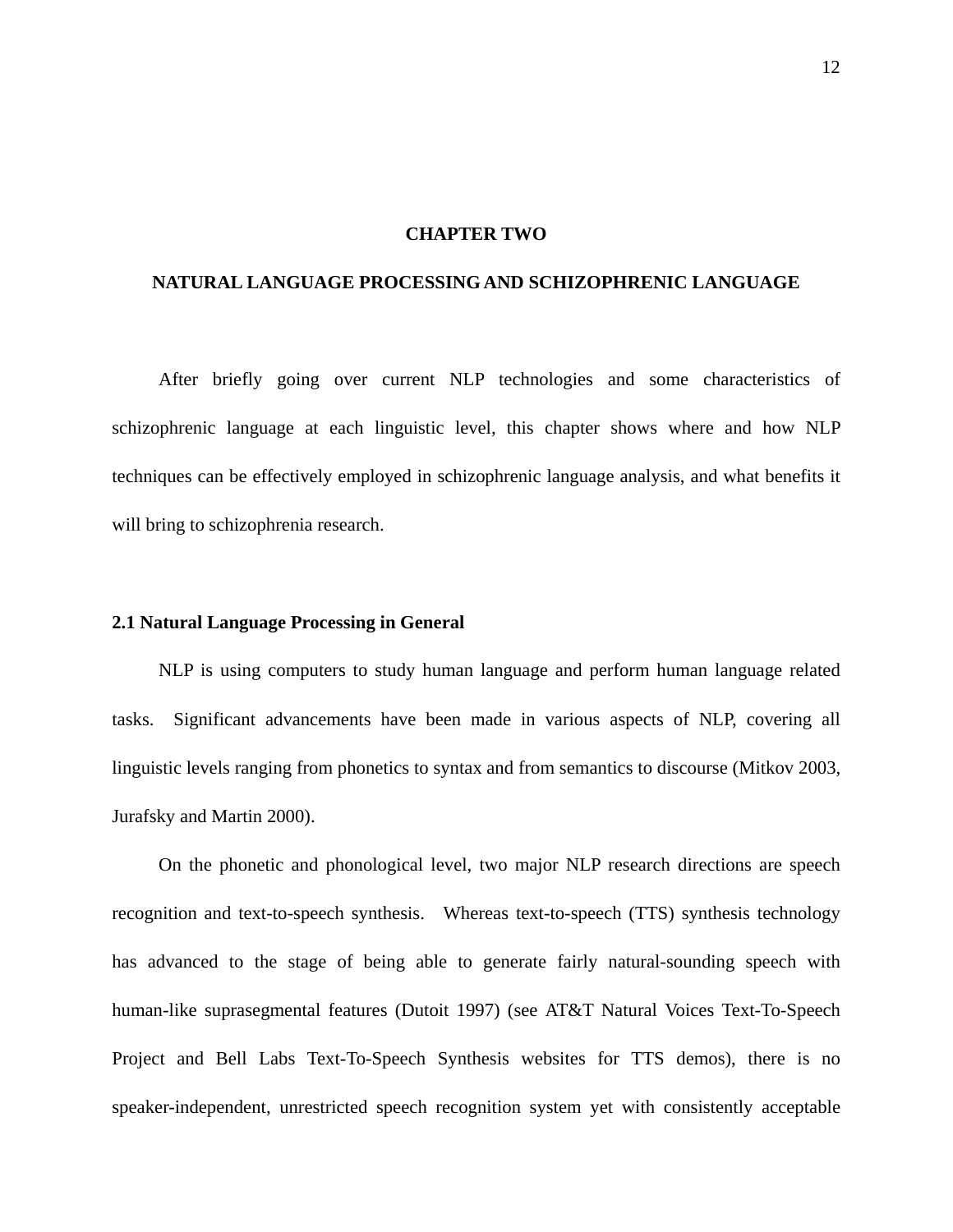error rate. Despite the fact we can reliably extract formant information from sound waves, high-performance applications still require much training for the systems to capture speaker specific parameters, so that the immense individual differences among speakers can be handled appropriately.

Like speech recognition, many NLP technologies are either too costly or too immature to be utilized in real-time natural language applications; nevertheless, a few other areas in NLP have reached the stage where reliable results are guaranteed. These areas include the fundamental operations in any natural language related applications: tokenization, tagging, and parsing.

Tokenization, a morphological and lexical level operation, is the process of breaking up input strings into meaningful units such as words and punctuation marks. For languages like English, tokenization can achieve near-perfect precision, as words are separated by blanks in written text.

Tagging, the process of assigning a Part-of-Speech (POS) tag to each token, is a syntactic level operation. Taggers often serve as the basic utility, upon which further processing of the text such as parsing can be done, since a large proportion of the words in our lexicon can function as more than one POS and need to be disambiguated. Taggers are among the easiest NLP applications to implement: a precision of over 90% can be easily reached simply by blindly assigning the most frequently used POS tag to each word (Manning and Schutze 1999). However, it is essential for a tagger to achieve much better precision in order for other applications to base their implementation on it. The state-of-the-art taggers typically use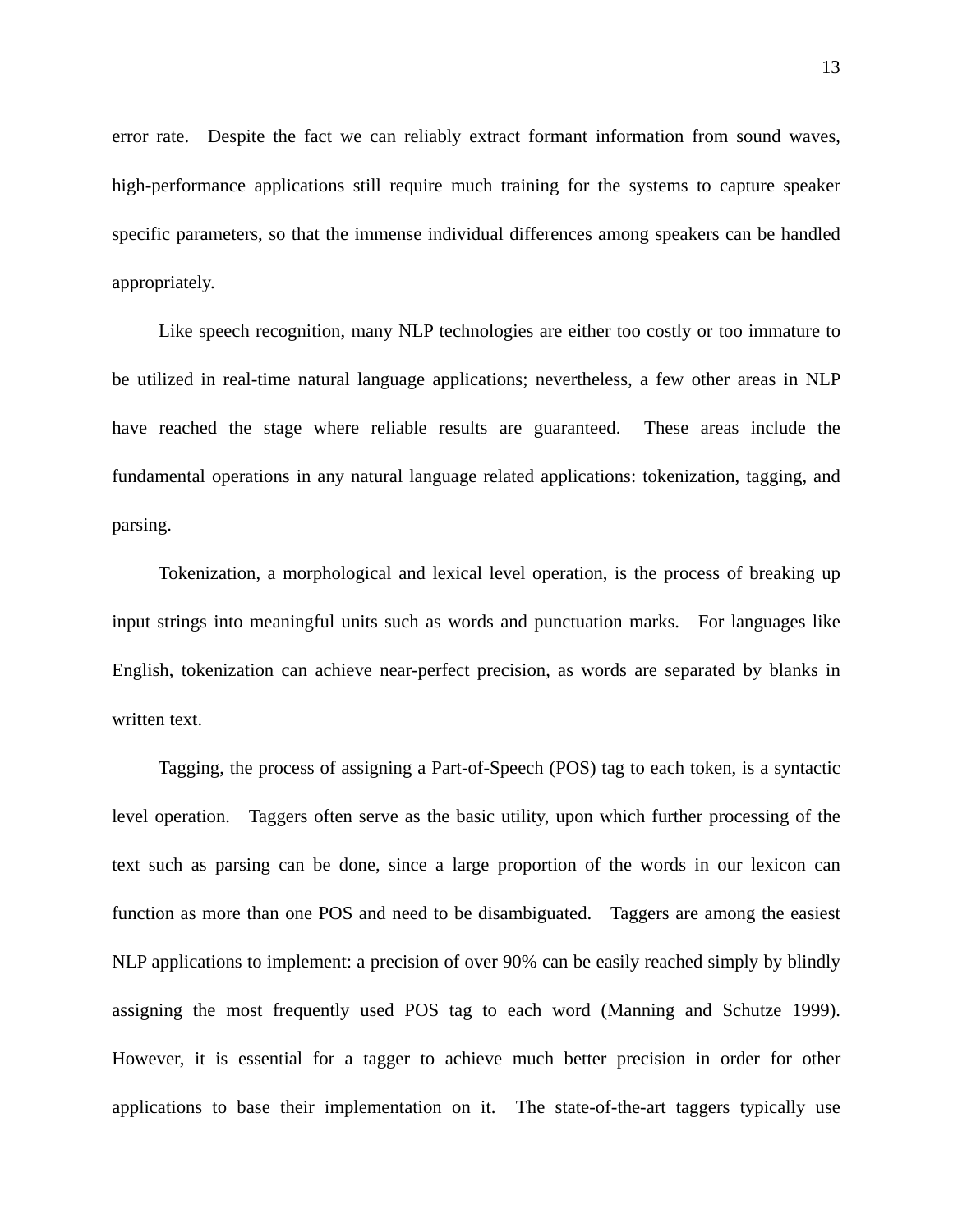stochastic or rule-based algorithms and a variety of heuristics (ibid.), and a precision of over 97% is reported to be achieved by popular taggers such as CLAWS (Garside 1987) and OpenNLP tagger (Baldridge and Morton 2004).

Parsing, the process of assigning structures to an input string, is yet another common syntactic level operation. There are two main concerns with today's parsers: 1) precision: many parsing algorithms start with tagging, so very often errors in tagging percolate to parsing results. Moreover, since human language is inherently ambiguous in structure, it is typical that even very well implemented parsers have only a precision of around or slightly above 90%, which is significantly lower than the tagging precision. 2) speed: shallow parsing, which does not look into the internal details of phrasal constituents, is normally fast, whereas deep parsing aiming at structural details typically has much higher time and space requirements. For example, statistical parsing algorithms such as the commonly used stochastic CYK (Ney 1991) and Earley's (Stolcke 1995) algorithms try to find the optimal solution by computing all structural combinations.

Unlike the structural features of language which can be represented by some sort of grammar, anything related to meaning is difficult to represent and harder to process with a machine. Semantics is the lowest linguistic level that deals with meaning. The complexity of processing natural language at the semantic level varies, depending on whether the semantic analysis is syntax-driven or not. Syntax-driven semantic analysis is more or less an augmentation of syntactic analysis (Jurafsky and Martin 2000), which analyzes propositions and argument structures without a real understanding of the information contained in the sentences.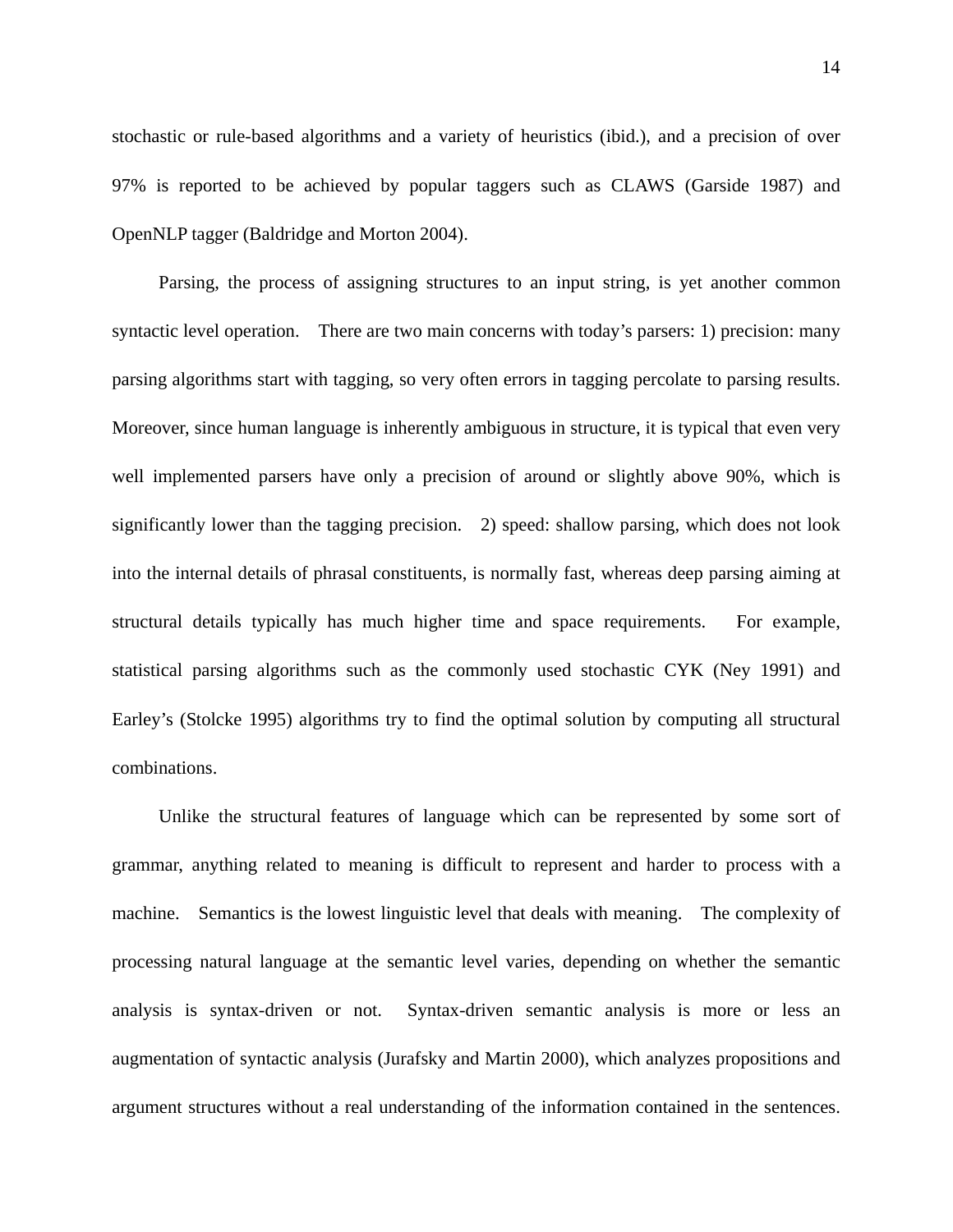Syntax-driven semantic analysis can be done fairly reliably in the same way that syntax is analyzed.

Operations at a higher semantic level where computers actually start to "comprehend" the contents of language, and topics related to higher level semantic analysis, such as information extraction, have barely just become the center of NLP research. Entity extraction, event extraction, and time and space term extraction are, without exaggeration, the basis for natural language understanding. These operations are evaluated not only by precision, but by recall as well. A balance between high precision and high recall (and, if possible, high speed) is sought after by computational linguists, who have reported remarkable progress. However, it is impossible to compare published reports of precision, recall or the combined F-score for different implementations, which range from around 60% (e.g. Spasic et al. 2003, Callan and Mitamura 2002) to around 90% (e.g. Curran and Clark 2003), as the standards and experimental settings differ vastly. The unfortunate fact is that while some systems work reasonably well within certain domains (such as news broadcast), no existing information extraction system can be universally applied to deal with unrestricted domain and consistently maintain high precision and recall.

Word sense disambiguation is another important semantic level operation that is vital to many other applications like information retrieval and machine translation. Word sense disambiguation can be done via many approaches, of which the most often adopted are knowledge-base consultation (e.g. Navigli and Velardi 2005) and latent semantic analysis (Landauer and Dumais 1997). For both these approaches to work well, it is essential for them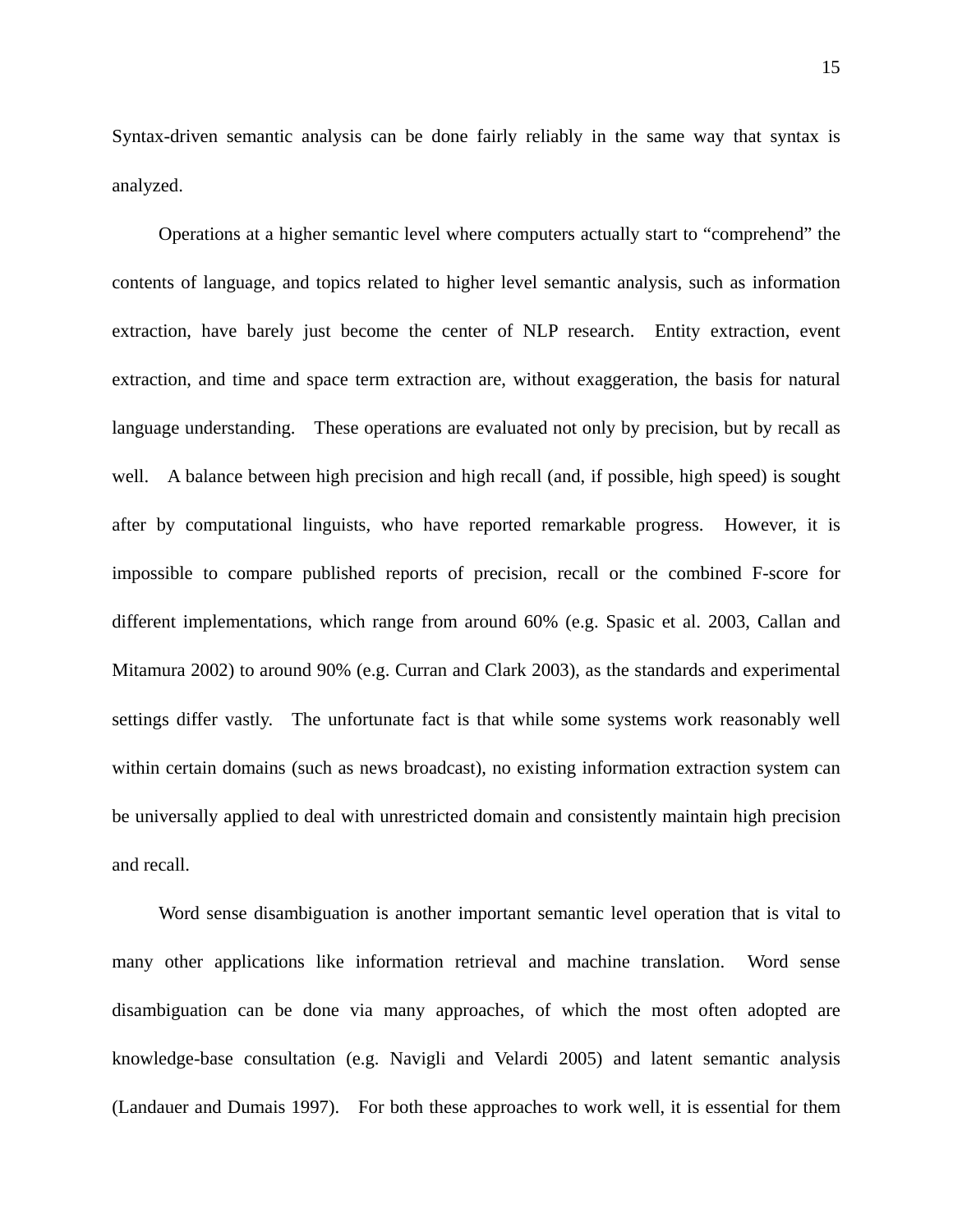to be supported by huge databases, either in the form of ontology, electronic dictionaries, or in the form of huge corpora of texts, which, unfortunately, restricts the general employment of these approaches.

The high-level pragmatic and discoursal aspects of language are more problematic for today's computers to handle, for they deal with information beyond words themselves, such as speaker cooperation, idea organization and logic. The capturing of such frequently-covertly-conveyed information demands much more than linguistic knowledge alone; just to name a few, situational knowledge like formality and participant relationship, and background knowledge like traditions and social customs, etc. are all among the prerequisites (Levinson 1983).

Regrettably yet understandably, not much has been done in the realm which traditional pragmatic research focuses on, like cooperativeness, politeness and relevance. Cohesive devices (Halliday and Hasan 1976) and deixis such as pronoun reference are the closest NLP has got to at this level, and the most mature application to date is probably anaphora resolution, whose reported precision and recall vary mostly between around 60% (e.g. Soon et al. 2001) and over 80% (e.g. Muñoz and Palomar 2001) in different experiments, and are again impossible to be compared performance-wise.

In contrast to the little work done in pragmatics, computational linguists have invested tremendous effort in discourse-level research, driven by the enormous demand for practical software that does essay rating (e.g. Burstein et al. 2001, Miltsakaki and Kukich 2004), text summarization (e.g. Mani 2001, Hovy 2003), question answering (e.g. Ittycheriah et al. 2000,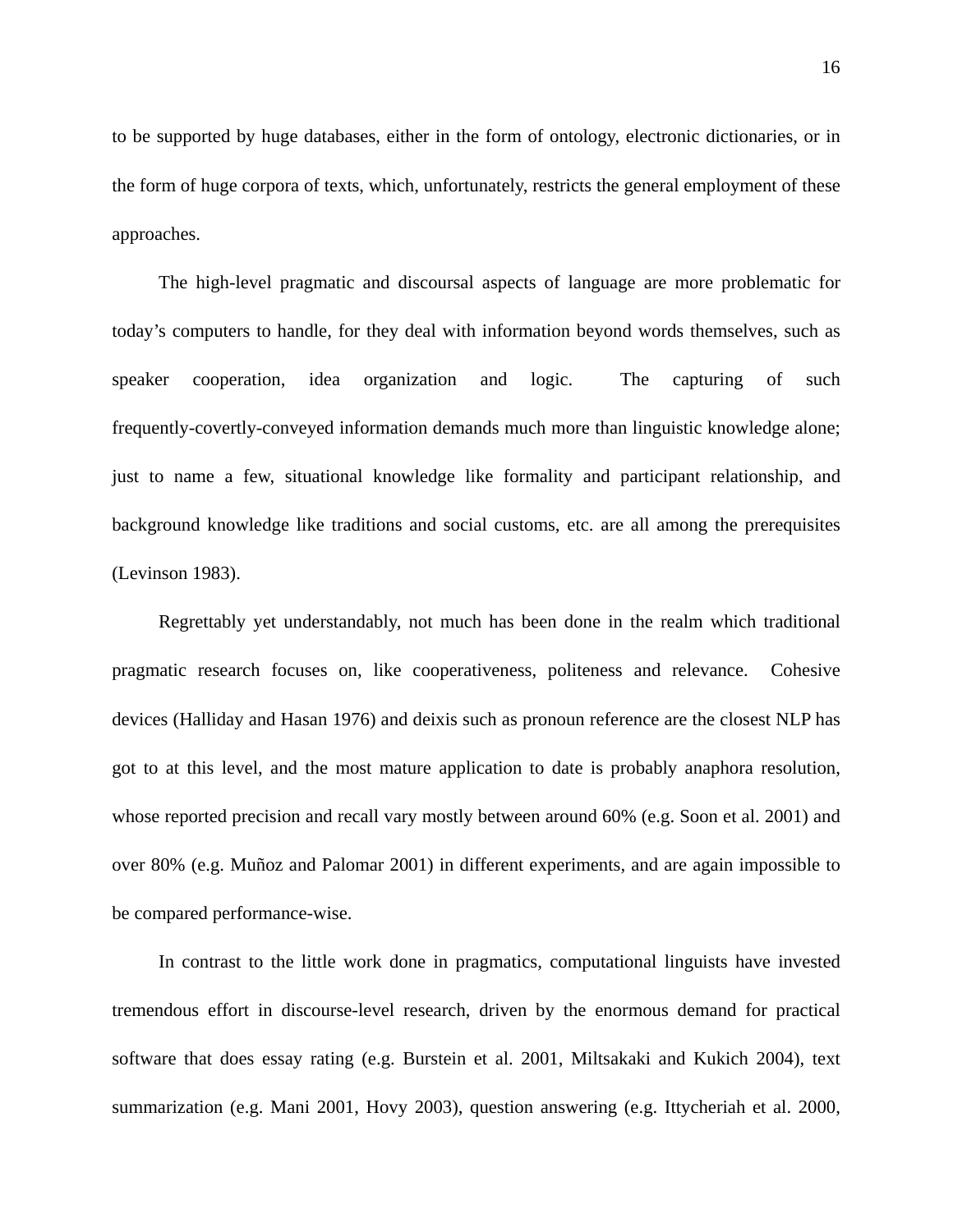Harabagiu and Moldovan 2003), and so on. Coherence and discourse organization are allegedly difficult, if not impossible, for machines to approach directly; hence, indirect algorithms that make use of cue words and latent semantics are the most popular. It is difficult to evaluate the performance of discourse-related software, as even humans don't have a uniform standard for evaluating discourse features like coherence. Discourse-related software normally requires some form of human supervision, such as manual tagging and human co-rating.

To summarize, computational linguists have made remarkable progress and developed useful algorithms at all linguistic levels: phonetics, phonology, morphology, syntax, semantics, pragmatics and discourse. However, not all NLP research areas are equally developed due to the different complexities involved. The more accurate and reliable applications are low-level and structure-oriented, involving minimal extralinguistic knowledge. High-level applications concerning meaning, cohesion, and discourse organization are less reliable, yet still are remarkably useful and highly valuable especially when precision is not necessarily the top priority and when machines efficiently undertake otherwise labor-intensive tasks concerning huge amount of text processing. Table 2.1 summarizes the common applications at different linguistic levels.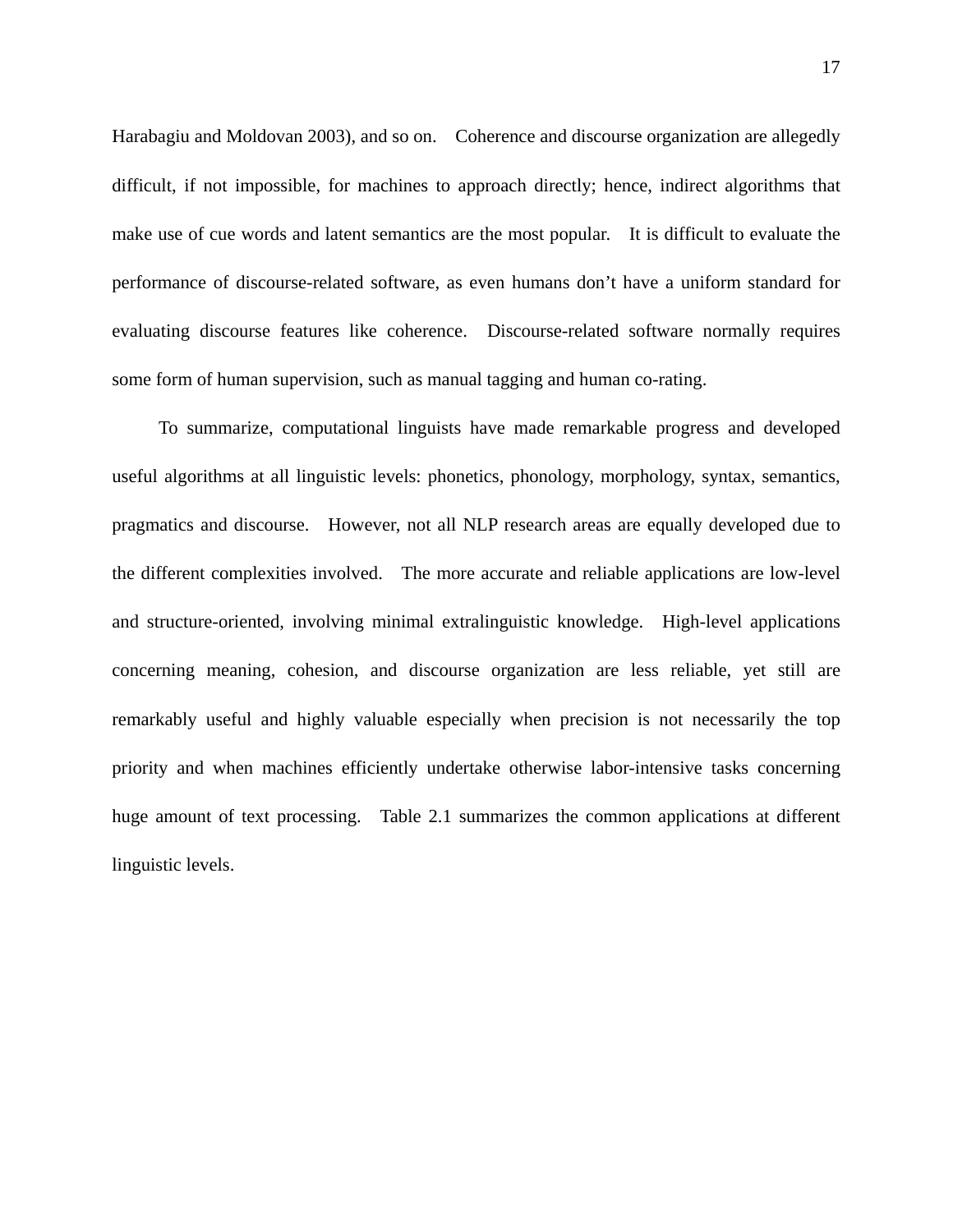| <b>LINGUISTIC LEVELS</b> | SELECTED NLP APPLICATIONS                                         |  |
|--------------------------|-------------------------------------------------------------------|--|
| Phonology                | Sound wave analysis, formant extraction, speech synthesis, speech |  |
|                          | recognition                                                       |  |
| Lexicon                  | High-precision tokenization, electronic dictionary                |  |
| <b>Syntax</b>            | High-precision tagging, parsing                                   |  |
| Semantics                | Argument structure analysis, information extraction, word sense   |  |
|                          | disambiguation                                                    |  |
| <b>Pragmatics</b>        | Anaphora resolution                                               |  |
| <b>Discourse</b>         | Discourse structure analysis, coherence rating                    |  |

Table 2.1 Selected NLP Applications by Linguistic Levels

# **2.2 Characteristics of Schizophrenic Language**

Recent literature reviews on speech disorder in schizophrenia (e.g. Covington et al. 2005, DeLisi 2001) gather evidence from a wide collection of studies to show that deviances from normal occur at all linguistic levels in schizophrenic language, ranging from phonetics, phonology, lexicon, syntax, semantics, to pragmatics and discourse. In this section, I selectively review some of the more well-known characteristics of schizophrenic language at each linguistic level as reported in important studies.

"Lack of vocal inflections" (Andreasen 1982), as a manifestation of "affective flattening," is perhaps the most well-known symptom of negative schizophrenia at the phonetic and phonological level. Patients would speak with a monotonous intonation, with no stress on key words; furthermore, they are likely to talk with the same volume, with no regard to whether the topic is private or exciting (ibid.). Negative schizophrenia patients also tend to have longer pauses and more hesitations (Clemmer 1980, Andreasen 1982), which closely relate to "poverty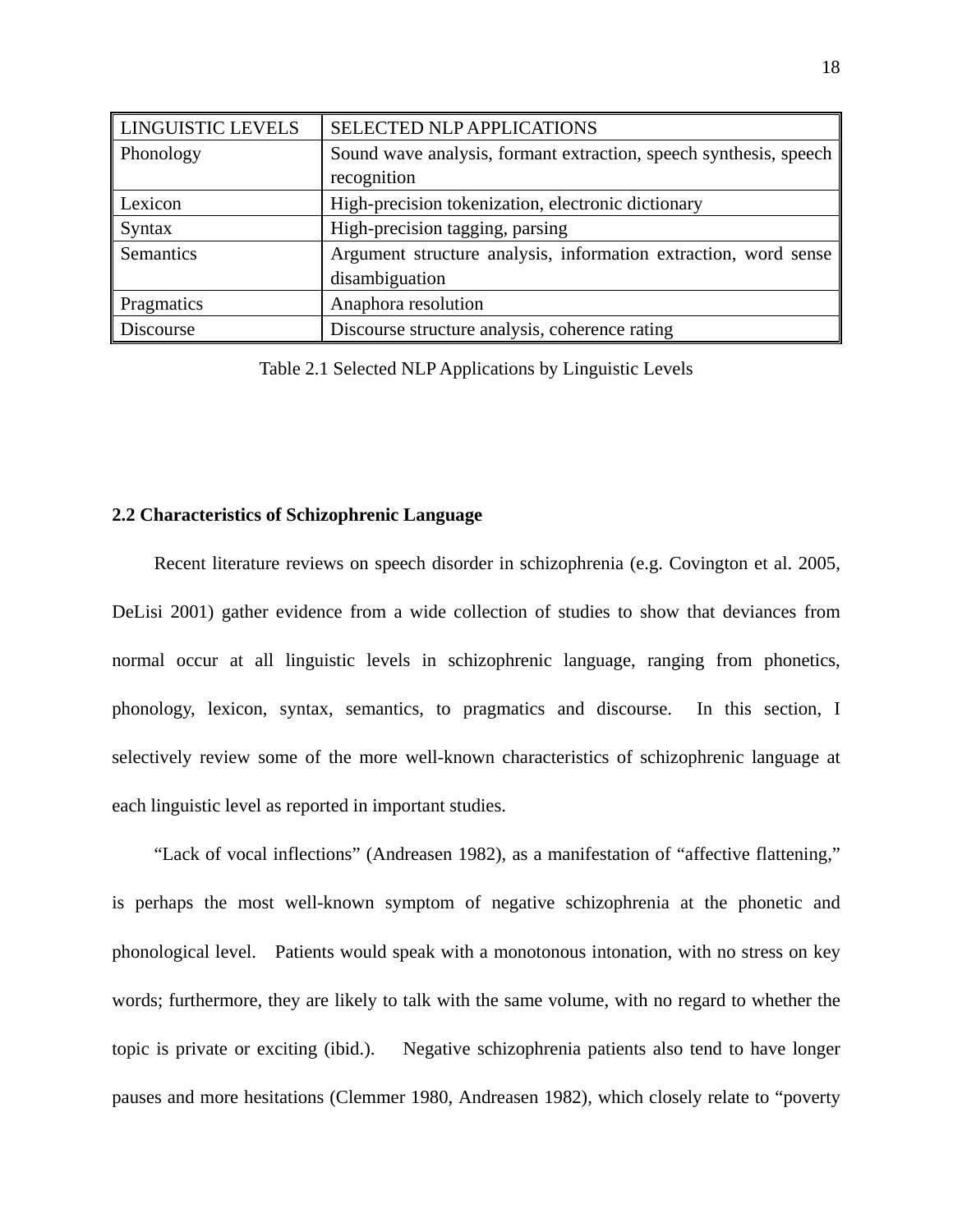of speech" of negative schizophrenia. The assumption is that pauses and hesitations arise from poverty of thoughts or impaired cognitive abilities.

Schizophrenia evidently exerts a negative effect on the lexical performance of the patient, especially those with thought disorder. Many studies suggest that the underlying problem is not a shrunken vocabulary size but disorganized storage and defective access and retrieval mechanism (e.g. Allen and Frith 1983, Allen et al. 1993, Paulsen et al. 1996). Schizophrenic patients typically perform much worse than normal controls in both producing and processing lexical tasks relating to semantic categories (e.g. Gurd et al. 1997, McClain 1983). Patients of thought disorder either fail to recognize categorical information presented in experiments, or produce items falsely related to a semantic category. This suggests that the lexicon is stored, accessed and retrieved based on some abnormal semantic network, and that the linkages between the lexical items are not established upon natural semantic relationships.

The above mentioned deficits result in difficulties in finding appropriate words, and, in turn, in lexical deviances in schizophrenic language such as the following: repetitiousness, neologism, and stilted speech. Neologism refers to the phenomenon where patients coin new words, sometimes without an understandable derivation (Andreasen 1979a), and use the word to describe a commonplace idea, like the word *bawk* in "So I sort of *bawked* the whole thing up" (ibid.). Stilted speech is the use of excessively formal, multi-syllabic words in common situations. Andreasen (ibid.) uses the following example to illustrate the phenomenon: *Whereas the attorney comported himself decorously, the physician behaved as is customary for a born gentleman*.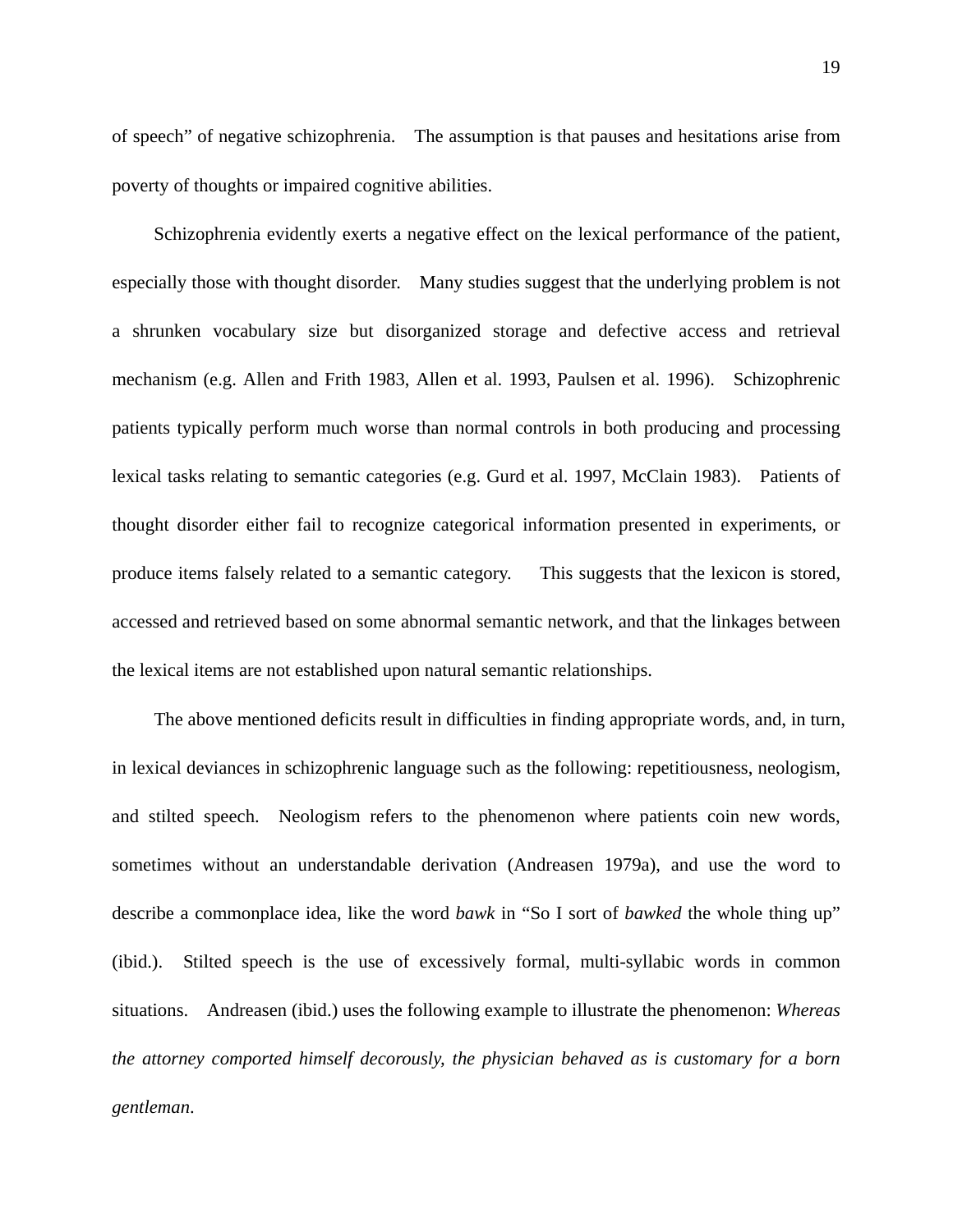On the syntactic level, it has frequently been reported that although schizophrenic patients generally use normal and correct syntax, they exhibit both impaired comprehension and production as syntactic complexity increases (Hoffman et al. 1988, Anand et al. 1994). Simplified syntax is more noticeable in speech than in written language (Thomas et al. 1993), and syntactic simplicity in schizophrenic speech is represented by increased percentage of simple sentences and fewer embedded structures (Morice and Ingram 1982, 1983, Fraser et al. 1986). Other syntactic complexity measures used in schizophrenia experiments include mean number of words per sentence (Caplan et al. 1992), percentage of sentences with embedding (Fraser et al. 1986), mean number of coordinated sentences (ibid.), etc. A few researchers, however, do not consent to the conclusion of simplified syntax in schizophrenic speech, presenting experimental data showing either no change in syntactic complexity (Sanders et al. 1995) or increased complexity (Irigaray 1985, Pennisi 1998).

Much research has been done on the semantic level in conjunction with the lexicon, mainly about semantic association. Semantic network formed by semantic relationships such as synonymy, antonymy, hyponymy / hypernymy, etc. appears to be impaired in schizophrenic patients as was mentioned above, so they frequently perform worse than normal controls in studies testing word relations, such as priming or word recall experiments. Unfortunately, very little has been done on other interesting semantic aspects of schizophrenic language, which cover, for instance, argument structures or propositions, where deviances might be expected as well.

One of the research focuses in the pragmatic aspect of schizophrenic language has been cohesion. Many researchers (Rochester and Martin 1979, Hoffman et al. 1985, Docherty et al.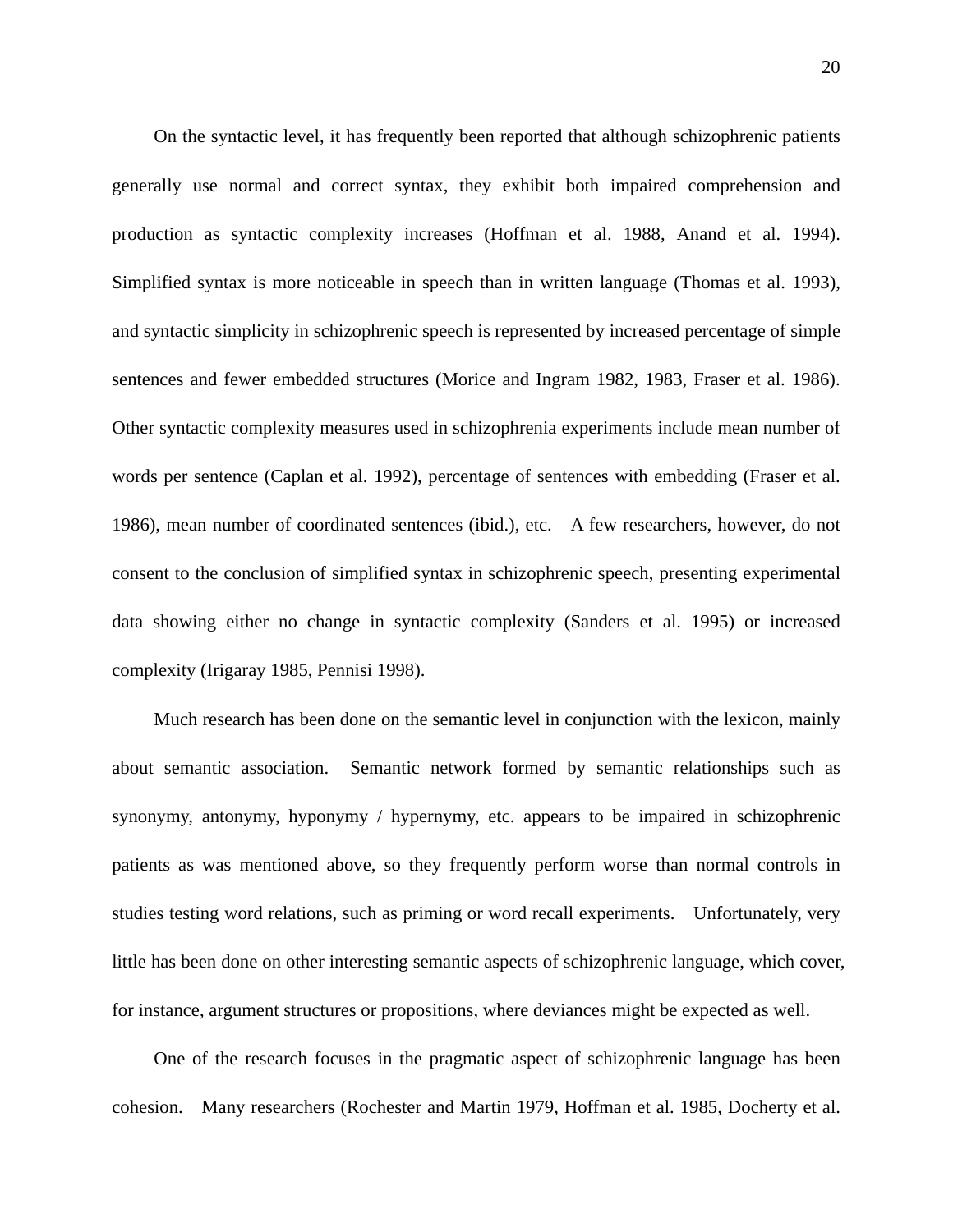1988, Abu-Akel 1997) reach similar conclusions through various experiments that fewer cohesive devices or more err-prone pronoun references are used in schizophrenic speech. There are additional studies (Abu-Akel 1999) that show how patients have difficulties observing the Gricean Cooperative Principle and the Maxim of Relevance in particular.

As was mentioned in Chapter 1, many of the discoursal characteristics of schizophrenic speech have made their way to the standard diagnostic criteria and psychiatric rating scales, such as incoherence, derailment, loss of goal, tangentiality, and so on.

To sum up, researchers have noted deviances in schizophrenic language at all linguistic levels. Table 2.2 lists a selection of the often-reported characteristics. Sometimes a language phenomenon is ambiguously related to two or more linguistic levels, and labeling it as a deviance on a single level is difficult. While the overlap between linguistic levels is fully acknowledged, Table 2.2 shows a possible, if not the best, understanding of the stratification of linguistic deviations.

| <b>LINGUISTIC LEVELS</b> | SELECTED LINGUISTIC DEVIANCES FROM NORMAL                            |
|--------------------------|----------------------------------------------------------------------|
| Phonology                | Lack of vocal inflections, pauses and hesitation                     |
| Lexicon                  | Word-finding difficulty, repetitiousness, neologism, stilted speech  |
| Syntax                   | Normal but simplified syntax, fewer embedded structures              |
| Semantics                | Impaired semantic association, difficulty in organizing propositions |
| Pragmatics               | Fewer cohesive devices, error-prone pronoun reference, difficulty in |
|                          | recognizing implicatures and in judging relevance and politeness     |
| Discourse                | Incoherent speech, derailment, loss of goal, tangentiality           |

Table 2.2 Selected Deviances in Schizophrenic Language by Linguistic Levels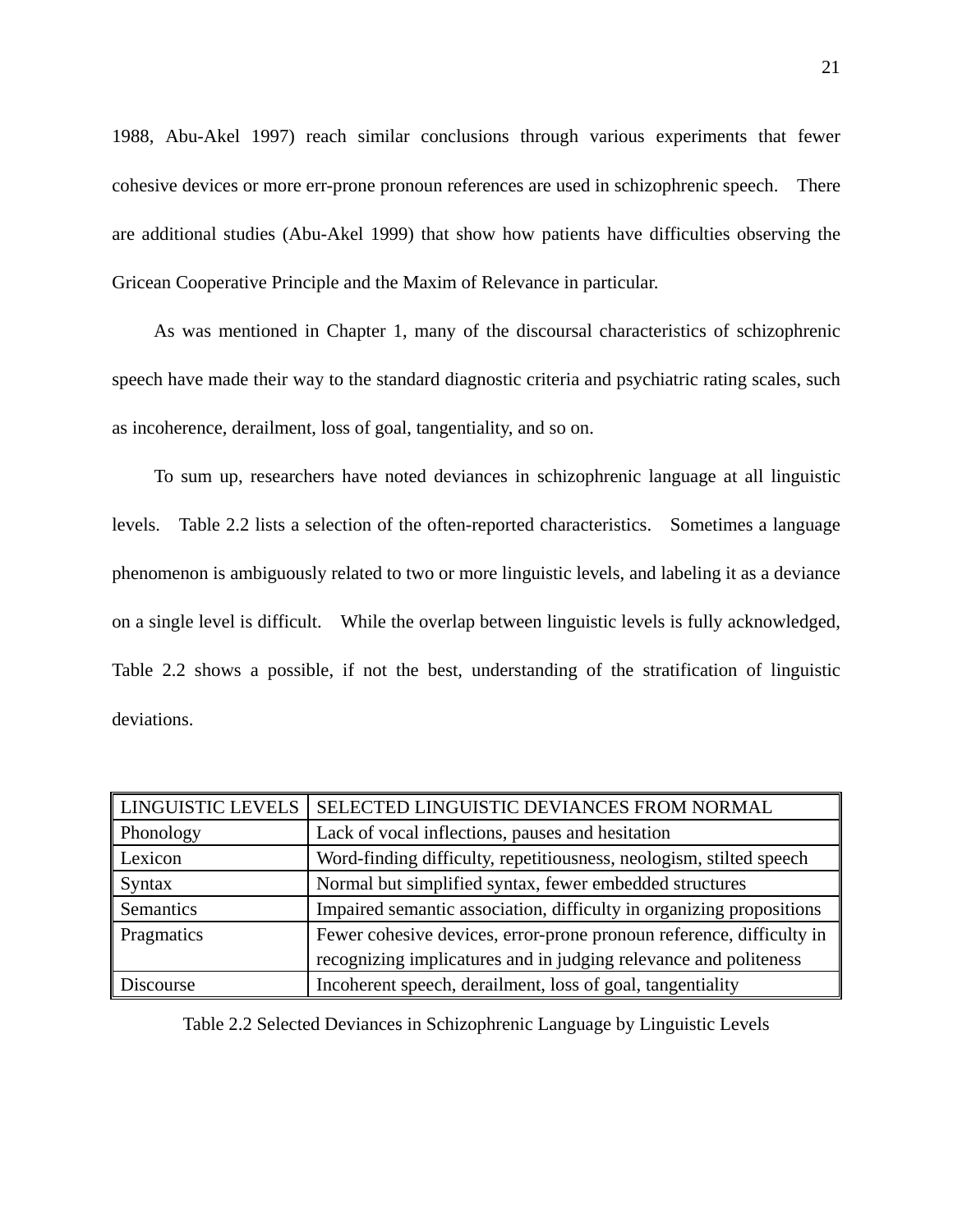### **2.3 What Can NLP Bring to Schizophrenia Research?**

Equipped with the NLP techniques reviewed in section 2.1, numerous useful software applications have been implemented in various areas such as computer-assisted education, human-computer interaction, and machine translation (Mitkov 2003). However, there are areas where NLP is not necessarily considered as a priority, and psychiatric research is unfortunately one of these areas. This is not because there is no need for psychiatrists to analyze human language in their work; in fact, the analysis of natural language is so central to psychiatric research, researchers were already talking about "the diagnosis of schizophrenia by language analysis" two decades ago (Fraser et al. 1986). This is not because psychiatrists do not wish to take advantage of language analysis software either; very often, we meet psychiatrists who would like to run their large amount of speech data through software and obtain results very quickly.

There seem to be three reasons that explain the strange situation where there is a "demand" but almost no "supply" of natural language processing software for schizophrenia research.

First, NLP is an interdisciplinary task that requires expertise in both linguistics and computer science. NLP for schizophrenia research is more demanding, in that it further calls for knowledge of psychiatry. Interdisciplinary cooperation is necessary for useful NLP software for schizophrenia research. Such cooperation needs to involve experts in different areas: consultants in psychiatry, linguists, and software developers. Although many start to realize the importance of collaboration, there are, on most occasions, many practical difficulties to overcome before a successful cooperation can be achieved.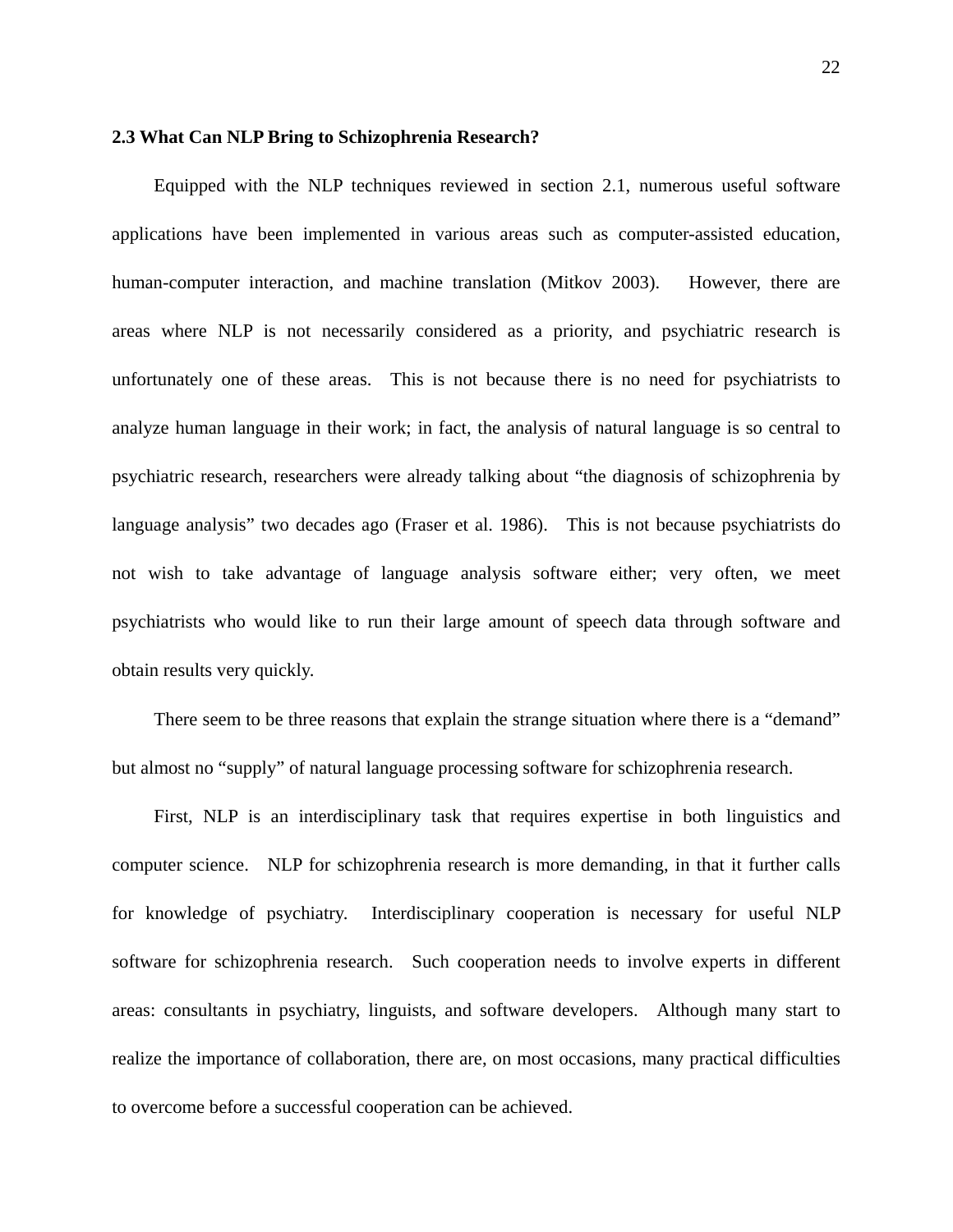Second, to many psychiatrists, language disorder usually refers to abstract high-level concepts like "incoherence," "derailment" and "illogicality" (Andreasen 1979a, 1979b, 1986, Lysaker et al. 2003), since high-level linguistic deviances can be more easily picked up by human ear than low-level linguistic deviances. For example, it would be much more realistic for a psychiatrist to detect unwarranted switch of topics than a slightly below-normal percentage of embedded clauses in the speech.

Such restricted understanding of speech disorder deters the development of psycholinguistic software in two ways. First, as was discussed in section 2.1, high-level NLP technologies are currently still very weak in dealing with pragmatic and discoursal properties such as coherence and logicality, and are incapable of providing the high precision and high recall required by medical procedures. It would be only naïve to focus solely on the pragmatic and discoursal aspects of language and to expect mature products to market within a short time. Second, with studies of higher-level deviances being much more prevailing, studies of language dysfunctions at other linguistic levels and, in turn, the development of software for such studies have been neglected. In psychiatrists' attempt to avoid pure linguistic analysis of the data, where skills and tremendous effort are required, the value of the more precise low-level NLP technologies is disregarded, though they can be employed to reliably pick up various language characteristics.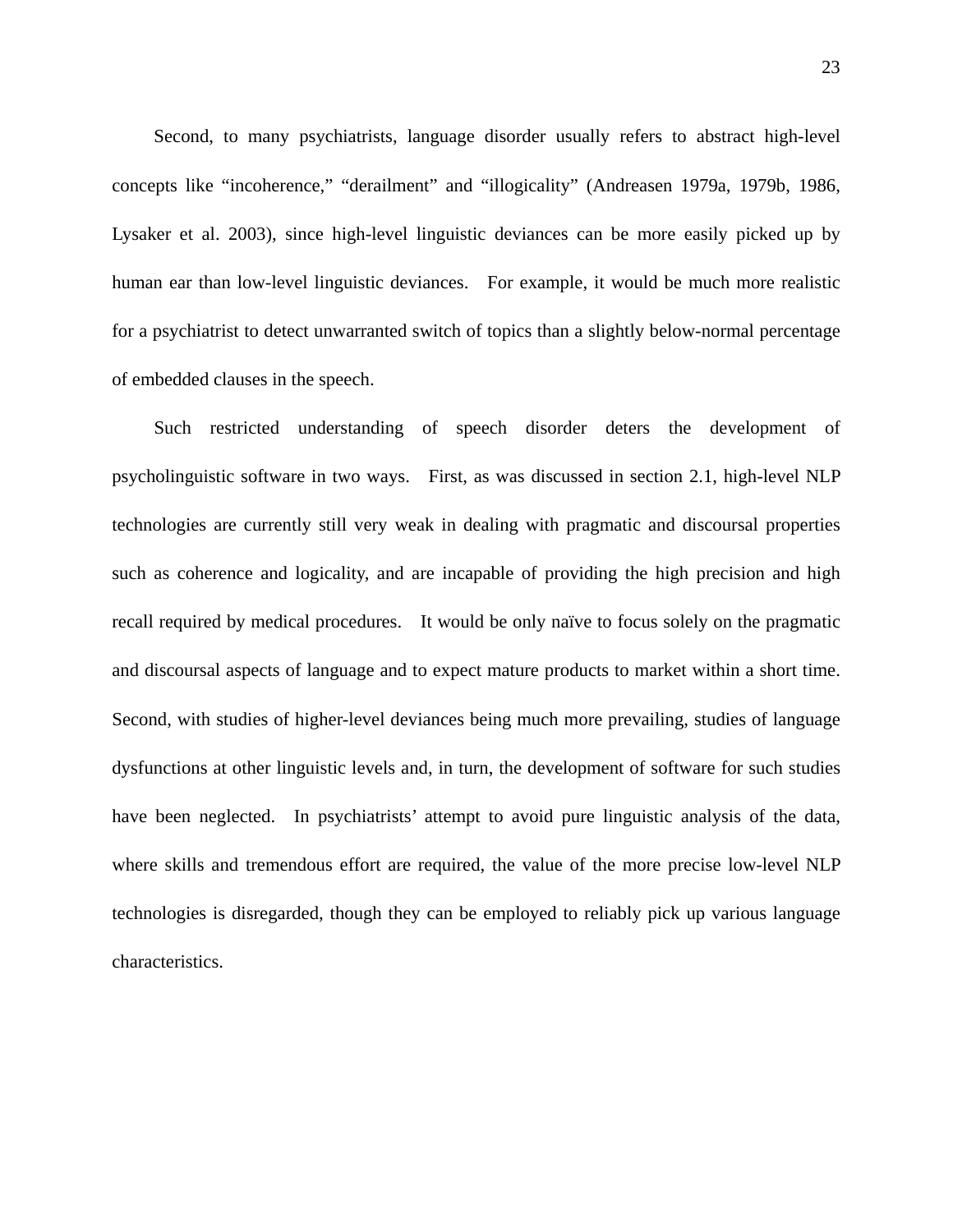| <b>LINGUISTIC</b> | <b>SELECTED NLP</b>             | <b>SELECTED LINGUISTIC DEVIANCES</b>      |
|-------------------|---------------------------------|-------------------------------------------|
| <b>LEVELS</b>     | <b>APPLICATIONS</b>             | IN SCHIZOPHRENIC LANGUAGE                 |
| Phonology         | Sound wave analysis, formant    | Lack of vocal inflections, pauses and     |
|                   | extraction, speech synthesis,   | hesitation                                |
|                   | speech recognition              |                                           |
| Lexicon           | High-precision tokenization,    | Word-finding difficulty, repetitiousness, |
|                   | electronic dictionary           | neologism, stilted speech                 |
| Syntax            | High-precision tagging, parsing | Normal but simplified syntax, fewer       |
|                   |                                 | embedded structures                       |
| Semantics         | Argument structure analysis,    | Impaired semantic association, difficulty |
|                   | information extraction, word    | in organizing propositions                |
|                   | sense disambiguation            |                                           |
| Pragmatics        | Anaphora resolution             | Fewer cohesive devices, error-prone       |
|                   |                                 | pronoun reference, difficulty in          |
|                   |                                 | recognizing implicatures and in judging   |
|                   |                                 | relevance and politeness                  |
| Discourse         | Discourse structure analysis,   | Incoherent speech, derailment, loss of    |
|                   |                                 |                                           |

Table 2.3 Combining NLP and Schizophrenic Language Analysis

Finally, with NLP appearing only very remotely related to psychiatric research, it takes insight and detailed analysis to figure out where and how exactly NLP can actually help in schizophrenia research. Sections 2.1 and 2.2 are meant to serve this purpose. Table 2.3 combines Table 2.1 "Selected NLP Applications by Linguistic Levels" and Table 2.2 "Selected Deviances in Schizophrenic Language by Linguistic Levels," as the first step to bridge the gap between what NLP can do and what schizophrenic research needs.

It is obvious from Table 2.3 that on any linguistic level, there are NLP applications sharing the same or similar targets as psychiatrists do in schizophrenic language analysis. These applications may not aim to perform the same language analysis tasks as psychiatrists, yet they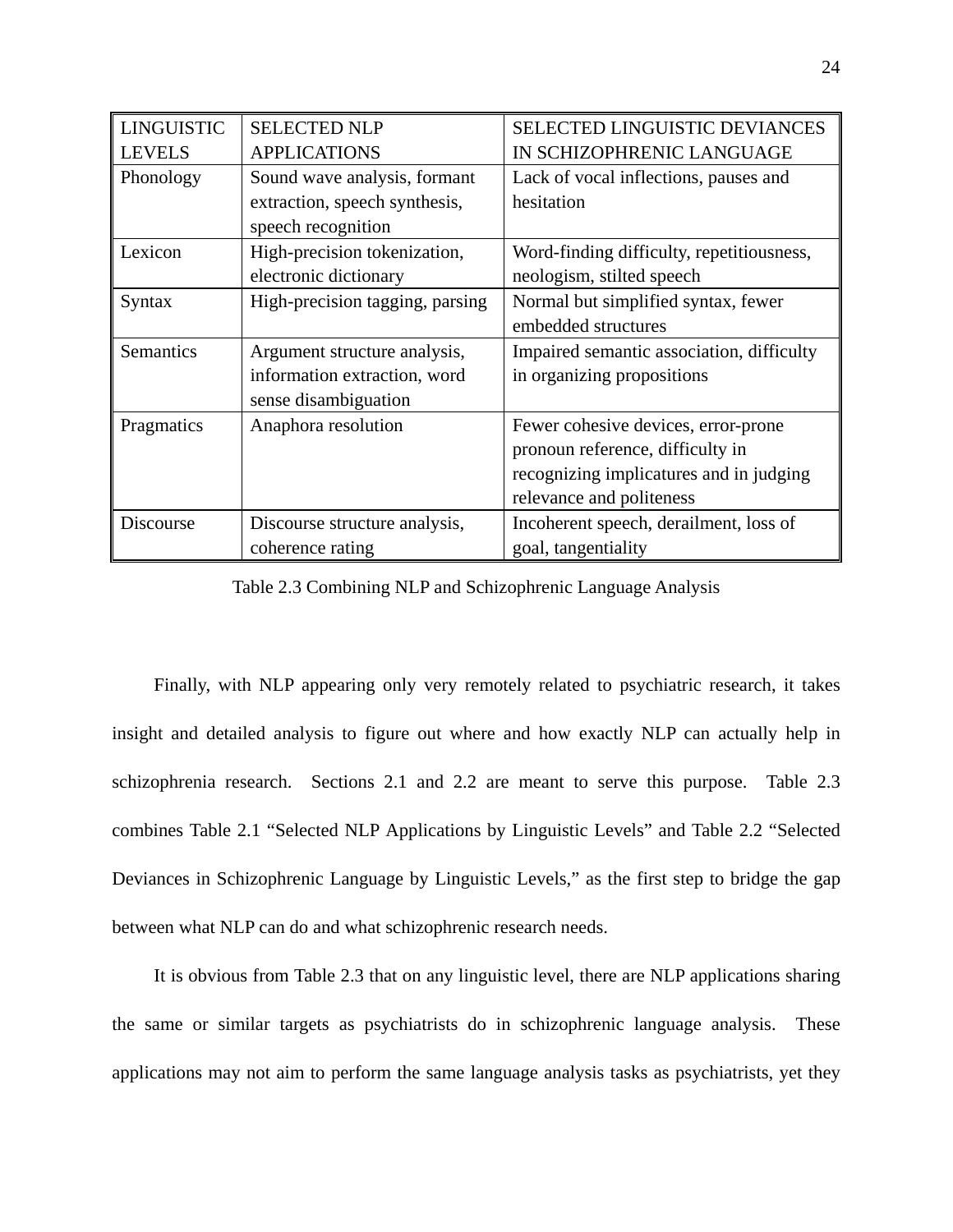prove the existence of core NLP techniques, regardless of their precision and recall, which can be adopted to implement tools for analyzing schizophrenic language. For example, sound wave analysis and formant extraction on the phonological level can certainly help in many phonological applications like speech recognition, but they can also be employed to obtain crucial information about negative symptoms like "lack of vocal inflections, pauses and hesitation." By obtaining data of amplitude and F0 (Fundamental Frequency, which represents intonation contour) and computing their statistics of variance such as standard deviation, we acquire a reliable measure of vocal inflections. Lengths and frequencies of pauses and hesitations can also be computed using F0 data by defining, for instance, "pause" as any silent rupture in speech exceeding 200 milliseconds (Harel et al. 2004), represented by a consecutive sequence of zero F0's for over 200 milliseconds. A phonological software tool for psychiatric research with algorithms as described above, F0 Analysis Tool, was introduced in He (2004) and has been perfected subsequently.

Similarly, NLP technologies at other linguistic levels can serve as the base of language analysis tools for psychiatric research. An important objective of this dissertation is to introduce useful implementations at lexical, syntactic and semantic levels. Very briefly, at lexical level, word frequency lists obtained from large corpora together with electronic dictionary provide significant information on lexical dysfunction; cutting-edge parsers can be utilized to compute more elaborate syntactic complexity measure; and at the semantic level, the very time-consuming proposition analysis can also be efficiently done with some heuristic and appropriate NLP techniques as we will see in Chapter 5.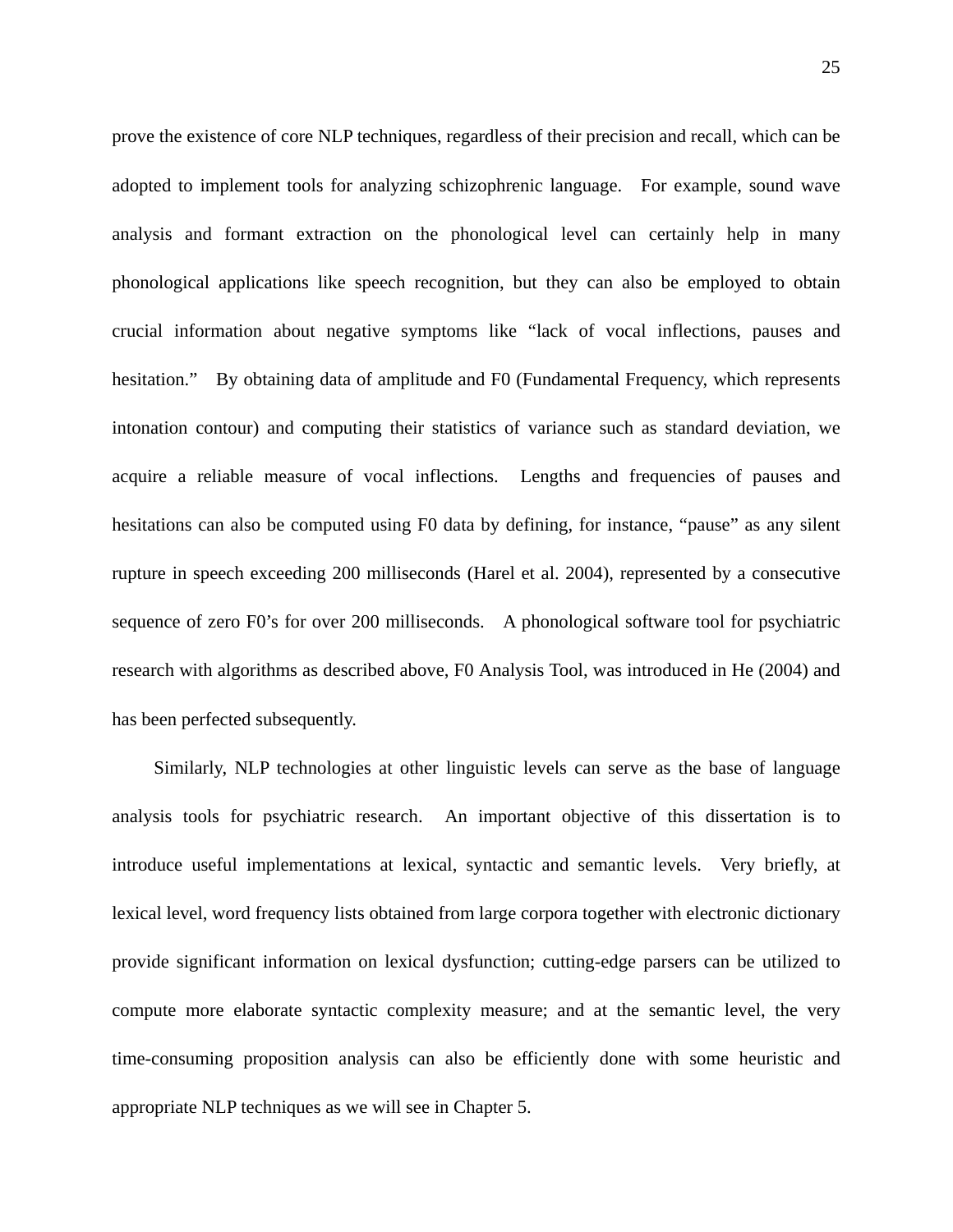Apparently, NLP applications can be used in implementations that target high-level deviances in schizophrenic language too, despite their less maturity and less precision. In fact, there is no doubt that once software for information extraction, reference resolution and discourse analysis is perfected to an acceptable precision level, they can be widely applied to analyze patients' speech (Cohen 1987), in the same way that they are being used to rate essays for coherence and discourse planning (Burstein 1998, Miltsakaki 2004). Currently, researchers have also designed some ingenious measures to tackle high-level problems like rating coherence in an indirect way, such as using Latent Semantic Analysis (Elvevaag et al. 2004).

Fortunately, compared to high-level NLP techniques, low-level techniques are more advanced and reliable. Given that purely linguistic features are easier for computers to deal with and that low-level NLP applications have reached high precision, we are at the stage where numerous measures can be automated reliably, whether phonetically, syntactically or semantically.

Other than speeding up the processing time, language analysis software for psychiatric research will be valuable in several ways. First and the most important, computers work as a perfect complement to the psychiatrist to pick up linguistic deviations not obvious to the human ear. Schizophrenic language is seldom so obviously deviant as common people would imagine; in fact, even trained linguists cannot tell just by listening to the speech samples or by reading the transcripts from the experiment used in this dissertation whether the speaker is schizophrenic. Besides, healthy speakers tend to make similar types of error in their speech, such as repetitiousness and incoherence, only to a lesser degree. Very often, this degree may be too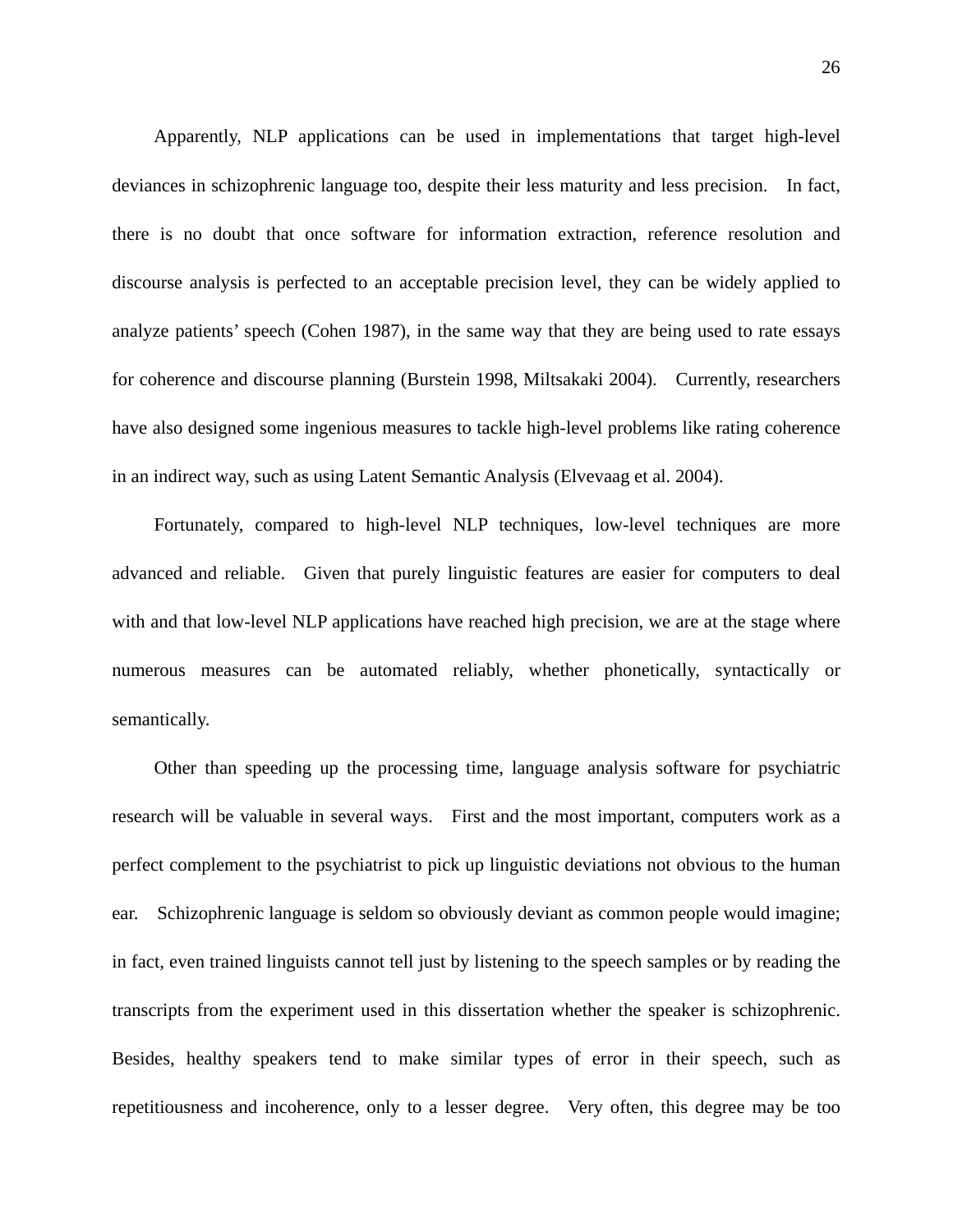small for humans to notice, but large enough for machines. Second, testing comparatively psycholinguistic measures for their sensitivity and validity becomes a simpler job with NLP software, as we are now in a position to conduct massive experiments using a large number of measures without much effort. Third, we will be better equipped to uncover previously undetected linguistic patterns. It is not infrequent that we acquire "by-products" from the output of the software, which turn out to be the gold in the mine, and this will be demonstrated in the following chapters. Last, unlike humans, NLP software is consistently an unbiased rater, which will never be affected by expectations. This doubtlessly adds reliability and consistency to schizophrenia research, which is traditionally built upon human judgment and which is subject to high degree of inconsistency (Strobel 2005).

| LINGUISTIC LEVELS | SELECTED TOOLS TARGETTING LINGUISTIC DEVIATIONS |
|-------------------|-------------------------------------------------|
| Phonology         | F0 Analysis Tool                                |
| Lexicon           | <b>Vocabulary Analyzer</b>                      |
| <b>Syntax</b>     | D-Level Rater                                   |
| Semantics         | <b>Idea Density Rater</b>                       |
| Pragmatics        | Reference Analysis Tool                         |
| Discourse         | <b>Coherence Rater</b>                          |

Table 2.4 NLP Tools for Schizophrenia Research

Table 2.4 is a summary of selected NLP tools for schizophrenia research, some of which I will describe in the following chapters. They are not just some novel tools, but a new method of approaching the problem of language analysis for psychiatric research.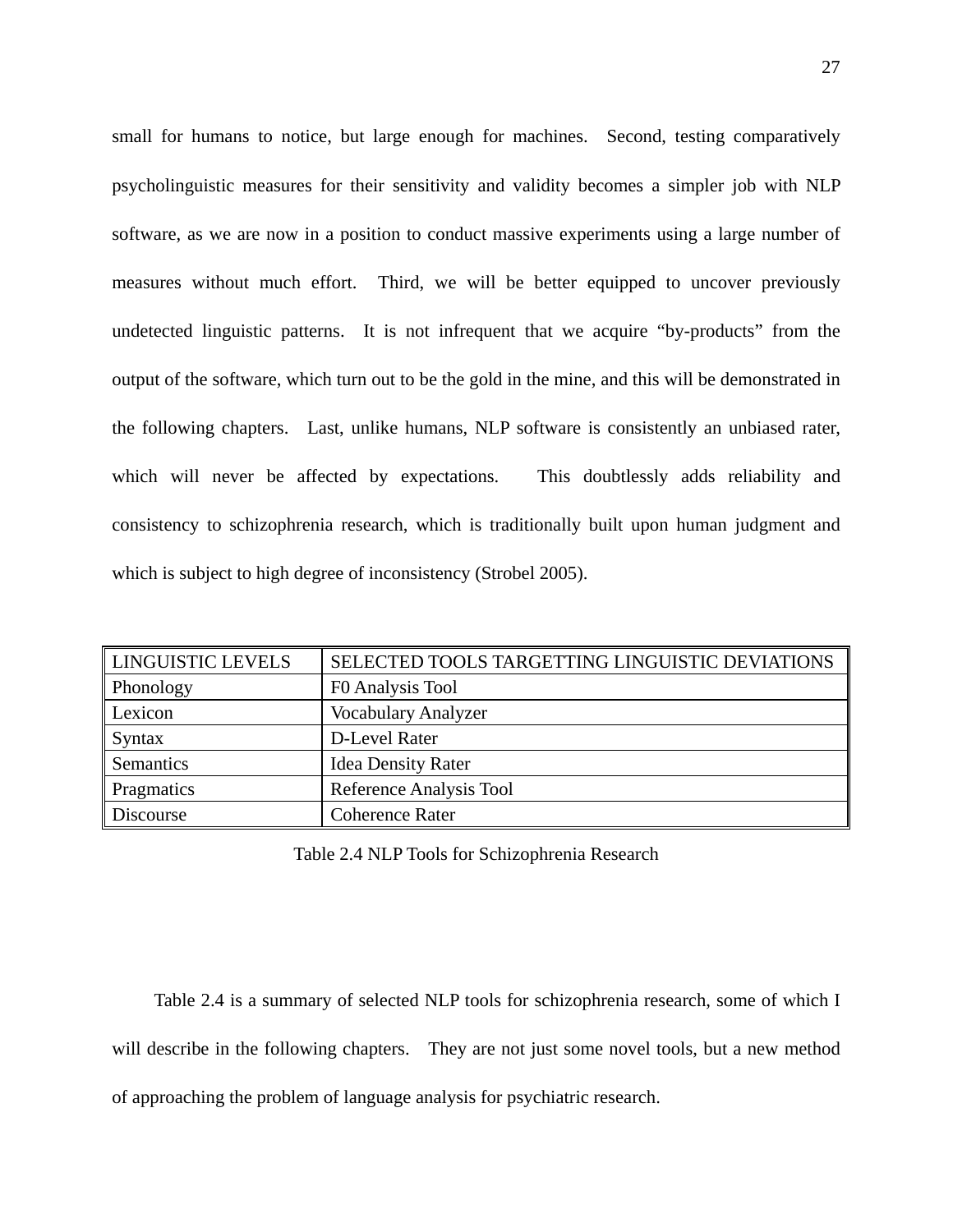In the following three chapters, I show, through the cases of Vocabulary Analyzer, D-Level Rater, and Idea Density Rater, how more sophisticated linguistic analysis can be done at lexical, syntactic, and semantic level using text analysis software, and how significant linguistic features of schizophrenic speech can be unveiled with further statistical analysis on the data obtained from the software.

I have been, till now, using the general term "language" to refer to written and spoken language inclusively, and NLP tools should be able to handle both. Except for phonetic / phonological level analysis, the input to software at all other levels is text files, as speech will be transcribed before lexical, syntactic, semantic, pragmatic or discourse analysis can be done. However, speech is undoubtedly the dominant object of study in schizophrenia research, although much work is based on written material as well (Manschreck et al. 1980, 1987, Thomas et al. 1993). I will be using the term "speech" from now on, both because the software I implemented is mainly intended for measuring speech deviances, and because the experiments in this dissertation are done on spoken material. The change in the wording certainly does not rule out the possibility of applying my software to written data.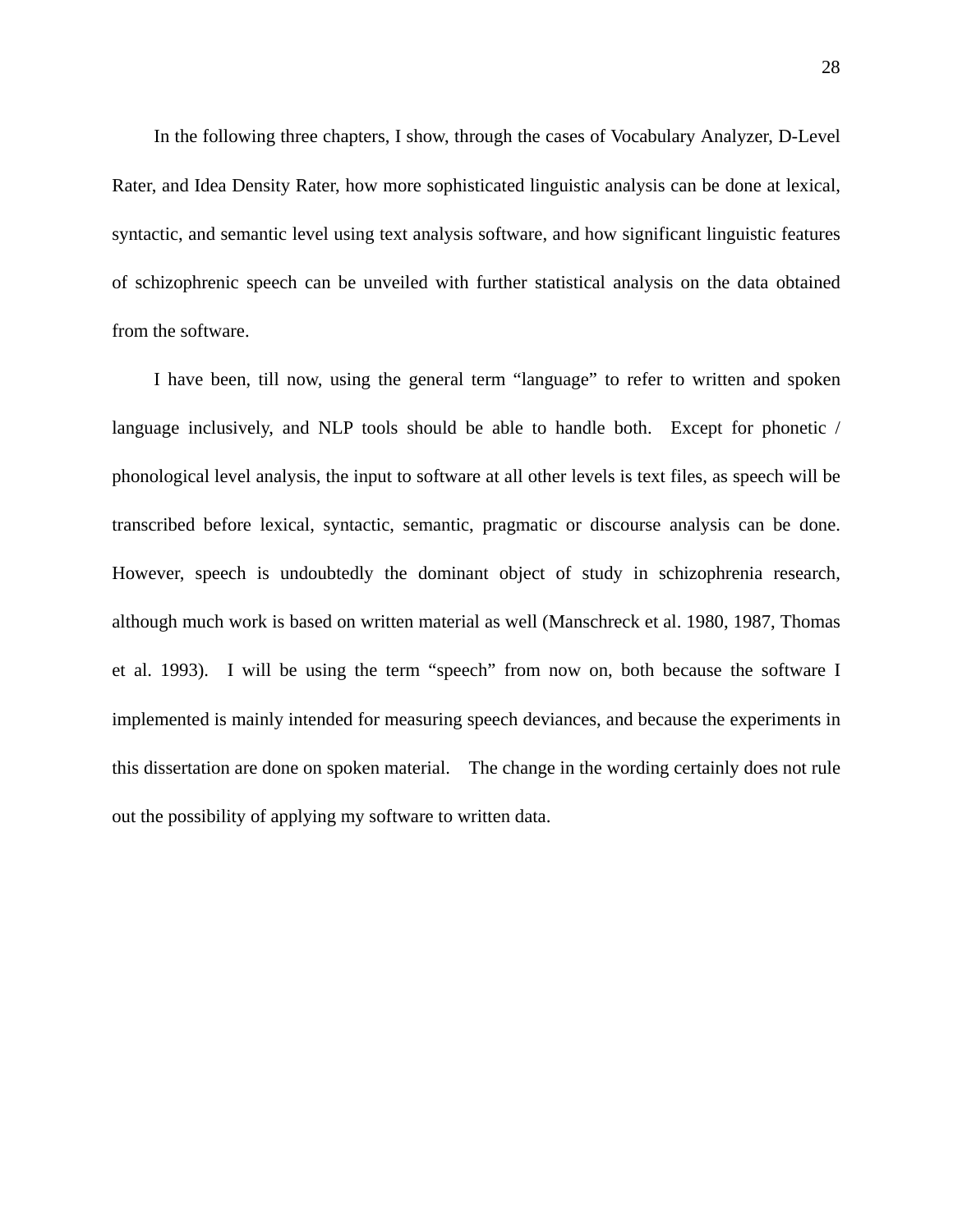### **CHAPTER THREE**

# **VOCABULARY ANALYZER**

Vocabulary Analyzer is an NLP implementation at the lexical level to compute the rarity of a speaker's vocabulary against general word frequencies obtained from large text corpora and to calculate various types of type-token ratio.

#### **3.1 Background**

Lexicon is the most often studied object in schizophrenia experiments concerning language; yet many experiments are designed to study isolated words (e.g. Johnson and Shean 1993, Faber and Reichstein 1981), and lexicon in spontaneous speech is very poorly analyzed. Researchers design word-association (Moran et al. 1964, Mefferd 1979, Jung 1981), repetition and recall (Gold et al. 1992, Brebion et al. 1997, Mesure et al. 1998) tasks to study the categorization, storage, and retrieval of certain controlled words in schizophrenic patients; even when words are studied in context, experiments typically investigate the performance of repetition or recall based on certain cues. Lexicon in unrestricted, continuous speech receives much less attention, since most characteristics of lexical usage are subtle and hard to define, and the degree of the markedness of these characteristics is even more difficult to measure.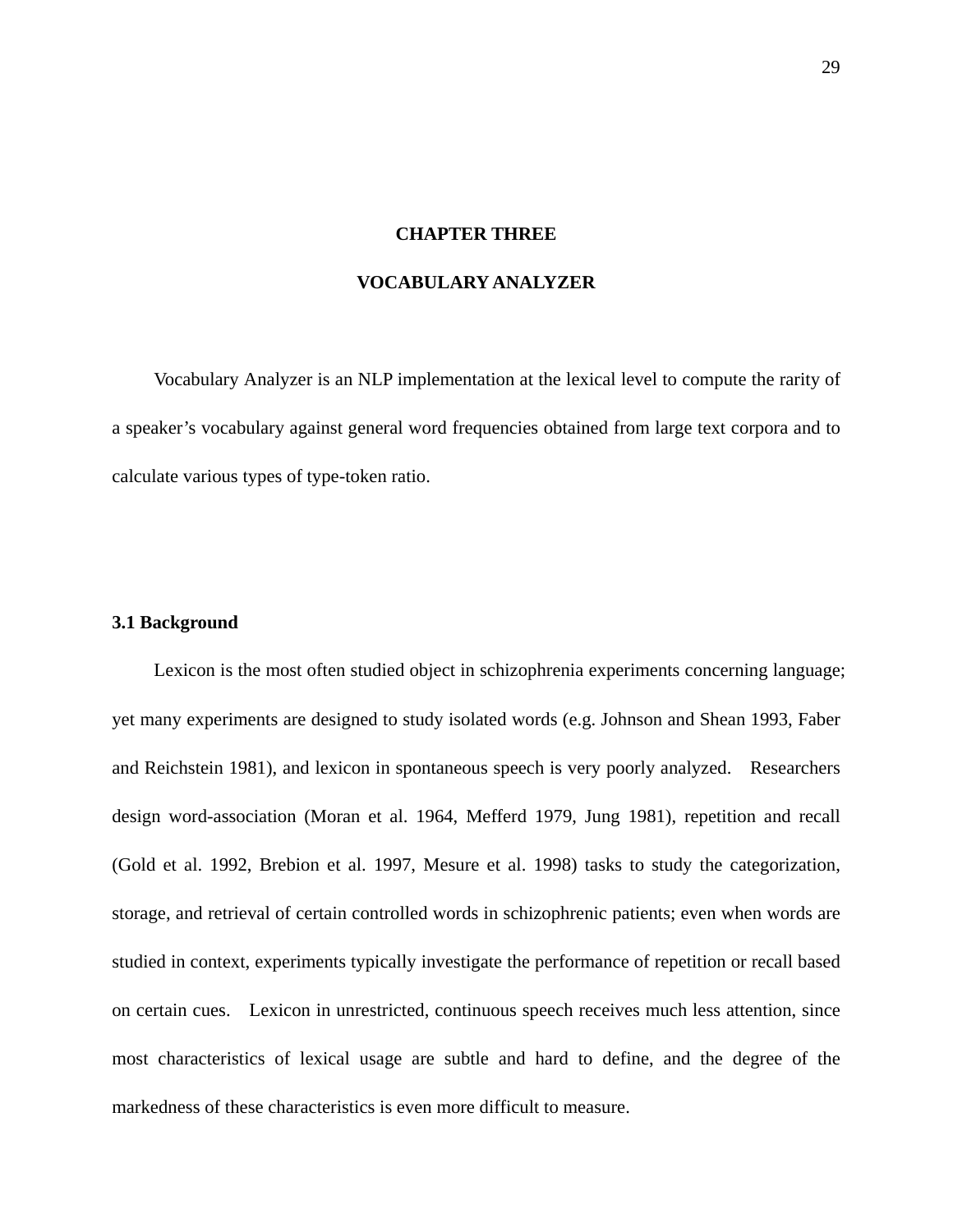As discussed in section 2.2, schizophrenic patients experience difficulties in retrieving the appropriate words, which would sometimes result in "neologism" and "stilted speech." "Neologism" and "stilted speech" are among the very few characteristics of spontaneous schizophrenic speech, and, hence, are crucial manifestations of lexical deviance that deserve further study. But it is also important to understand that "neologism" and "stilted speech" are florid symptoms, which do not occur in most speech samples from the patients.

It is, therefore, crucial, to design a lexical measure, which provides a scale to mark the deviance in vocabulary choice from normal that is not only able to note florid symptoms but also sensitive to small changes in common vocabulary as well. This is exactly the motivation for the design of the measure "vocabulary rarity" in this chapter.

Vocabulary rarity is defined against "word frequency." The less frequently a word is used by the general public, the rarer the word is. The whole lexicon in a language is divided into *G* groups (mostly of equal size of *N* words), respectively marked as the most common, the second most common, the third most common, …, and the least common (equivalent to the rare word group, or the  $G<sup>th</sup>$  most common group) based on accepted frequency list from a relevant corpus. Vocabulary rarity is then defined as a list of *G* numbers which are the percentages of words from each of the groups in a speech sample.

For example, we may define rare English words as any word not contained in the first 4,000 most common word list. Assuming that 2000-word is the size chosen for each word group, we will divide the whole English lexicon into 3 groups: Group 1 contains the first 2,000 most common English words, Group 2 contains the second 2000 most common English words,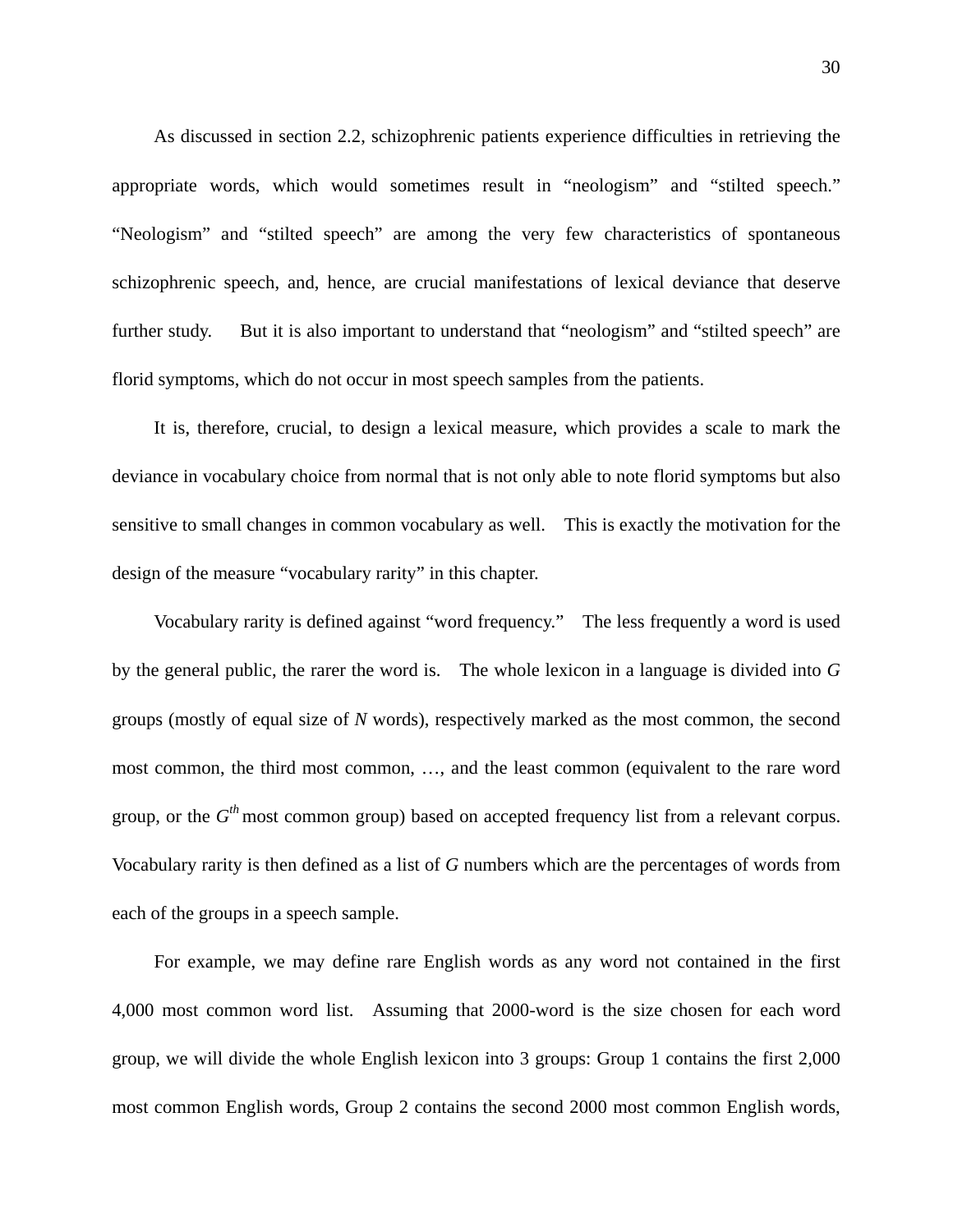and Group 3 contains all the rest of the English lexicon. Suppose we have a speech sample of 100 words, of which 60 belong to Group 1 – the group of the most common words, 30 belong to Group 2 – the group of the less common words, and 10 belong to Group 3 -- the rare words. Then the vocabulary rarity of the speech sample is represented by the list [60%, 30%, 10%].

The definition of vocabulary rarity is flexible, since it is left for the researcher to decide what is considered common in what task and how many groups he would like to divide the lexicon into. There are several reasons for the flexibility. First, the word frequency list used as the gold standard for measuring word rarity could differ on various occasions. A simple example is that we would prefer a frequency list from an American English corpus over a British English corpus (provided that both lists are accessible), if the speech samples are from American English speakers. Second, it is infeasible to define some universal cutting point of word rarity for all experiments. For instance, because vocabulary development depends on age and education, what count as common words for some age or education level may be rare words for some other age or education level. Third, it is also infeasible to fix the word group size *N* and in turn, the number of word groups *G*, without knowing how rare words are defined in a specific experiment. Naturally, *N* could be slightly larger if rare words are defined as words outside of the first 6,000 most common words than if rare words are defined as words outside of the first 1,000 most common words.

Equipped with the concept of vocabulary rarity, it is now possible not only to capture the frequency of the use of rare words, but also to observe the general tendency of vocabulary choices in any speech sample even when the sample lacks florid symptoms like neologism.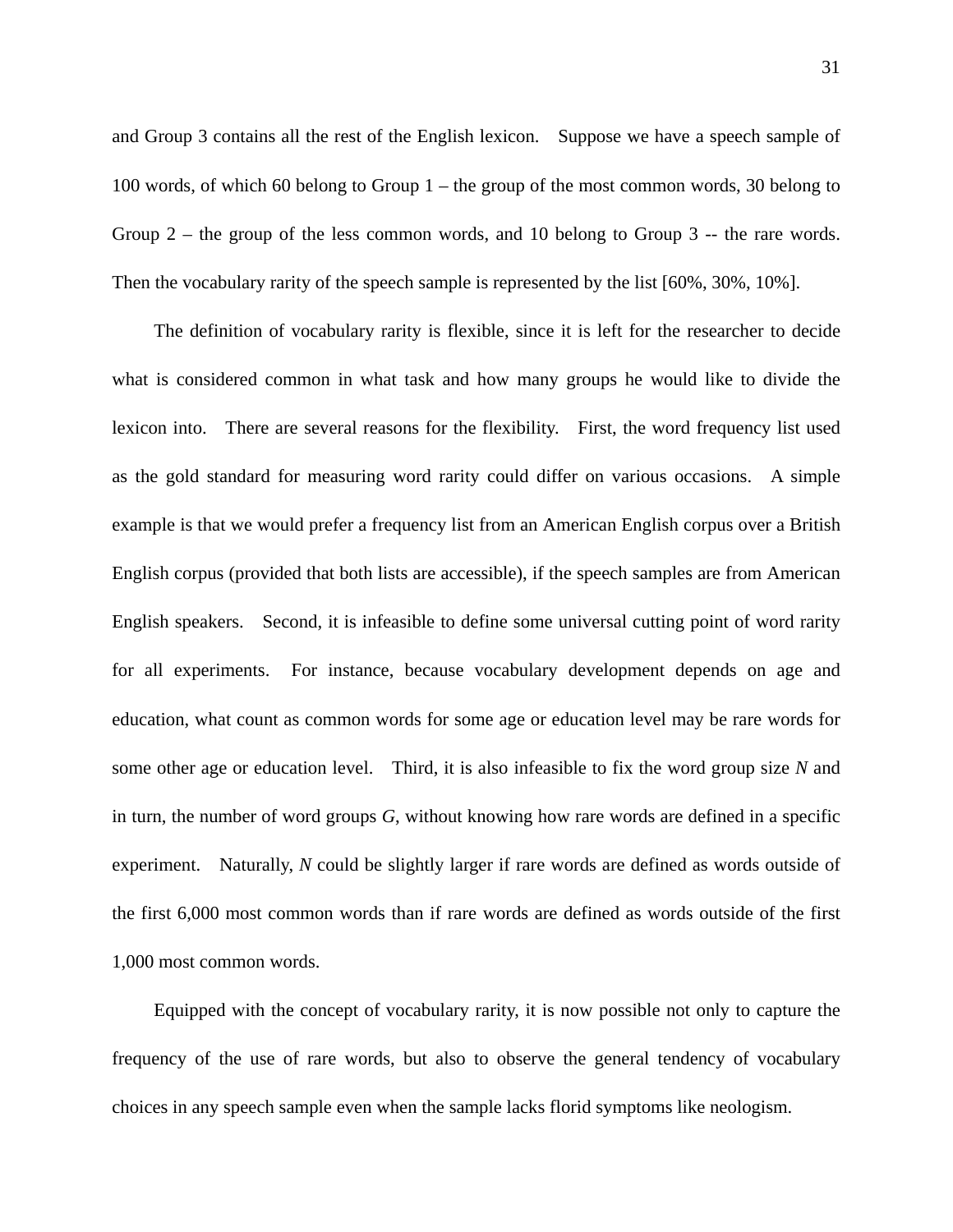As was also mentioned in section 2.2, word-finding difficulties in schizophrenic patients would give rise to increased repetitiousness too. Unless evidently demonstrated, increased repetitiousness is another linguistic characteristic which easily eludes the human ear and which is easier for machines to pick up.

The most commonly (though not necessarily the most effective) quantitative measure of repetitiousness adopted in clinical and linguistic research is type-token ratio (TTR). TTR is the ratio of the total number of different words (types) over the total number of words (tokens). For example, the sentence *The cat is chasing the dog which chased the cats.* has eight types (*the*, *cat*, *is*, *chasing*, *dog*, *which*, *chased*, *cats*) and ten tokens (*the*, *cat*, *is*, *chasing*, *the*, *dog*, *which*, *chased*, *the*, *cats*), and a TTR of *4/5*. Manschreck et al. (1981) report that TTR statistically differentiates thought-disordered schizophrenic patients from both non-thought-disordered patients and normal controls.

There are different kinds of TTR based on slightly different definitions, and I will, in this chapter, be using the terms "normal TTR" as defined above, "vanilla TTR" and "lemmatized TTR." Vanilla TTR counts not only words as types or tokens, but also punctuations and symbols. According to this definition, the sentence *The cat chases the dog.* has five types (*the*, *cat*, *chases*, *dog*, .) and six tokens (*the*, *cat*, *chases*, *the*, *dog*, .), and a TTR of *5/6*. Like normal TTR, lemmatized TTR does not count punctuations and symbols either. It does, however, count types differently from normal TTR: types are the number of distinct root forms of words, or lemmas. According to this definition, the sentence *The cat is chasing the dog which chased the cats.* has six types (*the*, *cat*, *be*, *chase*, *dog*, *which*) and ten tokens (*The, cat, is, chasing, the, dog,*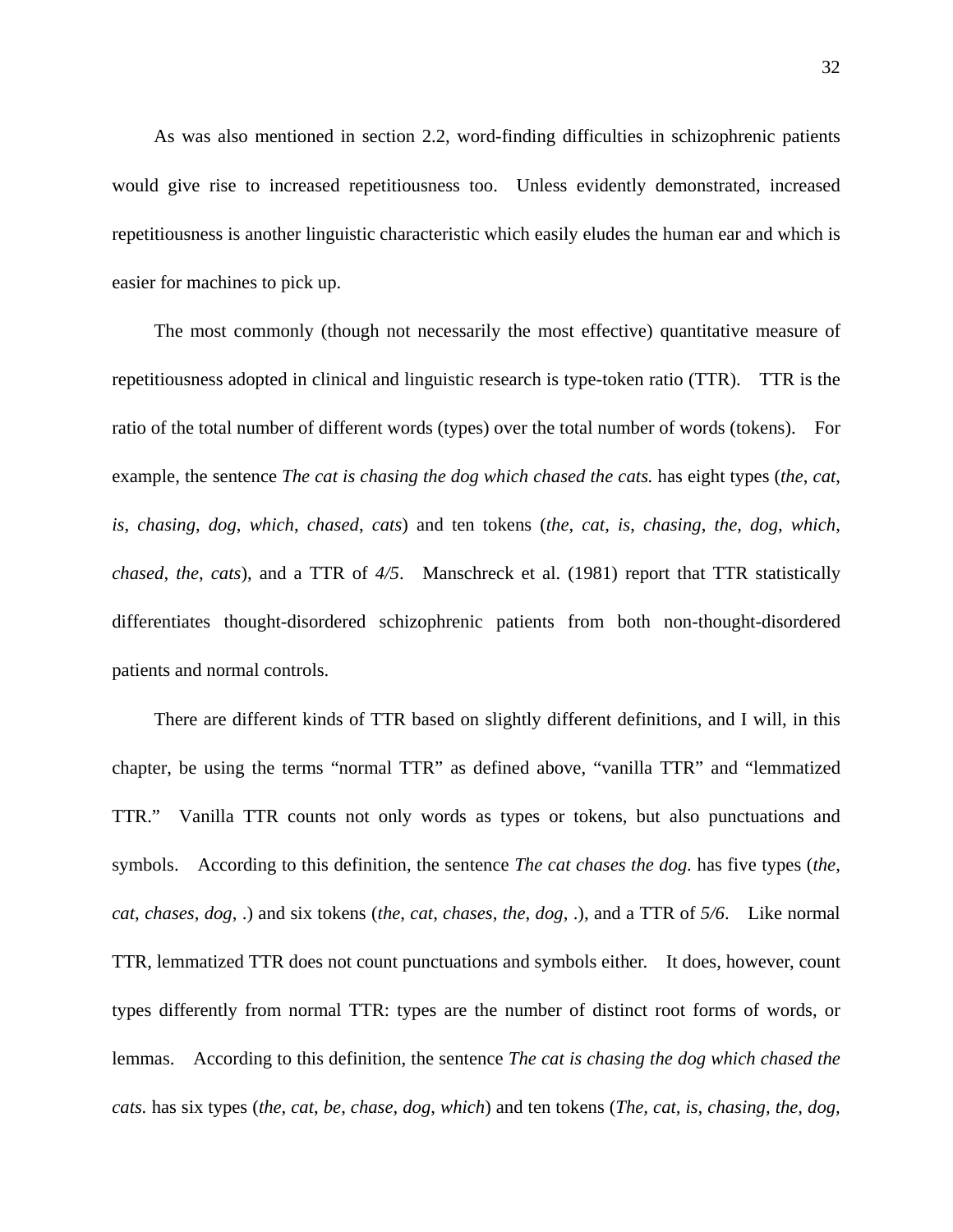*which, chased, the, cats*) and a TTR of *3/5*. Though the three TTR's differ only slightly, one TTR could be more sensitive than another in some experiment.

The Vocabulary Analyzer introduced in the next section computes vocabulary rarity and all the three kinds of type-token ratio mentioned above.

### **3.2 Implementation**

Vocabulary Analyzer is a text analysis tool at the lexical level targeting three language deviances: repetitiousness, neologism, and stilted speech. It is implemented in Java 1.5, and, therefore, independent of platforms.

The input to Vocabulary Analyzer is text files, which could be both written samples or transcribed speech samples. As with most NLP applications, the first step is to tokenize the text. Tokenization for the English language is relatively simple, but tokenization is not sufficient for Vocabulary Analyzer. Although this is an application dealing with tokens in the input text, a tagger needs to be employed to disambiguate between homographs. For instance, in order to tell whether an *'s* represents *is*, *has*, or possessive, it is crucial to know the grammatical function of the specific *'s*. A tagger will also conveniently distinguish punctuation marks and symbols from words, which is essential for computing normal TTR and lemmatized TTR.

Hence, Vocabulary Analyzer invokes a Penn Treebank (Bies et al. 1995) style tagger as a base utility. Although taggers nowadays generally have fairly high precision, they are not perfect, and different parsers perform better on different occasions. Therefore, the tagger used by Vocabulary Analyzer is conveniently implemented as a Java plugin, so that the user can have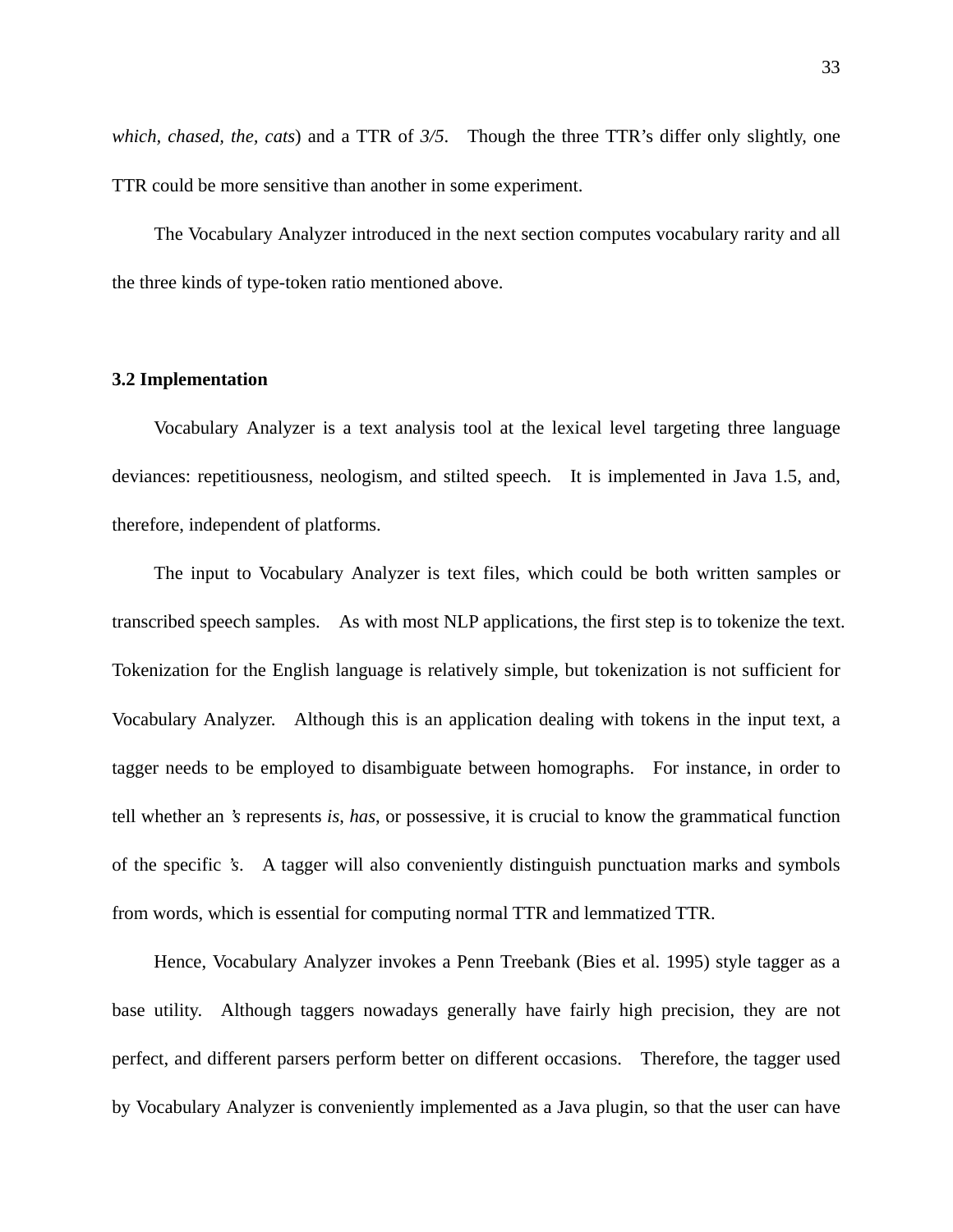a choice between different taggers simply by specifying the name of the tagger plugin at run time, without the need for re-compilation. The user can even write a tagger of his own and easily plug it into Vocabulary Analyzer with no change in any other part of the implementation. To demonstrate the use of multiple tagger plugins, Vocabulary Analyzer provides the choice between Stanford Tagger (Toutanova et al. 2003) and OpenNLP Tagger (Baldridge and Morton 2004).

The central implementation of Vocabulary Analyzer includes two parts: a vocabulary rarity rater and a TTR calculator.

The vocabulary rarity rater is an implementation based on the concept of vocabulary rarity discussed in section 3.1. As was discussed, vocabulary rarity is a flexible definition, so flexibility is an absolute requirement for the software, which should be able to accept user defined parameters to accommodate each specific experiment condition. In order to use the vocabulary rarity rater, three questions need to be answered.

First, what is the gold-standard word frequency list to be used? Depending on the source corpus, two kinds of word frequency lists may be used. Frequency lists published by general corpora is a natural choice. Large corpora, such as British National Corpus (BNC, Burnard 2000) and American National Corpus (ANC, Ide and Sutherman 2004), release word frequency lists, sometimes of different genres, for public use. Vocabulary Analyzer chooses to use as default "a lemmatized frequency list for the 6,318 words with more than 800 occurrences in the whole 100M-word BNC" (Kilgarriff 1997). This BNC frequency list is comprised of lemmas rather than unlemmatized tokens such as those containing non-words / typos (e.g. *was15th*),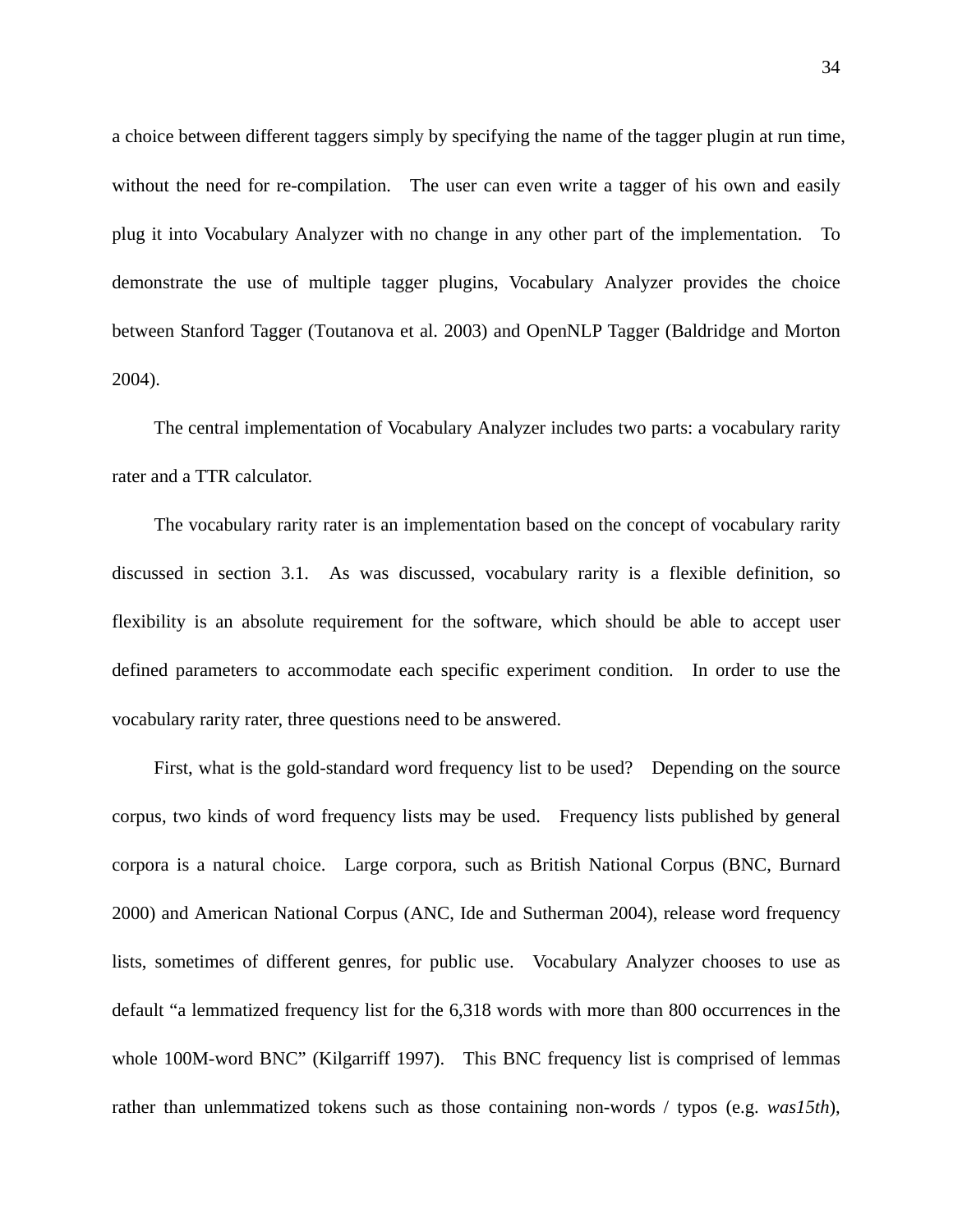inflections (e.g. *vodkas*) or even punctuation marks and symbols (e.g. *way?"*) as found in ANC frequency lists. Lemmatized frequency lists are a more applicable standard especially for speech, where spellings should not matter. For psychiatric studies, frequency lists built from corpora for specific tasks are another choice. For instance, describing pictures from the Thematic Apperception Test (TAT; Murray, 1971) is a common task for psychiatric experiments. A small corpus can be built based on descriptions for each picture. Frequency lists extracted from such corpora could be more valuable than general frequency lists for analyzing speech samples from TAT experiments. For such specific-purpose frequency lists to work, however, speech samples from a large number of participants are required.

Second, what is to be considered as rare words? The user needs to specify an appropriate vocabulary size for the subjects in the experiments. By default, Vocabulary Analyzer uses the 6,000-word cutting point, which means that anything outside the 6,000 most common English words is considered rare. Hoover (2005) suggests that 6,000 words is the appropriate size for statistical stylistics and authorship attribution, a point at which almost all the words in texts are included.

Third, what is the desired group size, or how many groups should the lexicon be divided into? The user needs to specify an appropriate number *N* for word group size. For example, if the cutting point is 6,000 words and *N*=3000, then Vocabulary Analyzer divides the whole lexicon into *G*=3 groups, which are respectively: the first 3,000 most common words, the second 3,000 most common words, and rare words not in the previous 6,000 words.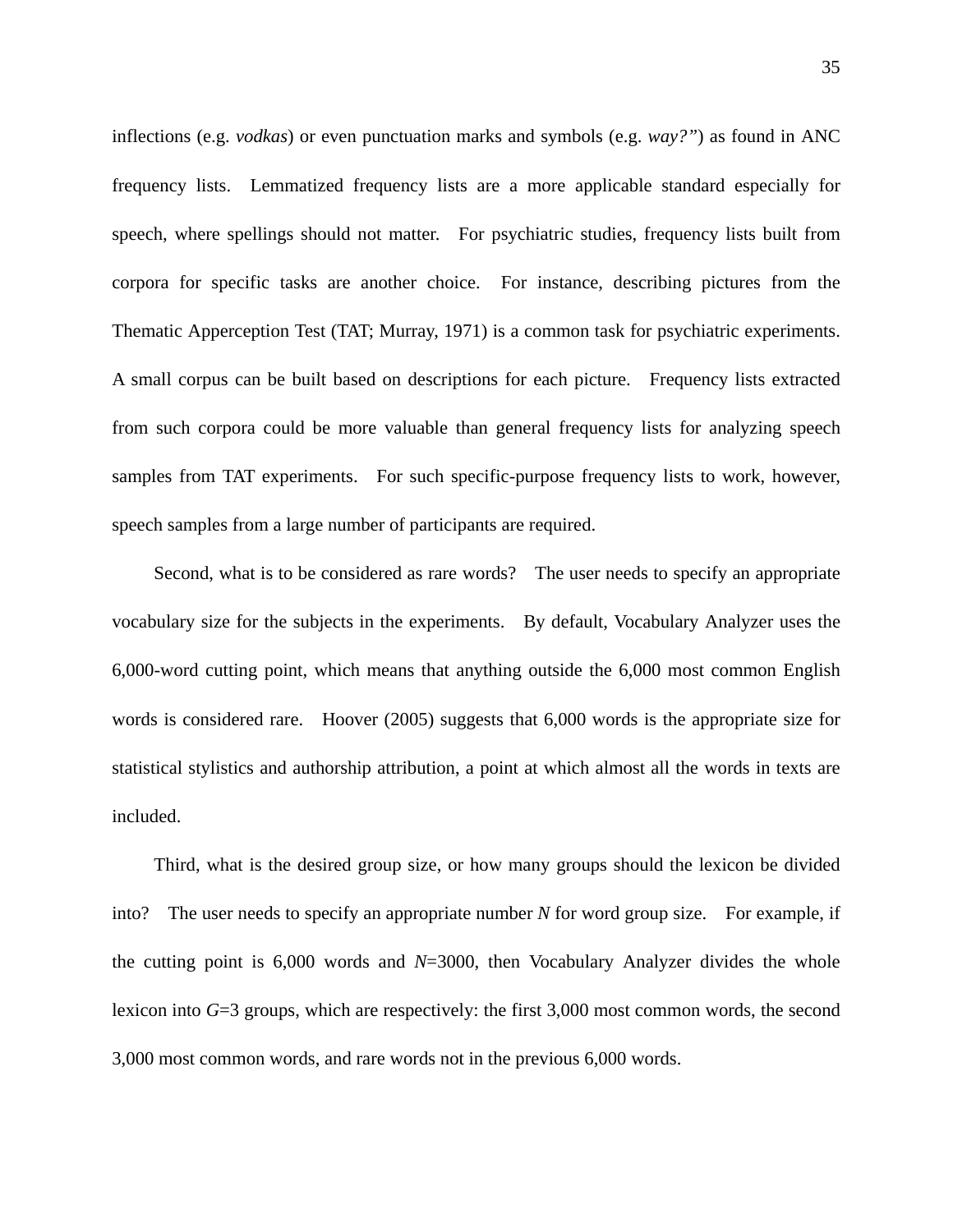In order to check with a lemmatized frequency list, the vocabulary rarity rater needs to consult an electronic dictionary first, to convert the words in the input to lemmas. It looks up the widely used electronic dictionary WordNet (Miller et al. 2003) developed by the Cognitive Science Laboratory at Princeton University, through Java WordNet Library (JWNL, Didion et al. 2003), an open source API developed at Stanford University for accessing WordNet-style relational dictionaries.

To sum up, the procedure for the vocabulary rarity rater is as follows:

- 1. Read the input files, and tokenize them;
- 2. Tag the input files to resolve homographs;
- 3. Keep only the word tokens (as opposed to punctuations and symbols) for further analysis;
- 4. Read the BNC lemmatized frequency list or a user-specified frequency list;
- 5. Divide the whole lexicon into *G* groups of size *N* specified by the user;
- 6. For each word in the input files, look up in WordNet for its lemma; for words not found in WordNet, use the word as its lemma;
- 7. For each lemma, check with the frequency list, and decide which of the *G* lexical groups it belongs to;
- 8. Count the total number of words (including repetitions) in each of the *G* groups;
- 9. For each file, compute the percentage of words belonging to each group against the total number of words.

Then there is the TTR calculator. As was mentioned in 3.1, the TTR calculator computes three types of TTR: normal TTR, vanilla TTR and lemmatized TTR, as I call them. The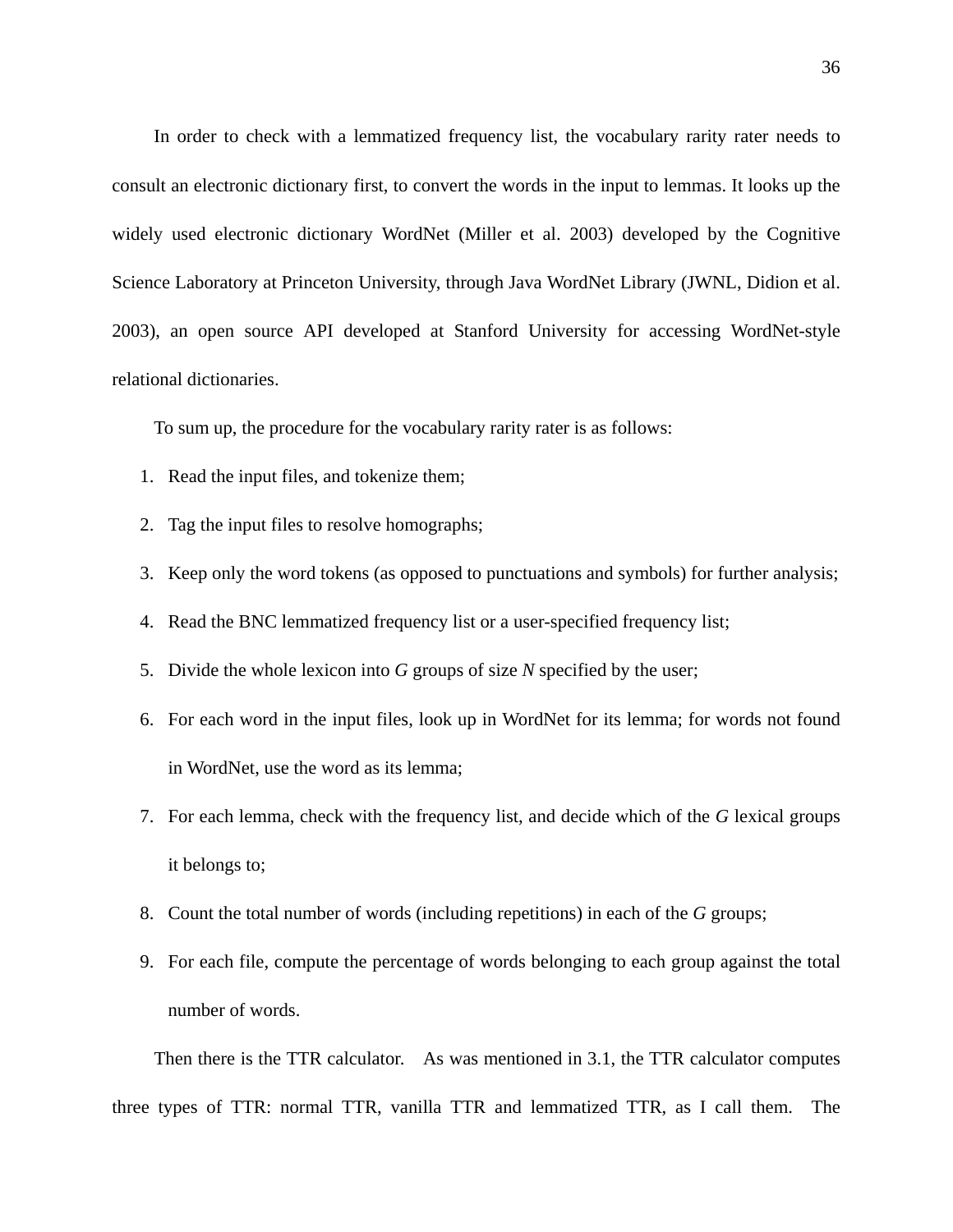algorithms to compute the three TTR's are similar, except that normal TTR works on word tokens only, and lemmatized TTR needs to work on the lemmas retrieved from WordNet on top of word tokens.

There is, nevertheless, one widely known limitation of TTR in measuring repetitiousness and vocabulary variability: TTR inevitably decreases as the text length increases (Scott 2004, Malvern and Richards 1997). The comparison between TTR's of texts of different length is, therefore, meaningless. The conventional strategy to deal with the problem is to compute the TTR for the first *W* words (Scott 2004). Yet, due to the great variability of speech sample lengths, it is impractical to guarantee that all samples would contain at least a pre-specified number *W* of tokens for TTR analysis. The TTR calculator solves the problem by first finding out dynamically the number of tokens *M* in the shortest of all the input files and then computing the TTR's for the first *M* number of tokens.

Briefly, the procedure for the lemmatized TTR calculator is as follows:

- 1. Read the input files, and tokenize them;
- 2. Keep only the word tokens (as opposed to punctuations and symbols) for further analysis;
- 3. Find the shortest of the input files and count its total number of tokens *M*;
- 4. For each word in the first *M* tokens of the input files, look up in WordNet for its lemma; for words not found in WordNet, use the word as its lemma;
- 5. Count the total number of distinct lemmas *L* for each file;
- 6. Compute the lemmatized TTR as *L*/*M* for each file.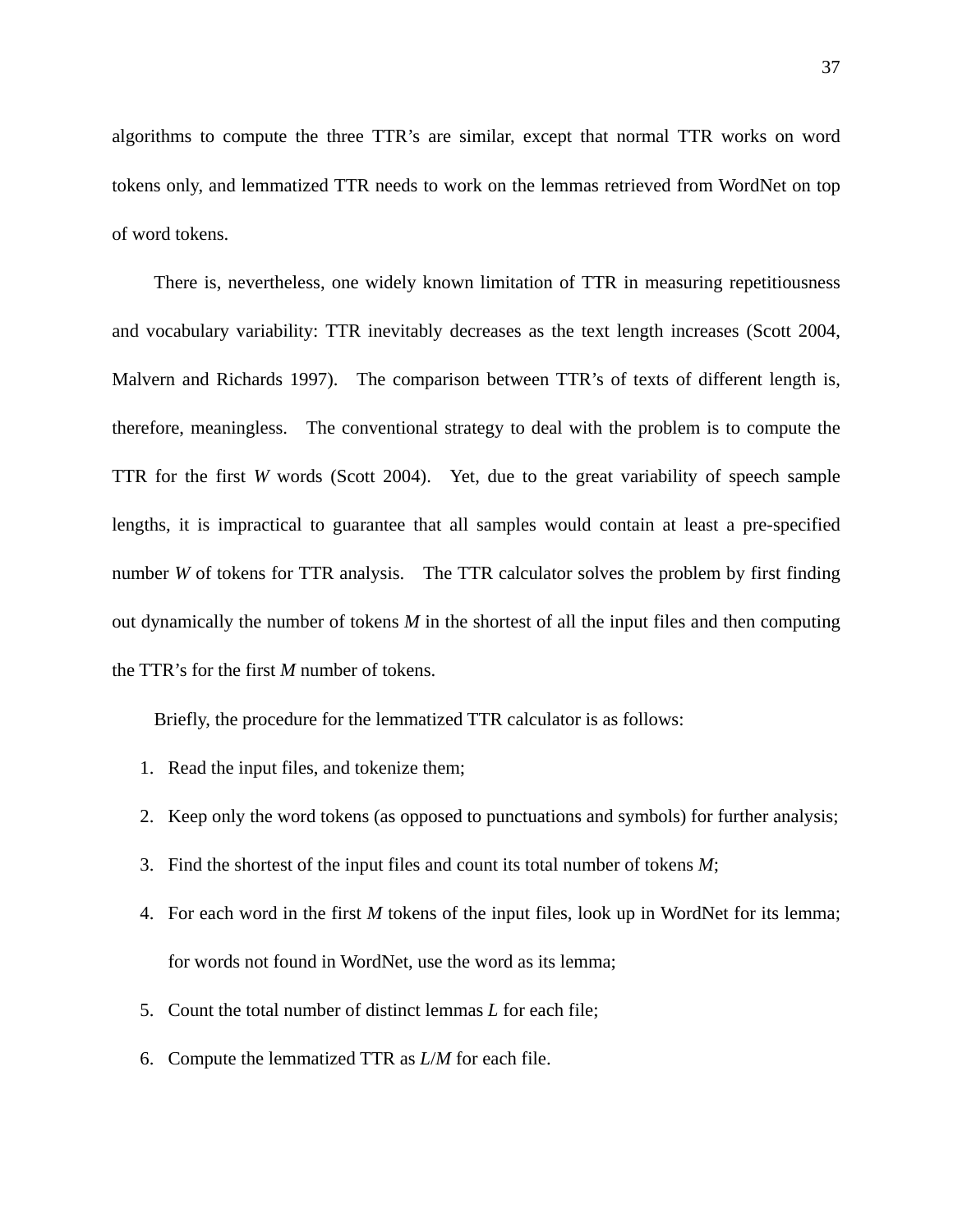Neither vocabulary rarity nor TTR can be computed manually without real hard work; it is a different story when the right tool is readily available. In the next three sections, I show how Vocabulary Analyzer has been used in a schizophrenia experiment, and discuss the results from the experiment.

## **3.3 Experiment**

In this section, I first describe a schizophrenia experiment in detail (also in Covington et al. 2006a), which is used as a test bed for all the software tools developed in this dissertation.

12 controls (5 female, 7 male) (mean  $\pm$  S.D. age=32.6  $\pm$  12.4 years) and 11 patients (5 female, 6 male) (mean  $\pm$  S.D. age=34.8  $\pm$  12.6 years) were recruited for the experiment at the University of British Columbia. The controls were screened for a history of psychiatric illness, and all the subjects were screened for a history of head injury, neurological disorder and substance abuse. Both the controls and the patients were right-handed native Canadian English speakers with no history of head injury or neurological disorder.

All the patients had a diagnosis of schizophrenia according to DSM-IV criteria and the diagnosis was confirmed using the Signs and Symptoms of Psychotic Illness (SSPI) rating scale (Liddle et al. 2002) (mean  $\pm$  S.D. SSPI=9.27  $\pm$  6.3). The controls were evaluated for similarities to psychosis using the scales for Magical Ideation (Eckblad and Chapman 1983), and Perceptual Aberration (Chapman et al. 1978).

The controls and the patients were matched for age, IQ as measured with the National Adult Reading Test (Nelson, 1982) and Quick Test (Ammons and Ammons, 1962), and parental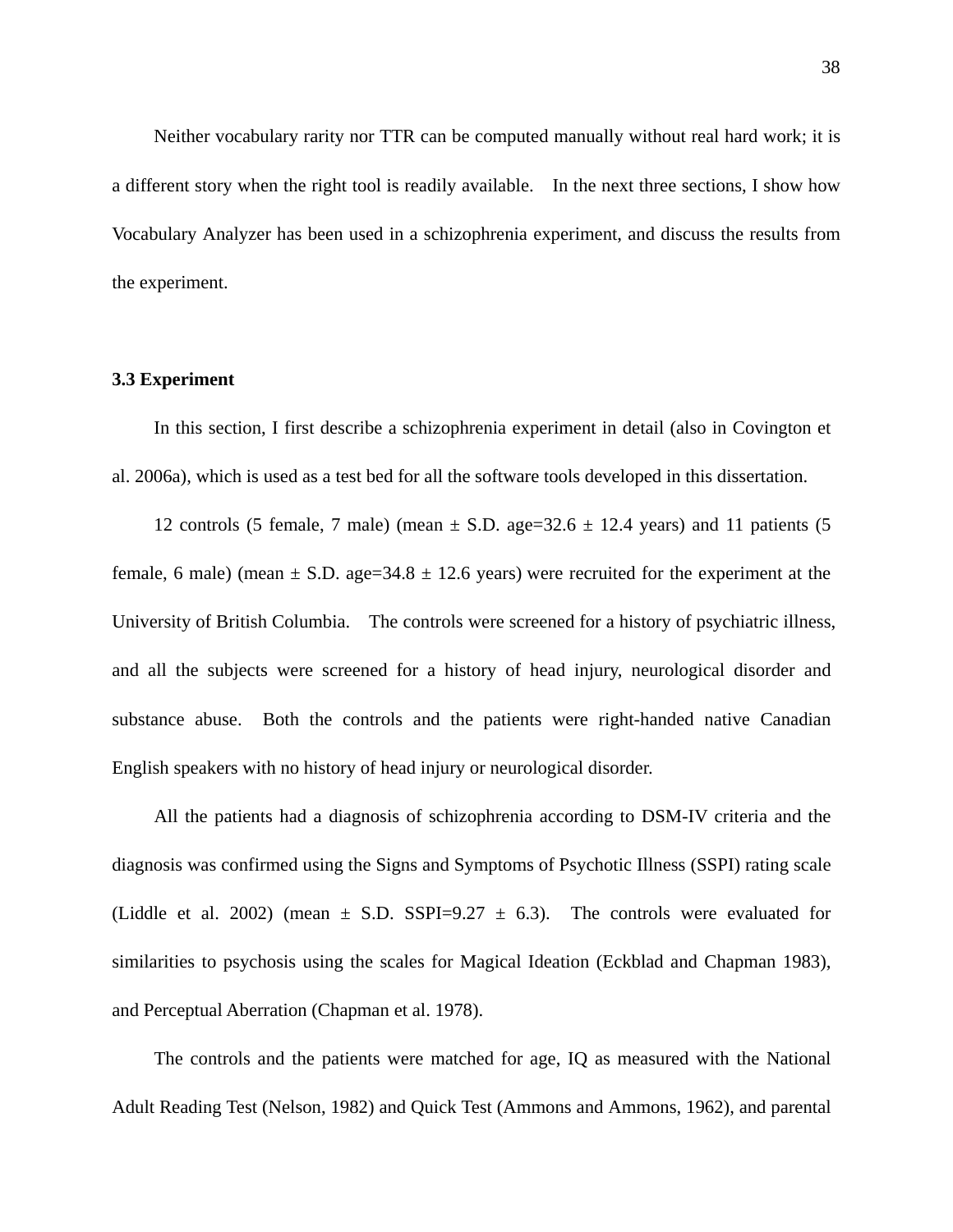socioeconomic status (Hollingshead Index, Hollingshead and Redlich, 1958). The mean  $\pm$  S.D. years of education was  $15.1 \pm 2.5$  for the schizophrenics and  $17.9 \pm 2.7$  for the comparison subjects. There were no significant differences between patients and controls in terms of age  $(p=0.38)$  or years of education  $(p=0.11)$ .

All the participants provided informed written consent and were screened for MRI compatibility. All experimental procedures were approved by the University of British Columbia's Clinical Research Ethics Board, and use of the data was approved by the Human Subjects Office of the University of Georgia.

All the subjects were recorded describing pictures from the Thematic Apperception Test (TAT; Murray 1971) using the administration procedure outlined in Liddle et al. (2002). These recordings were transcribed by typists unaware of each subject's psychiatric status. The transcripts serve as the input files to all the software tools described in the dissertation.

One important fact about the experiment that needs special attention is that the patients were stable outpatients with no recent changes to their medication. Of the 11, 3 (27%) were receiving typical and 6 (55%) atypical antipsychotic medication; 2 (18%) were receiving both. Additionally, 5 patients (45%) were also taking antidepressants, all of which were serotonin reuptake inhibitors (Weinstein et al. 2005).

The stability of the patients is crucial, since schizophrenic symptoms were significantly reduced by the medication. It is not surprising that there is no florid symptom in the speech samples and that there is almost no apparent linguistic difference between the speech samples of the patients and those of the controls that can be detected simply by reading the transcripts.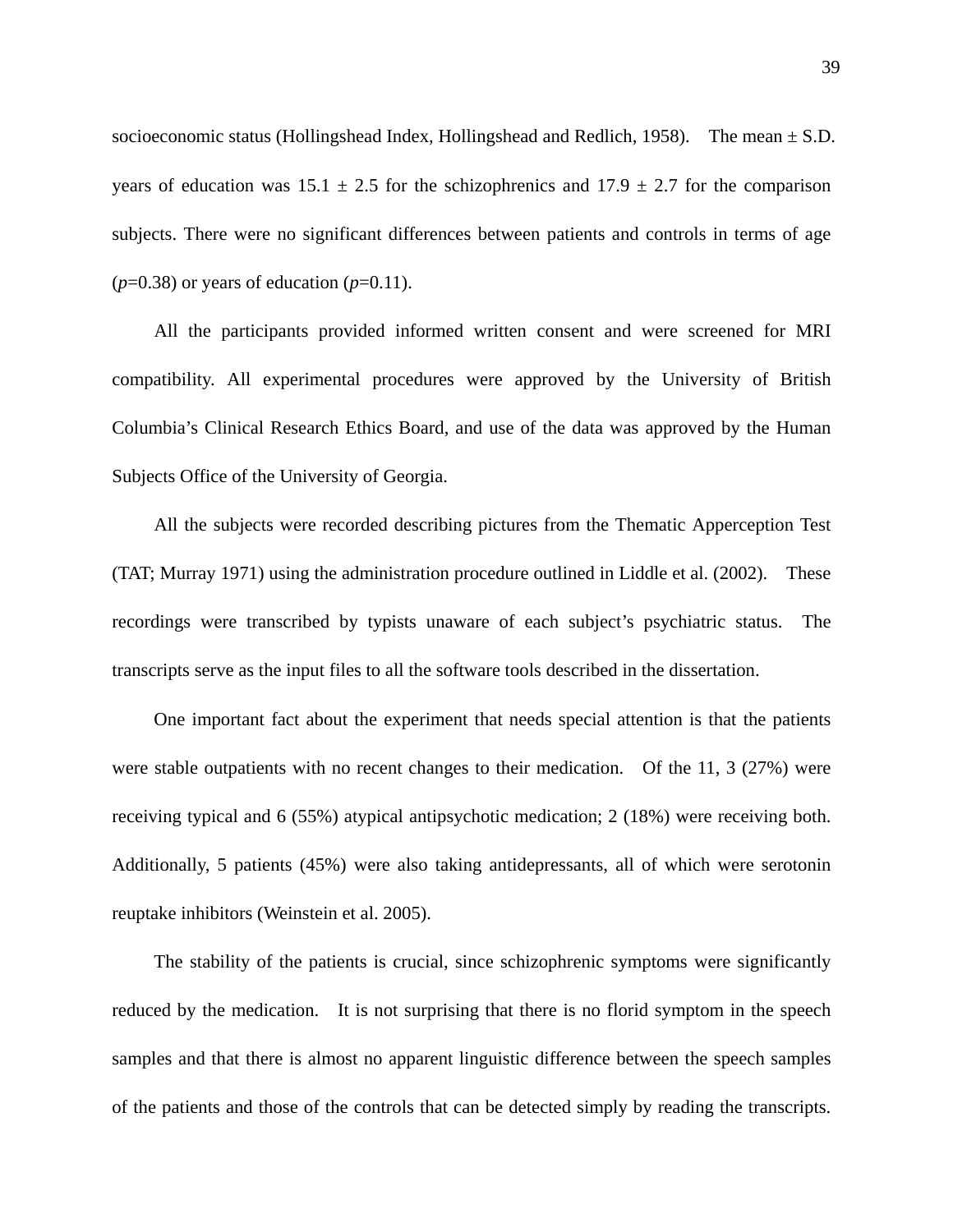As will be shown in the following chapters, the linguistic differences between the control and the patient group are relatively small. With only 12 and 11 subjects in each of the two groups, the power of our experiment is sometimes not sufficiently high to detect the differences. Hence, the purpose of applying the software to these speech samples is more to prove the usability of NLP tools in psychiatric research than to make new psycholinguistic discoveries concerning schizophrenic speech, though interesting results from the experiments will be discussed.

For the experiment in this chapter concerning the lexical deviances of schizophrenic speech, the transcripts from the above-mentioned schizophrenia experiment were fed into the current version of Vocabulary Analyzer, i.e. version 0.5. The default values were used as the extra arguments:

- 1. By default, Vocabulary Analyzer used OpenNLP Tagger;
- 2. By default, Vocabulary Analyzer used the lemmatized BNC word frequency list;
- 3. By default, Vocabulary Analyzer used the first 6,000 words in the lemmatized BNC word frequency list as common vocabulary, and considered anything outside that as rare words;
- 4. By default, the common vocabulary was divided into 500-word groups;

The output was saved and later statistically analyzed. Unpaired one-tailed t-tests were done to see if there was any lexical difference between the patient group and the control group. Power analysis was done to determine the power of the experiment.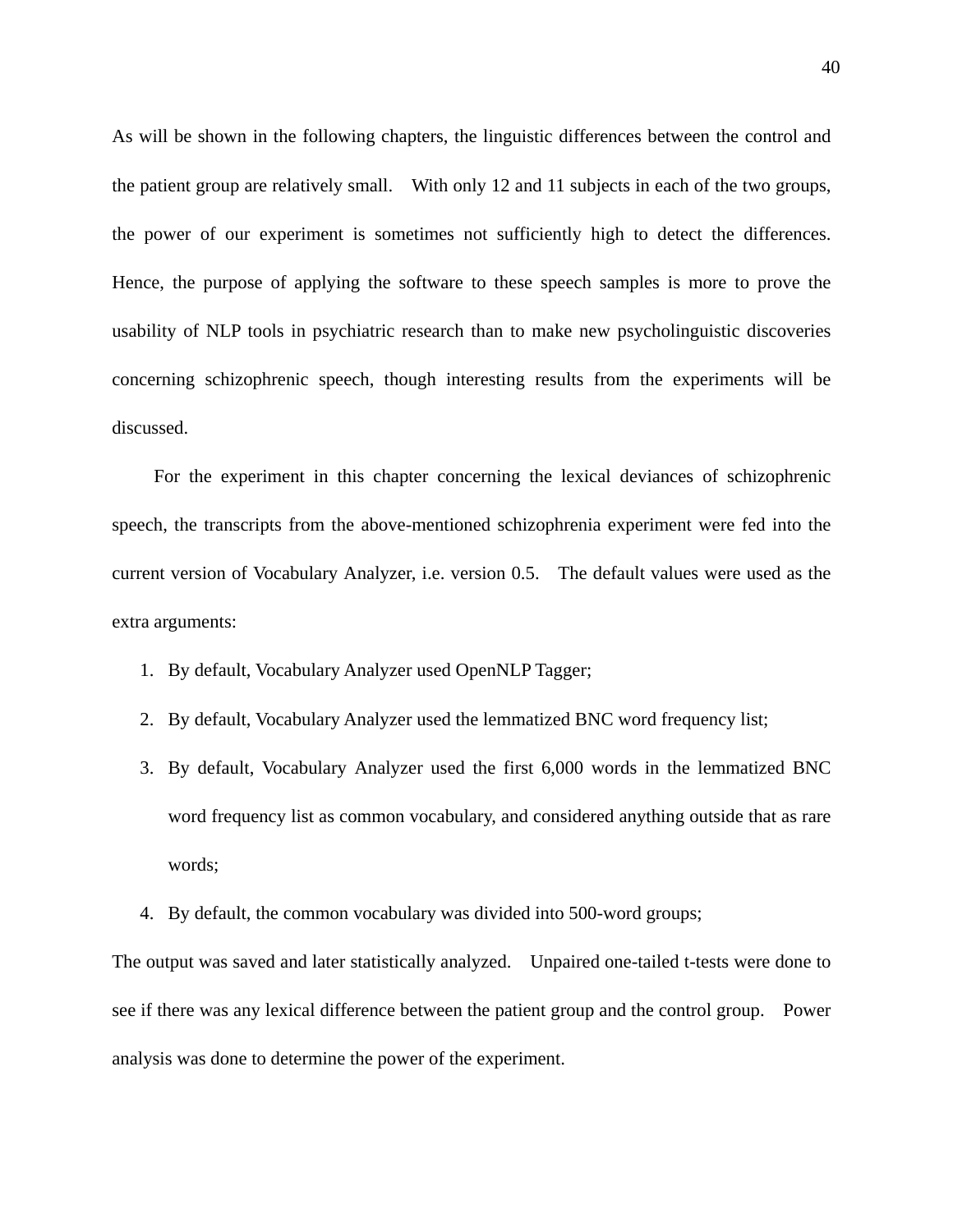## **3.4 Results**

Neologism and stilted speech are some accepted symptoms of schizophrenic speech, but they are considered florid symptoms, which are infrequent. It would be interesting to see whether there is a general tendency of schizophrenic patients to use less common words than normal, and whether rare words are what patients resort to when they have difficulties retrieving the right words.

Therefore, the null hypothesis for the word rarity test is that there is no difference between the patient group and the normal group in their use of rare words. A null hypothesis about the use of the most common words is also tested: there is no difference between the patient group and the normal group in their use of the first 500 most common English words. Table 3.1 is the results concerning vocabulary rarity of the speech samples generated by Vocabulary Analyzer together with the results from the t-tests.

The results from our speech samples do show a significant difference  $(p<0.04)$  between the two subject groups in their use of rare words defined as words outside the 6,000 most common English words. The first null hypothesis is therefore rejected. Very surprisingly, however, the results show that the patients use significantly lower percentage of rare words than the normal controls. The power of this experiment is about 0.4 at the observed variance to detect the observed group difference.

Although we are able to see that the patients use slightly higher percentage of the first 500 most common English words than the normal controls in this experiment, at the 0.05 significance level, the difference between the two groups is only close to, but not exactly,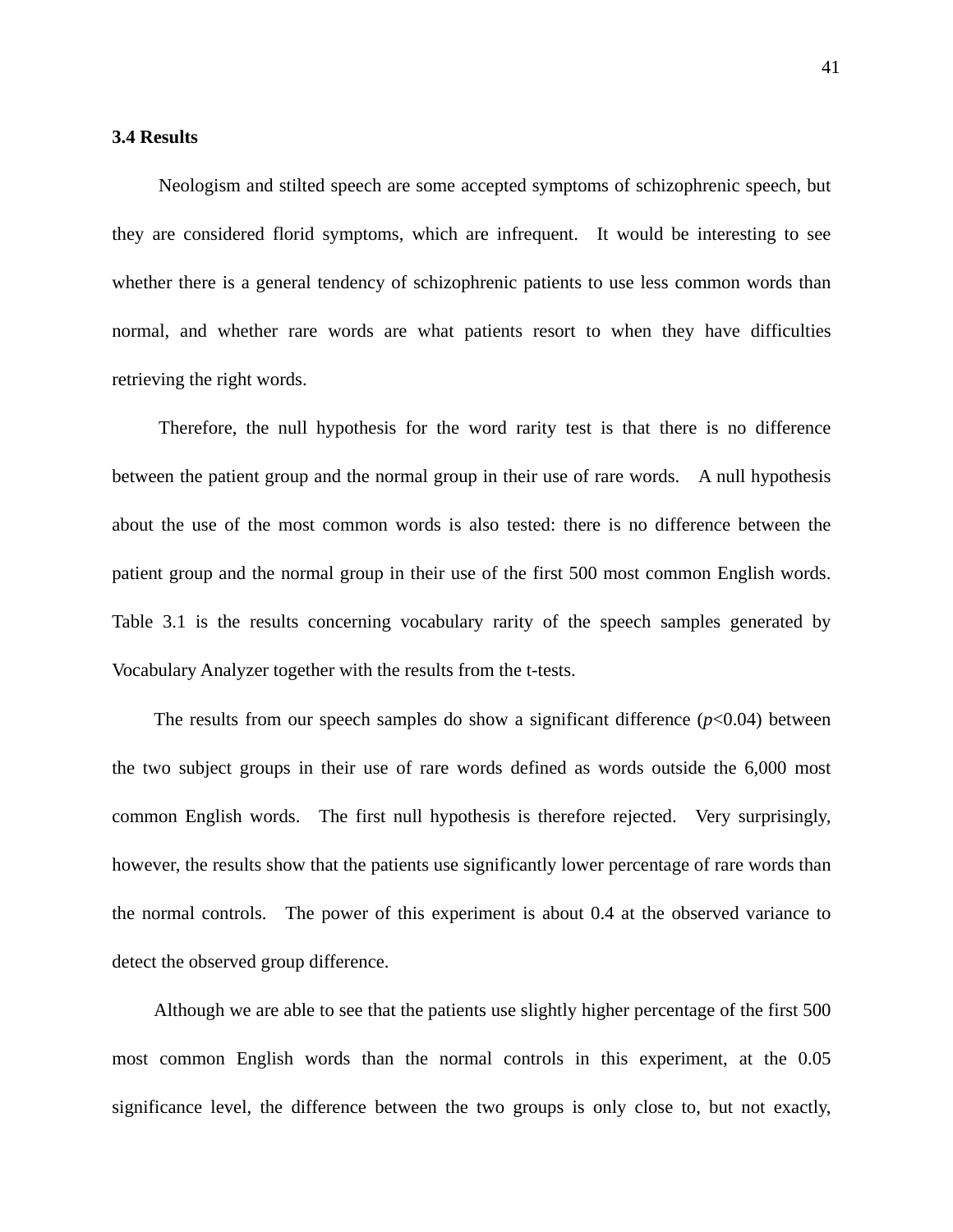significant. Statistical analysis shows that with the variance observed in the experiment, the power of this experiment is low at only about 0.3, and that in order to reach a power of 0.8 so that a group difference of over 0.02 can be more reliably detected, 25 subjects for each group will be needed.

| <b>SUBJECT</b>         | PERCENTAGE OF WORDS IN    | PERCENTAGE OF RARE |
|------------------------|---------------------------|--------------------|
|                        | THE FIRST 500 MOST COMMON | <b>WORDS</b>       |
| Normal Control 1       | 0.787739                  | 0.064368           |
| Normal Control 2       | 0.714908                  | 0.066376           |
| Normal Control 3       | 0.768506                  | 0.072678           |
| Normal Control 4       | 0.70765                   | 0.093807           |
| Normal Control 5       | 0.771995                  | 0.078067           |
| Normal Control 6       | 0.758621                  | 0.070155           |
| Normal Control 7       | 0.747619                  | 0.075238           |
| Normal Control 8       | 0.746997                  | 0.063063           |
| Normal Control 9       | 0.738574                  | 0.067642           |
| Normal Control 10      | 0.742701                  | 0.07208            |
| Normal Control 11      | 0.737274                  | 0.082102           |
| Normal Control 12      | 0.717272                  | 0.086909           |
|                        |                           |                    |
| Patient 1              | 0.773556                  | 0.047112           |
| Patient 2              | 0.739884                  | 0.07948            |
| Patient 3              | 0.725709                  | 0.067068           |
| Patient 4              | 0.776507                  | 0.068607           |
| Patient 5              | 0.753131                  | 0.075134           |
| Patient 6              | 0.780723                  | 0.06506            |
| Patient 7              | 0.747262                  | 0.076664           |
| Patient 8              | 0.779519                  | 0.073145           |
| Patient 9              | 0.722461                  | 0.060086           |
| Patient 10             | 0.780549                  | 0.071072           |
| Patient 11             | 0.782396                  | 0.046455           |
|                        |                           |                    |
| 1-tailed t-test        | 0.070685                  | 0.037494           |
| <b>Control Average</b> | 0.744988                  | 0.074374           |
| <b>Patient Average</b> | 0.760154                  | 0.066353           |

Table 3.1 Word Rarity Results from Vocabulary Analyzer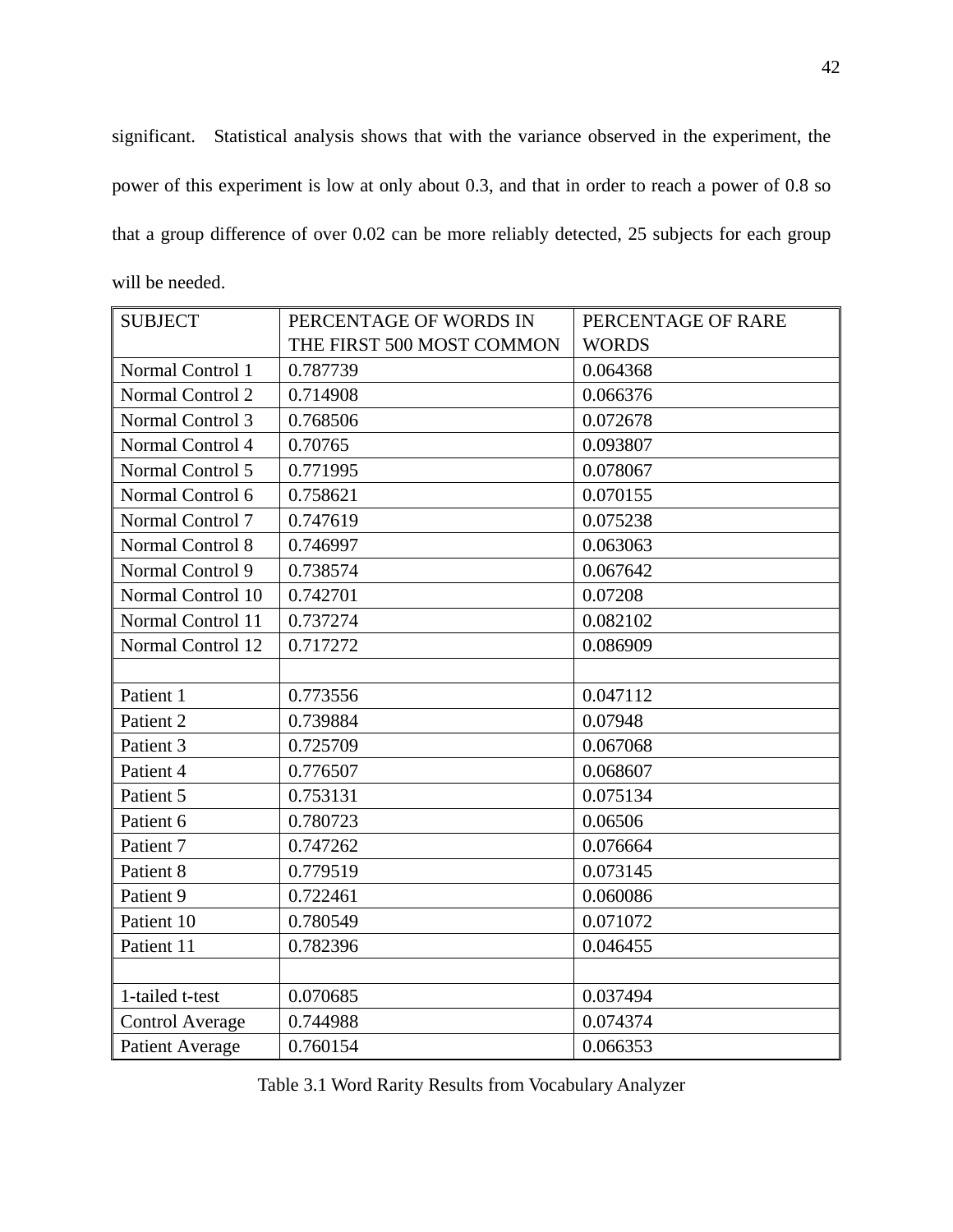The second part of the experiment concerns TTR. As was mentioned, in order for the TTR's between the two subject groups to be comparable, Vocabulary Analyzer adopts the strategy of first counting the number of tokens *F* in the shortest transcript and then analyzing only the first *F* tokens in each of the input files, which is, in the case of this experiment, around 400. (Note that the number of tokens varies with different definitions of TTR.)

The null hypotheses for this part of the experiment are: there is no significant difference between the patients' and the controls' TTR's. Table 3.2 is the results concerning Vanilla TTR, normal TTR, and lemmatized TTR generated by Vocabulary Analyzer together with statistical analysis of the data.

There is no evidence to reject the null hypotheses based on the results in Table 3.2. No significant difference in the degree of repetitiousness or in vocabulary variability can be detected in the experiment.

Unfortunately, with the number of subjects available and with the small TTR differences between the two groups, the power of the TTR experiment is below 0.1. In order to reach a power of 0.8 so that a group difference of 0.006 can be detected more reliably, over 200 subjects for each group will need to be enrolled in the experiment.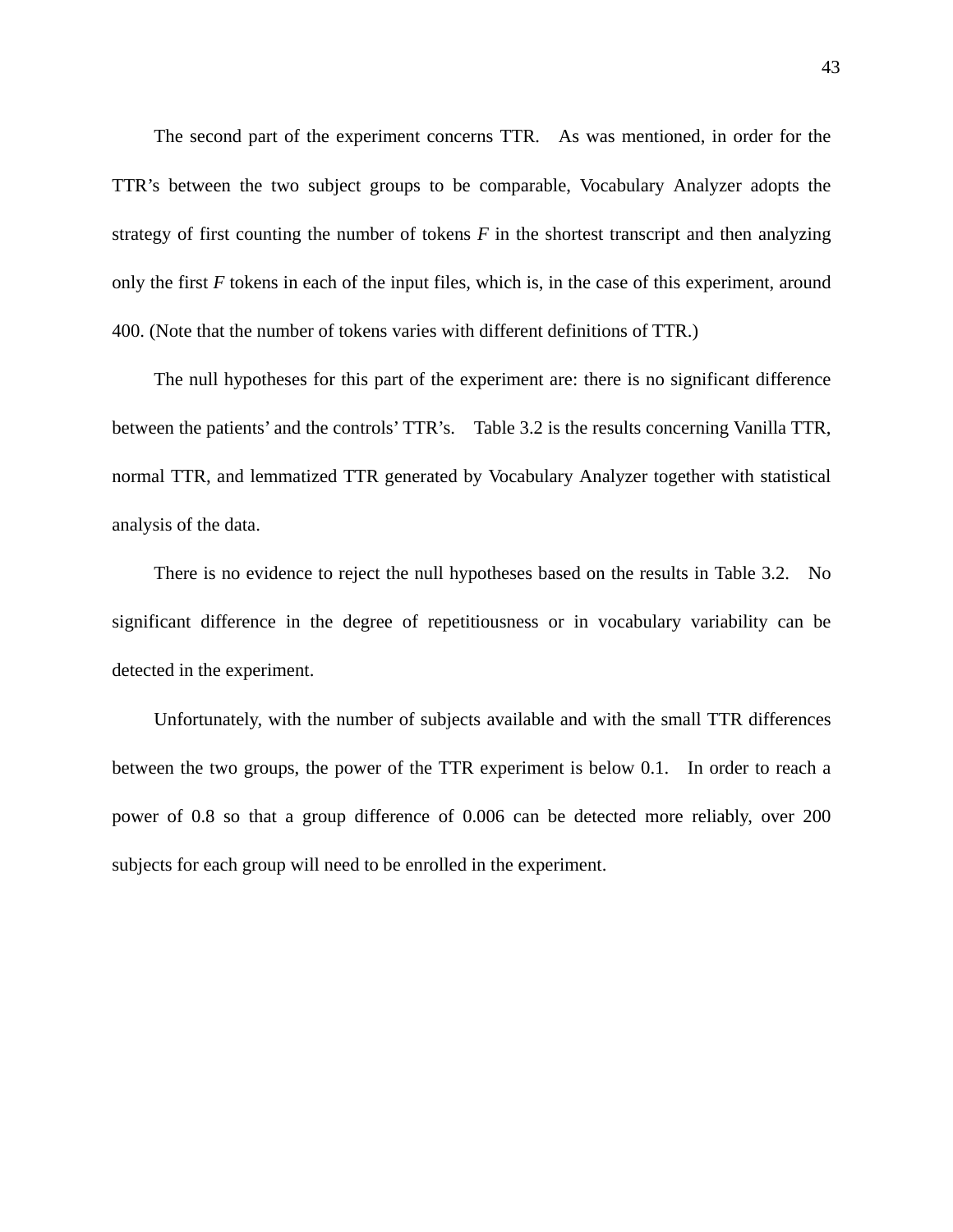| <b>SUBJECT</b>         | <b>VANILLATTR</b> | <b>NORMAL TTR</b> | <b>LEMMATIZED TTR</b> |
|------------------------|-------------------|-------------------|-----------------------|
| Normal Control 1       | 0.342672          | 0.378973          | 0.349633              |
| Normal Control 2       | 0.37931           | 0.422983          | 0.405868              |
| Normal Control 3       | 0.37931           | 0.432763          | 0.400978              |
| Normal Control 4       | 0.364224          | 0.415648          | 0.393643              |
| Normal Control 5       | 0.353448          | 0.396088          | 0.371638              |
| Normal Control 6       | 0.396552          | 0.447433          | 0.422983              |
| Normal Control 7       | 0.359914          | 0.403423          | 0.374083              |
| Normal Control 8       | 0.346983          | 0.383863          | 0.364303              |
| Normal Control 9       | 0.364224          | 0.405868          | 0.391198              |
| Normal Control 10      | 0.355603          | 0.400978          | 0.386308              |
| Normal Control 11      | 0.37069           | 0.398533          | 0.374083              |
| Normal Control 12      | 0.381466          | 0.422983          | 0.403423              |
|                        |                   |                   |                       |
| Patient 1              | 0.318966          | 0.356968          | 0.334963              |
| Patient 2              | 0.377155          | 0.435208          | 0.413203              |
| Patient 3              | 0.327586          | 0.364303          | 0.327628              |
| Patient 4              | 0.400862          | 0.464548          | 0.440098              |
| Patient 5              | 0.407328          | 0.447433          | 0.415648              |
| Patient 6              | 0.368534          | 0.405868          | 0.378973              |
| Patient 7              | 0.351293          | 0.386308          | 0.364303              |
| Patient 8              | 0.387931          | 0.432763          | 0.403423              |
| Patient 9              | 0.31681           | 0.364303          | 0.349633              |
| Patient 10             | 0.392241          | 0.437653          | 0.405868              |
| Patient 11             | 0.342672          | 0.381418          | 0.354523              |
|                        |                   |                   |                       |
| 1-tailed t-test        | 0.378532          | 0.43283           | 0.32312               |
| <b>Control Average</b> | 0.3662            | 0.409128          | 0.386512              |
| <b>Patient Average</b> | 0.362853          | 0.406979          | 0.380751              |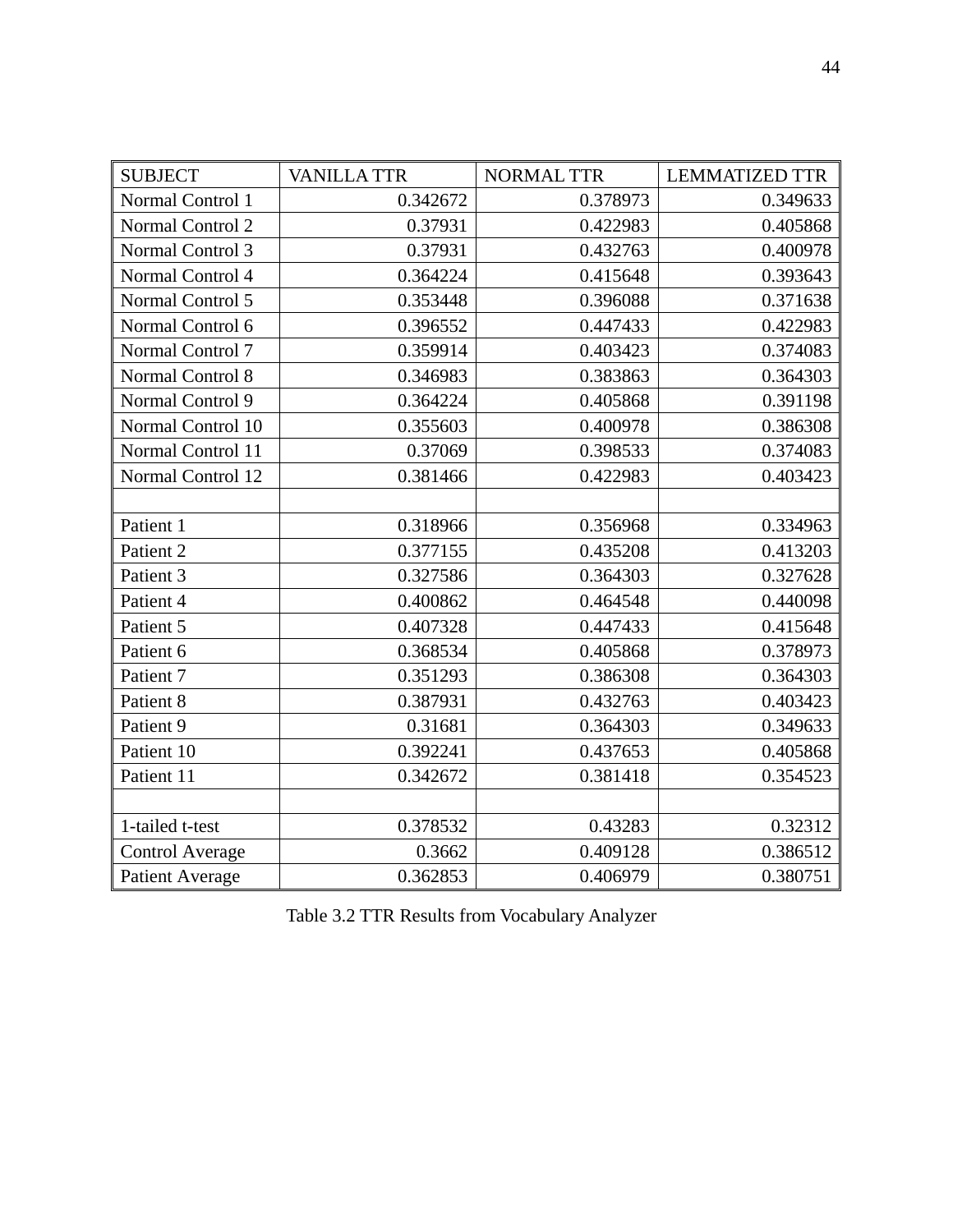# **3.5 Discussion**

In this experiment, 23 speech transcripts were fed to Vocabulary Analyzer to process for word rarity and three different kinds of TTR's. The lengths of the transcripts range from around 400 words to over 1,300 words. Manually mapping so many words to a word frequency list or manually computing any kind of TTR would be nothing short of inconceivable. Vocabulary Analyzer, however, finishes all the computation within a minute. Moreover, changing the values of the user-specified parameters such as word group size and common vocabulary size is simply effortless.

The results from the experiment are interesting. As was mentioned, the patients in the experiment in this dissertation are stable patients under medication, and their speech samples do not contain florid symptoms. Although there is no human-detectable deviance in their vocabulary, their choice of words does differ from normal as expected. Quite surprisingly, however, the patients use significantly fewer rare words than do the normal controls, and there is an insignificant tendency for the patients to use more of the most common words in the lexicon. The results cannot be attributed to IQ, education, or age, as the two groups were matched for those items. Brain deterioration which causes a decrease in vocabulary size may be an explanation, and this calls for further research on the correlation between vocabulary rarity and vocabulary size.

The fact that TTR's do not significantly differentiate the subject groups does not necessarily mean that schizophrenic patients exhibit the same degree of repetitiousness as normal speakers. It could well be that TTR is not a highly sensitive measure, and there may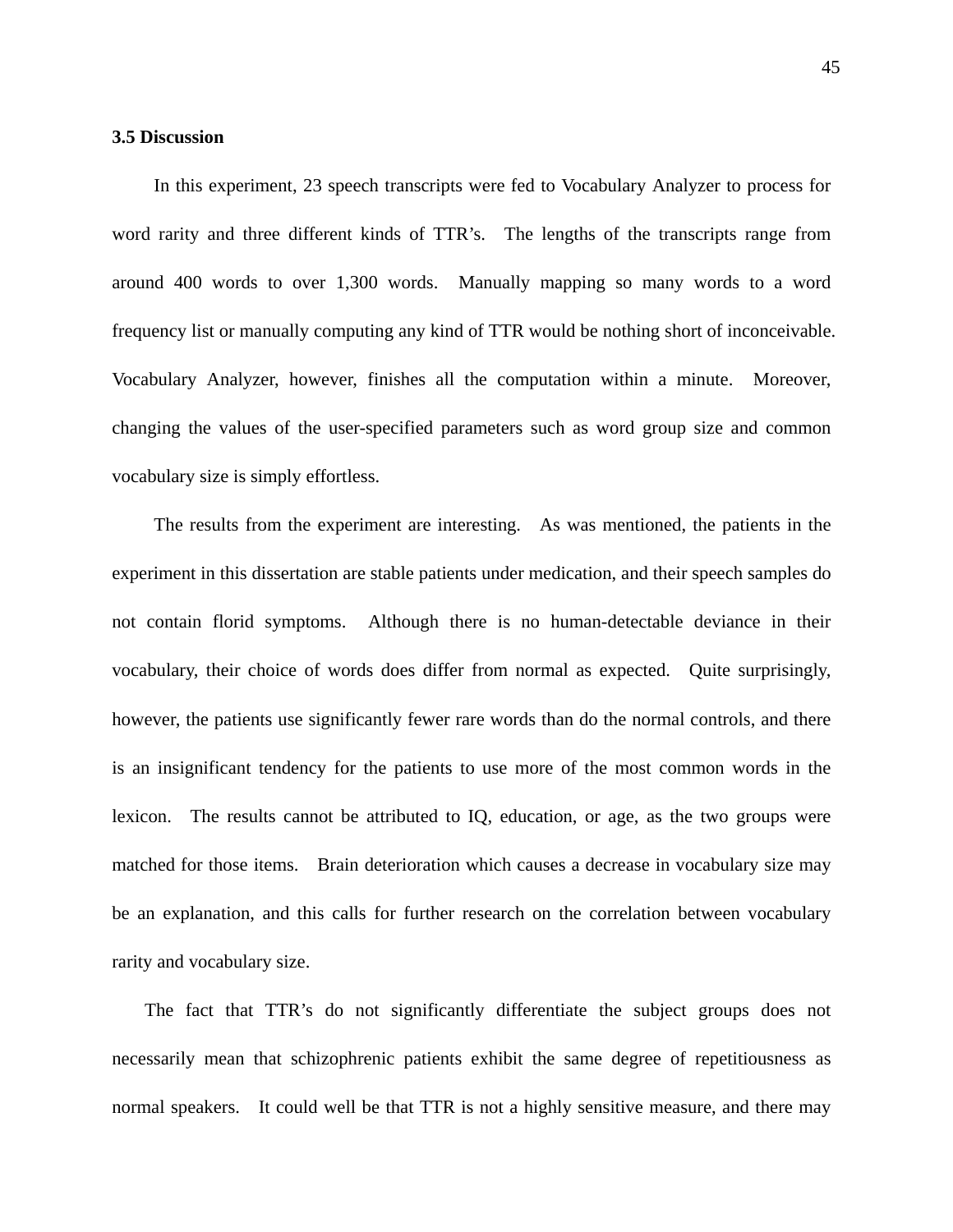be other tests more suitable for measuring repetitiousness in speech (See Covington et al. 2006a for another measure of repetitiousness). It could also be that the speech of the stable patients in this experiment indeed does not contain so much repetition as that of most other schizophrenic patients.

To sum up, vocabulary is the level of language study that involves a particularly large amount of counting and matching – tasks easy for the machines but which can be unreasonably onerous for researchers to perform manually. With facilities made available by modern corpus linguistics, such as word frequency lists, and the constantly improving relational electronic dictionaries, many of the traditional measures concerning lexicon and semantic relations can be implemented and applied in psychiatric research to efficiently obtain results.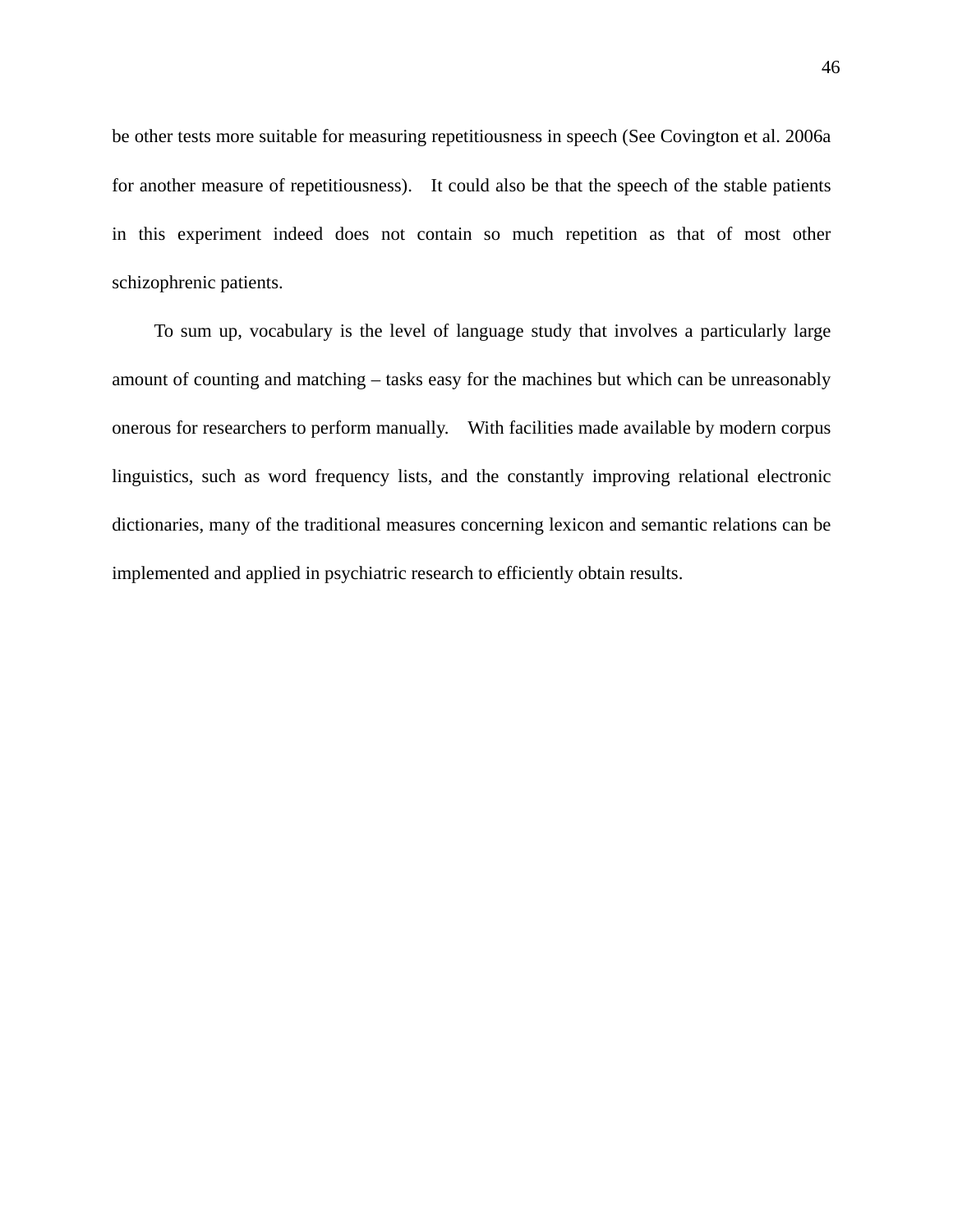#### **CHAPTER FOUR**

#### **D-LEVEL RATER**

D-Level Rater is an NLP implementation that aims at providing psychiatrists with an informative and revealing measure of syntactic complexity. In the following sections, I introduce the background of the original D-Level scale and a revised D-Level scale, explain why D-Level is one of the more effective scales to rate syntactic complexity in psychiatric research, and show how computing D-Level leads to finding out some interesting structural patterns in schizophrenic speech.

# **4.1 Background**

Syntactic complexity is an important topic in research on brain diseases such as aphasia (Haarmann and Kolk 1994, Thompson et al. 2003), Alzheimer's (Kempler and Curtiss 1987, Tomoeda et al. 1990, Kemper et al. 1993), and schizophrenia (Thomas 1996, DeLisi 2001), since deviant syntactic structures are often a direct reflection of brain damage. A number of syntactic complexity scales have been adopted in psychiatric studies. Among the most frequently used are mean length of utterance (MLU, Brown 1973), Developmental Sentence Scoring (DSS, Lee 1974), the Index of Productive Syntax (IPSyn, Scarborough 1990), and Developmental Level Scale (D-Level, Rosenberg and Abbeduto 1987).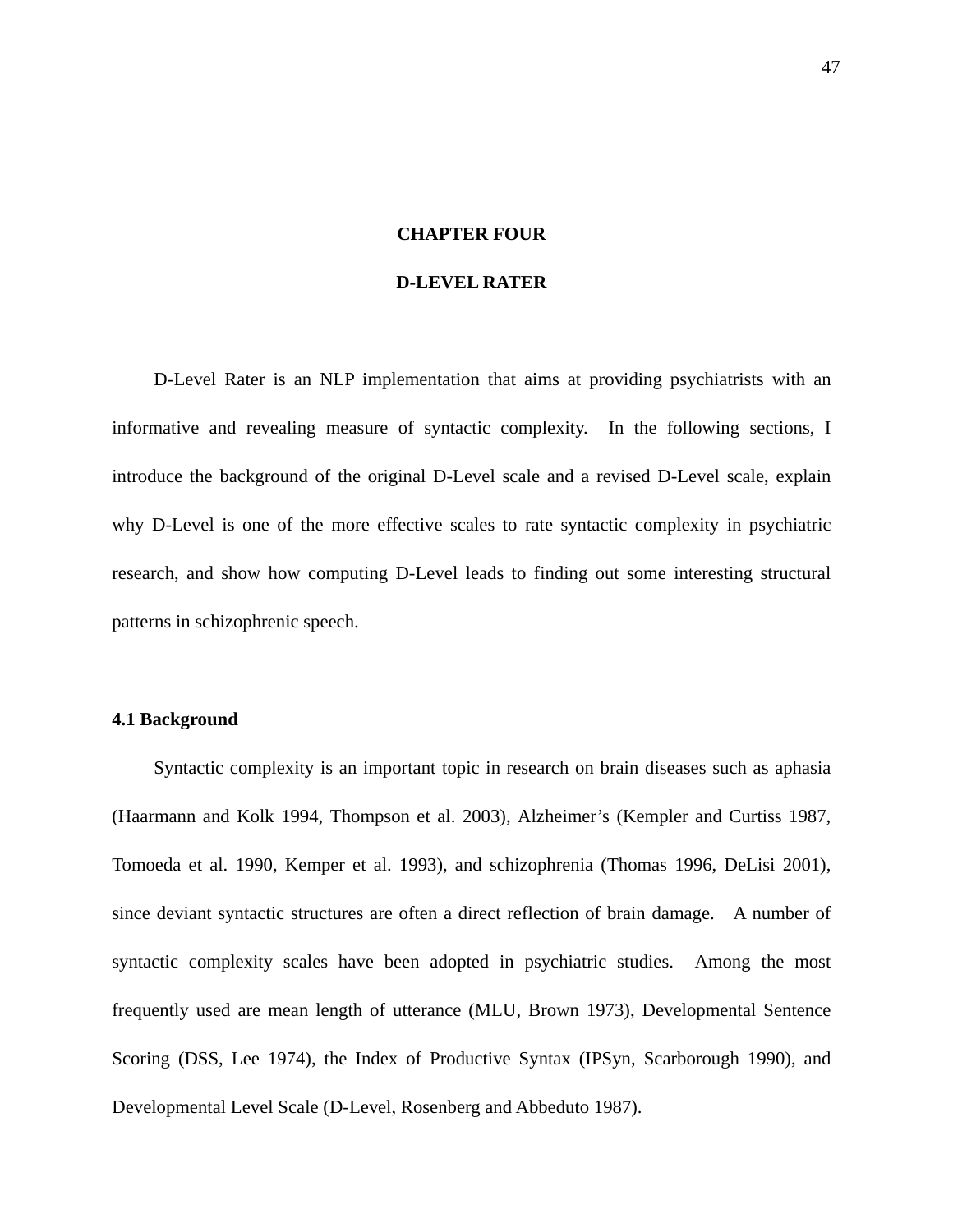Brown (1973: 53-54) describes the procedure to compute MLU by counting the number of morphemes. Developmental Sentence Scoring (Lee 1974: 136) is the sum of points earned by using grammatical forms in eight categories: indefinite pronoun or noun modifier, personal pronoun, main verb, secondary verb, negative, conjunction, interrogative reversal in questions and wh-questions. IPSyn (Scarborough 1990: 14-21) counts up to two instances of each of the 56 grammatical types regarding noun phrases, verb phrases, questions and sentence structures. And D-Level, as originally developed by Rosenberg and Abbeduto (1987), is a 7-point sentence complexity scale based on the authors' survey on child language development patterns. By definition, the later a syntactic structure is acquired by children, the more complex the structure is.

There are several reasons why D-Level is considered better suited for schizophrenia research.

First, D-Level Scale has been proven suitable as a syntactic complexity scale for psychiatric research (Kemper et al. 1995, Snowdon et al. 1996, Garrard et al. 2005). D-Level was adopted in the famous Nun Study (see section 5.1 for more information on the Nun Study) to experimentally demonstrate the relationship between early low syntactic complexity and later development of Alzheimer's (Snowdon et al. 1996, Kemper et al. 2001). Studies of schizophrenic speech are similar in nature to the Nun Study, in that both aim to predict the occurrences of brain diseases through linguistic deviances.

Second, D-Level, when slightly revised (Covington et al. 2006b), is applicable to most corpora regardless of the size of the corpora, while scales like DSS and IPSyn require a certain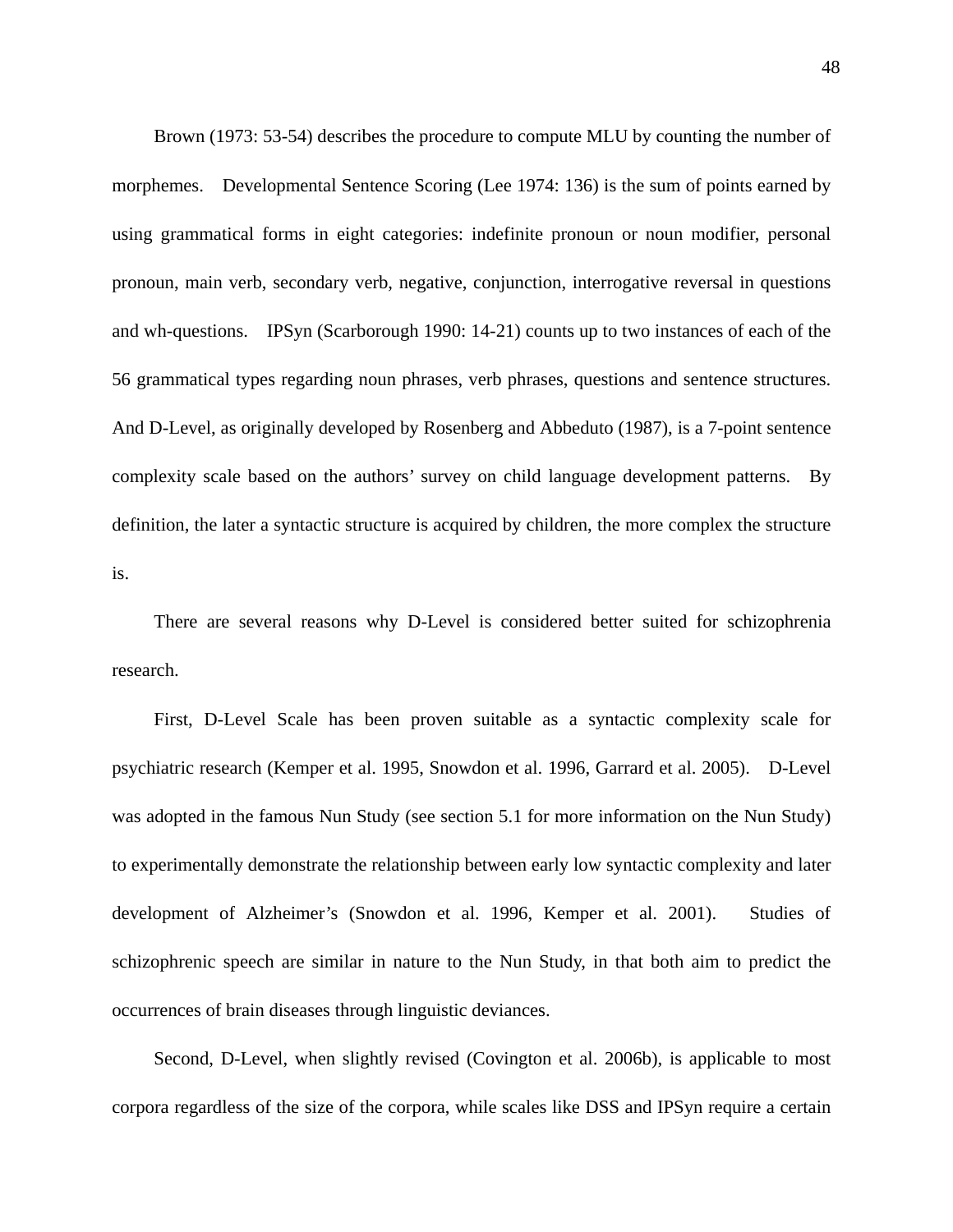number of utterances before an analysis can be done. DSS, for instance, needs a collection of 50 utterances, each with both a subject and a verb. In schizophrenia studies, such a requirement is sometimes impractical, as patients (especially those with negative symptoms), and even some normal controls, may not be so productive in their speech.

Third, D-Level takes into consideration more factors than just the number of occurrences of certain grammatical structures. For example, both IPSyn and D-Level note the occurrence of relative clauses; yet, D-Level scores very differently when the relative clause is used to modify the object of the sentence from the occasion when the relative clause is used to modify the subject of a sentence (Level 3 vs. Level 6 as per Covington et al. 2006b). D-Level scores reveal much more structural / locational information than mere counts of grammatical forms.

### **4.2 Revised D-Level Scale**

The original D-Level is, however, not ready to be used for schizophrenia research as it is. Covington et al. (2006b) refines the traditional D-Level scale. The main purpose of the revision is to generalize the original scale so that all sentence types can be evaluated. For example, the revised scale now rates simple sentences, elliptical sentences and wh-questions, which are common structures in speech but left unrated in the original scale. Such generalization is absolutely necessary to make D-Level a better research tool, because it is normal to study the complexity level of speech in psychiatric studies by averaging the complexity of each sentence, rather than by noting the maximum complexity level reached by the speakers as Rosenberg and Abeduto did with their subjects.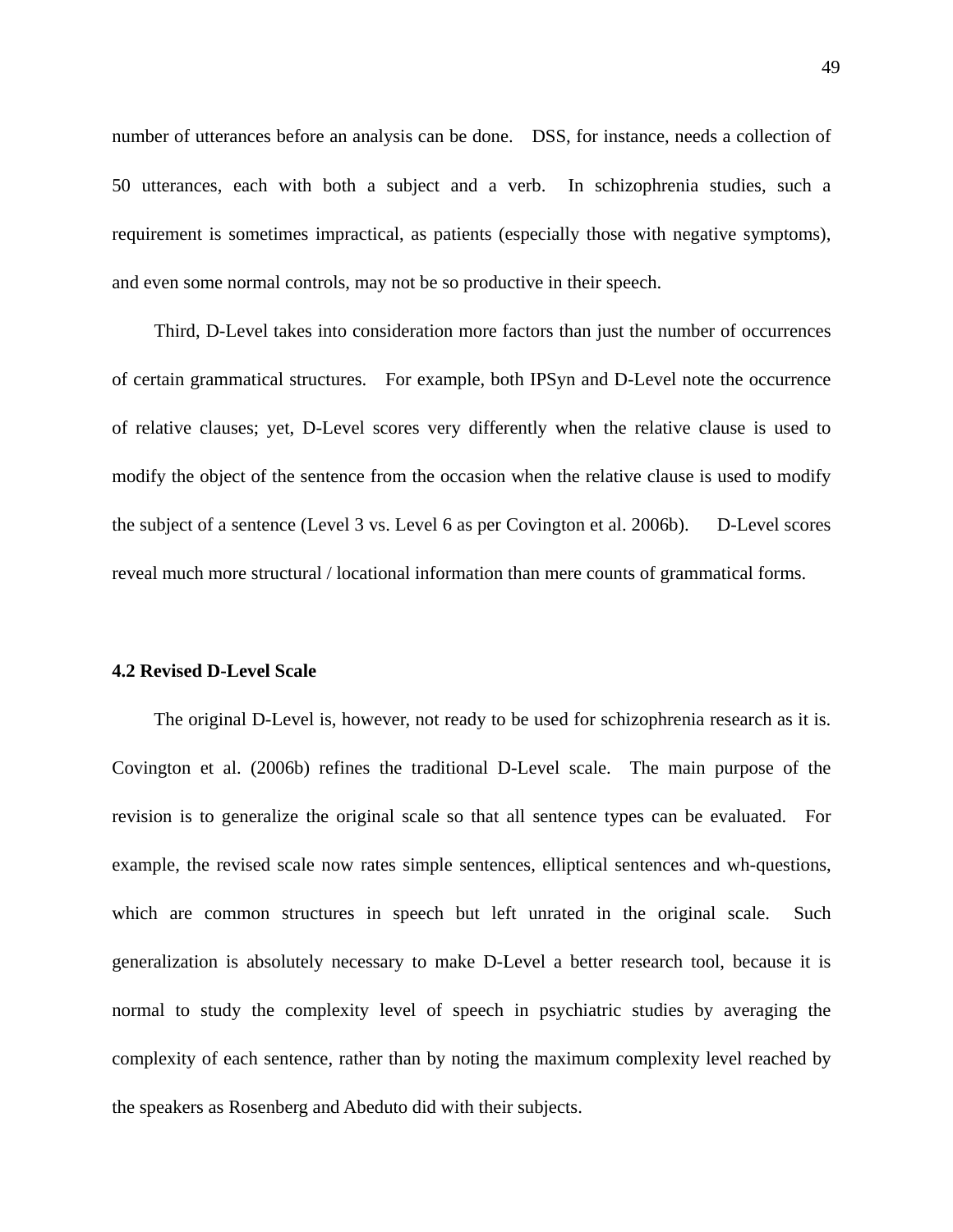In addition, a few structures have also been re-leveled in the revised scale based on evidence from current psycholinguistic experiments. In particular, the original Level 5 and Level 6 structures are switched. According to the original D-Level, the extremely rare subject-with-clause structure is rated Level 5, while the relatively very common subordinate clause is rated Level 6. Based on results from studies on child-corpora (Bowerman 1979, Miller 1981) and related psychiatric experiments, the revised D-Level corrected the misplacement of the two levels.

Table 4.1 is a brief overview of the revised D-Level scale, including a brief description of the structures and a sample sentence for each level (see Covington et al. 2006b for detailed specifications). The D-Level Rater introduced in this chapter is an NLP implementation built upon the revised D-Level.

| Level          | Structure                                 | Example                                    |
|----------------|-------------------------------------------|--------------------------------------------|
| $\theta$       | simple sentence                           | The dog barked.                            |
| 1              | non-finite object clause without overt    | Try to brush her hair.                     |
|                | subject                                   |                                            |
| $\overline{2}$ | coordinate structure                      | John and Mary left.                        |
| 3              | finite object clause, object with clausal | John knew that Mary was angry.             |
|                | modifier, subject extraposition           |                                            |
| $\overline{4}$ | small clause as object, comparative       | I want it done today.                      |
| 5              | finite or non-finite adjunct clause       | They will play if it does not rain.        |
| 6              | clausal subject                           | The man who cleans the room left early.    |
| 7              | more than one structure of levels 1-6     | John decided to leave when he was told the |
|                |                                           | truth.                                     |

Table 4.1 Revised D-Level Scale (Covington et al. 2006b)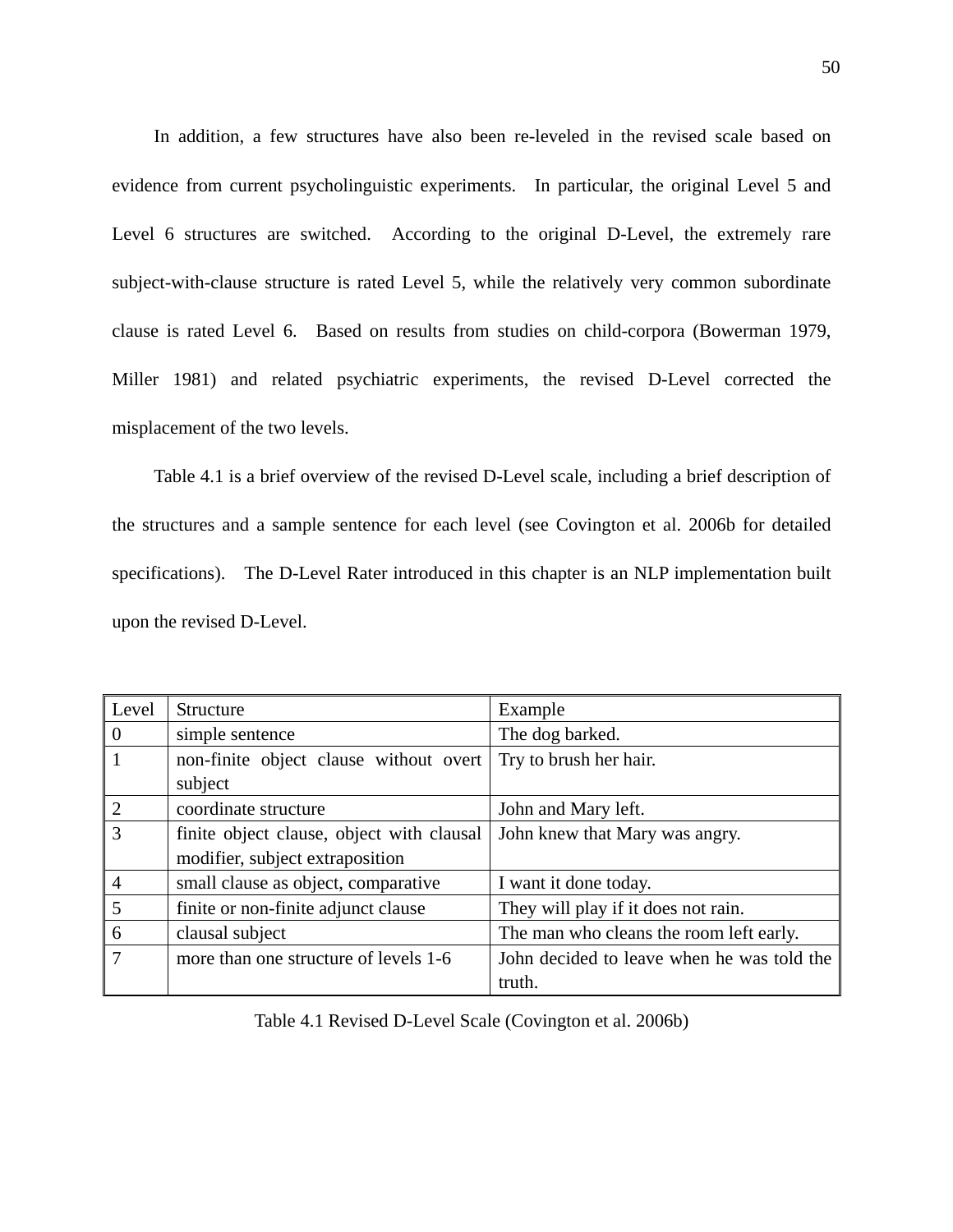# **4.3 Implementation**

D-Level is appropriate and informative as a syntactic complexity scale for schizophrenia research; nevertheless, an automatic D-Level Rater is more difficult to implement than raters for other syntactic scales such as DSS or IPSyn, which count surface grammatical structures. D-Level, on the other hand, scores sentences based on the deep structures (see Chomsky 1965 for the distinction between "surface" and "deep" structures).

D-Level Rater is built upon cutting-edge stochastic parsing technologies. Sentences are rated on top of the parsing results by either of the two default parsers: Stanford Parser (Klein and Manning 2002) or OpenNLP Parser (Baldridge and Morton 2004). The users, however, can choose to plug in other high accuracy parsers for D-Level rating without re-compilation.

D-Level Rater follows a four-step procedure:

- 1. Deep-parse a speech transcript with a Penn Treebank style parser. The preference for Penn Treebank style is based on the popularity of the tree style.
- 2. Analyze the parser output and extract significant structural features from each parse which are specifically mentioned in D-Level scale. The grammatical functions of clauses and phrases are determined based on word order, clause types, verb forms, and government relations based on the parse tree.
- 3. Rate each sentence according to the revised D-Level scale.
- 4. Calculate the percentage of each level for the transcript.

Even with a high precision parser, automatic rating of D-Level is not trivial mainly due to three difficulties: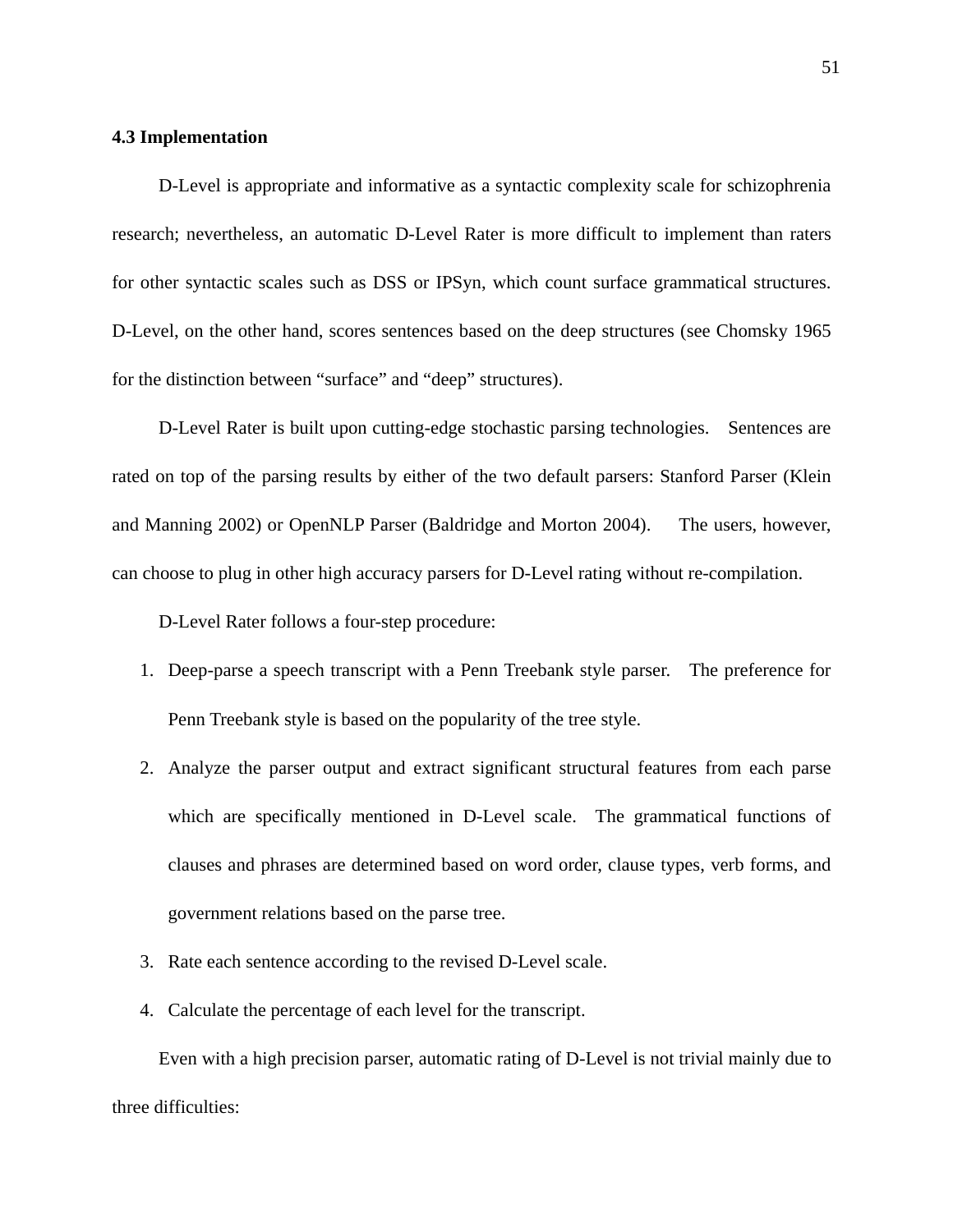1. Simple tag/word search does not work. For example, even the simple coordinate structures cannot be determined only based on the existence of "CC" (conjunction, coordination) tags or terminals like *and*. This is because the revised D-Level scale does not regard sentences starting with *and* as a coordinate structure, which are very common in spontaneous speech and where *and* works like a pause filler rather than a coordinator. So Figure 4.1 does not contain a Level 2 coordinate structure, while Figure 4.2 does, where the coordinate structure is at the end of the sentence.



Figure 4.1 "and" not in coordinate structure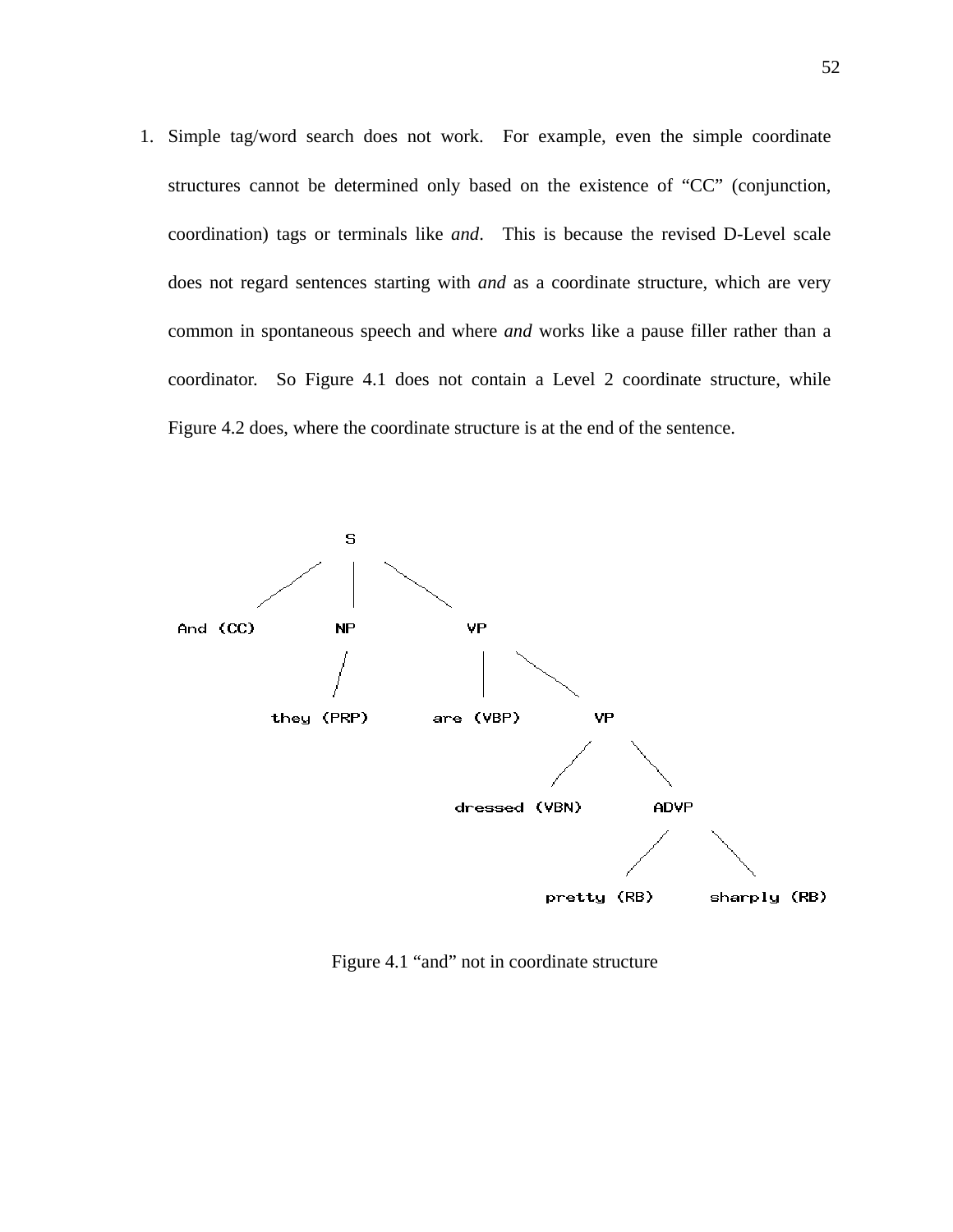

Figure 4.2 "and" in coordinate structure

2. There are occasions when the same surface structure and the same parse tree do not guarantee the same syntactic structure. For example, the parse trees generated by Stanford Parser for sentences *He talked about dancing with the stars* (Figure 4.3) and *He talked after dancing with the stars* (Figure 4.4) are exactly the same. However, the two sentences actually vary in their deep structures: while the PP (prepositional phrase)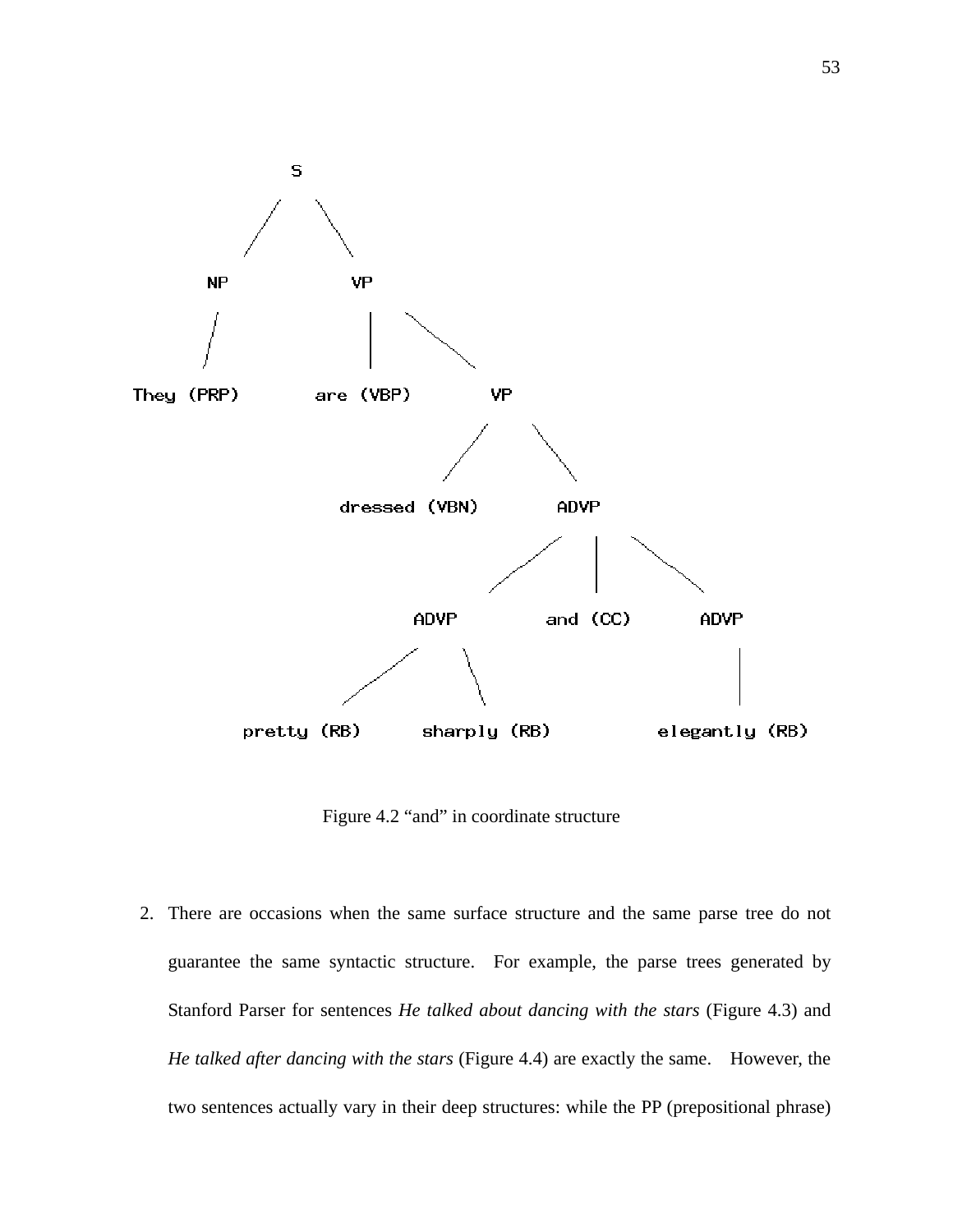*about dancing with the stars* is the complement of the verb *talked*, the PP *after dancing with the stars* serves as the adjunct of *talked*.



Figure 4.3 PP as Complement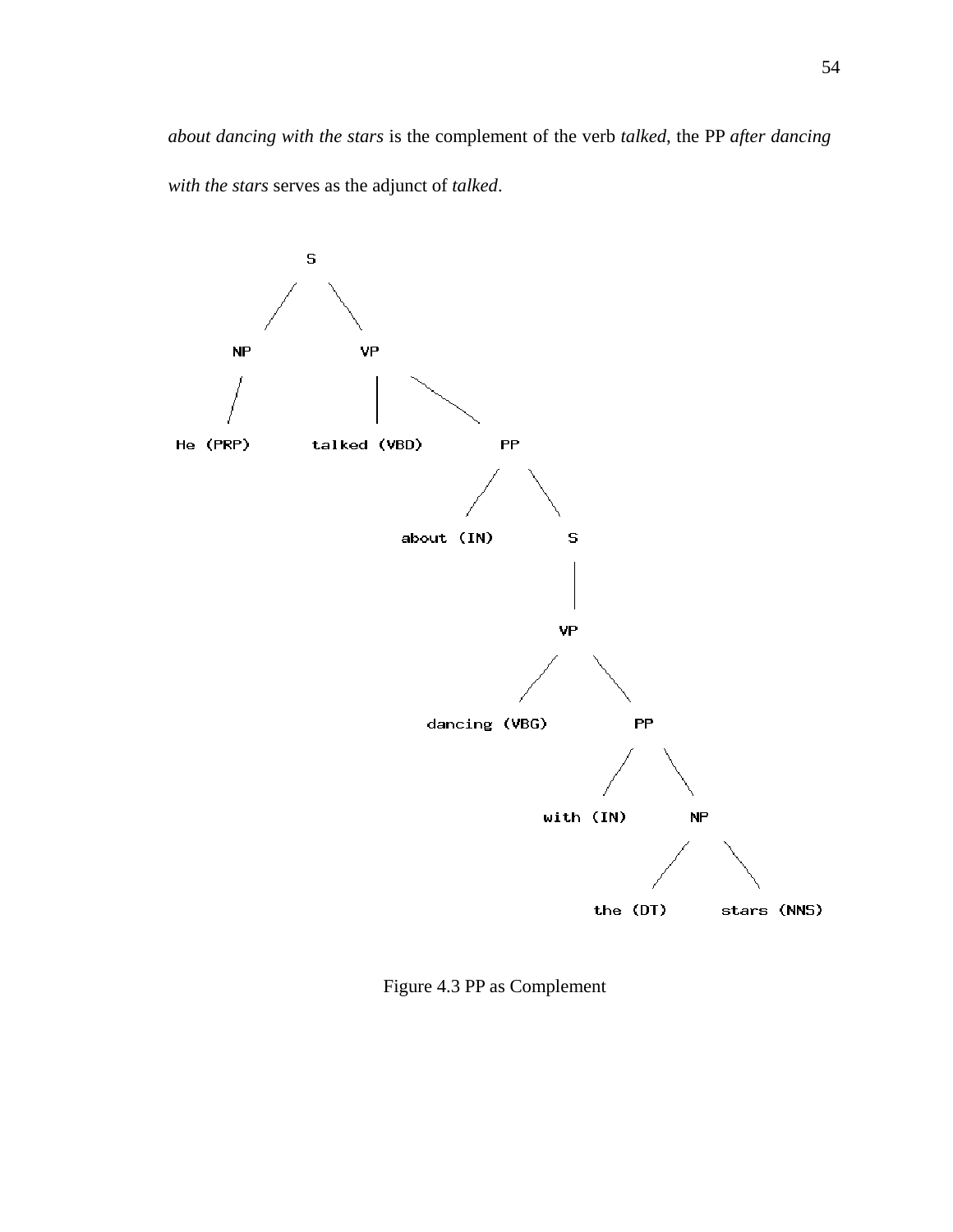

Figure 4.4 PP as Adjunct

3. Parser errors cannot be neglected and need to be counteracted if possible. As was mentioned in section 2.1, precision is still a concern today even with the best parsers. Figure 4.5 is a sample error for the sentence *I need some more samples when things*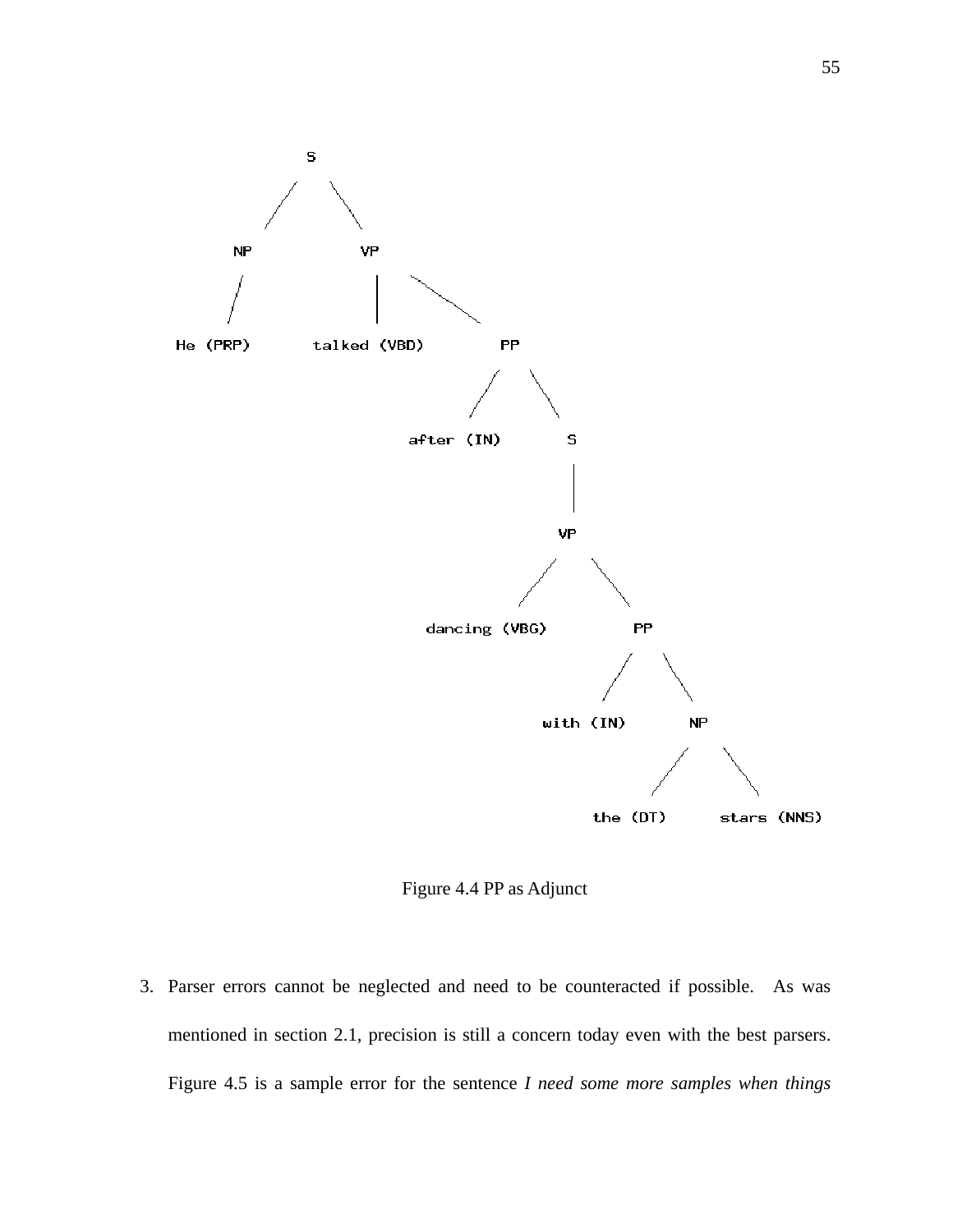*become so complicated.* from Stanford Parser: *when things become so complicated* is wrongly parsed as attached to the NP node rather than the VP or the S node. This basically means, incorrectly, that the *when*-clause works as a relative clause for the NP rather than an adverbial clause for the sentence. This wrong attachment, nevertheless, does not render the whole parse useless, as most of the substructures such as the SBAR subtree are correctly parsed. In order to counteract such parser errors, D-Level Rater takes into consideration the fact that certain SBAR structures, such as those beginning with *when*, have a much higher probability to be an adjunct clause than a relative clause, and override the structure represented by the parse tree.

Other measures that D-Level Rater takes to increase its reliability and precision include the hot swap of parsers to facilitate comparison of results from different parsers and taking into consideration global information of the parse trees such as tree depth. These measures are acknowledgement of the fact that parser errors are inevitable and have been proven helpful in increasing the precision of D-Level Rater.

Last but not least, ease of use, as a major objective of D-Level Rater, is also achieved by providing a *verbose* option to psychiatrists with little linguistic knowledge, so they can see the justifications for each of the ratings, and incorrect results can be overridden where necessary.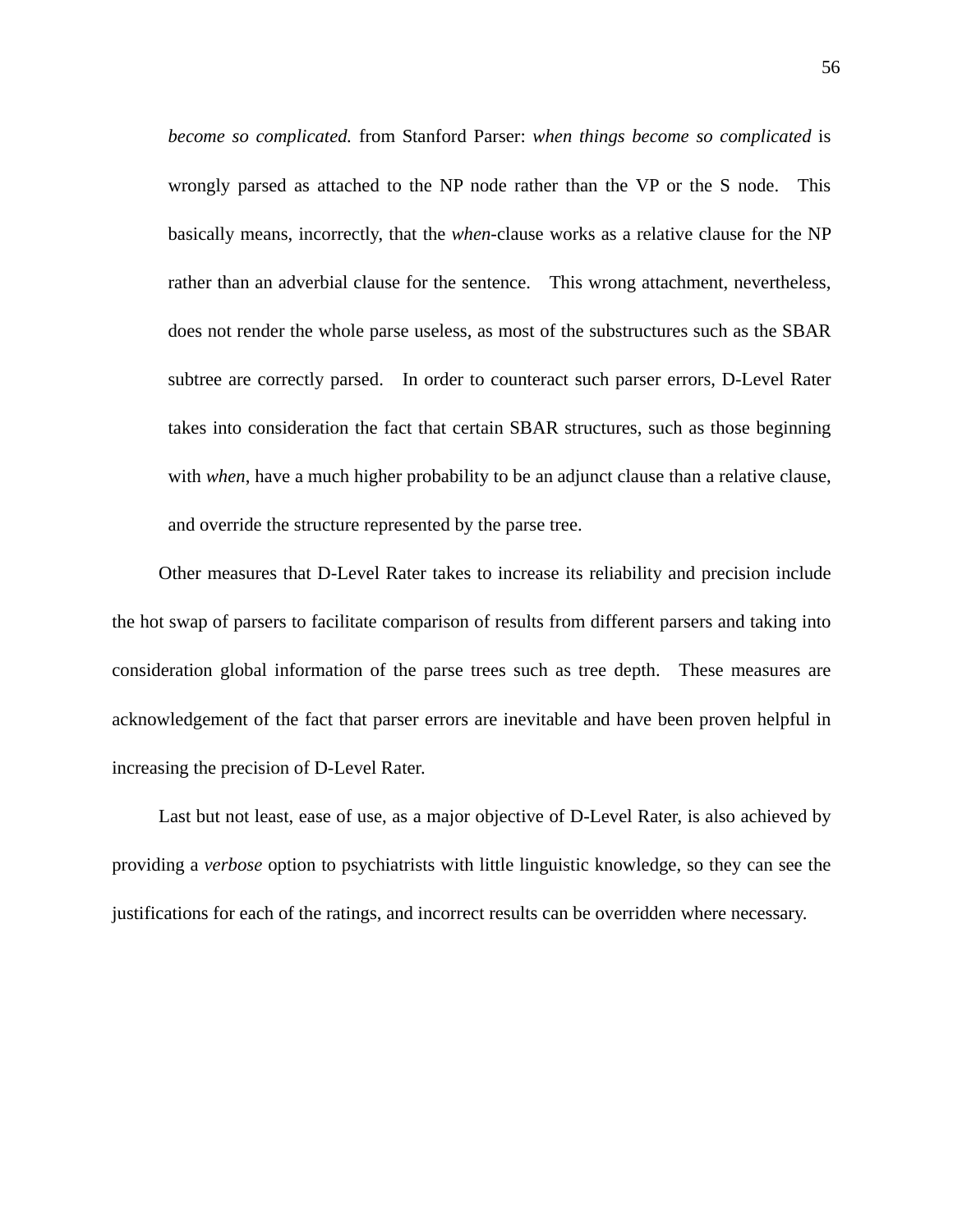

Figure 4.5 A Sample Parser Error

## **4.4 Reliability of D-Level Rater**

Although D-Level Rater has its core technology based on parsers, it consistently achieves a slightly better precision than its base parser utilities in several tests on randomly collected sentences. This is due to two reasons. First, measures have been taken to override parser errors as described in section 4.3. Second, as some of the complexity levels comprise several different structures, D-Level Rater does not require a correct distinction between these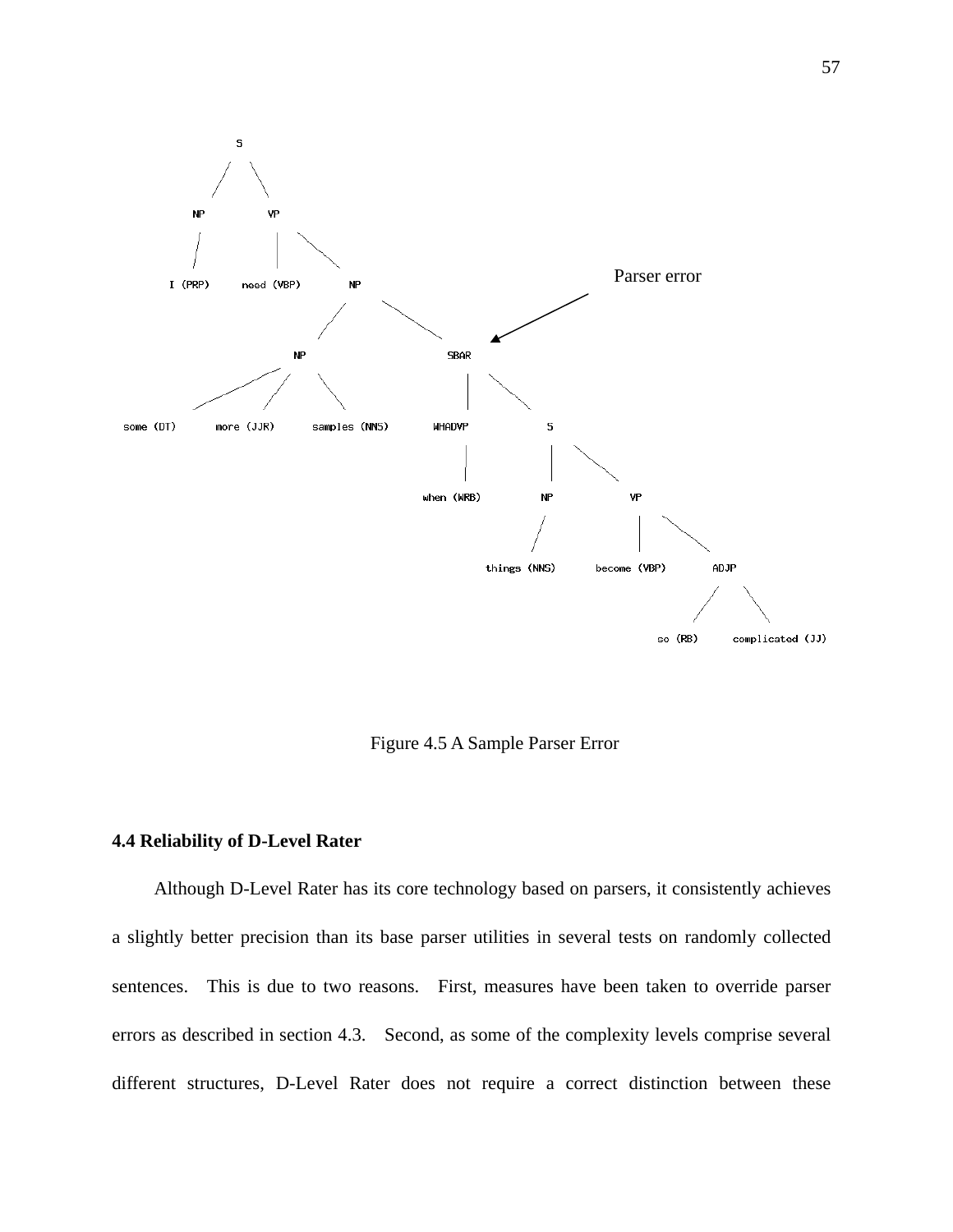structures for an accurate rating. For instance, as both objective clauses and relative clauses modifying objects are rated Level 3, D-Level Rater would still come up with a correct rating, even if the parser mistakes a relative clause for an objective clause.

To ensure that the performance of D-Level Rater is reasonably reliable and accurate, a small scale experiment was designed and conducted to test both the reliability and the precision of D-Level Rater version 0.5. In addition to D-Level Rater version 0.5, four human raters participated in the experiment independently. The human raters included both linguists and non-linguists, both native speakers of English and non-native speakers, all of whom had been trained to rate sentences with D-Level scale. Five different paragraphs were chosen for the experiment, which consisted of 37 sentences from different styles of literature ranging from newspapers to children's books, thus covering all levels of syntactic complexity. Both the machine and the human raters rated the sentences based on the revised D-Level scale. The parser D-Level Rater version 0.5 used is the default OpenNLP parser. For the human raters, there was no restriction on the time used for rating the sentences, and it generally took about an hour to finish the rating.

The results from the experiment are satisfactory. Of the 37 sentences, D-Level Rater agreed with at least one human rater on 35 sentences (94.6%), and its ratings concurred with at least half of the four human raters on 33 sentences (89.2%). Inter-rater reliabilities were also computed based on Robert Ebel's algorithm (Ebel 1951) using the Inter-rater Reliability Calculator available on the website of *Medical Education Online* (http://www.med-ed-online.org/rating/reliability.html). The inter-rater reliability between the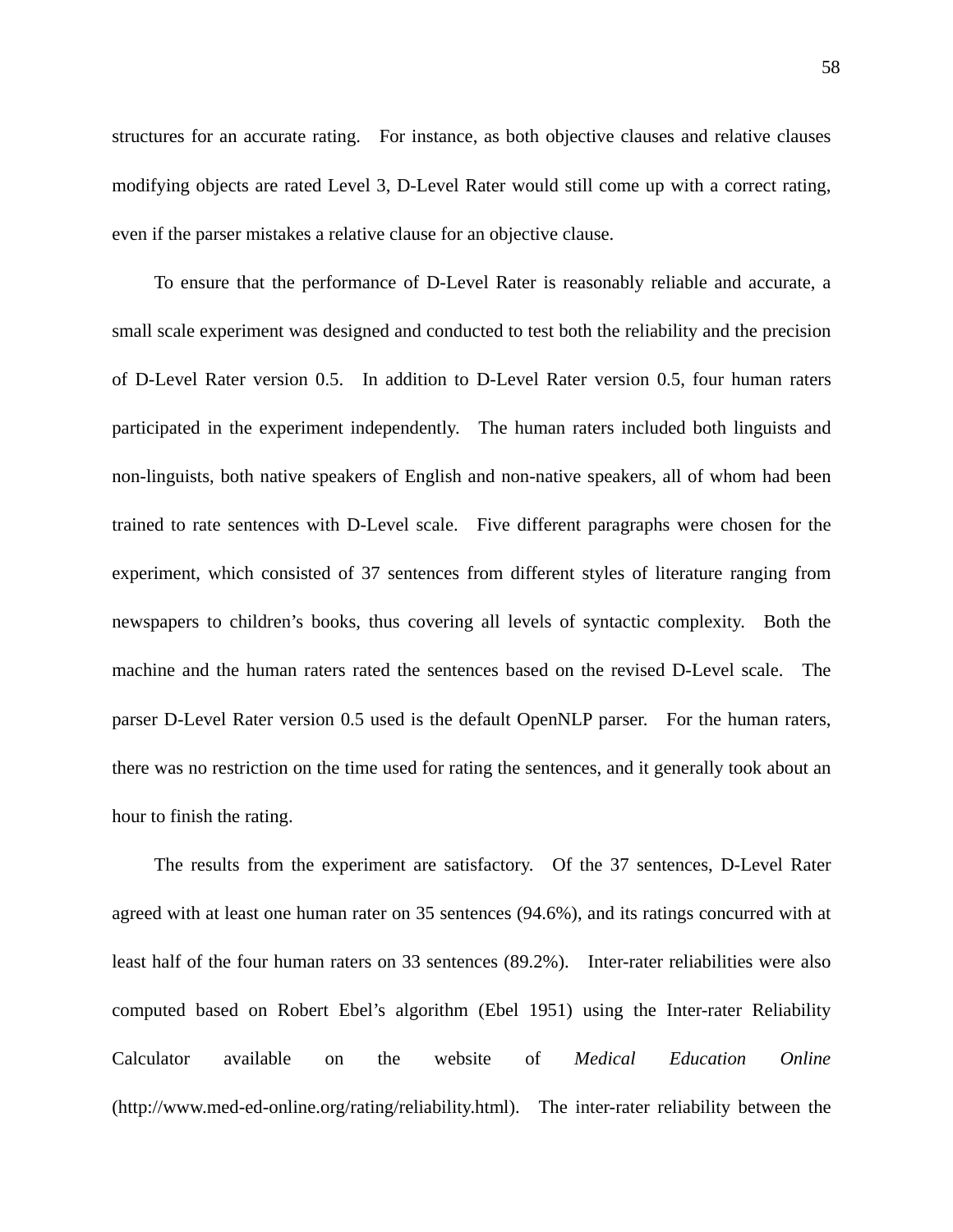human raters was 0.93, and the inclusion of D-Level Rater version 0.5 effectively raised the inter-rater reliability to 0.95.

### **4.5 Experiment**

D-Level Rater was used to rate the syntactic complexity of the speech samples from the schizophrenia experiment described in section 3.3.

The transcripts of the speech samples were input into D-Level Rater version 0.5. After each sentence was rated based on parsing results from the default OpenNLP Parser, the frequency of each complexity level was computed for each of the transcripts. The results were then statistically analyzed using t-tests to compare the performance between the patient group and the control group. Power analysis was done to test the power of the experiment.

# **4.6 Results**

Syntactic complexity has been repeatedly reported to be compromised in schizophrenia speech (Morice and Ingram 1982, Morice and McNicol 1985, 1986, DeLisi 2001). Two unpaired one-tailed t-tests were done on the data computed by D-Level Rater version 0.5 with the following null hypotheses: 1. schizophrenic speech would contain at most an equal percentage of Level 0 sentences as normal speech; 2. schizophrenic speech would contain at least an equal percentage of Level 7 sentences as normal speech. The results from the experiment show a significant increase in the patients' use of Level 0 simple sentences  $(p<0.001)$  and a marked decrease in Level 7 sentences  $(p<0.02)$ , thus rejecting the null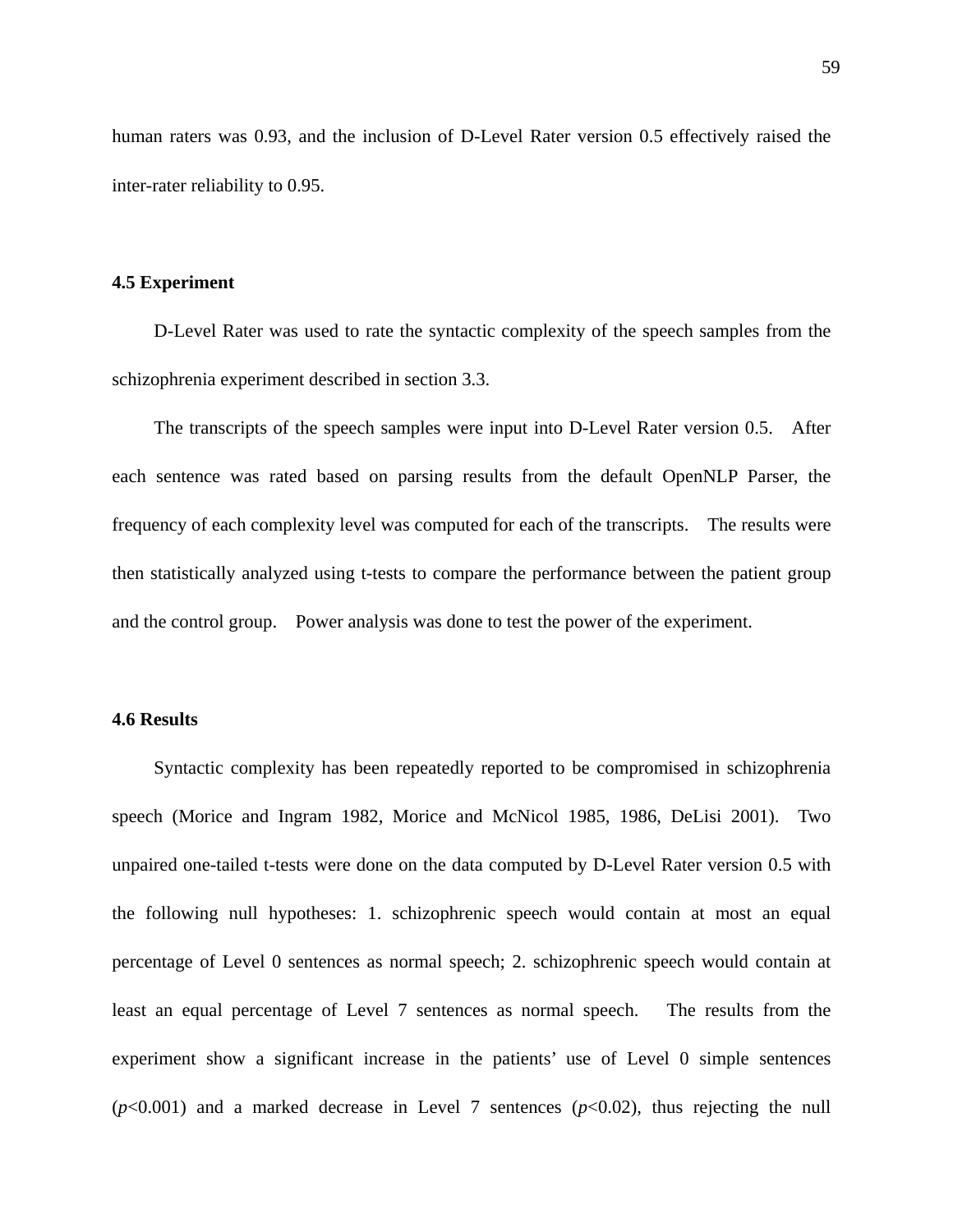hypotheses. Table 4.2 shows the detailed results from the two subject groups, and Figure 4.6 is a bar graph on the group average differences.

| <b>SUBJECT</b>         | <b>LEVEL 0 PERCENTAGE</b> | <b>LEVEL 7 PERCENTAGE</b> |
|------------------------|---------------------------|---------------------------|
| Normal Control 1       | 0.146341                  | 0.682927                  |
| Normal Control 2       | 0.222222                  | 0.527778                  |
| Normal Control 3       | 0.230769                  | 0.487179                  |
| Normal Control 4       | 0.196078                  | 0.509804                  |
| Normal Control 5       | 0.232558                  | 0.534884                  |
| Normal Control 6       | 0.238095                  | 0.5                       |
| Normal Control 7       | 0.183673                  | 0.489796                  |
| Normal Control 8       | 0.136364                  | 0.530303                  |
| Normal Control 9       | 0.242424                  | 0.454545                  |
| Normal Control 10      | 0.173913                  | 0.608696                  |
| Normal Control 11      | 0.090909                  | 0.787879                  |
| Normal Control 12      | 0.230769                  | 0.666667                  |
|                        |                           |                           |
| Patient 1              | 0.315789                  | 0.631579                  |
| Patient 2              | 0.162162                  | 0.513514                  |
| Patient 3              | 0.136364                  | 0.636364                  |
| Patient 4              | 0.192308                  | 0.461538                  |
| Patient 5              | 0.431034                  | 0.258621                  |
| Patient 6              | 0.314286                  | 0.571429                  |
| Patient 7              | 0.333333                  | 0.577778                  |
| Patient 8              | 0.425926                  | 0.407407                  |
| Patient 9              | 0.392857                  | 0.321429                  |
| Patient 10             | 0.38961                   | 0.285714                  |
| Patient 11             | 0.463415                  | 0.073171                  |
|                        |                           |                           |
| 1-tailed t-test        | 0.000817                  | 0.018053                  |
| <b>Control Average</b> | 0.193676                  | 0.565038                  |
| <b>Patient Average</b> | 0.323371                  | 0.430777                  |

Table 4.2 Results on Level 0 and Level 7 Percentages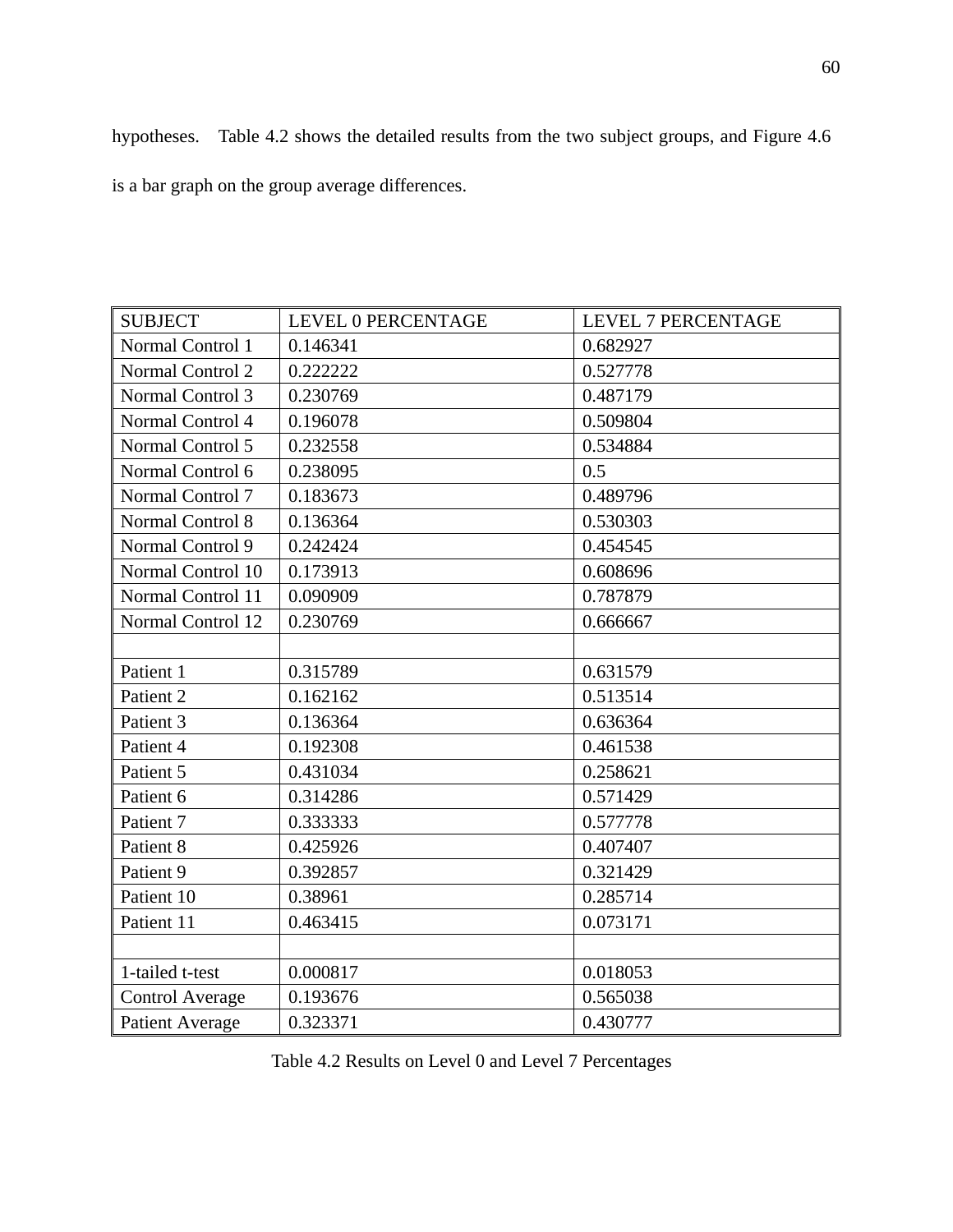#### **Level0 and Level7 Comparison**



Figure 4.6 Level 0 and Level 7 Averages of Controls and Patients

Since Level 7 is a label that wraps around sentences with substructures at multiple D-Levels, D-Level Rater also provides the option to look into the probability of the occurrence of substructures as defined for Level 1 to Level 6 per sentence. For instance, a sentence that is rated Level 7 because of its substructures of Level 2 and Level 3 is now counted as one occurrence of Level 2 and one occurrence of Level 3. The probability of the occurrence of structures between Level 1 and Level 6 per sentence is defined as the total number of occurrences of each structure divided by the total number of sentences.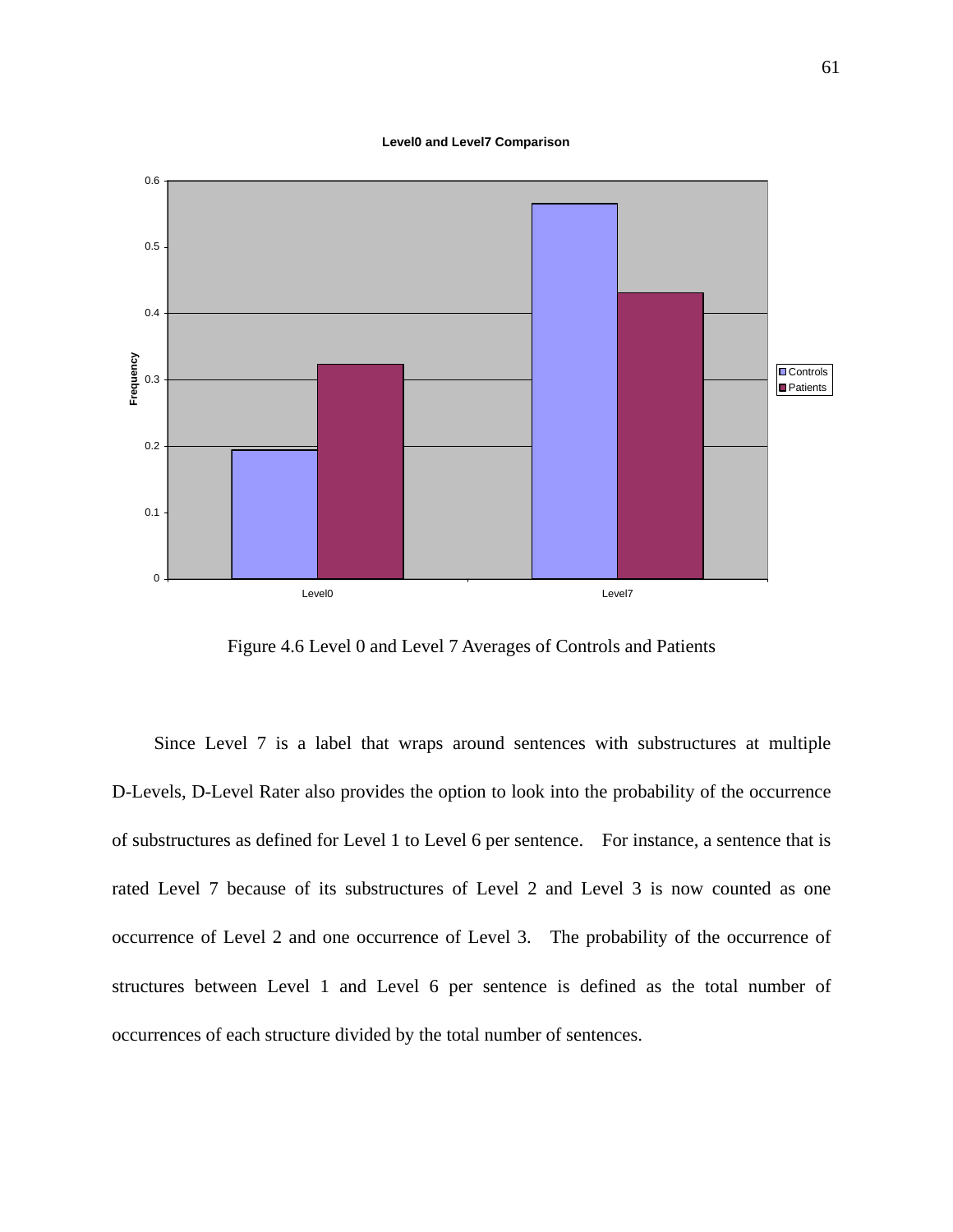Because there are actually six null hypotheses being tested, I chose to use the very conservative Bonferroni method for multiple comparisons, and the significance level is raised from the usual 0.05 to 0.01. Such analysis shows that in our experiment, increased syntactic complexity in the normal controls is due to the fact that they use adjunct clauses  $(p<0.01)$  more often than the schizophrenic patients, and that the increase in coordinate structures  $(p<0.02)$  and that in "clauses in objects"  $(p<0.02)$  are also close to being significant. Table 4.3 shows the detailed results on the probabilities of substructure occurrences per sentence.

Power analysis of the experiment shows a quite decent power of about 0.8 for the Level 0 test and a power of about 0.5 for all the other tests. For these tests, increasing the number of subjects to 22 for each group will raise the power to 0.8, so that the group differences at the current level can be reliably detected.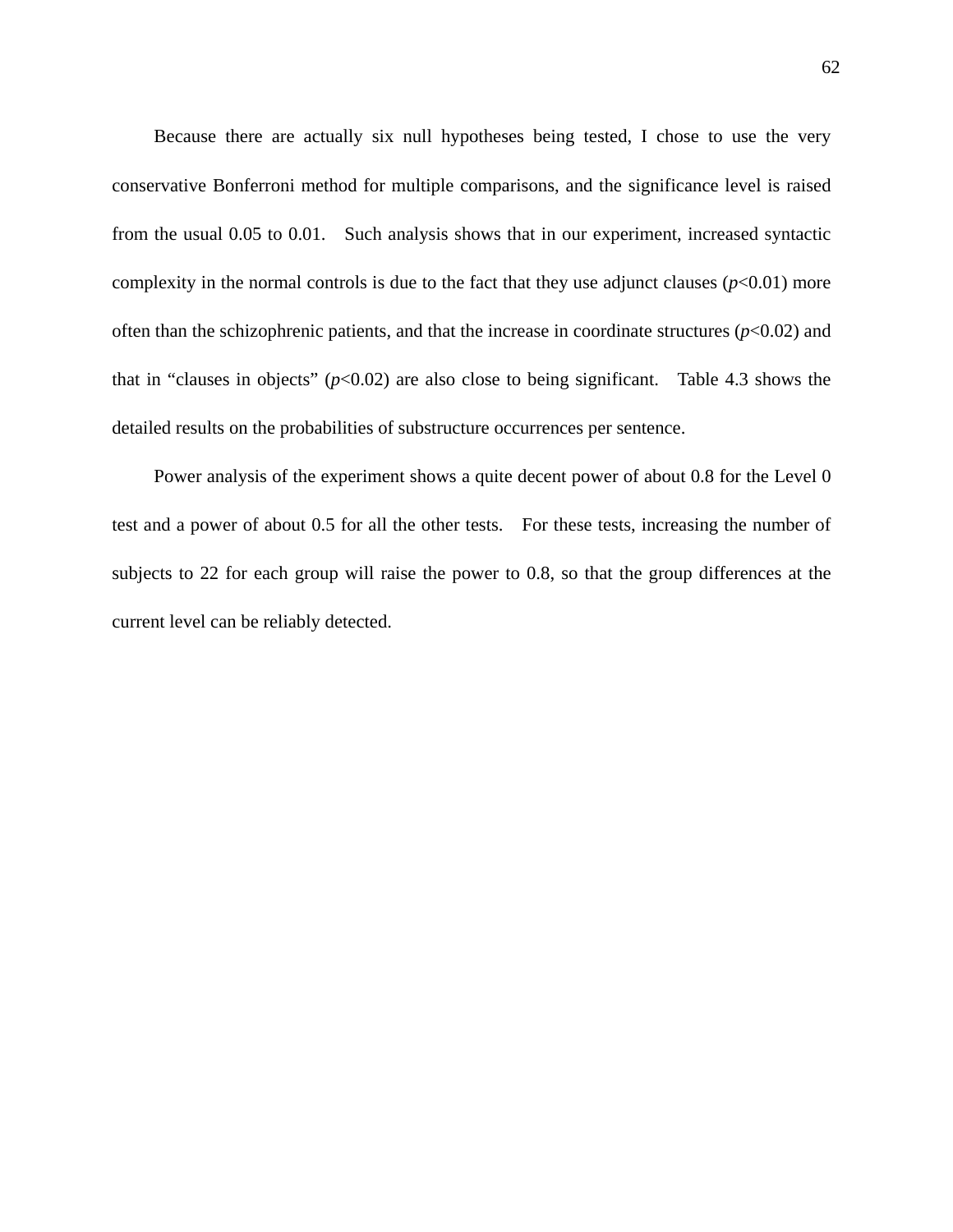| <b>SUBJECT</b>         | <b>COORDINATE</b> | <b>OBJECTIVE/RELATIVE</b> | <b>ADJUNCT</b> |
|------------------------|-------------------|---------------------------|----------------|
|                        | <b>STRUCTURE</b>  | <b>CLAUSE</b>             | <b>CLAUSE</b>  |
| Normal Control 1       | 0.707317          | 0.487805                  | 0.585366       |
| Normal Control 2       | 0.5               | 0.388889                  | 0.555556       |
| Normal Control 3       | 0.487179          | 0.487179                  | 0.487179       |
| Normal Control 4       | 0.529412          | 0.431373                  | 0.411765       |
| Normal Control 5       | 0.418605          | 0.534884                  | 0.418605       |
| Normal Control 6       | 0.452381          | 0.47619                   | 0.47619        |
| Normal Control 7       | 0.367347          | 0.612245                  | 0.408163       |
| Normal Control 8       | 0.575758          | 0.409091                  | 0.439394       |
| Normal Control 9       | 0.515152          | 0.515152                  | 0.454545       |
| Normal Control 10      | 0.608696          | 0.413043                  | 0.565217       |
| Normal Control 11      | 0.606061          | 0.69697                   | 0.575758       |
| Normal Control 12      | 0.615385          | 0.461538                  | 0.384615       |
|                        |                   |                           |                |
| Patient 1              | 0.631579          | 0.526316                  | 0.473684       |
| Patient 2              | 0.459459          | 0.459459                  | 0.351351       |
| Patient 3              | 0.613636          | 0.590909                  | 0.545455       |
| Patient 4              | 0.442308          | 0.326923                  | 0.480769       |
| Patient 5              | 0.241379          | 0.344828                  | 0.189655       |
| Patient 6              | 0.542857          | 0.485714                  | 0.342857       |
| Patient 7              | 0.466667          | 0.488889                  | 0.466667       |
| Patient 8              | 0.296296          | 0.37037                   | 0.481481       |
| Patient 9              | 0.410714          | 0.232143                  | 0.321429       |
| Patient 10             | 0.285714          | 0.363636                  | 0.194805       |
| Patient 11             | 0.243902          | 0.097561                  | 0.073171       |
|                        |                   |                           |                |
| 1-tailed t-test        | 0.018672          | 0.023452                  | 0.009593       |
| Control Average        | 0.531941          | 0.492863                  | 0.480196       |
| <b>Patient Average</b> | 0.421319          | 0.389704                  | 0.356484       |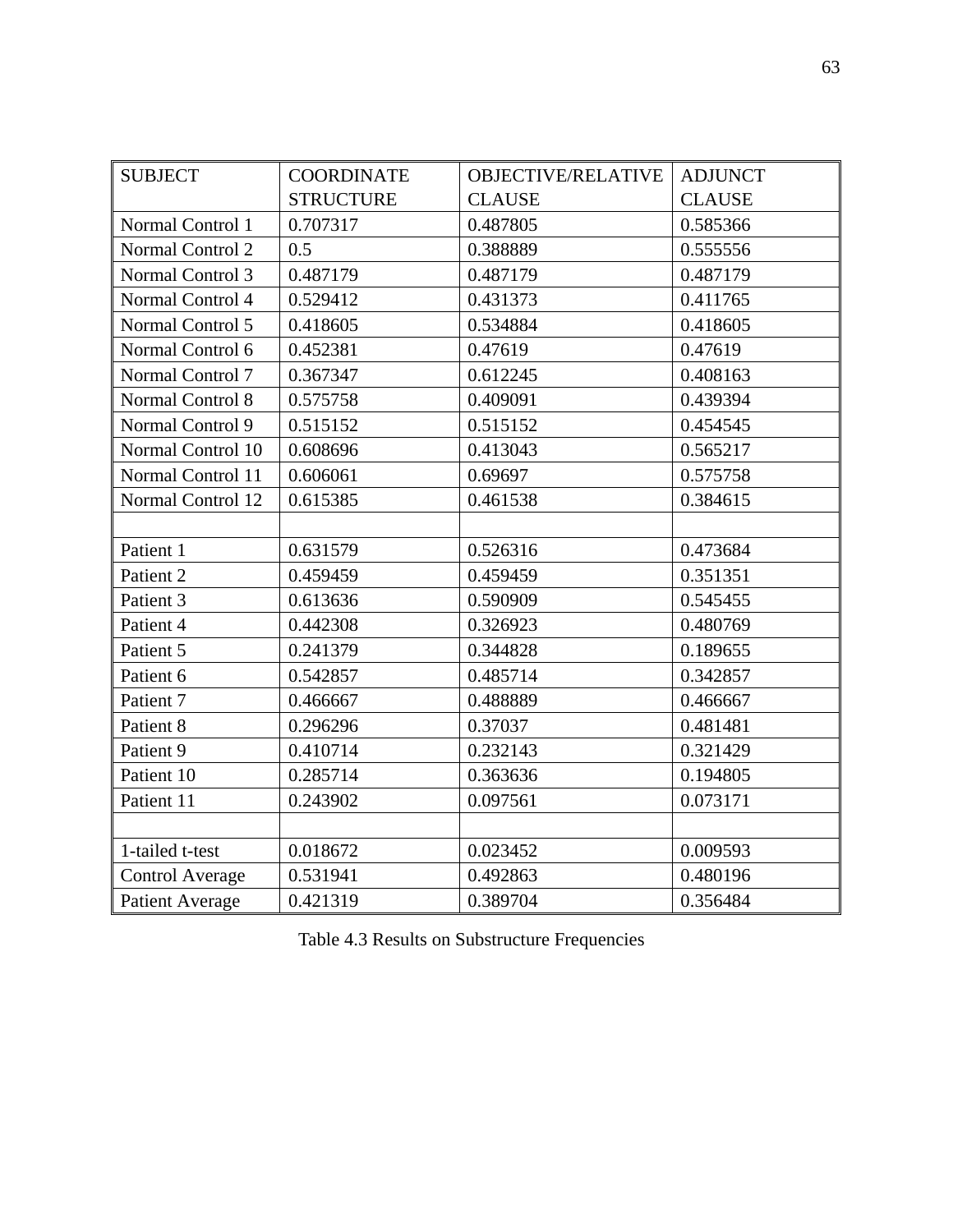#### **Substructure Frequencies per Sentence**



Figure 4.7 Averages of Substructure Frequencies Per Sentence

### **4.7 Discussion**

The lowered sentence complexity measured with D-Level found in the Nun Study for Alzheimer's patients is replicated in schizophrenic patients in our experiment. Our results also conform to the manual analysis of sentence complexity in similar schizophrenia studies (e.g. Morice and Ingram 1982, DeLisi 2001).

What is more interesting is that D-Level Rater is able to assist in finding out that the decreased complexity is not only due to the lowered percentage of relative clauses as reported in the literature (e.g. Morice and Ingram 1982), but also due to fewer occurrences of other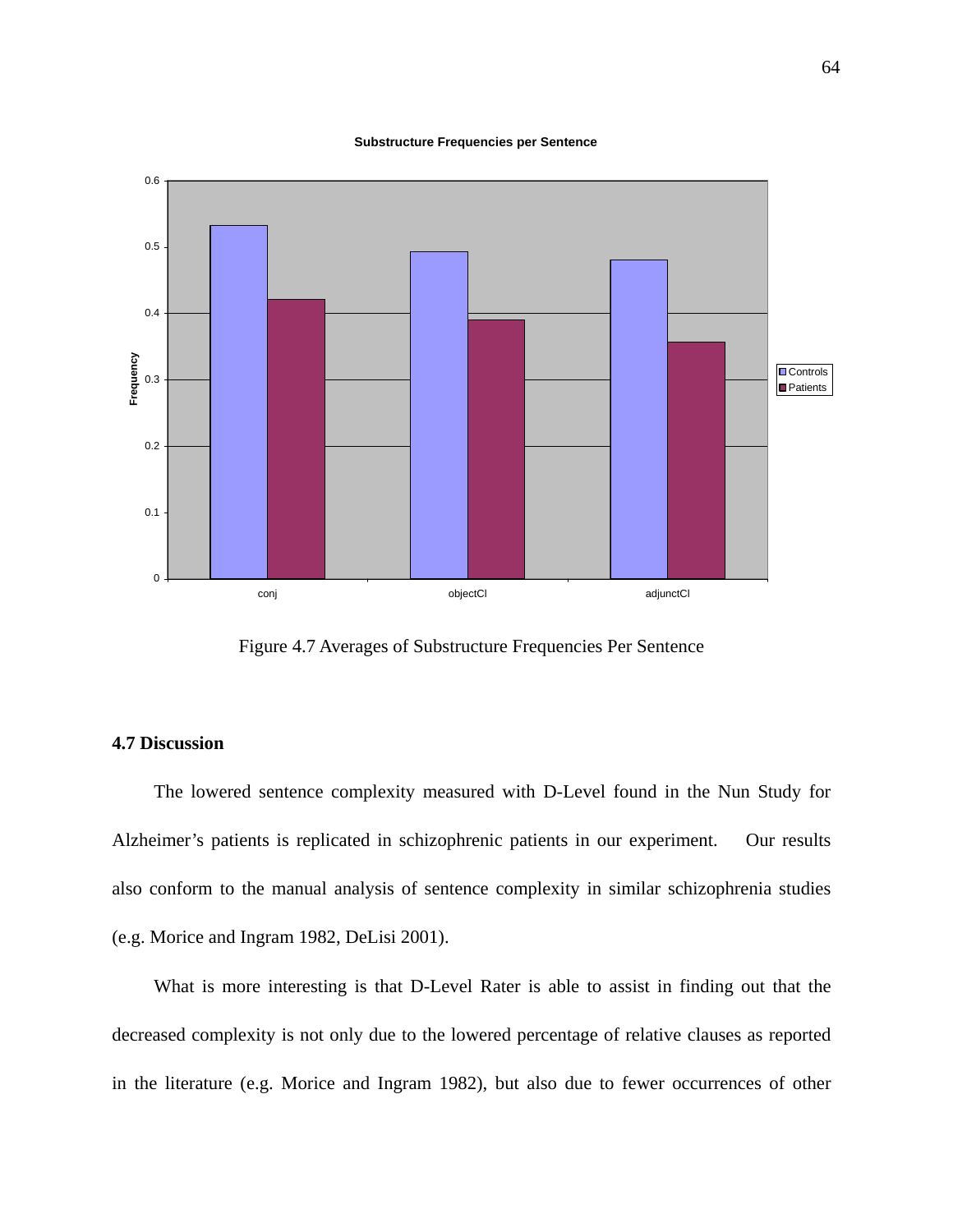complex structures like adjuncts and coordinations. Clausal subject does not seem to be a distinguishing category, because even the normal controls rarely use clausal subjects. Counting the number of substructures is simply a by-product in rating D-Level for machines; if the same thing should be done manually, it will be much more time-consuming than just rating D-Level for each sentence.

In short, D-Level Rater is a syntactic level NLP application that automates the demanding and tedious process of rating each sentence in the text input. D-Level Rater is not only fast and easy-to-use, but it provides the possibility of discovering significant psycholinguistic features that elude manual rating.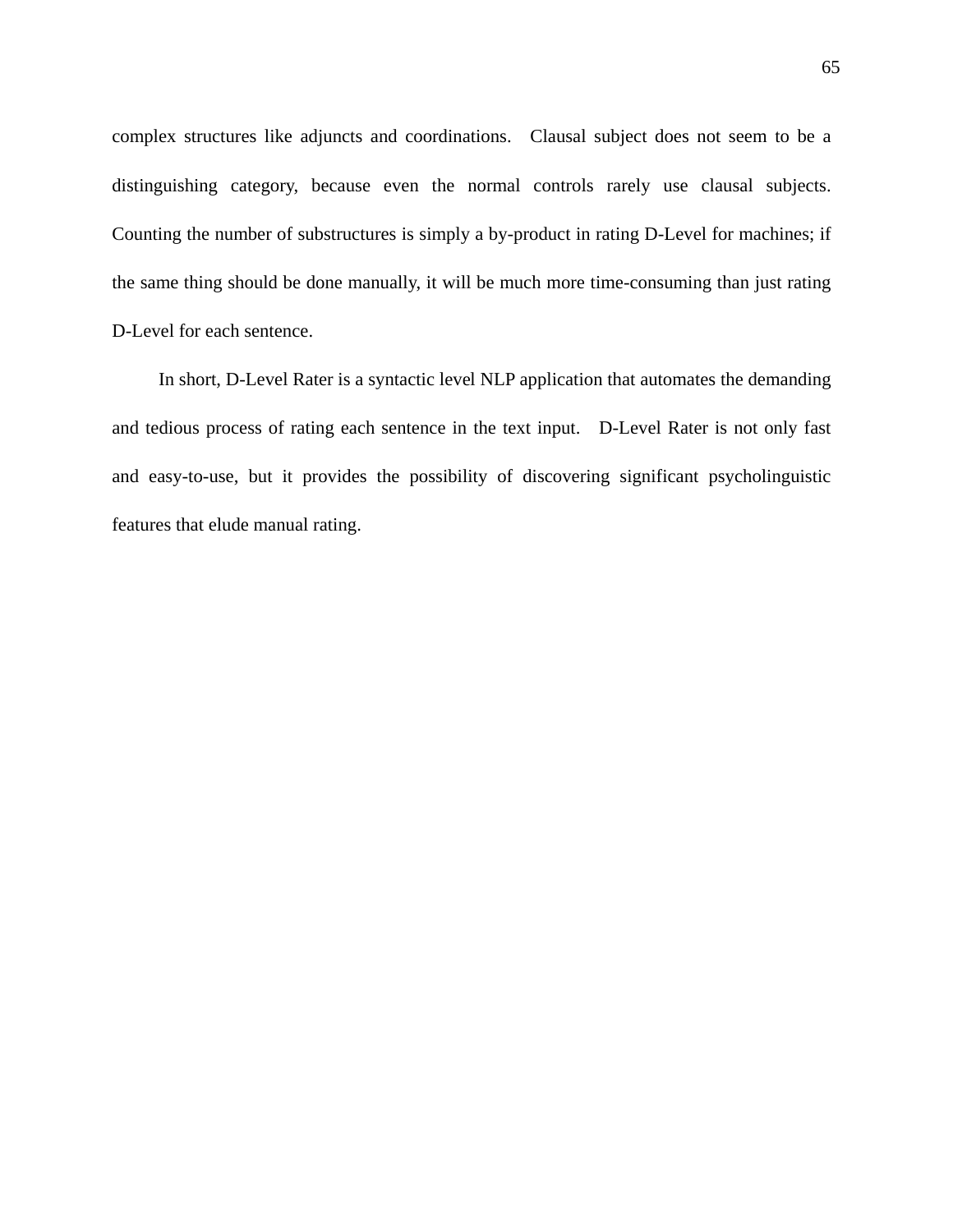## **CHAPTER FIVE**

## **IDEA DENSITY RATER**

Idea Density Rater is an NLP application that analyzes language at the semantic level. In this chapter, I introduce the concept of idea density, explain how a heuristic can be used to simplify the implementation of Idea Density Rater, and show the results of an experiment done with the Rater.

#### **5.1 Background**

Semantic abnormality has long been an important field of study in schizophrenia research, but many more studies focus on semantic relationships between words than on proposition-level semantic contents, and more experiments are done over isolated words than over spontaneous continuous speech. Unlike single words without context, the semantic meaning of sentences in continuous speech are much harder to formalize and quantify in order to be represented by some measure that corresponds to psychological units rather than words themselves.

Idea density is exactly the kind of measure designed to address the above problem by standardizing the quantification of psychological processing of texts. Idea density is defined as the number of ideas (or propositions) per *N* words. In this dissertation and the implementation of Idea Density Rater, *N* is set to be 100.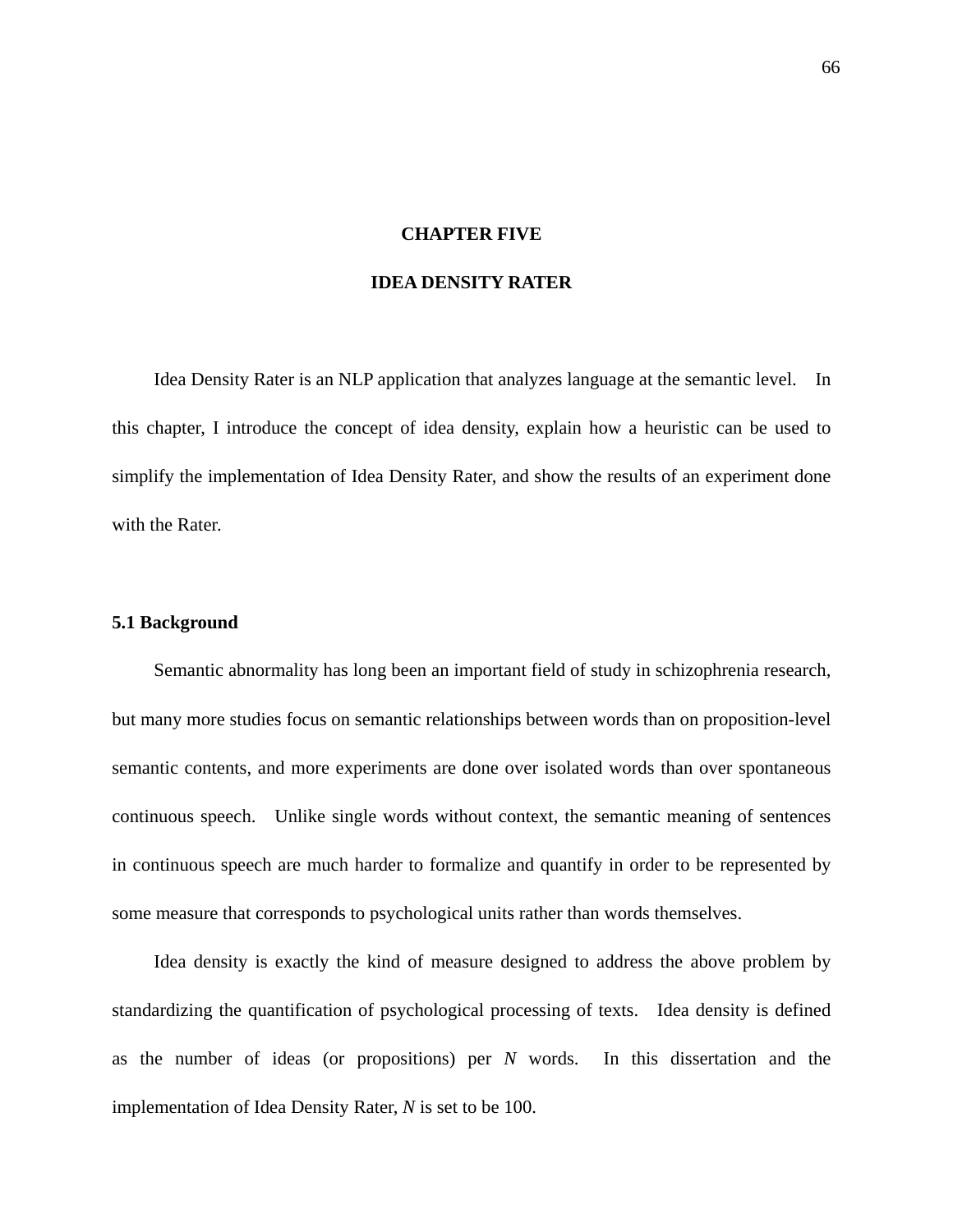The concept of "proposition" in the definition of idea density originates in Kintsch's Propositional Theory (1974), which states that a proposition "contains a predicator and *n* arguments  $(n \geq 1)$ ." Turner and Greene (1977) created a practical manual for proposition analysis, where propositions are further defined to be "a representation of a conceptual unit" and a relation between a set of arguments (ibid.). Turner and Greene classify propositions into three types: Predication, Modification, and Connection. With Turner and Greene's refinement, the concept of proposition becomes more formalized and procedural, and, in turn, more suitable for content evaluation in psychiatric experiments. Table 5.1 is a very brief summary of Turner and Greene's three types of propositions (ibid.).

| PROPOSITION  | <b>DEFINITION</b>           | <b>EXAMPLE</b>                            |
|--------------|-----------------------------|-------------------------------------------|
| <b>TYPE</b>  |                             |                                           |
| Predication  | statement or assertion      | Sentence: Betty bought a balloon.         |
|              | about the subject of a      | Proposition: (BUY, BETTY, BALLOON)        |
|              | proposition                 |                                           |
| Modification | qualifiers, quantifiers,    | Sentence: Milton is fat.                  |
|              | partitives, negatives, etc. | Proposition: (QUALITY OF, MILTON, FAT)    |
| Connection   | relationship between        | Sentence: Gil caught a cab and went home. |
|              | propositions                | Proposition: (CONJUNCTION: AND, (CATCH,   |
|              |                             | GIL, CAB), (GO, GIL, HOME))               |

Table 5.1 Turner and Greene's Proposition Types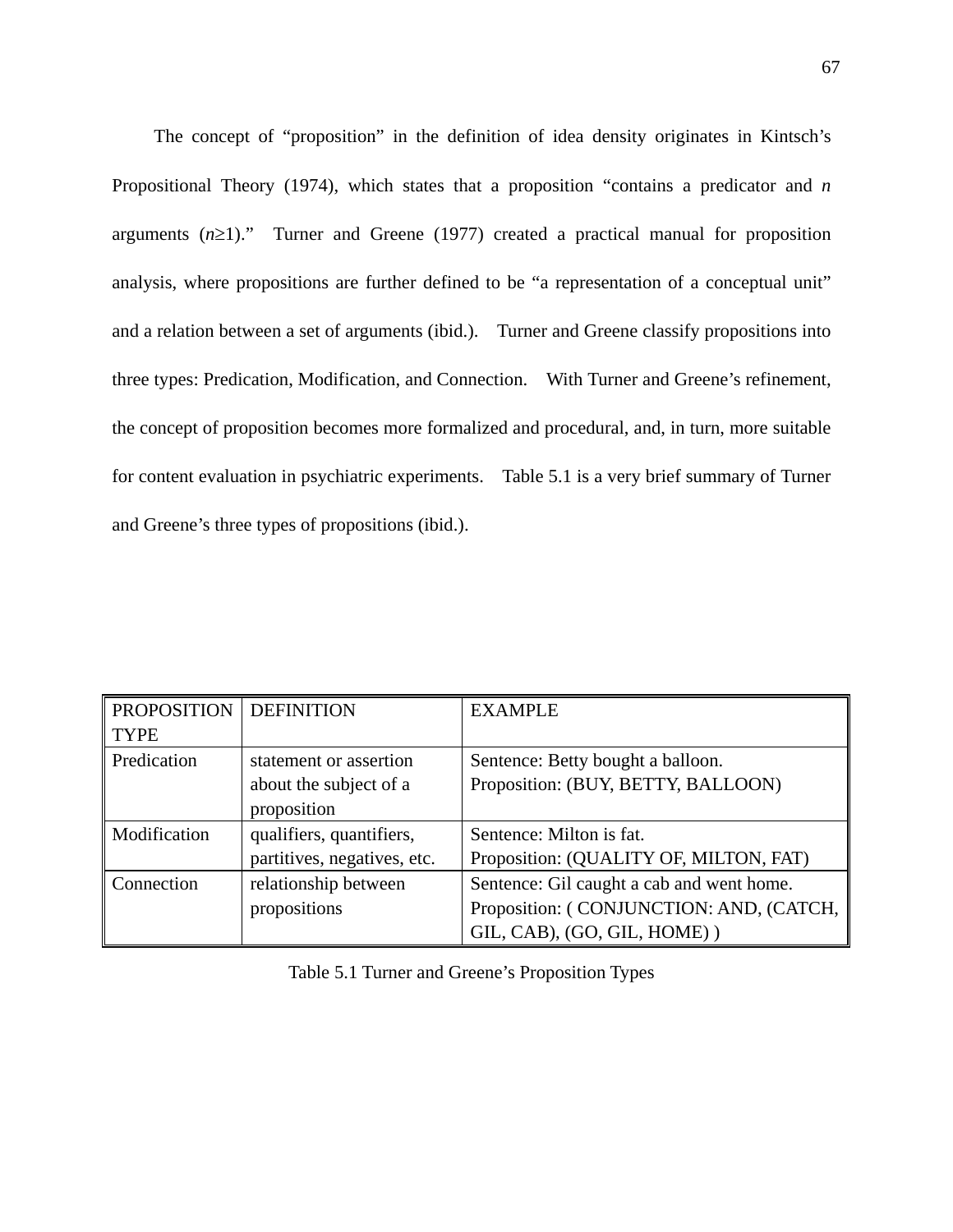Experiments (e.g. Kintsch and Keenan 1973) have demonstrated that idea density, rather than sentence length, is the key to semantic complexity. Kintsch and Keenan (1973) show that for sentences of the same length, the processing time of the sentences significantly correlates with the number of propositions in the sentences.

Idea density has been an important measure of text complexity widely used in psychiatric studies (e.g. Oller et al. 1995, Snowdon et al. 1996), among which the Nun Study is probably the most famous one. The Nun Study is a pilot longitudinal study on Alzheimer's disease, using data collected from 678 elderly nuns from all over the United States (Snowdon 2006). The nuns, with an average age of 85, have handwritten autobiographies from their early life (around 50 years ago), which have been studied to reveal relationships between Alzheimer's disease and cognitive disabilities as reflected by various text features. One of the most significant discoveries the Nun Study has made is low linguistic ability (including low idea density and low sentence complexity) in early life is a strong predictor of Alzheimer's disease in late life (e.g. Snowdon 1996, Kemper et al. 2001). Note that measures used in the Nun Study have been computed manually.

Like Alzheimer's disease, schizophrenia causes cognitive disabilities, which may exhibit themselves through low linguistic ability. It would, therefore, be interesting to see whether low idea density is a characteristic of schizophrenic speech. Proposition analysis, as we have seen, is not simple, and Idea Density Rater is exactly the tool needed for speedy processing of speech samples.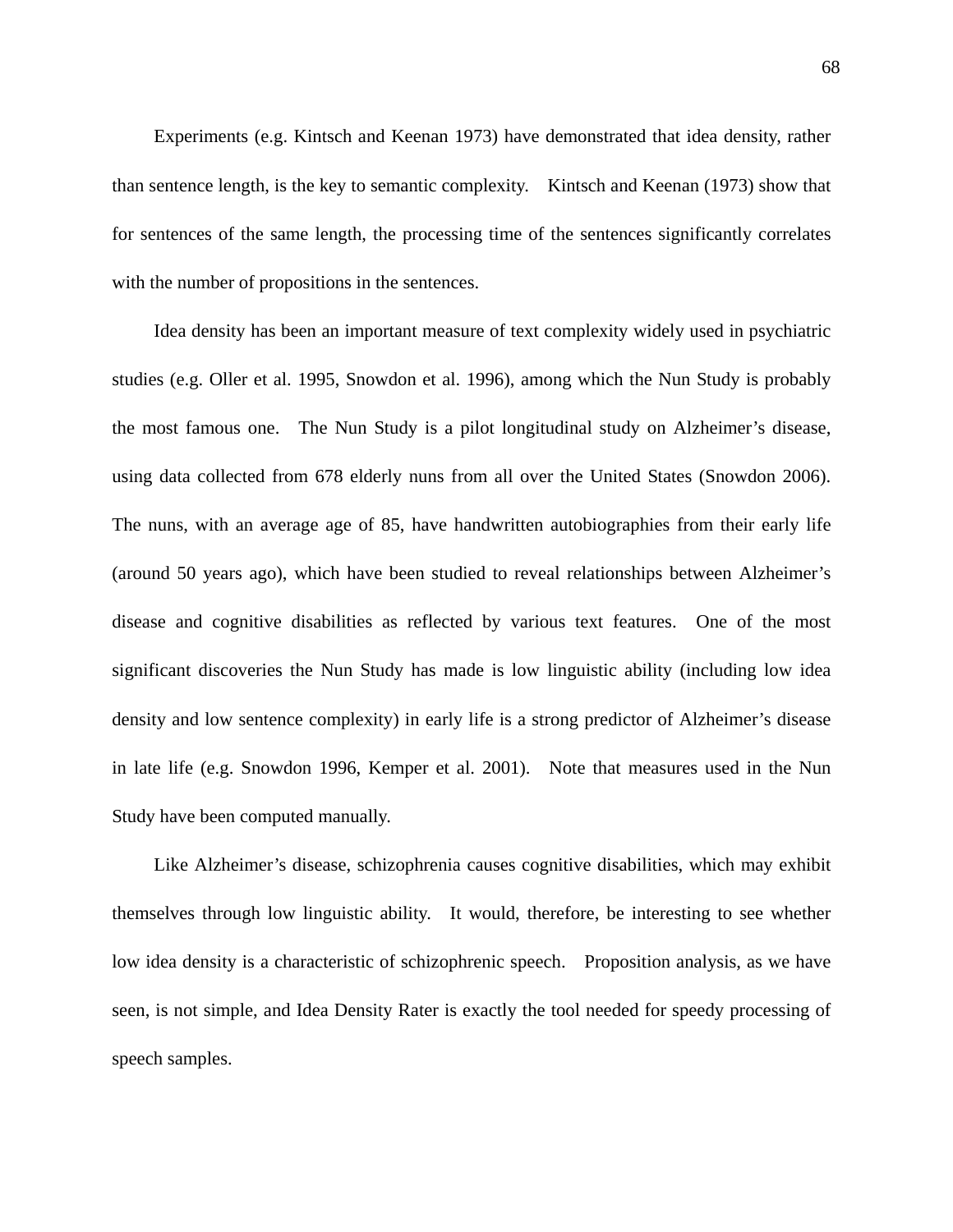## **5.2 Implementation**

Implementing an idea density rater strictly according to Turner and Greene's manual (1977) would be very challenging, if not impossible at all, as this would amount to a general understanding of literal meaning of human speech by the computer. A heuristic, however, has been briefly mentioned in Snowdon et al. (1996) on how to calculate idea density without actually going through the process of finding each relation between arguments. I call this approach "counting idea words."

Snowdon et al. (ibid.) note that the number of ideas or propositions is roughly approximated by the number of words of certain parts of speech, which I call "idea words." Idea words typically include verbs, adjectives, adverbs, prepositions, coordinators and subordinators. Very roughly, verbs are most likely to form Predications; adjective, adverbs and prepositions Modifications; and coordinators and subordinators Connections.

Take the sentence *John wants a small dog for a pet.* for example. Proposition analysis of the sentence results in three propositions:

- 1. Predication: (WANT, JOHN, DOG)
- 2. Modification: (QUALITY OF, DOG, SMALL)
- 3. Modification: (ROLE OF, DOG, PET)

If, on the other hand, we tag the words in the sentence first, we have:

John wants a small dog for a pet.

(NOUN, VERB, DETERMINER, ADJECTIVE, NOUN, PREPOSITION, DETERMINER, NOUN)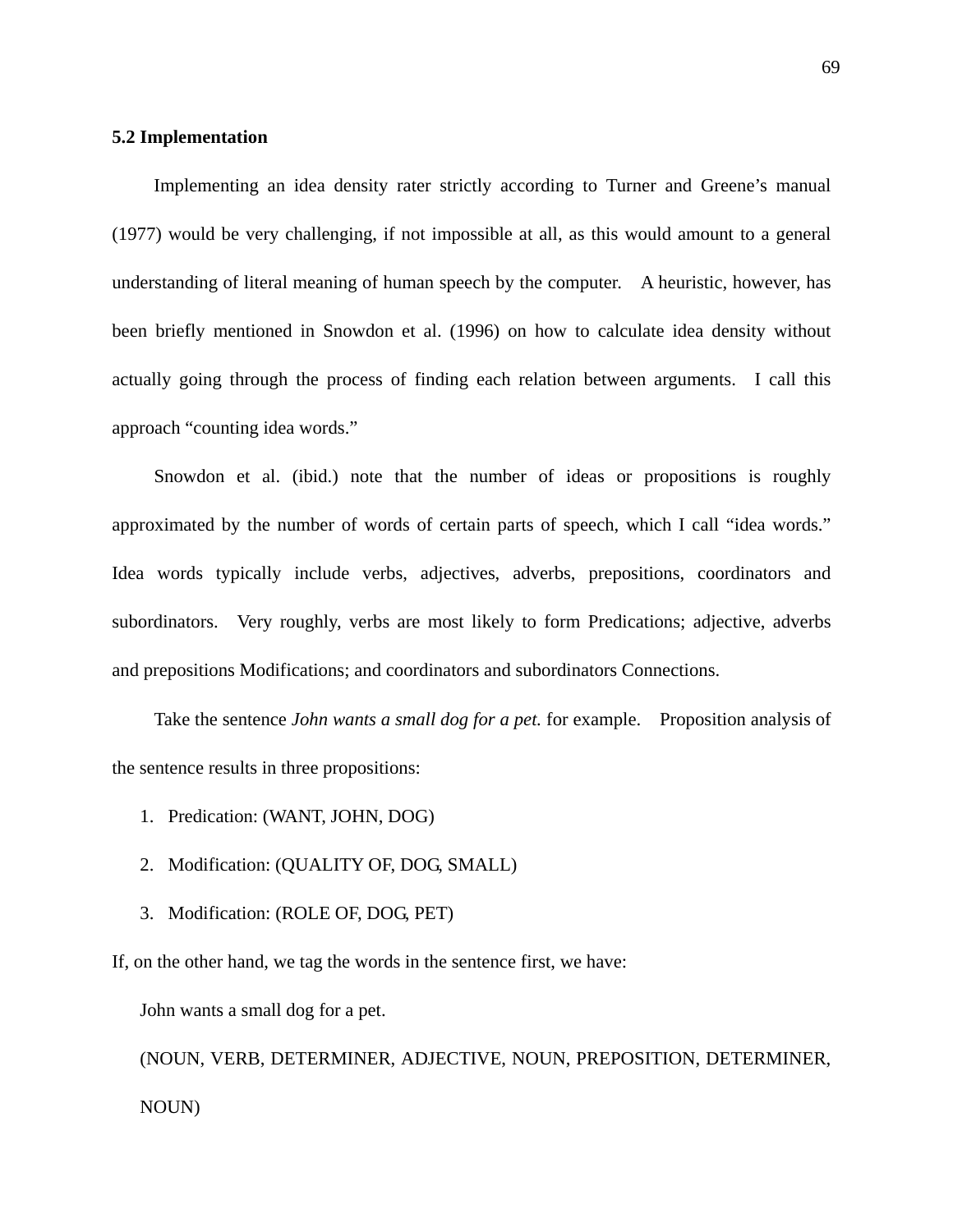There is one verb, one adjective, and one preposition in the sentence, totaling three idea words, which is the exact number of propositions for the sentence. In both cases, the idea density of the sentence is 3 ideas over 8 total words, i.e. 37.5 ideas per hundred words.

The alternative to strict proposition analysis is, therefore, using the number of idea words to approximate the number of ideas when computing idea density. Below is the procedure for Idea Density Rater:

- 1. Tag the input files with a high-precision tagger;
- 2. For each file, count the total number of idea words *I* and the total number of words *T*;
- 3. Compute idea density as *100\* I*/*T*.

Since Idea Density Rater first tags speech samples, it is capable of generating many other useful measures as by-products. Much can be done, in fact, with a tagged speech sample, such as computing the percentage of various parts of speech. Simple measures like verb-noun ratio can be very revealing with regard to brain damage (e.g. Druks 2002, Silveri et al. 2003, Bak et al. 2001, Kim and Thompson 2004, Berndt et al. 2002). Research has shown that patients with brain damage often have more difficulties dealing with words of more complex argument structure and less imageability, such as verbs, rather than words that are semantically simpler, such as nouns (Harris et al. 2005, Shapiro and Caramazza 2003).

#### **5.3 Experiment**

Idea Density Rater was used to rate the idea density of the speech samples from the schizophrenia experiment described in section 3.3.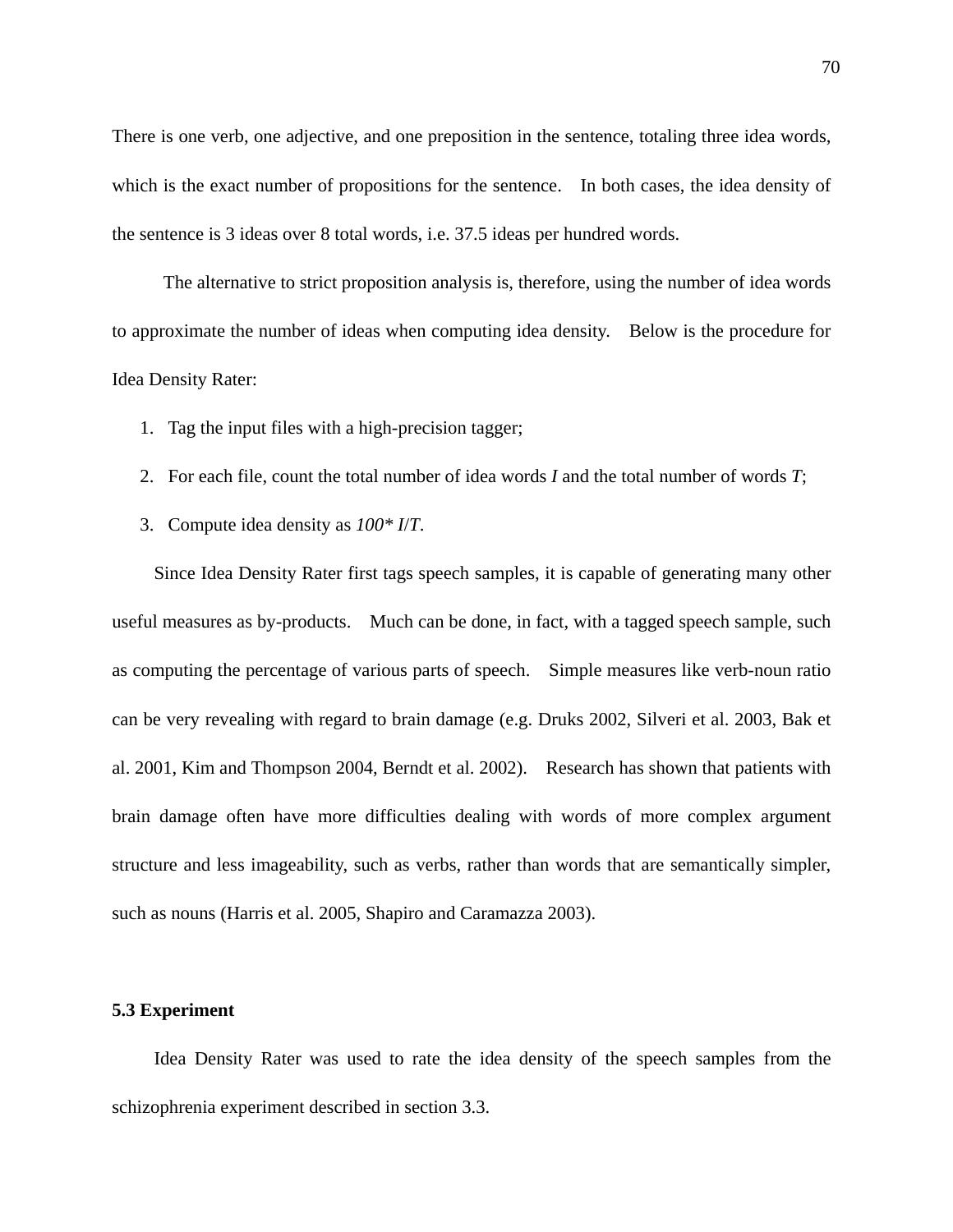The transcripts of the speech samples were input into Idea Density Rater version 0.5. After the transcripts were tagged with the default OpenNLP Tagger, idea density was computed for each transcript, as well as percentages of various POS tags.

Statistical analysis was done on the results obtained. Unpaired one-tailed *t*-tests were conducted to compare the patient and the control group on idea density ratings and verb-noun ratio. Power analysis was done to test the power of the experiment.

#### **5.4 Results**

Till this day, there has been no published experiment formally studying idea density of schizophrenic speech, although other semantic aspects of schizophrenic speech, such as word association and categorization, have been empirically proven deviant to a certain degree, as was discussed in section 2.2. The null hypothesis for this experiment is that there is no difference between the idea density of the controls' speech and that of the patients' speech. The results show that there is no significant difference between the idea densities of the two groups.

Also tested in the experiment is the null hypothesis that the verb-noun ratio of the controls' speech does not differ from that of the patients' speech. The results, though not significant at the 0.05 significance level, are somewhat within expectation, as they do show a slightly higher verb-noun ratio in the control's speech. Table 5.2 is the results from the experiment and the t-test results.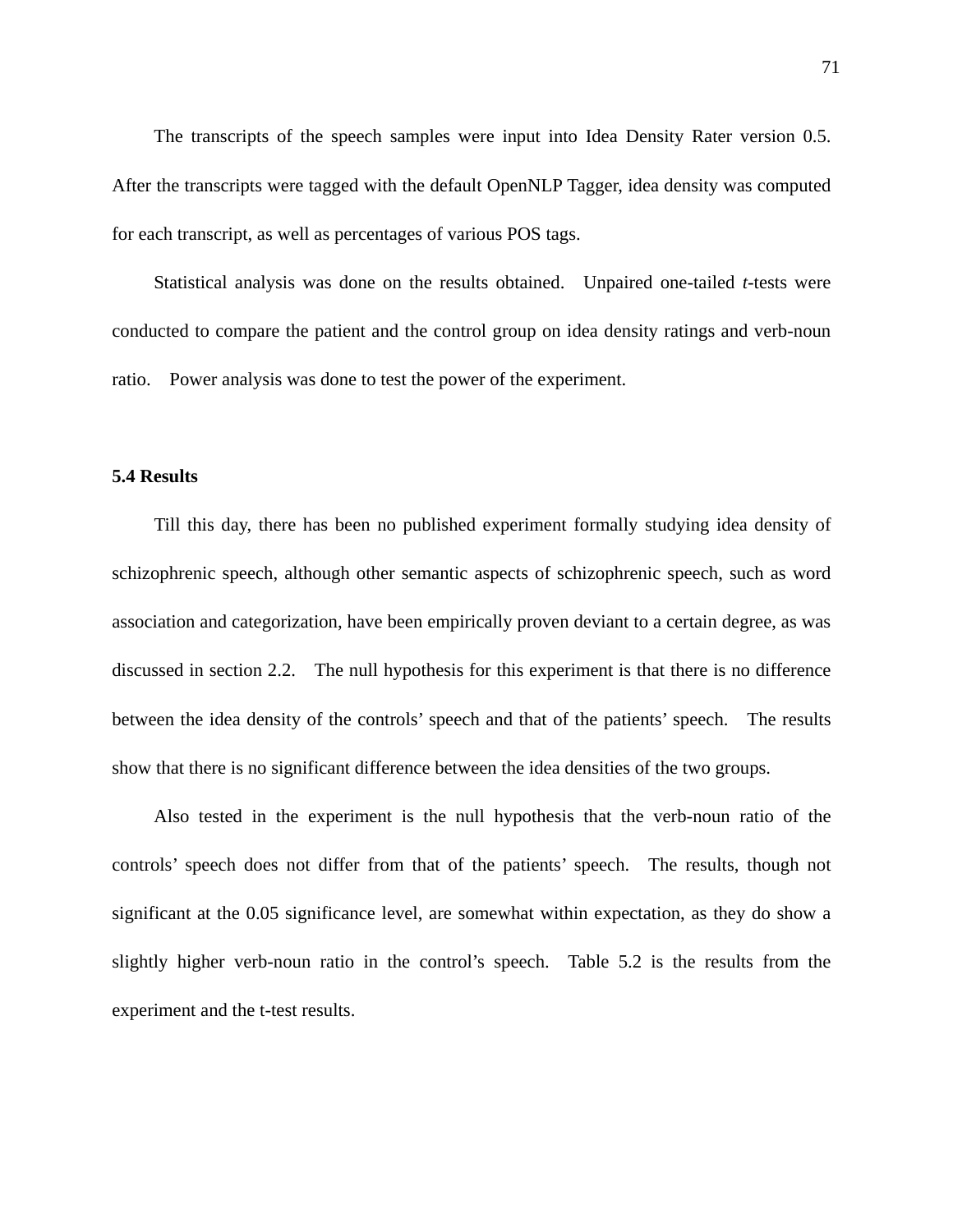| <b>SUBJECT</b>         | <b>IDEA DENSITY</b> | <b>VERB-NOUN RATIO</b> |
|------------------------|---------------------|------------------------|
| Normal Control 1       | 52.64256            | 0.64988                |
| Normal Control 2       | 48.33006            | 0.573574               |
| Normal Control 3       | 56.91158            | 0.873874               |
| Normal Control 4       | 45.76412            | 0.556787               |
| Normal Control 5       | 55.61927            | 0.932806               |
| Normal Control 6       | 50.79365            | 0.719298               |
| Normal Control 7       | 47.3251             | 0.714697               |
| Normal Control 8       | 51.65144            | 0.808933               |
| Normal Control 9       | 48.21429            | 0.732955               |
| Normal Control 10      | 50.79225            | 0.623596               |
| Normal Control 11      | 48.378              | 0.575829               |
| Normal Control 12      | 53.38809            | 0.66065                |
|                        |                     |                        |
| Patient 1              | 48.07453            | 0.680365               |
| Patient 2              | 45.40881            | 0.5                    |
| Patient 3              | 49.38744            | 0.729268               |
| Patient 4              | 51.54265            | 0.68997                |
| Patient 5              | 47.52               | 0.617925               |
| Patient 6              | 51.62304            | 0.587097               |
| Patient 7              | 49.03418            | 0.566449               |
| Patient 8              | 52.24857            | 0.747159               |
| Patient 9              | 50.06605            | 0.694323               |
| Patient 10             | 52.60181            | 0.670455               |
| Patient 11             | 43.94299            | 0.607692               |
|                        |                     |                        |
| 1-tailed t-test        | 0.118358            | 0.0953                 |
| <b>Control Average</b> | 50.81753            | 0.701907               |
| <b>Patient Average</b> | 49.22273            | 0.644609               |

Table 5.2 Results on Idea Density and Verb-Noun Ratio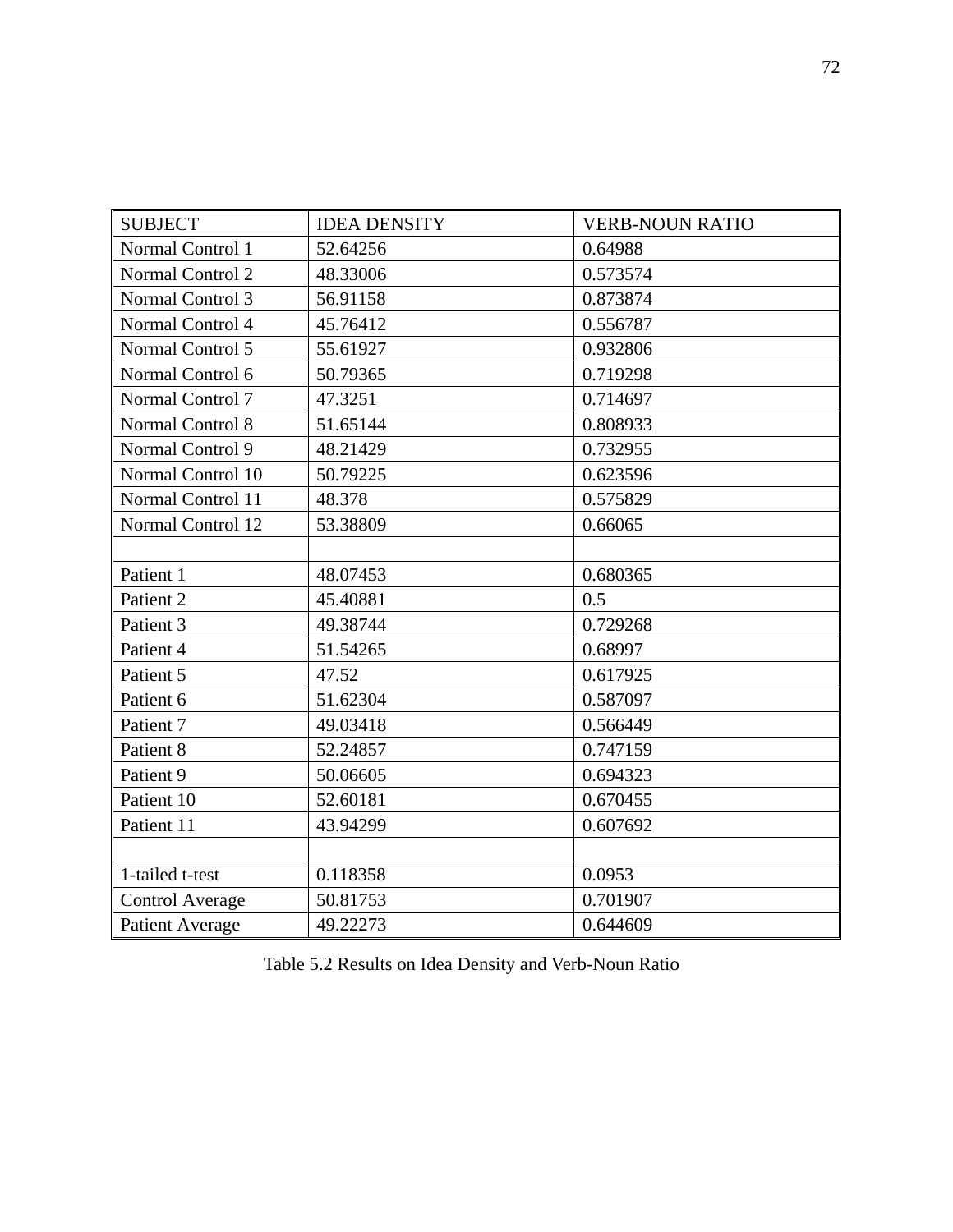The power of the idea density test is low at slightly over 0.2 with the variance observed in the experiment. In order to obtain a power of 0.8 so that a group difference of over 2 in idea density can be detected reliably, at least 40 subjects will be needed for each group. The power of the verb-noun ratio test is also low at 0.23 with the variance observed in the experiment. In order to obtain a power of 0.8 so that a group difference of over 0.06 in verb-noun ratio can be detected reliably, about 50 subjects will be needed for each group.

#### **5.5 Discussion**

Idea density is a well-defined measure for semantic complexity in continuous speech. Computing idea density manually is, however, a tedious and challenging task even with the "counting idea words" shortcut, which prevents the measure from being more widely adopted in psycholinguistic studies, including studies on schizophrenic speech. Idea Density Rater uses high-precision taggers, takes the "counting idea words" shortcut, and makes it possible to quickly obtain useful statistics for a large amount of text data.

Our experiment failed to show, between schizophrenic and normal speech, the kind of significant difference regarding idea density as reported in Alzheimer's experiments, which might indicate the diverse nature and distinct brain deterioration of the two diseases. The experiment is, however, not conclusive. On the one hand, the stable status of the patients may make their speech less representative; on the other hand, the power of our experiment on idea density is very low.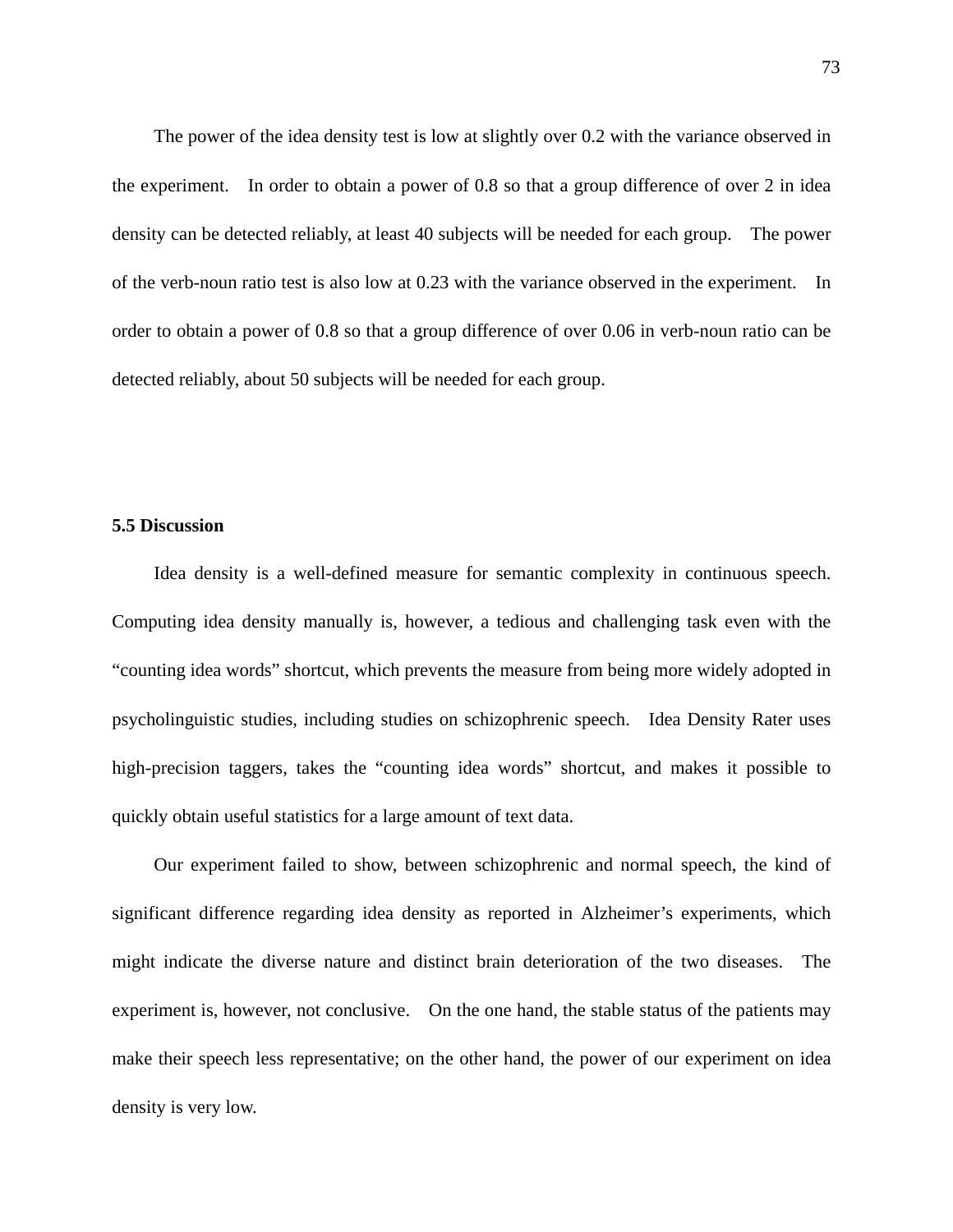Many mental disorders exhibit similar linguistic tendency of increased use of nouns and decreased use of verbs, such as dementia (Silveri et al. 2003, Bak et al. 2001), Alzheimer's disease (Kim and Thompson 2004), and aphasia (Berndt et al. 2002). The difference between the accessibility of verbs and nouns lies in the fact that verbs have inherent complex argument structures, while nouns normally serve as arguments, which also gives rise to the fact that texts with higher verb-noun ratio may be syntactically more complicated. Therefore, besides being a measure of semantic complexity, verb-noun ratio can also be a primitive measure of syntactic complexity. There is, however, not enough evidence in the schizophrenic speech samples in our experiment to prove that there is a significant decrease in verb-noun ratio in schizophrenic speech. In order for a reliable conclusion to be reached, a more powerful experiment with many more subjects needs to be done.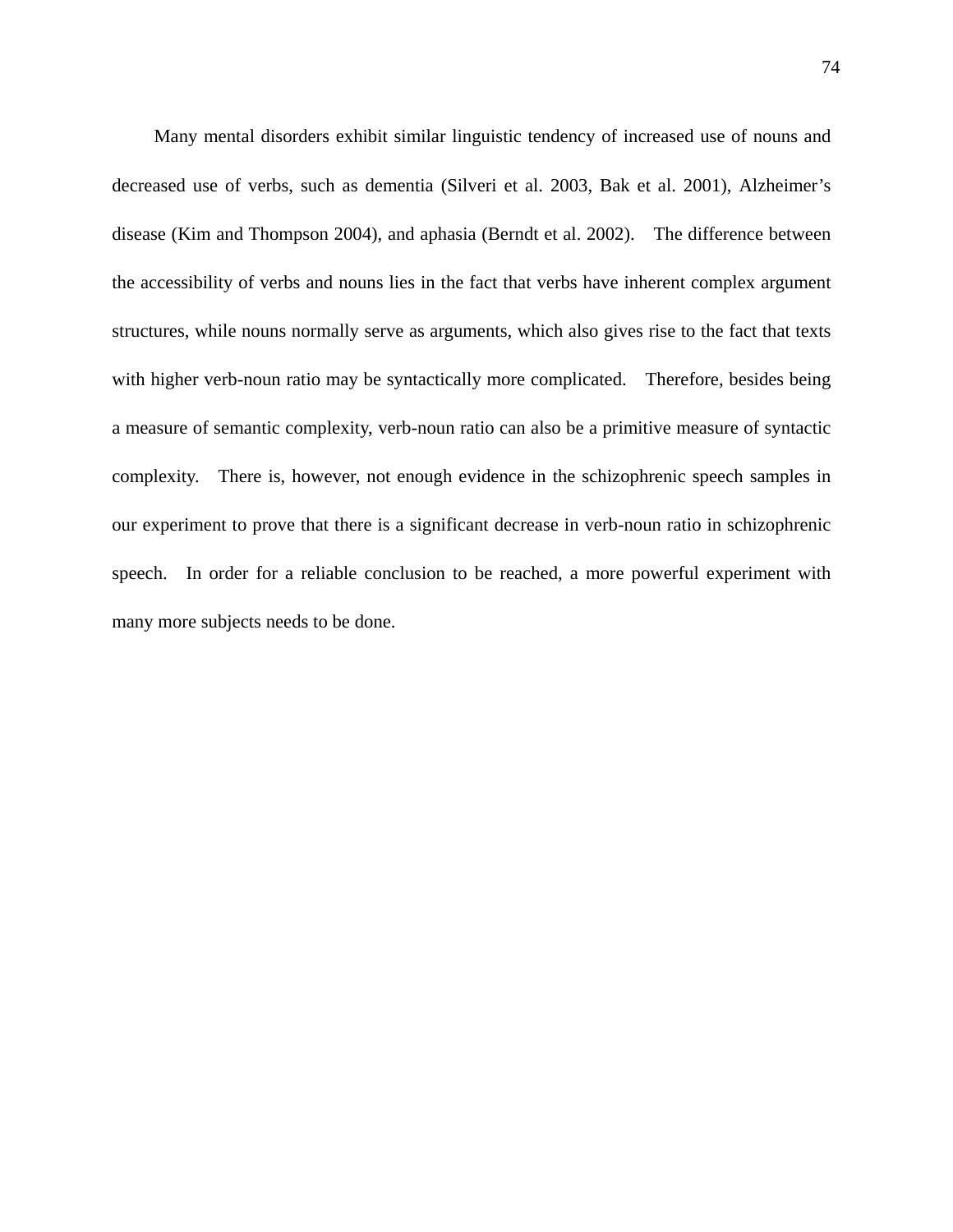## **CHAPTER SIX**

## **FUTURE WORK AND CONCLUSION**

Previously, I discussed the implementation of three NLP applications dealing with psycholinguistic measures respectively at lexical, syntactic, and semantic level. These applications are only the first steps toward great possibilities to advance research on schizophrenic speech, where much is left to be discovered. In this chapter, I discuss the areas where future work is to be done, and conclude the dissertation.

## **6.1 Future Work**

It is obvious that much can be done in automated analysis of schizophrenic speech. Let us start with the already-existing applications like the ones introduced in this dissertation. It is vital to conduct extensive experiments to test the validity and sensitivity of the implemented psycholinguistic measures. With the speed of today's computers, large-scale experiments are now feasible and, very often, effortless on psycholinguistic features rarely tested before due to various difficulties. Sensitive measures are invaluable, because they can not only help detect the nature of brain diseases and prove or disprove previous theories, but also serve as diagnostic criteria well defined as in software implementations. And tools on sensitive measures deserve special efforts to be refined and made more sophisticated.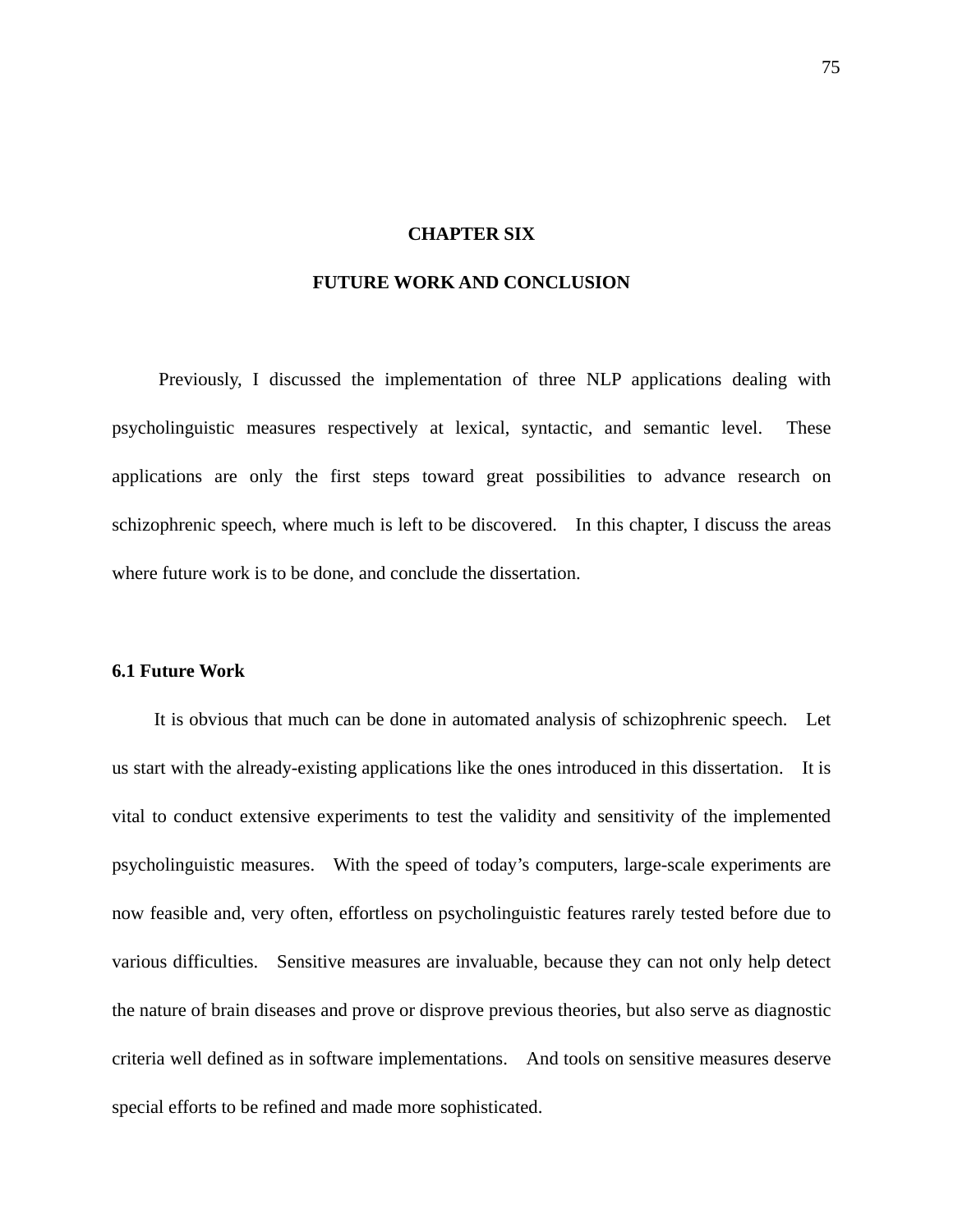Second, a wide range of new tools need to be designed and implemented at various linguistic levels, which will doubtlessly lead to the discovery of unknown patterns and regularities. It is essential to keep up-to-date on cutting-edge NLP technologies, both to improve the reliability and precision of the software and to gain inspiration and insight on new implementations. As demonstrated by the applications in this dissertation, there is normally no apparent direct relation between NLP techniques and psycholinguistic measures, yet extensive knowledge of both can often establish the connection and combine them seamlessly in software design as was done in Chapter 2.

Moreover, although low-level applications based on mature NLP techniques have been shown to be useful and easier to implement, efforts on high-level applications, such as those on discoursal and pragmatic level, should be encouraged. In spite of the fact that algorithms for direct computation of high-level features are not available, and the fact that indirect solutions have not reached the desired performance level, high-level tools may still be able to provide important information, especially under human supervision.

Lastly, predictors or classifiers based on speech samples are to be implemented on the basis of speech analysis tools. Significant measures are not just to be used solely for psycholinguistic research purposes; ultimately, their value is proven by their capability to classify or predict.

The relationship between speech analyzers and classifiers for schizophrenia is self-evident: first, since classifiers accept as input only structured data like numericals and not unstructured data like natural language, obtaining structured data with the help of speech analysis tools is the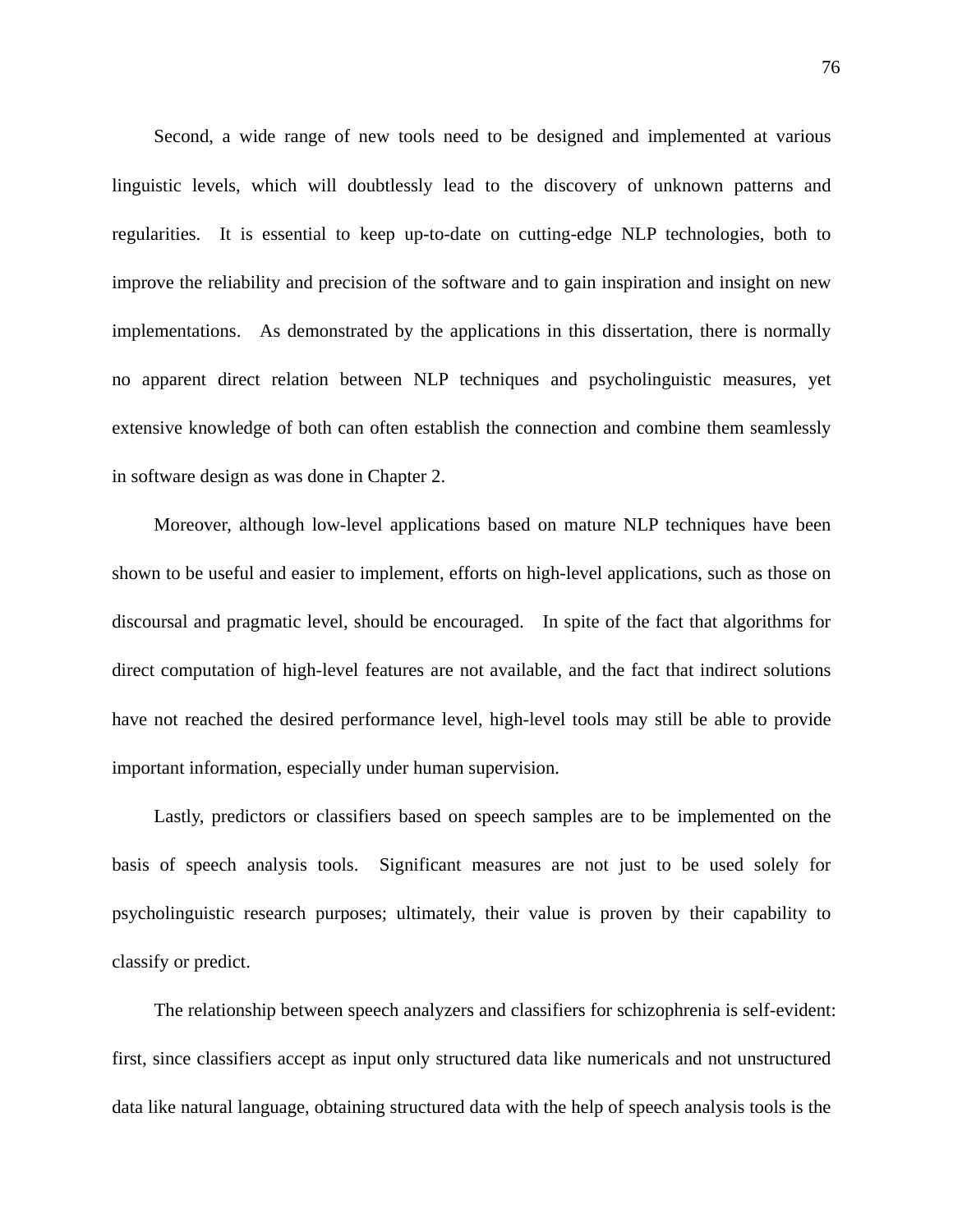absolute first step for classifiers; second, statistics from speech analyzers directly influence the performance of classifiers, as accurate rating of sensitive measures fundamentally determines the success of a classifier.

Equipped with various speech analyzers, we are ready for all kinds of classifiers: linear classifiers, neuronetworks, decision trees, etc. It would be interesting to compare the performance of standard or hybrid classifiers utilizing the significant psycholinguistic features extracted with speech analysis software.

# **6.2 Conclusion**

Doing psycholinguistic analysis automatically rather than manually is the inevitable trend in psychiatric research. Computer-assisted analysis of schizophrenic speech is not simply a new interdisciplinary research area; it introduces a brand-new methodology.

The advantages of computer-assisted over manual speech analysis can be summarized as follows:

- 1. While manual text analysis requires professional training in linguistics, very little is expected from the user of text analysis software: very little linguistic knowledge and very little computer skill.
- 2. While manual analysis can turn out to be a laborious and complicated procedure that combines analysis, counting and computing, text analysis software is designed by software developers to be easy for end users.
- 3. There is a huge difference between the time and effort invested in manual analysis and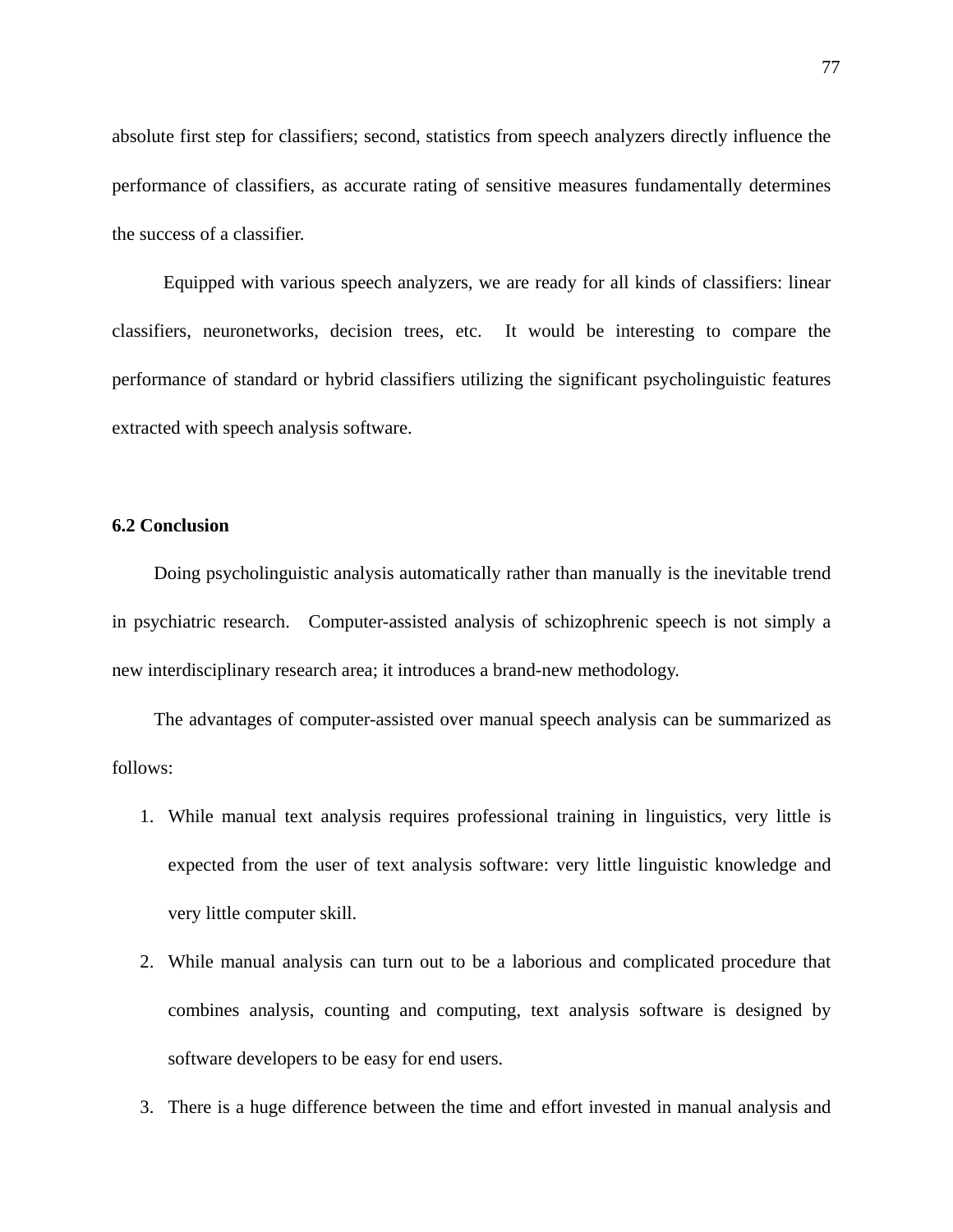those in computer-assisted analysis. Seconds or minutes of work by the computer could very likely mean days or even weeks for human analysts.

- 4. Whereas subjectivity is more or less involved with human raters, text analysis software always outputs the same result with the same input.
- 5. For any experiment to be scientific, it needs to be replicable. Analysis results, or even errors, from text analysis software are easily replicable, while exact replication of results is seldom possible with human raters.

Current NLP technologies have made it possible for more sophisticated measures than the traditional simple counts to be rated automatically, as demonstrated by the implementations in this dissertation. High-precision automatic speech analysis at various linguistic levels, especially at lower levels such as phonology, lexicon, syntax and semantics, is feasible with today's technology, and would greatly facilitate data analysis for large-scale experiments. Automated analysis also lays the foundation for further research, such as disease prediction and classification.

It is worth mentioning, nevertheless, that automated psycholinguistic analysis assumes tremendous effort on the part of software designers, due to the interdisciplinary nature of the task. Capabilities in the field of software development, linguistics, or psychiatry, if not well integrated, do not guarantee useful end products for psychiatric research. It is crucial to base software design on solid understanding of psychiatric research problems, and to be able to see the often-hidden connection between psycholinguistic measures and NLP technologies is the key to success.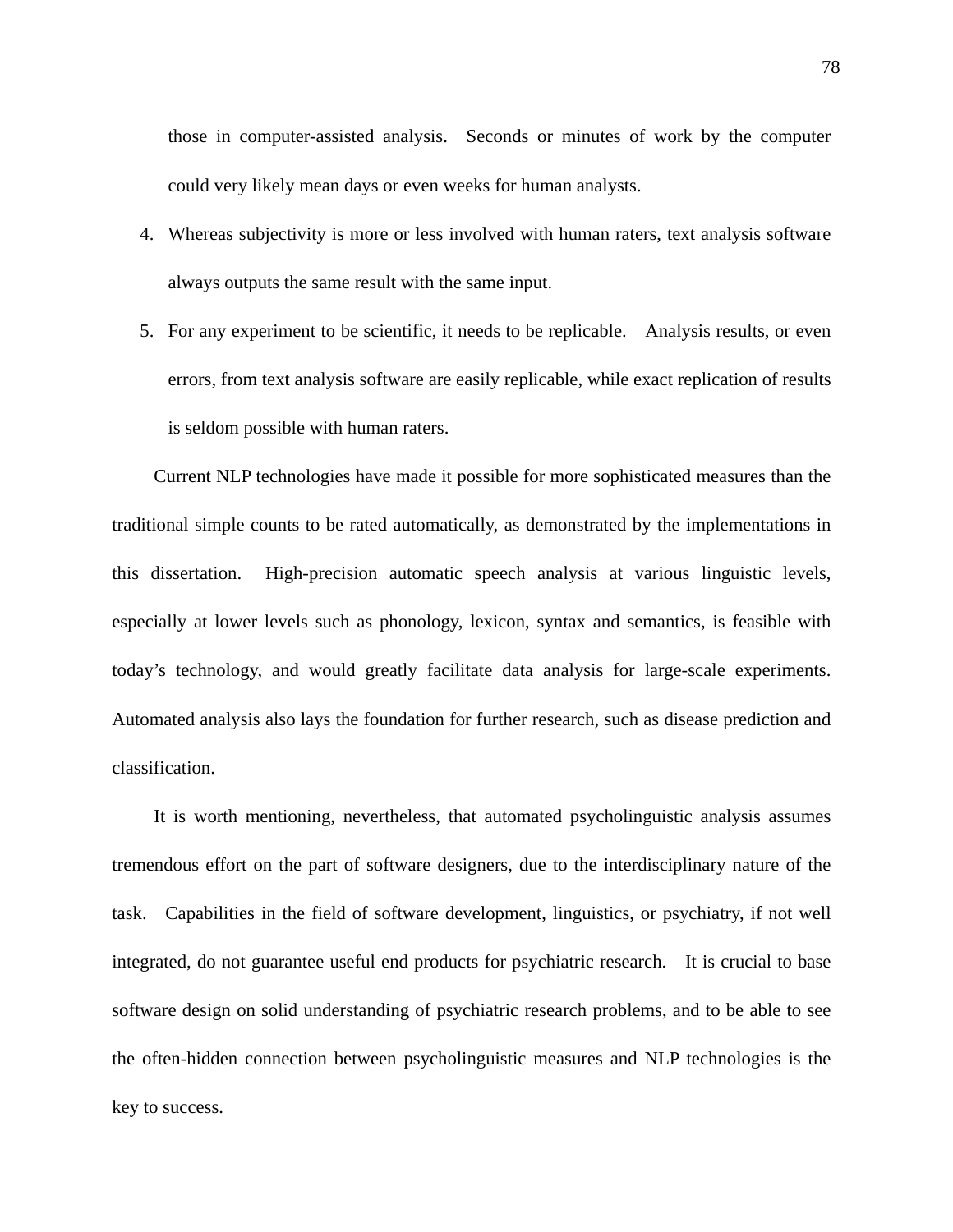#### **BIBLIOGRAPHY**

- Abu-Akel, Ahmad (1997) "A Study of Cohesive Patterns and Dynamic Choices Utilized by Two Schizophrenic Patients in Dialog, Pre- and Post-medication," *Language and Speech 40:*  331–351.
- Abu-Akel, Ahmad (1998) "The Study of Cohesion in Schizophrenia: Theory and Application," *Issues in Applied Linguistics 9*:37–60.
- Abu-Akel, Ahmad (1999) "Impaired Theory of Mind in Schizophrenia," *Pragmatics and Cognition 7*:247–282.
- Allen, H. A., and Frith, C. D. (1983) "Selective Retrieval and Free Emission of Category Exemplars in Schizophrenia," *British Journal of Psychiatry 144*: 611-617.
- Allen, H. A., Liddle, P. F., and Frith, C. D. (1993) "Negative Features, Retrieval Processes and Verbal Fluency in Schizophrenia," *British Journal of Psychiatry 163*: 769-775.
- American Psychiatric Association (1994) *Diagnostic and Statistical Manual of Mental Disorders (DSM-IV-TR).* 4th ed., text revision. Washington, D. C.: American Psychiatric Association. American Psychiatric Association (2000) *Handbook of Psychiatric Measures*. Washington,
	- D.C.: American Psychiatric Association.
- Ammons, R. B., and Ammons, C. H. (1962) "The Quick Test (QT): Provisional Manual," *Psychological Reports 11*: 111–161.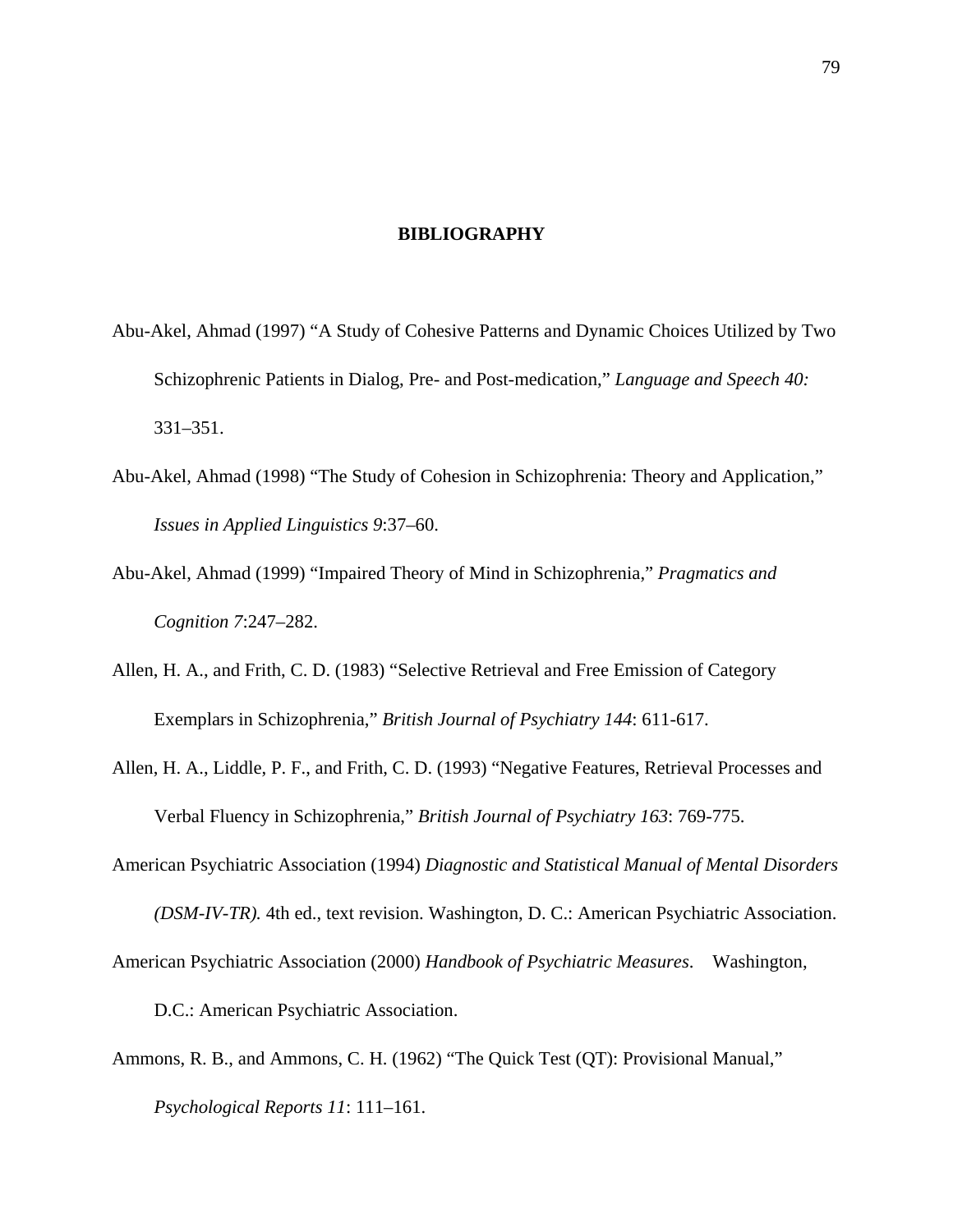- Anand, A. Wales, R. J., Jackson, H. J., and Copolov, D. L. (1994) "Linguistic Impairment in Early Psychosis," *The Journal of Nervous and Mental Disease 182(9)*: 488-493.
- Andreasen, Nancy C. (1979a) "Thought, Language, and Communication Disorders: Clinical Assessment, Definition of Terms, and Assessment of Their Reliability," *Archives of General Psychiatry 36*:1315–1321.
- Andreasen, Nancy C. (1979b) "Thought, Language, and Communication Disorders: Diagnostic Significance," *Archives of General Psychiatry 36*:1325–1330.
- Andreasen, Nancy C. (1982) "Negative Symptoms in Schizophrenia: Definition and Reliability," *Archives of General Psychiatry 39*: 784-788.
- Andreasen, Nancy C. (1984) *Scale for the Assessment of Positive Symptoms (SAPS)*. Iowa City, IA: University of Iowa, 1984.
- Andreasen, Nancy C. (1986) "Scale for the Assessment of Thought, Language, and Communication (TLC)," *Schizophrenia Bulletin 12*: 473–482.
- Bak, T. H., O'Donovan, D. G., Xuereb, J. H., Boniface, S. and Hodges, J. R. (2001) "Selective Impairment of Verb Processing Associated with Pathological Changes in Brodmann Areas 44 and 45 in the Motor Neurone Disease-Dementia-Aphasia Syndrome," *Brain 124*: 103-120.
- Baldridge, J. and Morton, T. (2004) OpenNLP, http://opennlp.sourceforge.net/.
- Barch, D. M. and Berenbaum H. (1997) "The Effect of Language Production Manipulations on Negative Thought Disorder and Discourse Coherence Disturbances in Schizophrenia," *Psychiatry Reseach 71(2)*:115-27.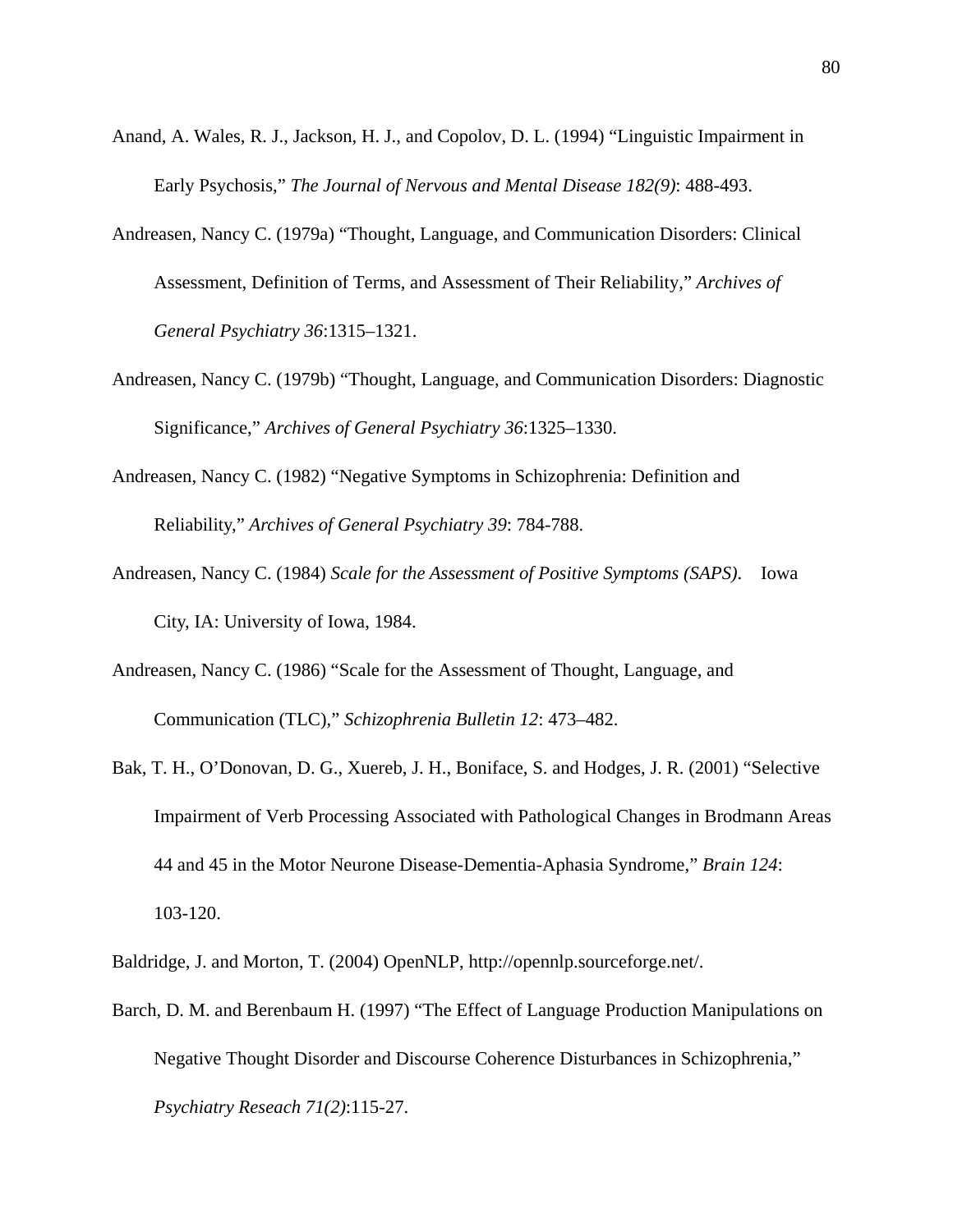- Benes, F. M. (2000) "Emerging Principles of Altered Neural Circuitry in Schizophrenia," *Brain Research. Brain Research Reviews 31(2-3)*: 251-69.
- Berndt, R. S., Burton, M. W., Haendiges, A. N., and Mitchum, C. C. (2002) "Production of Nouns and Verbs in Aphasia: Effects of Elicitation Context," *Aphasiology 16(1/2)*: 83-106.
- Bies, A., Ferguson, M., Katz, K., and MacIntyre, R. (1995) "Bracketing Guidelines for Treebank II Style Penn Treebank Project," ftp://ftp.cis.upenn.edu/pub/treebank/doc/cl93.ps.gz.

Birchwood, M. and Jackson, C. (2001) *Schizophrenia.* Philadelphia, PA: Psychology Press Ltd.

- Bowerman, M. (1979). "The Acquisition of Complex Sentences," in Fletcher, P. and Garman, M. (Eds.), *Language Acquisition,* pp. 285-306. Cambridge: Cambridge University Press.
- Brebion, G., Amador, X., Smith, M. J., and Gorman, J. M. (1997) "Mechanisms Underlying Memory Impairment in Schizophrenia," *Psychological Medicine 27(2)*: 383-393.

Brown, R. (1973) *A First Language*, Cambridge, MA: Harvard University Press.

- Burnard, Lou (2000) *Reference Guide for the British National Corpus (World Edition)*, http://www.natcorp.ox.ac.uk/docs/userManual/.
- Burstein, J., Kukich, K., Wolff, S., and Lu, C. (1998) "Automated Scoring Using a Hybrid Feature Identification Technique," *Proceedings of ACL*, pp. 206-210.
- Burstein, J., Marcu, D., Andreyev, S., and Chodorow, M. (2001) "Towards Automatic Classification of Discourse Elements in Essays," *ACL 2001*, pp. 90-97.
- Callan, J.and Mitamura, T. (2002) "Knowledge-based Extraction of Named Entities," in *Proceedings of the Eleventh International Conference on Information and Knowledge Management (CIKM'02),* pp. 532-537. McLean, VA: ACM.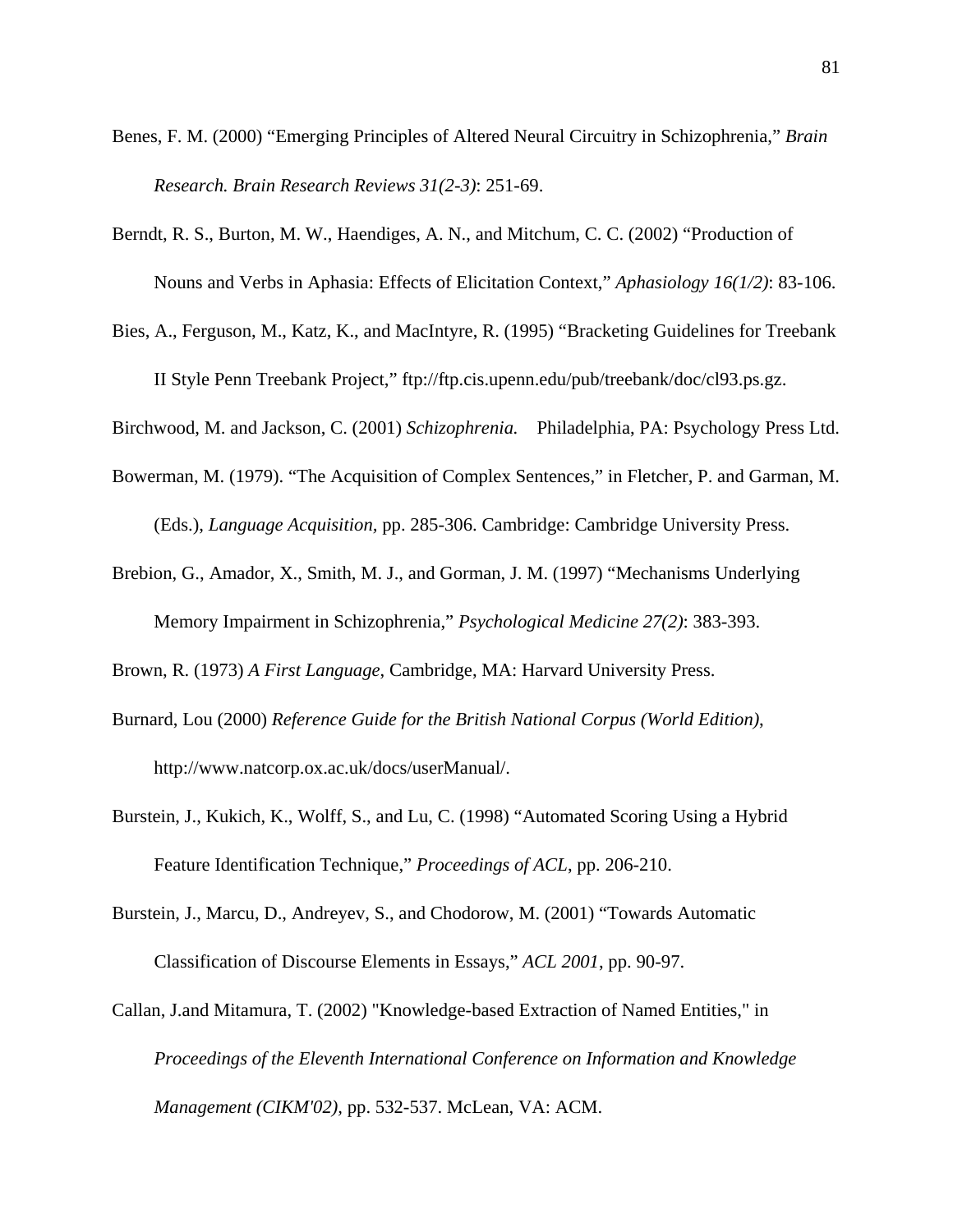- Caplan, R., Guthrie, D., Shields, W. D., and Mori, L. (1992) "Formal Thought Disorder in Pediatric Complex Partial Seizure Disorder," *Journal of Child Psychology and Psychiatry 33*: 1399-1412.
- Chaika, Elaine (1974) "A Linguist Looks at 'Schizophrenic' Language," *Brain and Language 1*: 257–276.
- Chapman, James (1966) "The Early Symptoms of Schizophrenia," *British Journal of Psychiatry 112*: 225-251.
- Chapman L. J., Chapman J. P., Raulin M. L. (1978) "Body-image Aberration in Schizophrenia," *Journal of Abnormal Psychology 87*: 399–407

Chomsky, N. (1965). *Aspects of the Theory of Syntax*. MIT Press.

- Clemmer, Edward J. (1980) "Psycholinguistic Aspects of Pauses and Temporal Patterns in Schizophrenic Speech," *Journal of Psycholinguistic Research 9*: 161–185.
- Cohen, Robin (1987) "Analyzing the Structure of Argumentative Discourse," *Computational Linguistics 13(1-2)*: 11-24.
- Corcoran, Rhiannon, and Frith, Christopher D. (1996) "Conversational Conduct and the Symptoms of Schizophrenia," *Cognitive Neuropsychiatry 1*: 305–318.
- Covington, M. A., Riedel, W.J., Brown C., He, C., Morris, E., Weinstein, S., Semple, J., and Brown, J. (2006a) "Does Ketamine Mimic Aspects of Schizophrenic Speech?" submitted to *Journal of Psychopharmacology.*
- Covington, M. A., He, C., and Brown, C. (2006b) "How Complex is that Sentence? A Proposed Revision of the Rosenberg and Abbeduto D-Level Scale," Research Report 2006-01,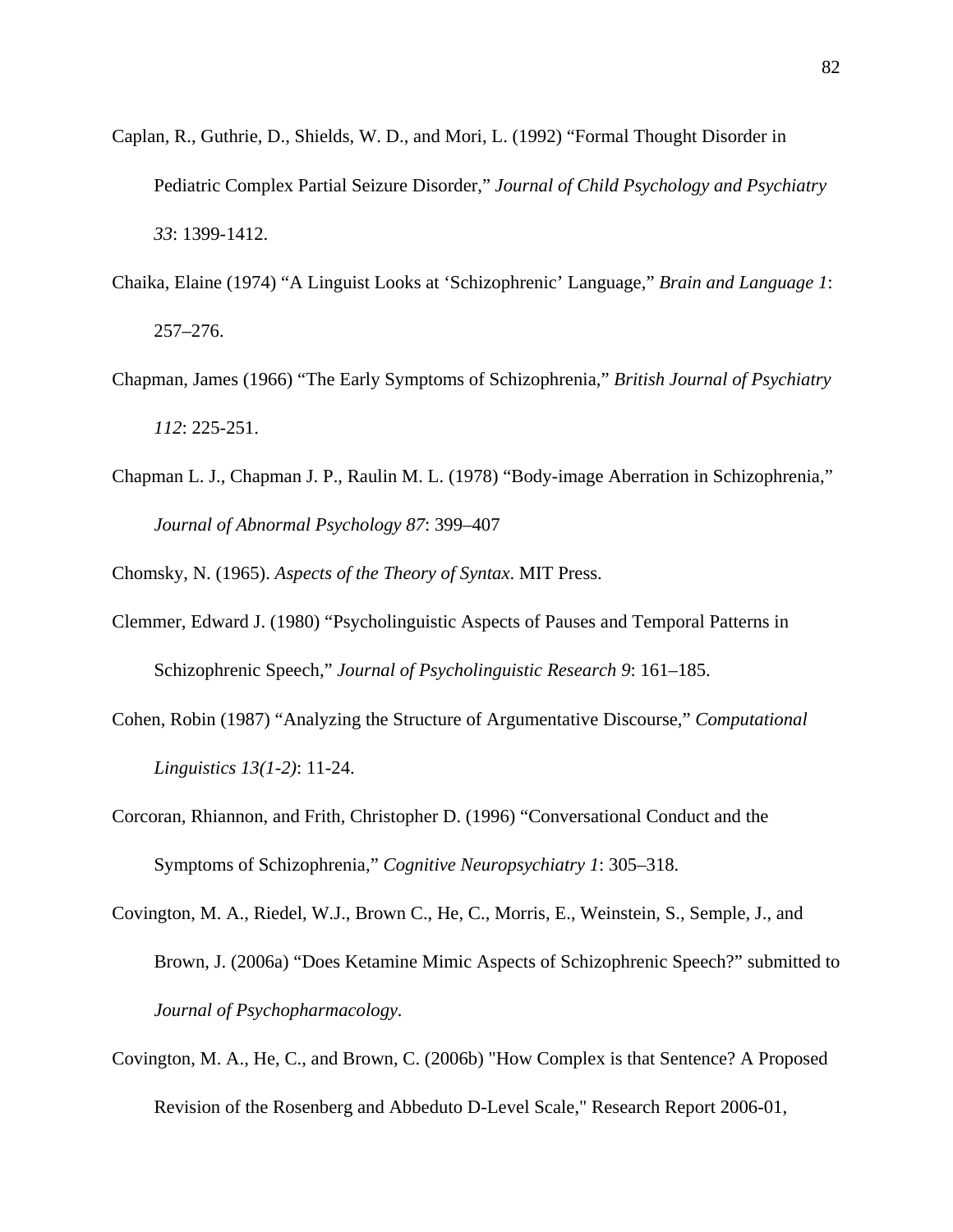CASPR Project, Artificial Intelligence Center, the University of Georgia.

- Covington, Michael A., He, C., Brown, C., Naci, L., McClain, J. T., Fjordbak, B. S., Semple, J., and Brown, J. (2005) "Schizophrenia and the Structure of Language: the Linguist's View," *Schizophrenia Research 77*: 85-98.
- Crow, T. J. (1997a) "Is Schizophrenia the Price that *Homo sapiens* Pay for Language," *Schizophrenia Research 28*: 127-141.
- Crow, T. J. (1997b) "Schizophrenia as Failure of Hemispheric Dominance for Language," *Trends in Neurosciences 20*: 339-343.
- Crow, T. J. (1998) "Nuclear Schizophrenic Symptoms as a Window on the Relationship between Thought and Speech," *British Journal of Psychiatry 173*: 303-309.
- Crow, T. J. (2000) "Schizophrenia as the Price that *Homo sapiens* Pays for Language: A Resolution of the Central Paradox in the Origin of the Species," *Brain Research Reviews 31*: 118-129.
- Curran, J. R. and Clark, S. (2003) "Language Independent NER Using a Maximum Entropy Tagger," in *Proceedings of the Seventh CoNLL Conference*, HLT-NAACL, pp. 164-167.

Cutting, John (1985) *The Psychology of Schizophrenia*. Edinburgh: Churchill Livingstone.

- De Decker, Brigitte, and Van de Craen, Pete (1987) "Towards an Interpersonal Theory of Schizophrenia," in *Neurotic and Psychotic Language Behaviour*, Ruth Wodack and Pete Van de Craen (eds.), pp. 249–265. Clevedon, England: Multilingual Matters.
- DeLisi, Lynn E. (2001) "Speech Disorder in Schizophrenia." *Schizophrenia Bulletin 27*: 481-496.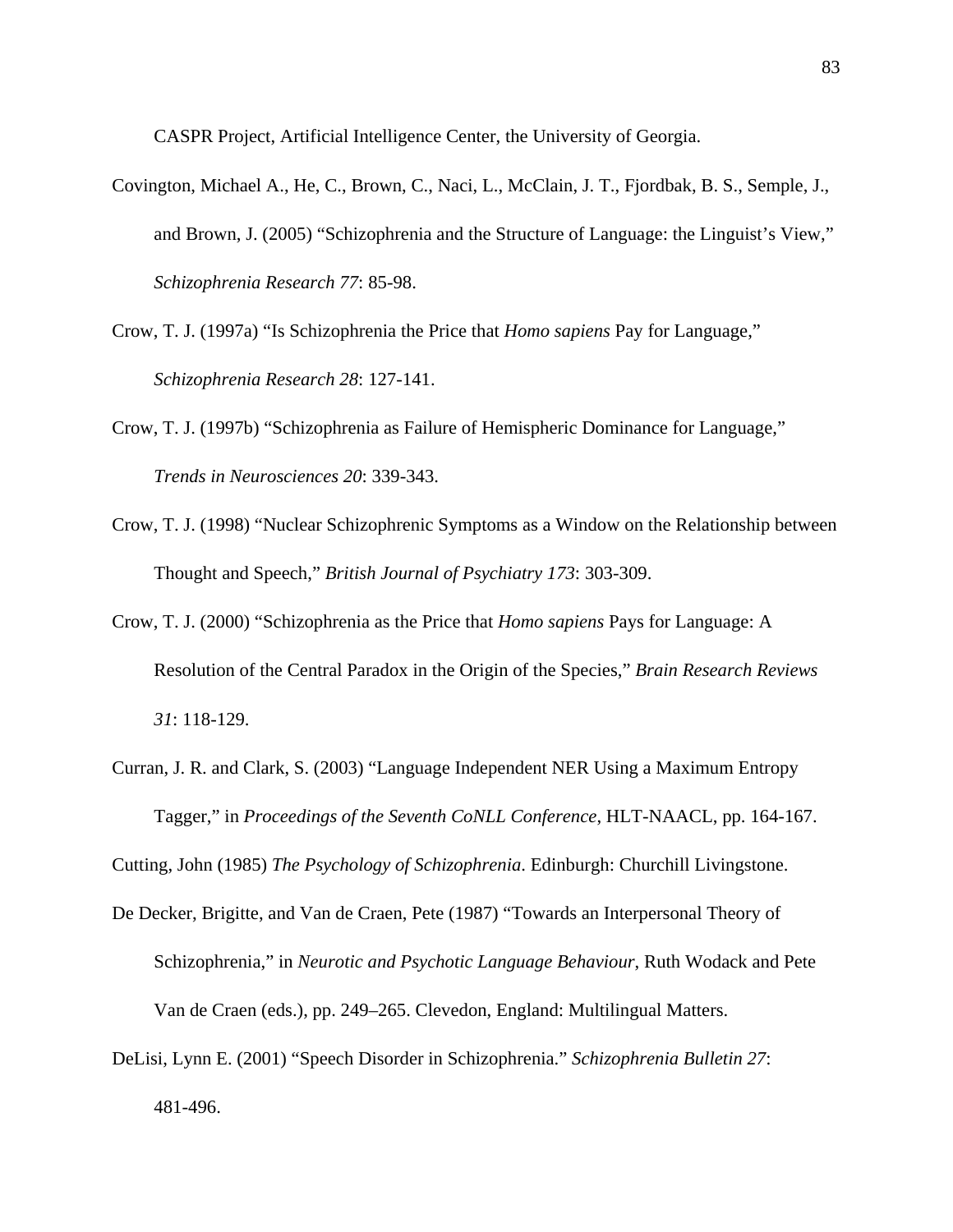- Docherty, N., Schnur, M., and Harvey, P. D. (1988) "Reference Performance and Positive and Negative Thought Disorder: A Follow-up Study of Manics and Schizophrenics," *Journal of Abnormal Psychology 97(4)*: 437-442.
- Docherty, N. M. and Gottesman, I. (2000) "A Twin Study of Communication Disturbances in Schizophrenia," *Journal of Nervous and Mental Disorders 188*: 395-401.

Dombeck, M. (2006) "Schizophrenia," http://mentalhelp.net/poc/center\_index.php?id=7&cn=7.

- Druks, J. (2002) "Verbs and Nouns A Review of the Literature," *Journal of Neurolinguistics 15*: 289-315.
- Dutoit, Thierry (1997) *An Introduction to Text-to-Speech Synthesis (Text, Speech and Language Technology)*, Springer.

Ebel R.L. (1951) "Estimation of the reliability of ratings," *Psychometrika 16*: 407-424.

Eckblad M. and Chapman, L. J. (1983) "Magical Ideation as an Indicator of Schizotypy," *Journal of Consulting and Clinical Psychology 51*: 215–255.

- Elvevaag, B., Foltz, P. W., Weinberger, D. R., and Goldberg, T. E. (2004) "Quantifying Incoherence in Speech," presented at SANE-POWIC Conference, Oxford, UK.
- Faber, R., and Reichstein, M. B. (1981) "Language Dysfunction in Schizophrenia," *British Journal of Psychiatry 139*: 519-522.
- Ferrer i Cancho, R. (2005) "Zipf's Law from a Communicative Phase Transition," *The European Physical Journal B 47(3)*: 449 – 457.

Ferrer i Cancho, R. (2006) "When Language Breaks into Pieces: A Conflict between Communication through Isolated Signals and Language," *Biosystems 84(3)*: 242-53.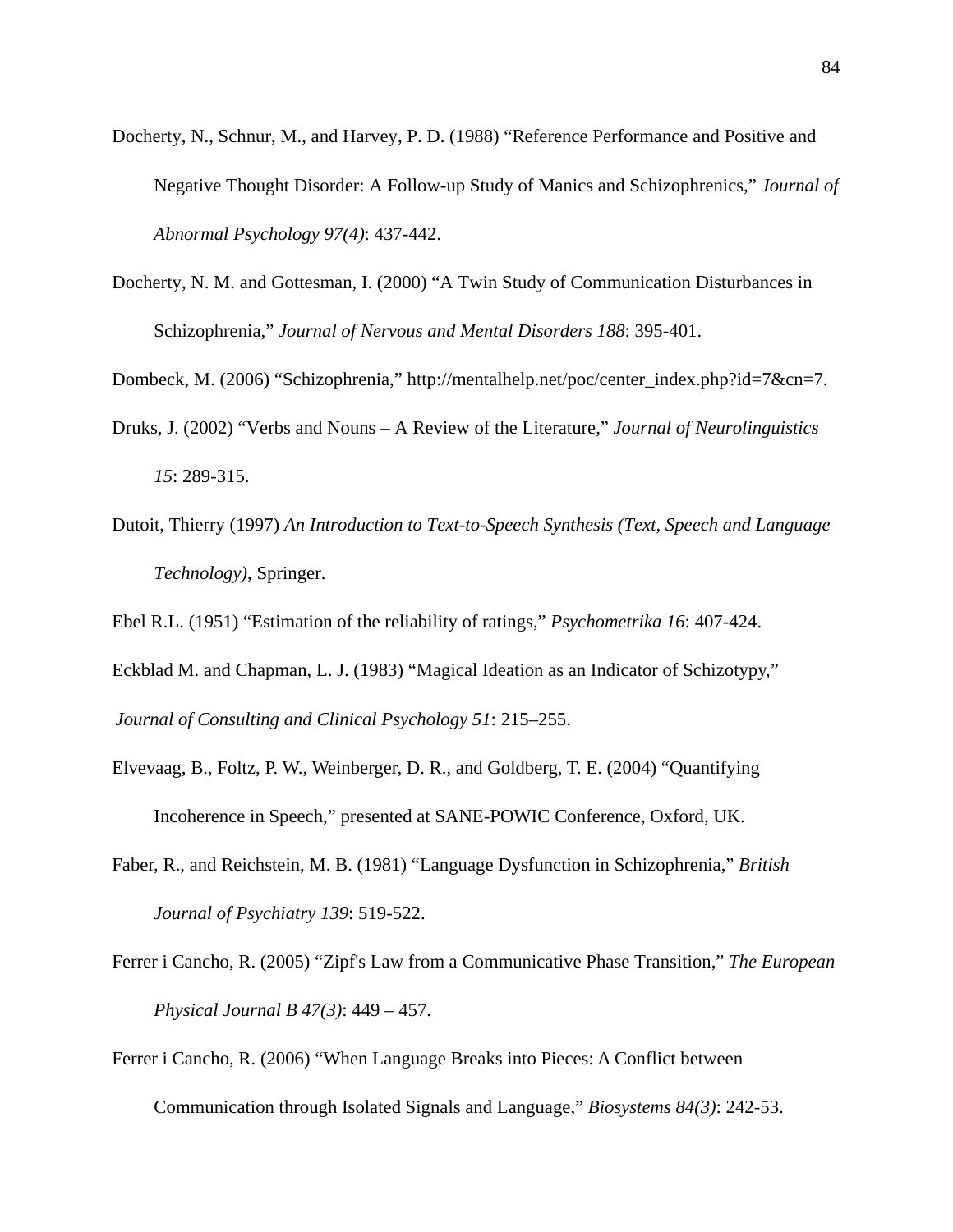- Flaum, M., Arndt, S., and Andreasen, N. C. (1991). "The Reliability of 'Bizarre' Delusions," *Comprehensive Psychiatry 32*: 59–65.
- Fraser, W. I., King, K. M., Thomas, P. and Kendell, R. E. (1986) "The Diagnosis of Schizophrenia by Language Analysis," *Bristish Journal of Psychiatry 148*: 275-278.
- Garrard, P., Maloney, L. M., Hodges, J. R., and Patterson, K. (2005) "The Effects of Very Early Alzheimer's Disease on the Characteristics of Writing by a Renowned Author," *Brain 128*: 250-60.
- Garside, R. (1987). "The CLAWS Word-tagging System," in R. Garside, G. Leech and G. Sampson (eds.), *The Computational Analysis of English: A Corpus-based Approach*. London: Longman.
- Gold, J. M., Randolph, C., Carpenter, C. J., Goldberg, T. E., and Weinberger, D. R. (1992) "Forms of Memory Failure in Schizophrenia," *Journal of Abnormal Psychology 101(3)*: 487-494.
- Gurd, J. M., Elvevaag, B., and Cortina-Borja, M. (1997) "Semantic Category Word Search Impairment in Schizophrenia," *Cognitive Neuropsychiatry 2(4)*: 291-302.
- Haarmann, H. J., and Kolk, H. H. (1994) "On-line Sensitivity to Subject-Verb Agreement Violations in Broca's Aphasics: The Role of Syntactic Complexity and Time," *Brain and Language 46(4)*: 493-516.
- Halliday, M. A. K. and Hasan, R. (1976) *Cohesion in English*, London: Longman.
- Harabagiu, S., and Moldovan, D. (2003) "Question Answering," in Mitkov (2003), pp. 560-582.
- Harel, Brian T., Michael S. Cannizzaro, Henri Cohen, Nicole Reilly and Peter J. Snyder (2004)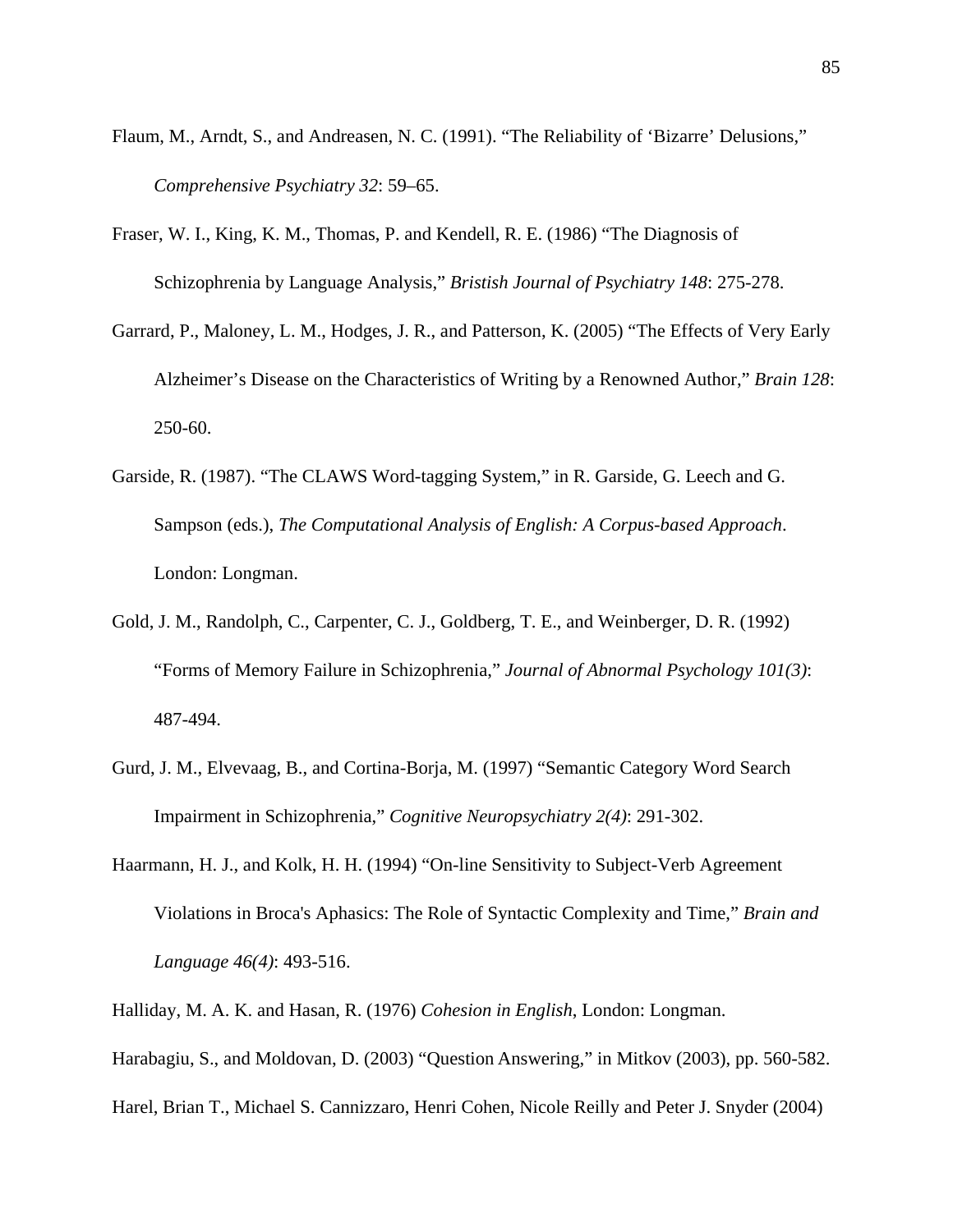"Acoustic Characteristics of Parkinsonian Speech: A Potential Biomarker of Early Disease Progression and Treatment," *Journal of Neurolinguistics 17*: 439-453.

- Harris, J. R., Moss, H. E., Randall, B., and Tyler, L. K. (2005) "Noun and Verb Homophones: Important Predictors of Picture Naming Latency and Implications for Aphasia," *Brain and Language 95(6)*: 67.
- He, Congzhou (2004) *Computer-aided Analysis of Ketamine-influenced Speech*, Thesis, M.S., The University of Georgia.
- Hoffman, R. E., Hogben, G. L., Smith, H., and Calhoun, W. F. (1985) "Message Disruptions During Syntactic Processing in Schizophrenia," *Journal of Communication Disorders 18*: 183–202.
- Hoffman, R. E., and Sledge, W. (1988) "An analysis of Grammatical Deviance Occurring in Spontaneous Schizophrenic Speech," *Journal of Neurolinguistics 3*: 89-101.
- Hollingshead, A. B., and Redlich, F. C. (1958) *Social class and mental illness*. New York: Wiley.
- Hoover, David (2005) "Word Frequency, Statistical Stylistics, and Authorship Attribution," AHRC ICT Methods Network Expert Seminar on Linguistics, Lancaster, UK.

Hovy, Eduard (2003) "Text Summarization," in MitKov (2003), pp. 583-598.

Hudson**,** C. J., Young, L. T., Li, P. P., and Warsh, J. J. (1993) "CNS Signal Transduction in the Pathophysiology and Pharmacotherapy of Affective Disorders and Schizophrenia," *Synapse 13(3)*: 278 – 293.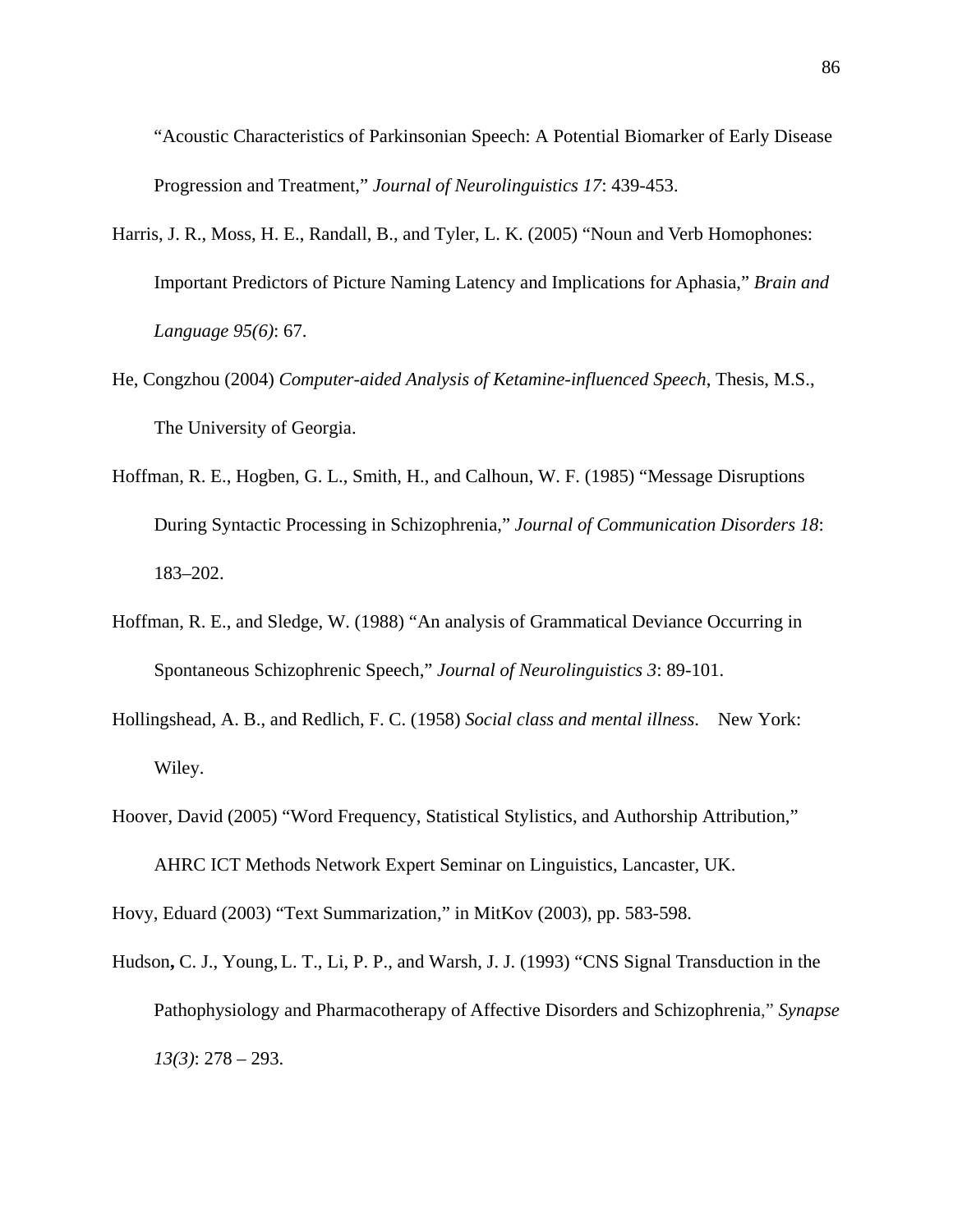Ide, N., Suderman, K. (2004). "The American National Corpus First Release," *Proceedings of the Fourth Language Resources and Evaluation Conference* (LREC), Lisbon, 1681-1684.

Irigaray, L. (1985). Parler n'est jamais neutre, Minuit, Paris. Cited in Pennisi et al. 2004.

- Ittycheriah, A., Franz. M., Zhu, W. J., and Ratnapakhi, A. (2000) "IBM's Statistical Question-answering System," *Proceedings of the Text Retrieval conference (TREC-9)*, pp. 229-237.
- Johnson, D. E., and Shean G. D. (1993) "Word Associations and Schizophrenic Symptoms," *Journal of Psychiatric Research 27(1)*: 69-77.
- Jung, C. G. (1981) "Reaction time Ratio in the Association Experiment," in *The Collected Works of C. G. Jung*, Read, H., Forman, M., and Alder, G. (eds.), pp. 227-265, Princeton: Princeton University Press.
- Jurafsky, D., and Martin, J. H. (2000) *Speech and Language Processing*, Upper Saddle River, New Jersey: Prentice Hall.
- Kemper, S., LaBarge, E., Ferraro, F. R., Cheung, H., Cheung, H., and Storandt, M. (1993) "On the Preservation of Syntax in Alzheimer's Disease: Evidence from Written Sentences," *Archives of Neurology 50(1)*: 81-86.
- Kemper, S., Greiner, L. H., Marquis, J. G., Prenovost, K., and Mitzner, T. L. (2001). "Language Decline across the Life Span: Findings from the Nun Study," *Psychology and Aging 16(2)*: 227-239.
- Kempler, D., and Curtiss, S. (1987) "Syntactic Preservation in Alzheimer's Disease," *Journal of Speech and Hearing Research 30*: 343-350.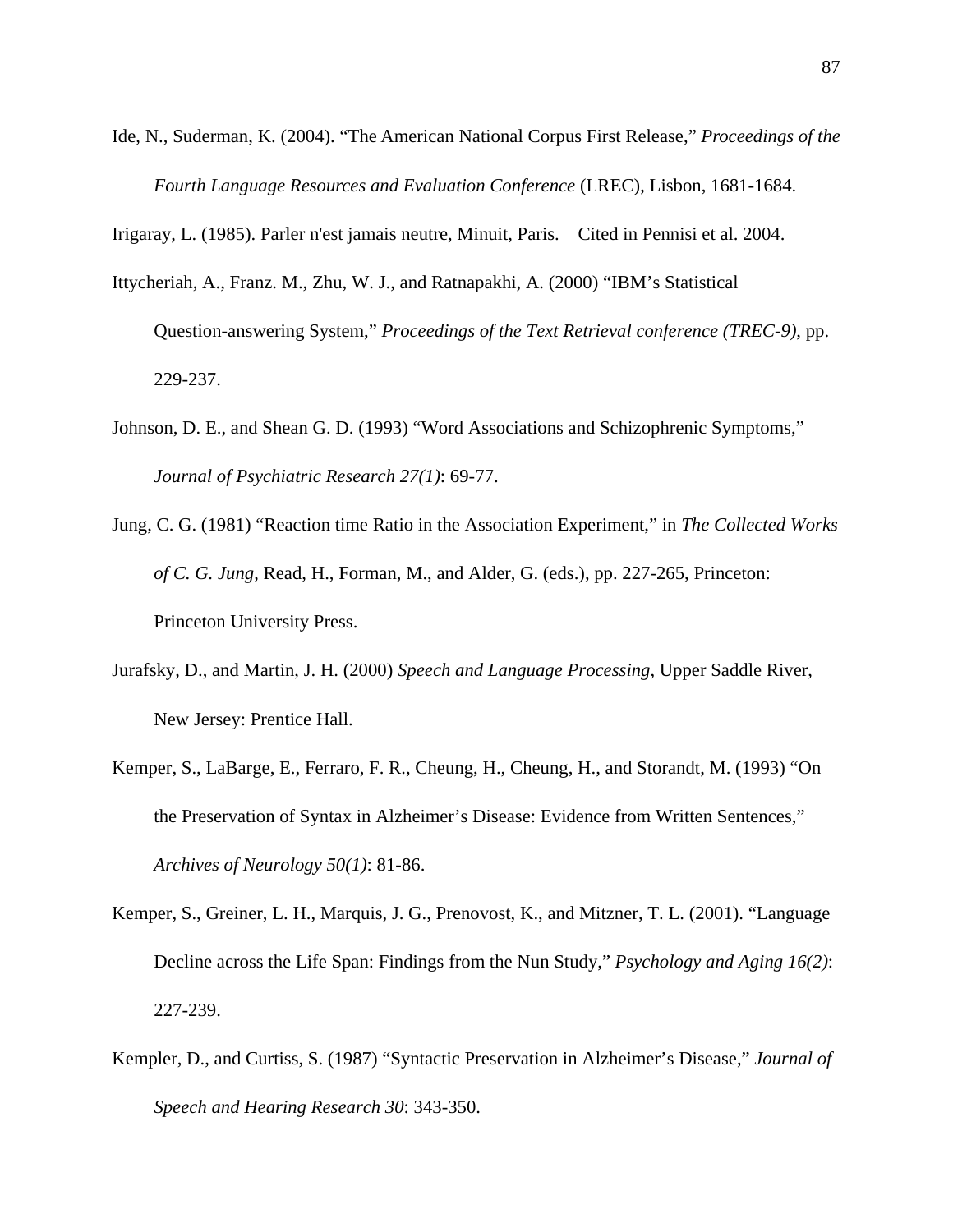Kilgarriff, A. (1997) "Putting Frequencies in the Dictionary," *International Journal of Lexicography 10 (2)*: 135--155.

- Kim, Mikyong and Cynthia K. Thompson (2004) "Verb Deficits in Alzheimer's Disease and Agrammatism: Implications for Lexical Organization," *Brain and Language 88(1):* 1-20.
- Kintsch, W. (1974) *The Representation of Meaning in Memory*, Hillsdale, New Jersey: Lawrence Erlbaum Associates.
- Kintsch, W. and Keenan, J. M. (1973) "Reading Rate and Retention as a Function of the Number of the Propositions in the Base Structure of Sentences," *Cognitive Psychology 5*: 257-274.
- Klein, D., and Manning, C. D. (2002) "Fast Exact Inference with a Factored Model for Natural Language Parsing." In *Advances in Neural Information Processing Systems 15* (NIPS 2002).
- Klosterkötter, J., Hellmich, M., Steinmeyer, E. M., and Schultze-Lutter, F. (2001) "Diagnosing Schizophrenia in the Initial Prodromal Phase," *Archives of General Psychiatry 58:*  158-164.
- Kuperberg, G., and Caplan, D. (2003) "Language Dysfunction in Schizophrenia," in Schiffer, R. B., Rao, S. M., and Fogel, B. S. (Eds.), *Neuropsychiatry* (2 ed.), pp. 444-466. Philadelphia: Lippincott Williams and Wilkins.
- Landauer, T. K., and Dumais, S. T. (1997) "A Solution to Plato's Problem: The Latent Semantic Analysis Theory of the Acquisition, Induction, and Representation of Knowledge," *Psychological Review 104*: 211-240.

Lee, L. (1974) *Developmental Sentence Analysis*, Evanston, IL: Northwestern University Press.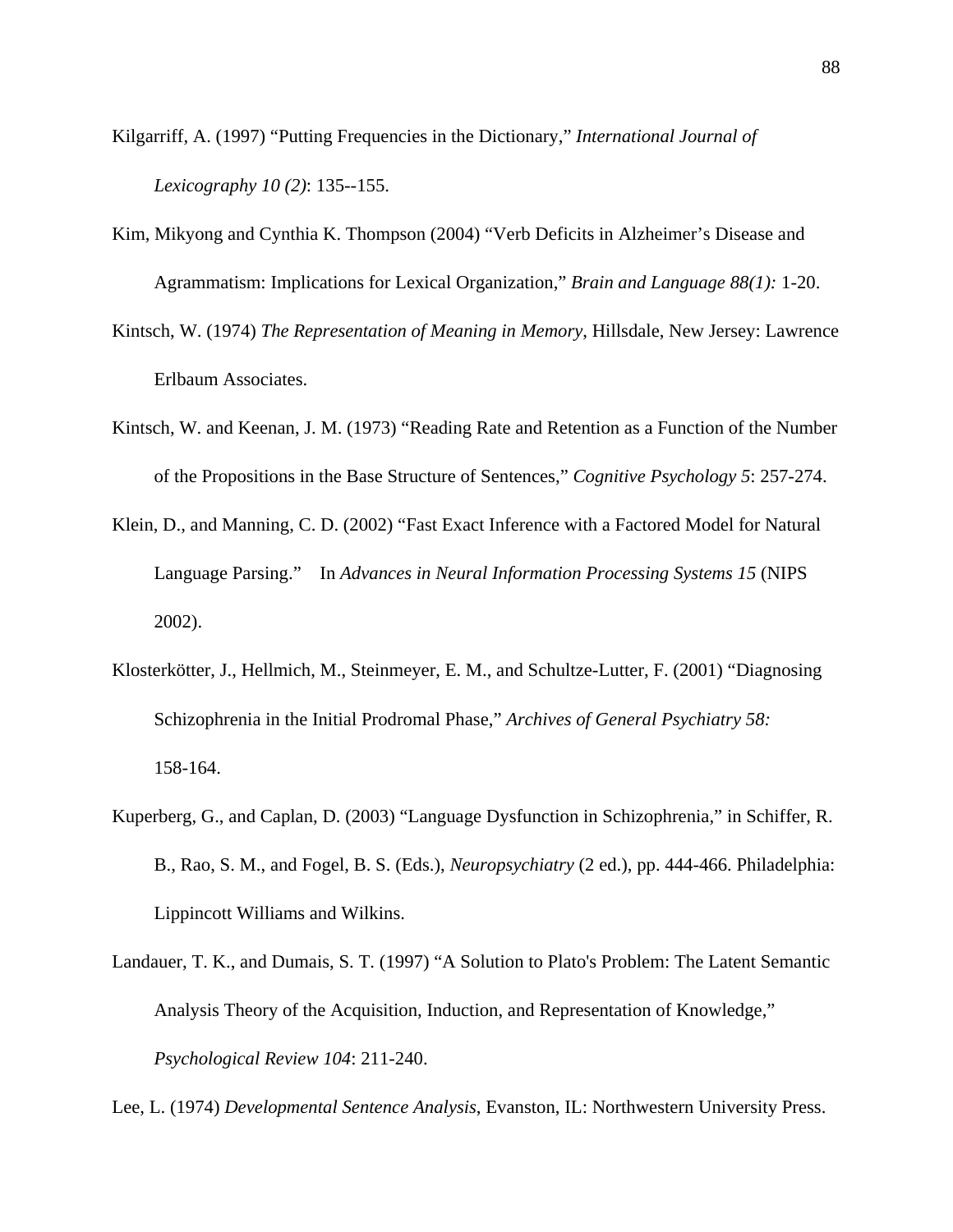Levinson, S. C. (1983) *Pragmatics*, Cambridge, UK: Cambridge University Press.

- Liddle, P. F., Ngan, T. C., Duffield, G., Kho, K., and Warren, A. J. (2002) "Signs and Symptoms of Psychotic Illness (SSPI): A Rating Scale," *British Journal of Psychiatry 180*: 45–50.
- Lysaker, P. H., Wickett, A. M., Wilke, N., and Lysaker, J. (2003) "Narrative Incoherence in Schizophrenia: The Absent Agent-protagonist and the Collapse of Internal Dialogue," *American Journal of Psychotherapy 57(2)*: 153-166.
- Malvern, D. D., and Richards, B. J. (1997) "A New Measure of Lexical Diversity," in Ryan, A. and Wray, A. (Eds.), *Evolving Models of Language. Papers from the Annual Meeting of the British Association of Applied Linguists held at the University of Wales, Swansea, September 1996,* pp. 58-71, Clevedon: Multilingual Matters.

Mani, I. (2001) *Automatic Summarization*, Amsterdam: John Benjamins.

- Manning, C. D. and Schutze, H. (1999) *Foundations of Statistical Natural Language Processing,* Cambridge, MA: MIT Press.
- Manschreck, T. C., Maher, B. A., and Rucklos, M. E. (1980) "Cloze Procedure and Written Language in Schizophrenia," *Language and Speech 23(4)*: 323-328.
- Manschreck, T. C., Maher B. A., and Ader D. N. (1981) "Formal Thought Disorder, the Type-Token Ratio and Disturbed Voluntary Motor Movement in Schizophrenia," *British Journal of Psychiatry 139*: 7-15.
- Manschreck, T. C., Ames D., Maher, B. A., and Schneyer, M. L. (1987) "Impoverished Written Responses and Negative Features of Schizophrenia," *Perceptual and Motor Skills 64 (2)*: 1163-1169.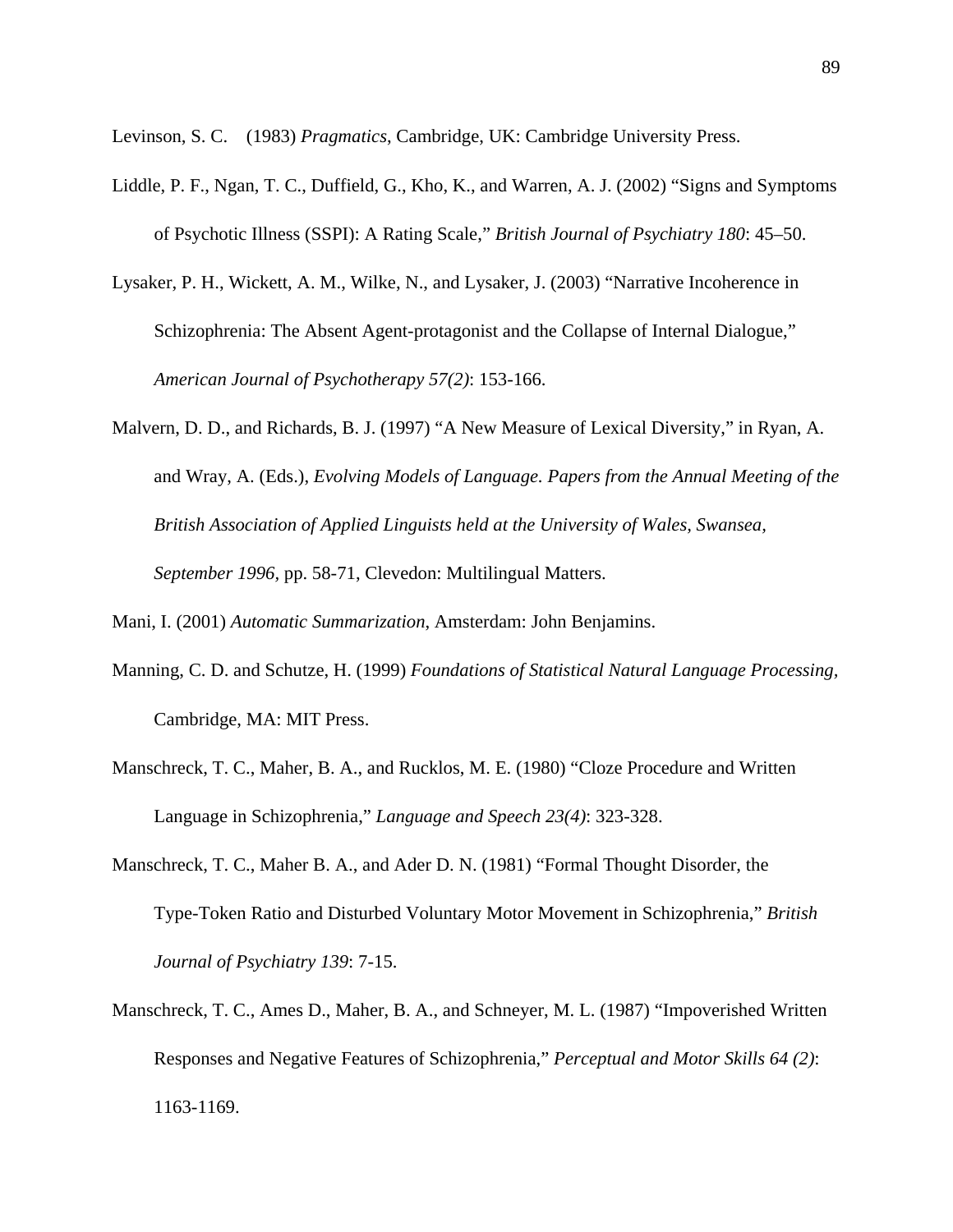- McClain, L. (1983) "Encoding and Retrieval in Schizophrenics' Free Recall," *The Journal of Nervous and Mental Disease 171(8)*: 471-479.
- McKenna, Peter, and Oh, Tomasina (2005) *Schizophrenic Speech*, Cambridge, UK: Cambridge University Press.
- Mefferd, R. B. Jr. (1979) "Word Association: Grammatical, Semantic, and Affective Dimensions of Associates to Homonyms," *Psychological Reports 45(2)*: 359-374.
- Mesure, G., Passerieux, C., Besche, C., Widlocher, D., and Hardy-Bayle, M. C. (1998) "Impairment of Semantic Categorization Processes among Thought-disordered Schizophrenic Patients," *Canadian Journal of Psychiatry 43(3)*: 271-278.
- Miller, J. F. (1981). *Assessing Language Production in Children*. Baltimore: University Park Press.
- Miltsakaki, E., and Kukich, K. (2004) "Evaluation of Text Coherence for Electronic Essay Scoring Systems," *Natural Language Engineering 10(1)*: 25-55.
- Mitkov, Ruslan (2003) *The Oxford Handbook of Computational Linguistics*, New York: Oxford University Press.
- Moran, L. J., Mefferd, R. B., Kimble, J. P. (1964) "Idiodynamic Sets in Word Association," *Psychological Monographs: General and Applied 78*: 1-22.
- Morice, Rodney, and Ingram, J. C. L. (1982) "Language Analysis in Schizophrenia: Diagnostic Implications," *Australian and New Zealand Journal of Psychiatry 16*:11–21.
- Morice, Rodney, and Ingram, J. C. L. (1983) "Language Complexity and Age of Onset of Schizophrenia," *Psychiatry Research 9(3)*: 233-42.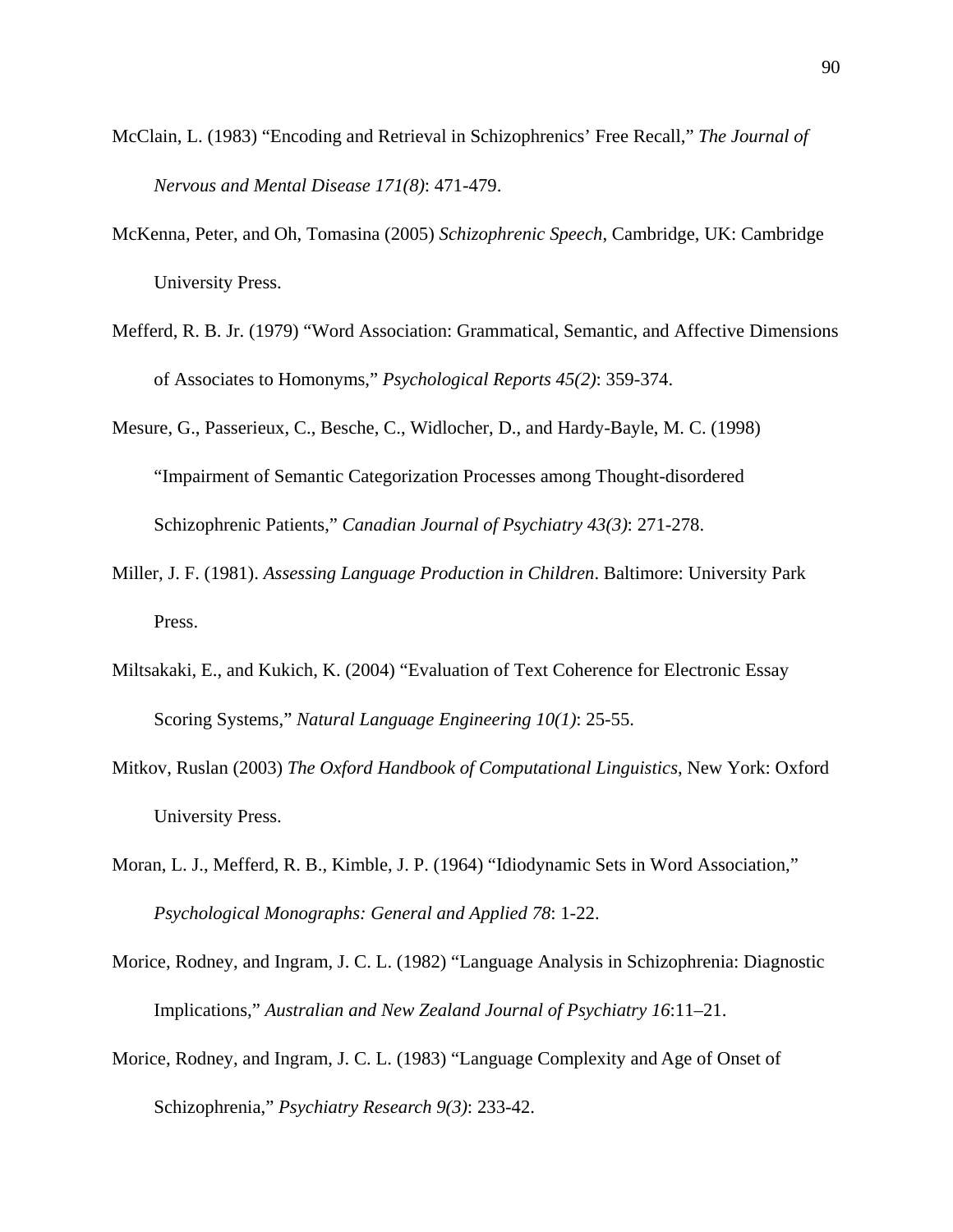- Morice, Rodney, and McNicol, Don (1985) "The Comprehension and Production of Complex Syntax in Schizophrenia," *Cortex 21*: 567-580.
- Morice, Rodney, and McNicol, Don (1986) "Language Changes in Schizophrenia: A Limited Replication," *Schizophrenia Bulletin 12*: 239-251.

Muñoz, R. and Palomar, M. (2001) "Semantic-driven Algorithm for Definite Description Resolution," *Proceedings of Recent Advances in Natural Language Processing, RANLP2001,* pp. 180-186.

- Murray, H. A. (1971) *Thematic Apperception Test: Manual*. Cambridge, MA: Harvard University Press,
- Navigli, R. and Velardi, P. (2005) "Structural Semantic Interconnections: A Knowledge-Based Approach to Word Sense Disambiguation," *IEEE Transactions on Pattern Analysis and Machine Intelligence* (*PAMI*) *27(7)*: 1063-1074.
- Nelson, H. E. (1982) *The National Adult Reading Test (NART) Manual*. NFER-Nelson, Windsor, Berks., UK.
- Ney, H. (1991) "Dynamic Programming Parsing for Context-free Grammars in Continuous Speech Recognition." *IEEE Transactions on Signal Processing 39 (2)*: 335-340.
- Ojemann, George A. (1991) "Cortical Organization of Language," *The Journal of Neuroscience 11(8)*: 2281-2287.
- Oller, D. K., Eilers, R. E., Basinger, D., Steffens, M. L., and Urbano, R. (1995) "Extreme Poverty and the Development of Precusors to the Speech Capacity," *First Language 15*: 167-187.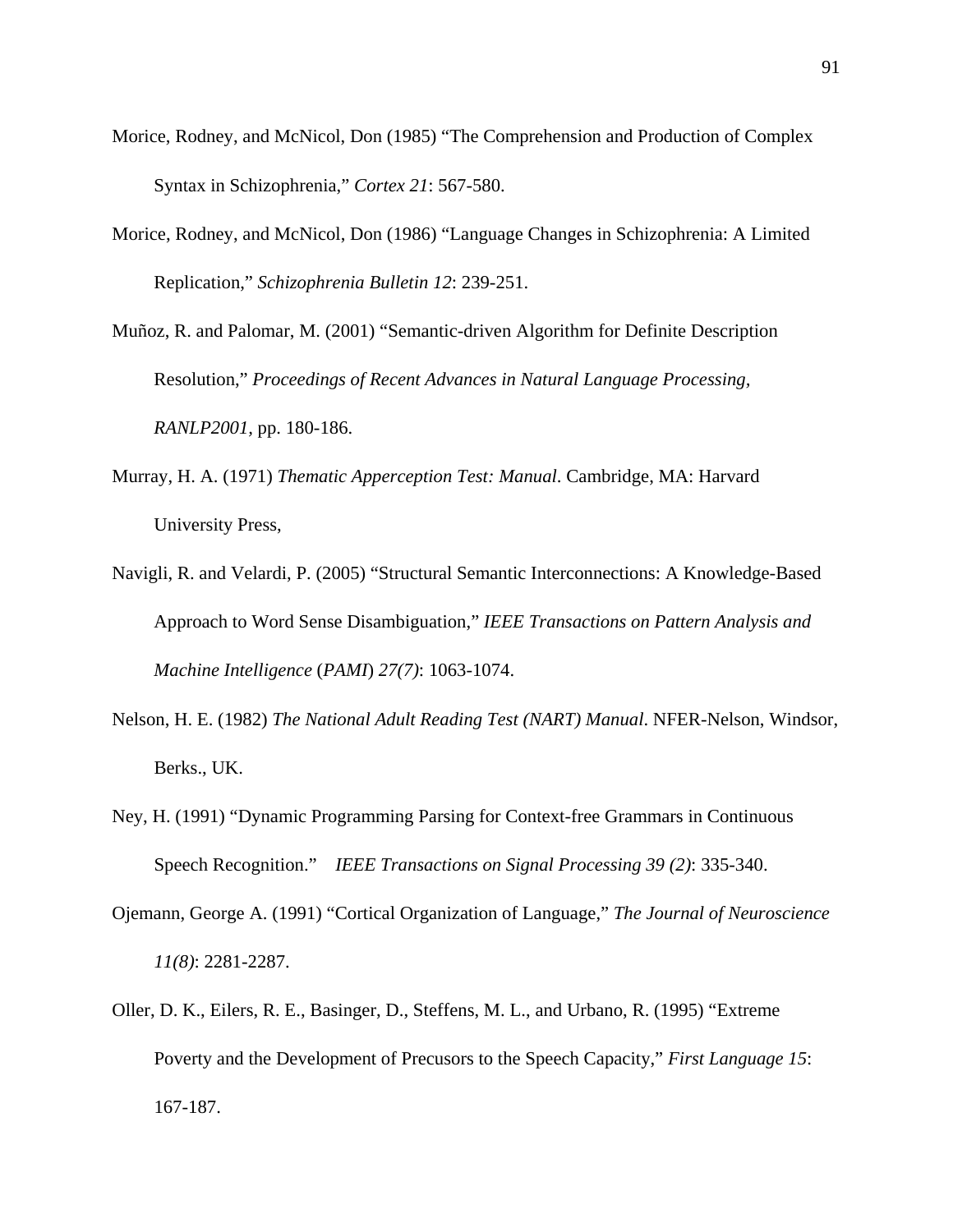- Overall, John E. and Gorham, Donald R. (1962) "The Brief Psychiatric Rating Scale," *Psychological Reports 10*: 799-812.
- Paulsen, J. S., Romero, R., Chan, A., Davis, A. V., Heaton, R. K., and Jeste, D. V. (1996) "Impairment of the Semantic Network in Schizophrenia," *Psychiatry Research 63(2-3)*: 109-121.
- Pennisi, A. (1998) "Psicopatologia del linguaggio," Storia, analisi, filosofie della mente, Carocci, Roma. Cited in Pennisi et al. 2004.
- Pennisi, A., Plebe, A., and Falzone, A. (2004) "What Has *Homo Sapiens* Really Bought at the Cost of Schizophrenia? Evolutionism Seen through a Philosophy of Language," Evolution of Language: Fifth International Conference, Leipzig, Germany.
- Rochester, S. R. and Martin, J. R. (1979) *Crazy Talk: A Study of the Discourse of Schizophrenic Speakers*. New York: Plenum.
- Rosenberg, S., and Abbeduto, L. (1987) "Indicators of Linguistic Competence in the Peer Group Conversational Behavior of Mildly Retarded Adults." *Applied Psycholinguistics 8:* 19-32.
- Sanders L.M., Adams J., Tager-Flusberg H., Shenton M.E., and Coleman M. A. (1995) "A Comparison of Clinical and Linguistic Indices of Deviance in the Verbal Discourse of Schizophrenics," *Applied Psycholinguistics 16*: 325–338.

Scarborough, H. S. (1990) "Index of Productive Syntax," *Applied Psycholinguistics 11*: 1-22.

- Scott, M. (2004) *WordSmith Tools*, version 4, Oxford: Oxford University Press.
- Shapiro, K. and Caramazza, A. (2003) "The Representation of Grammatical Categories in the Brain," *Trends in Cognitive Sciences 7(5)*: 201-206.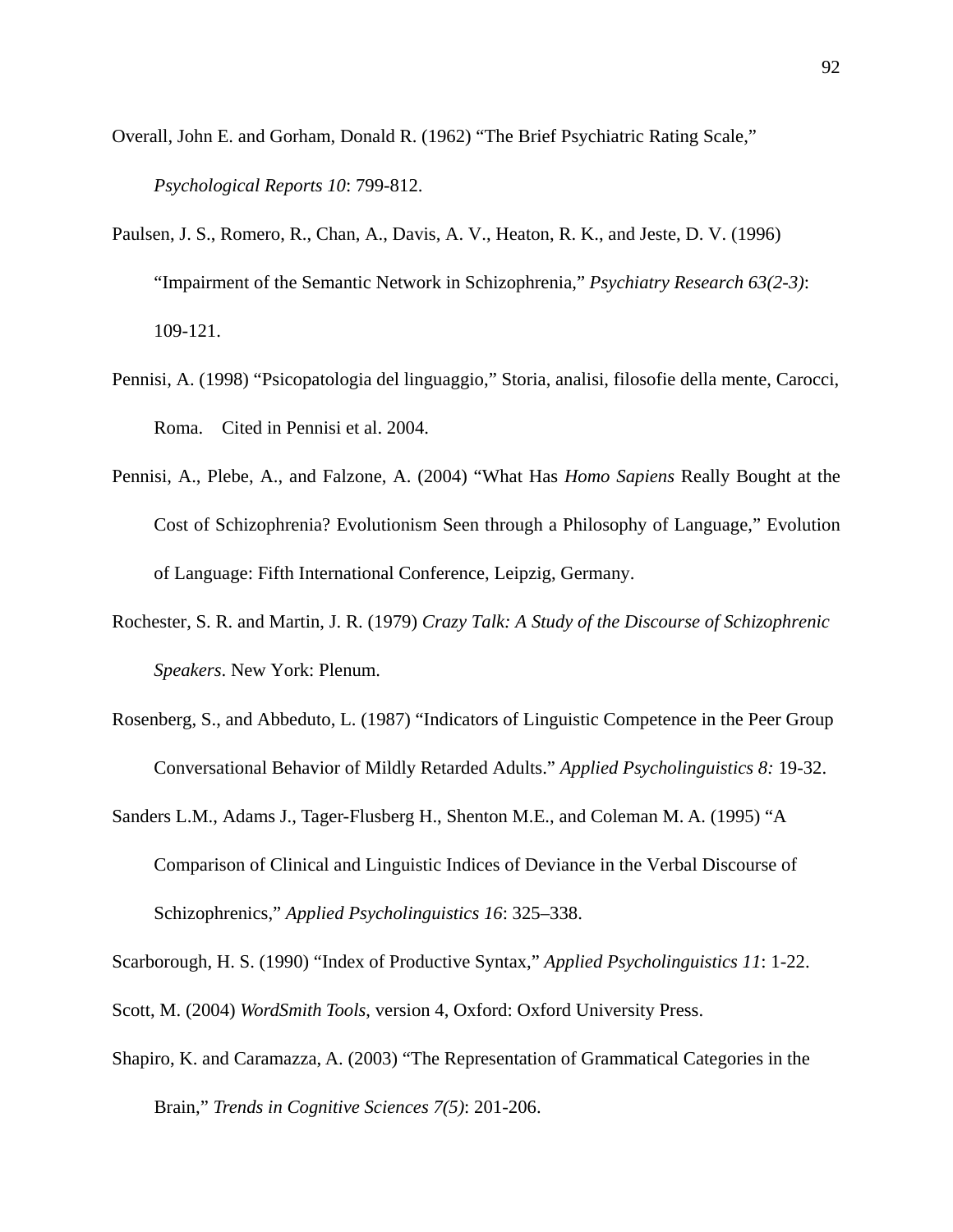- Silveri, M. C., Salvigni, B. L., Cappa, A., Vedova, C. D., and Puopolo, M. (2003) "Impairment of Verb Processing in Frontal Variant-Frontotemporal Dementia: A Dysexecutive Symptom," *Dementia and Geriatric Cognitive Disorders 16(4):* 296-300.
- Snowdon, D. A., Kemper, S. J., Mortimer, J. A., Greiner, L. H., Wekstein, D. R., and Markesbery, W. R. (1996) "Linguistic Ability in Early Life and Cognitive Function and Alzheimer's Disease in Late Life: Findings from the Nun Study," *Journal of the American Medical Association 275(7)*: 528-532.
- Snowdon, D. A. (2006) "The Nun Study FAQ," http://www.mc.uky.edu/nunnet/faq.htm.
- Soon, W. M., Ng, H. T., and Lim, D. C. Y. (2001) "A Machine Learning Approach to Coreference Resolution of Noun Phrases," *Computational Linguistic 27(4)*: 521-544.
- Spasic, I., Nenadic, G. and Ananiadou S. (2003) "Using Domain-Specific Verbs for Term Classification," In *Proceedings of NLP in Biomedicine, ACL 2003*, pp. 17-24. Sapporo, Japan.
- Spearing, M. K. (1999) "Overview of Schizophrenia,"

http://www.schizophrenia.com/family/sz.overview.htm.

Stolcke, Andreas (1995) "An Efficient Probabilistic Context-free Parsing Algorithm that Computes Prefix Probabilities." *Computational Linguistics 21(2)*: 165-202.

Strobel, Gabrielle (2005) "SRF Interviews Robin Murray,"

http://www.schizophreniaforum.org/for/int/default.asp.

Thomas, Philip (1996) "Syntactic Complexity and Negative Symptoms in First Onset Schizophrenia," *Cognitive Neuropsychiatry 1(3):* 191 – 200.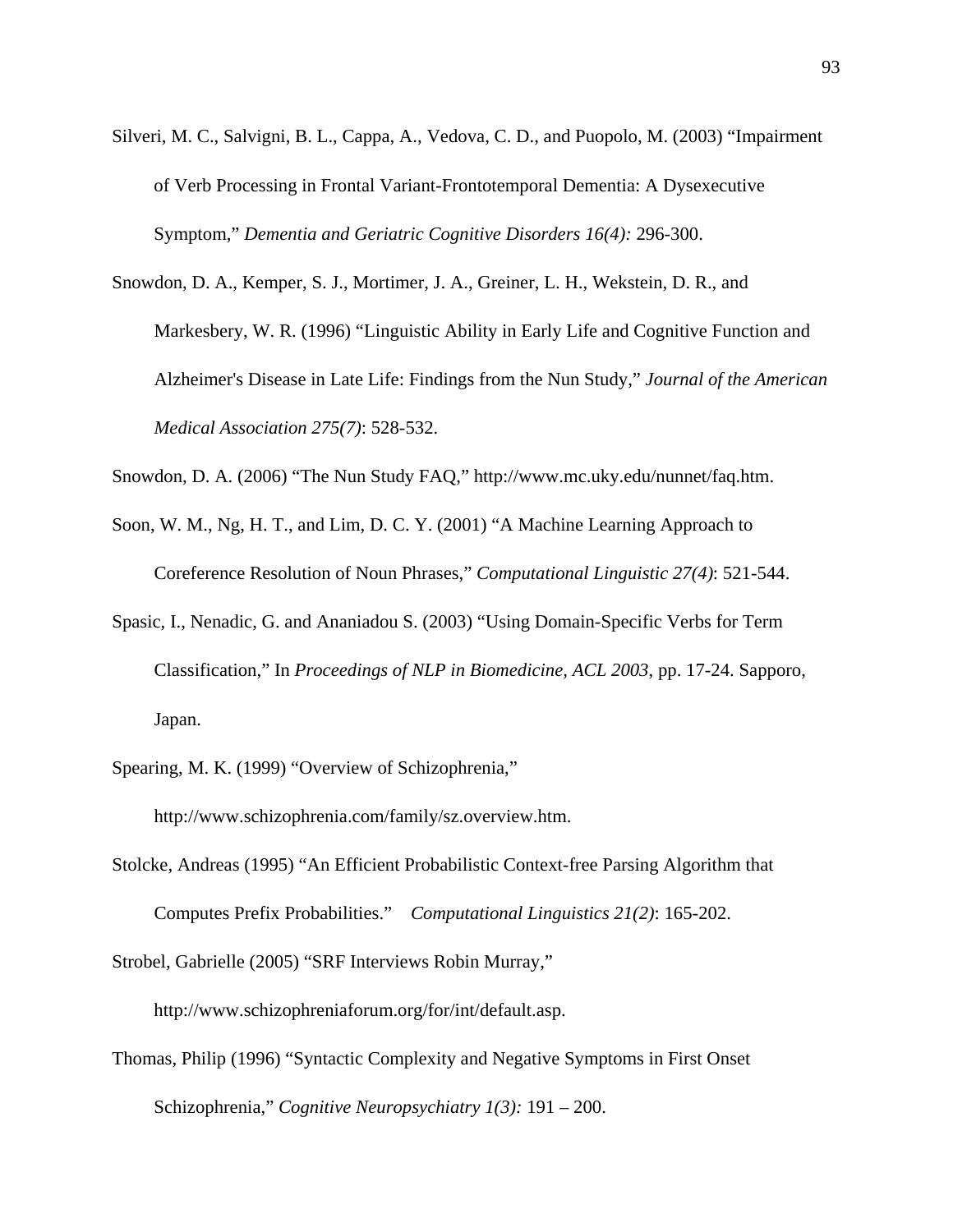- Thomas, P., King, K, and Fraser, W. I. (1986) "Positive and Negative Symptoms of Schizophrenia and Linguistic Performance," *Acta Psychiatrica Scandinavica 76(2)*: 144-51.
- Thomas, P., King, K., and Fraser, W. I. (1990) "Linguistic Performance in Schizophrenia: A Comparison of Acute and Chronic Patients," *British Journal of Psychiatry 156*: 204-210.
- Thomas, P.; Leudar, I.; Newby, D.; and Johnston, M. (1993) "Syntactic Processing and Written Language Output in First Onset Psychosis," *Journal of Communication Disorders 26*: 209–230.
- Thomas, P., Kearney, G., Napier, E., Ellis, E., Leudar, I., and Johnston, M. (1996) "The Reliability and Characteristics of the Brief Syntactic Analysis," *Bristish of Psychiatry 168*: 334-343.
- Thompson, C. K., Shapiro, L. P., Kiran, S., and Sobecks, J. (2003) "The Role of Syntactic Complexity in Treatment of Sentence Deficits in Agrammatic Aphasia: the Complexity Account of Treatment Efficacy (CATE)," *Journal of Speech, Language, and Hearing Research 46(3)*: 591-607.
- Tomoeda, C. K., Bayles, K. A., Boone, D. R., Kaszniak, A. W., and Slauson, T. J. (1990) "Speech Rate and Syntactic Complexity Effects on the Auditory Comprehension of Alzheimer Patients," *Journal of Communication Disorders 23(2)*: 151-161.
- Toutanova, K., Klein, D., Manning, C., and Singer Y. (2003) "Feature-Rich Part-of-Speech Tagging with a Cyclic Dependency Network," In *Proceedings of HLT-NAACL 2003*, pp. 252-259.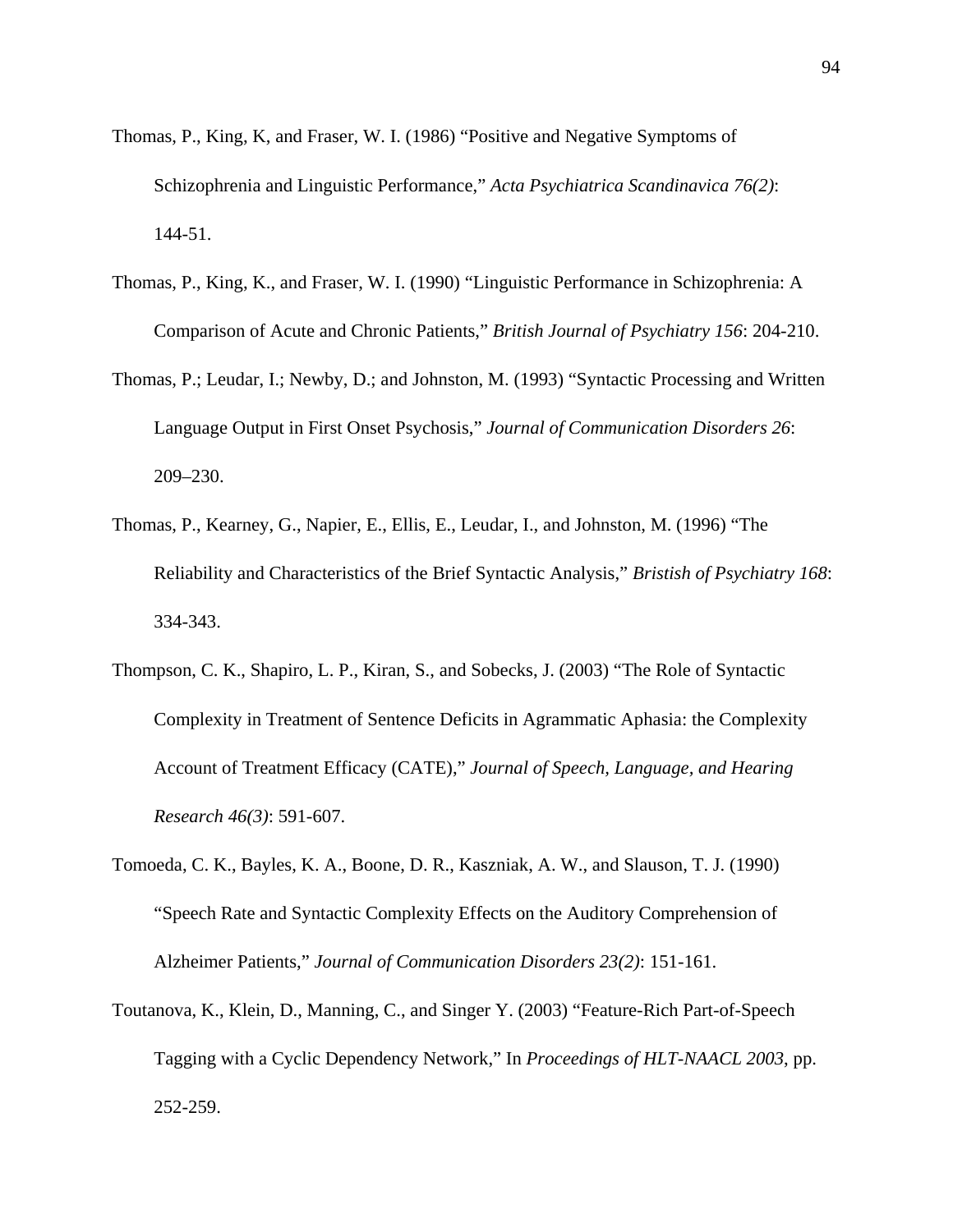- Turner, A. and Greene, E. (1977) *The Construction and Use of a Propositional Text Base*, University of Colorado Psychology Department, Boulder, CO.
- Turner, Trevor (2003) *Schizophrenia: Your Questions Answered.* London, UK: Elsevier Science Ltd.
- Van Riezen, Henk and Vrijmoed-de Vries, Maria C. (2000) *Rating Scales for Psychoneuropharmacology* (CD-ROM edition), Elsevier.
- Weinstein, S, Woodward, I. S., Werker, J. F., Ngan, E. T. (2005) "Functional Mediation of the Association between Structural Abnormality and Symptom Severity in Schizophrenia," *Schizophrenia Bulletin 31*: 439–440.
- World Health Organization (1992) *The ICD-10 Classification of Mental and Behavioural Disorders*. Geneva: World Health Organization.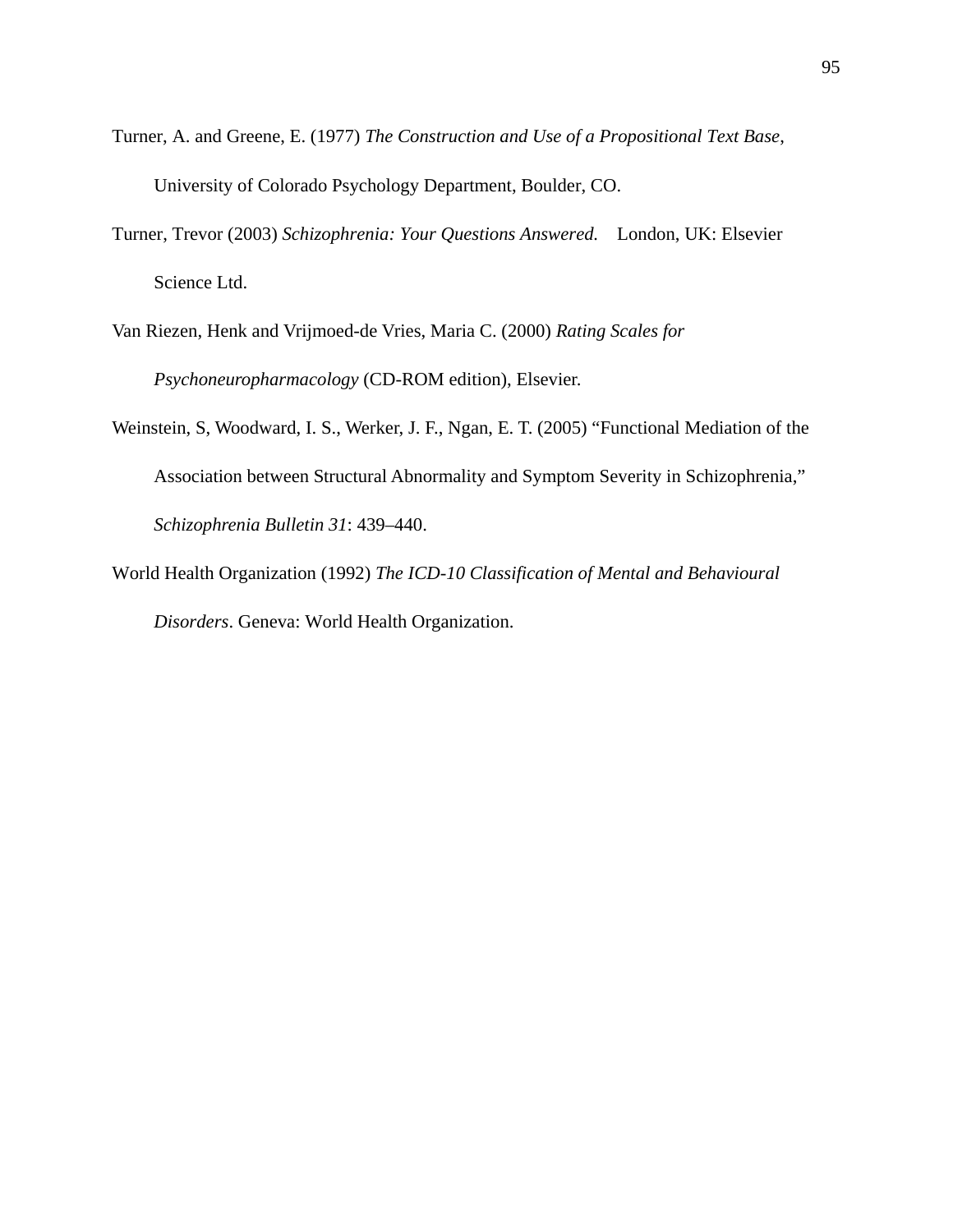# **APPENDIX A**

# **VOCABULARY ANALYZER README**

VocabAnalyzer version 0.5

Released on Feb 27, 2006

usage: edu.uga.caspr.posresearch.VocabAnalyzer

 [-saveToTextFile textOutputFilename] [-tagger taggerClassName] [-freqList freqFilename] [-firstHowMany numberOfCommonestWords] [-interval interval]  $[-TTR]$ -files textFilenames

No graphical user interface has been implemented for this version.

On a Windows machine where Java 1.5 is installed,

simply use the run.bat file to test-run it .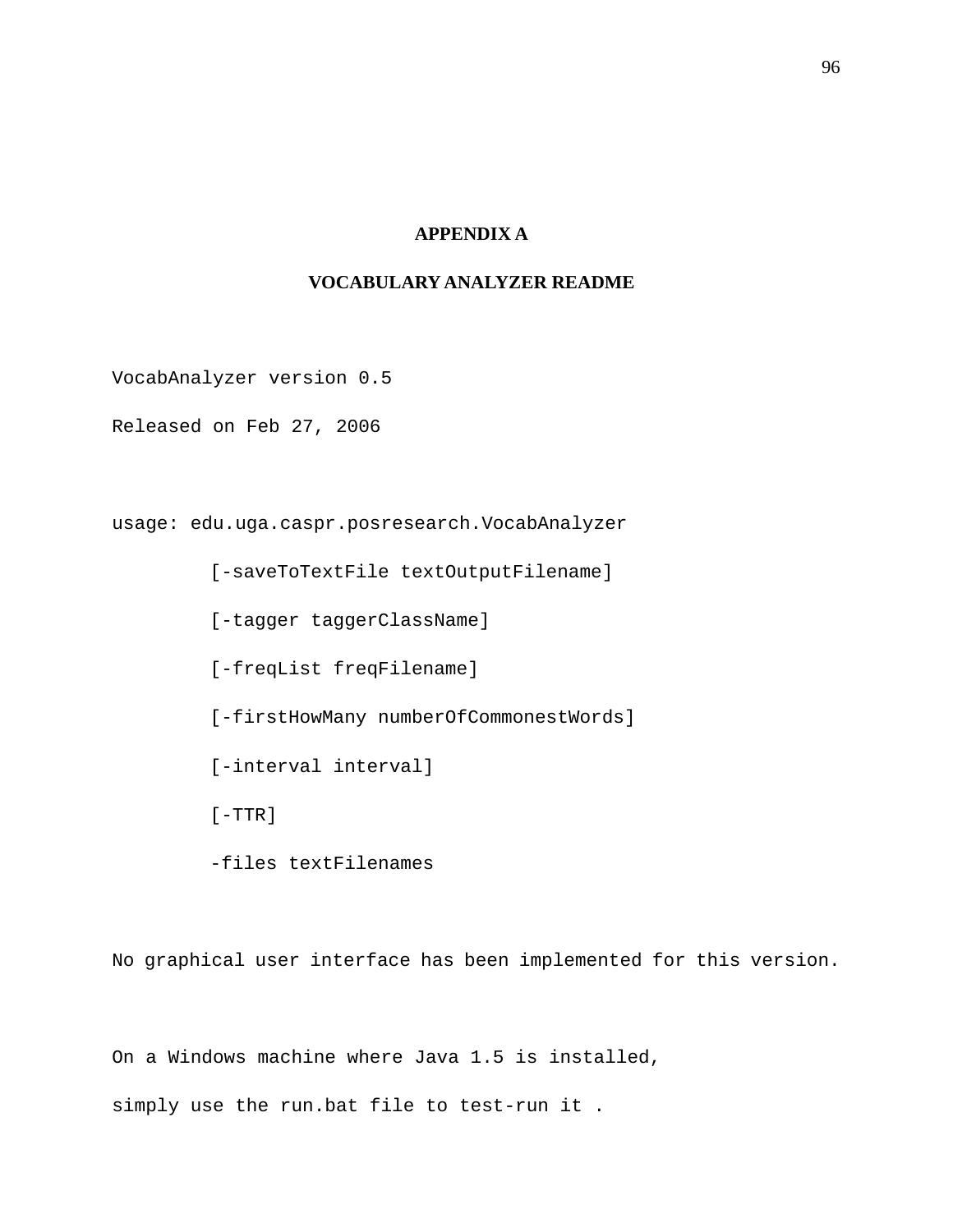On a Unix/Linux machine where Java 1.5 is installed, first chmod run.sh to executable,

and then type "run.sh" to test-run it.

Change the arguments in the .bat/.sh file as you wish.

1) The default output is standard output,

but you may choose to save the output to a text file.

2) There are two tagger plugins to choose from:

the default is

edu.uga.caspr.ideaDensity.implementations.OpenNLPTagger,

but you can choose to use

edu.uga.caspr.ideaDensity.implementations.StanfordTagger,

or to write a tagger class yourself which implements

edu.uga.caspr.dlevel.PennTreeStyleTagger.

3) The default frequency list is "models/BNC\_lemma.txt",

but you can choose to supply any other word frequency list in plain text format with one lemma each line.

4) The default size of common vocabulary is 6000 words,

but you may choose to specify any other number that is smaller than or equal to the size of the frequency list.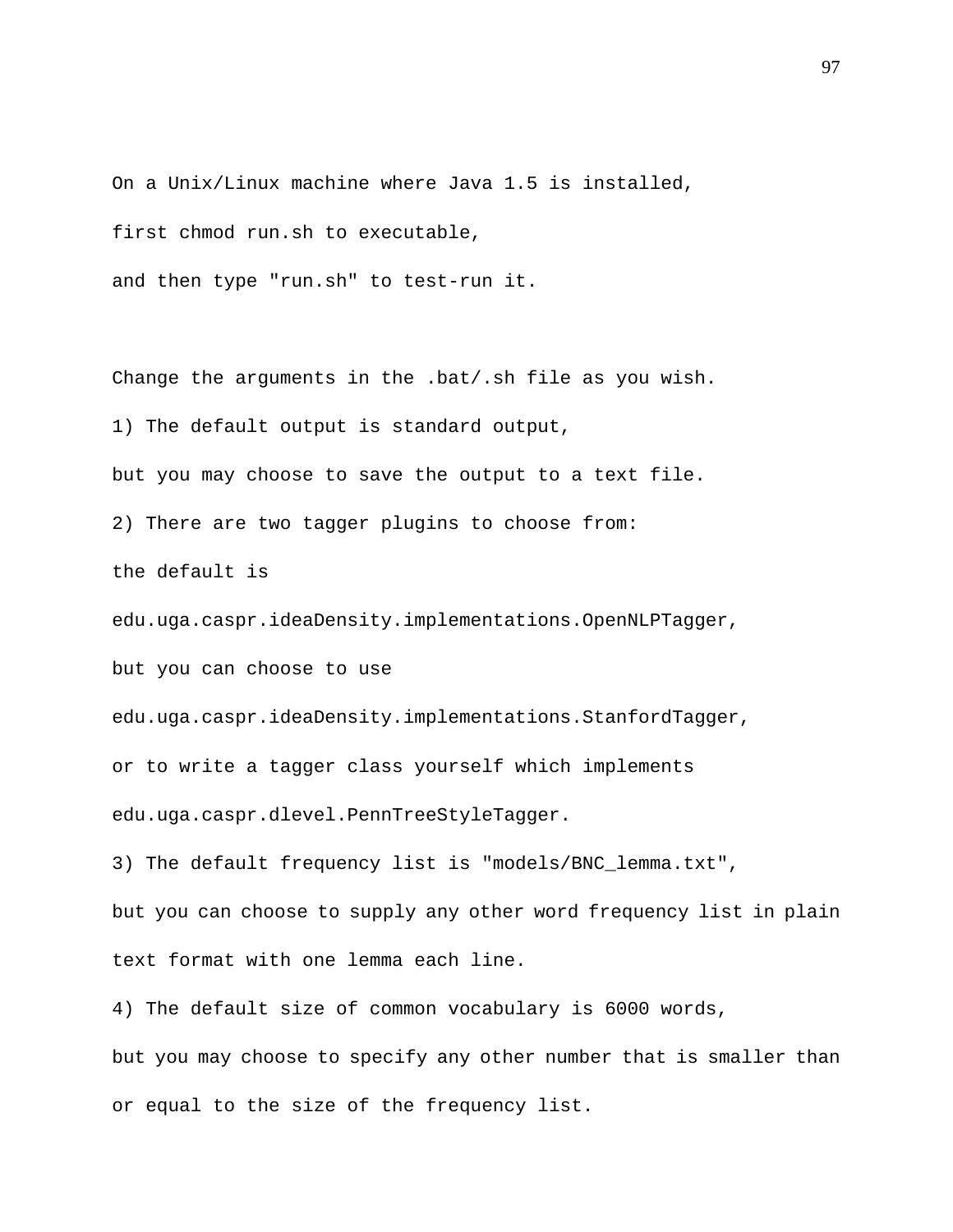5) The default group size for word rarity is 500 words, but you may choose to use any number that is smaller than or equal to the common vocabulary size.

6) By default, the TTR calculator is turned off.

You can turn it on by using the option -TTR.

7) The input filenames are mandatory.

Thank you for using VocabAnalyzer 0.5.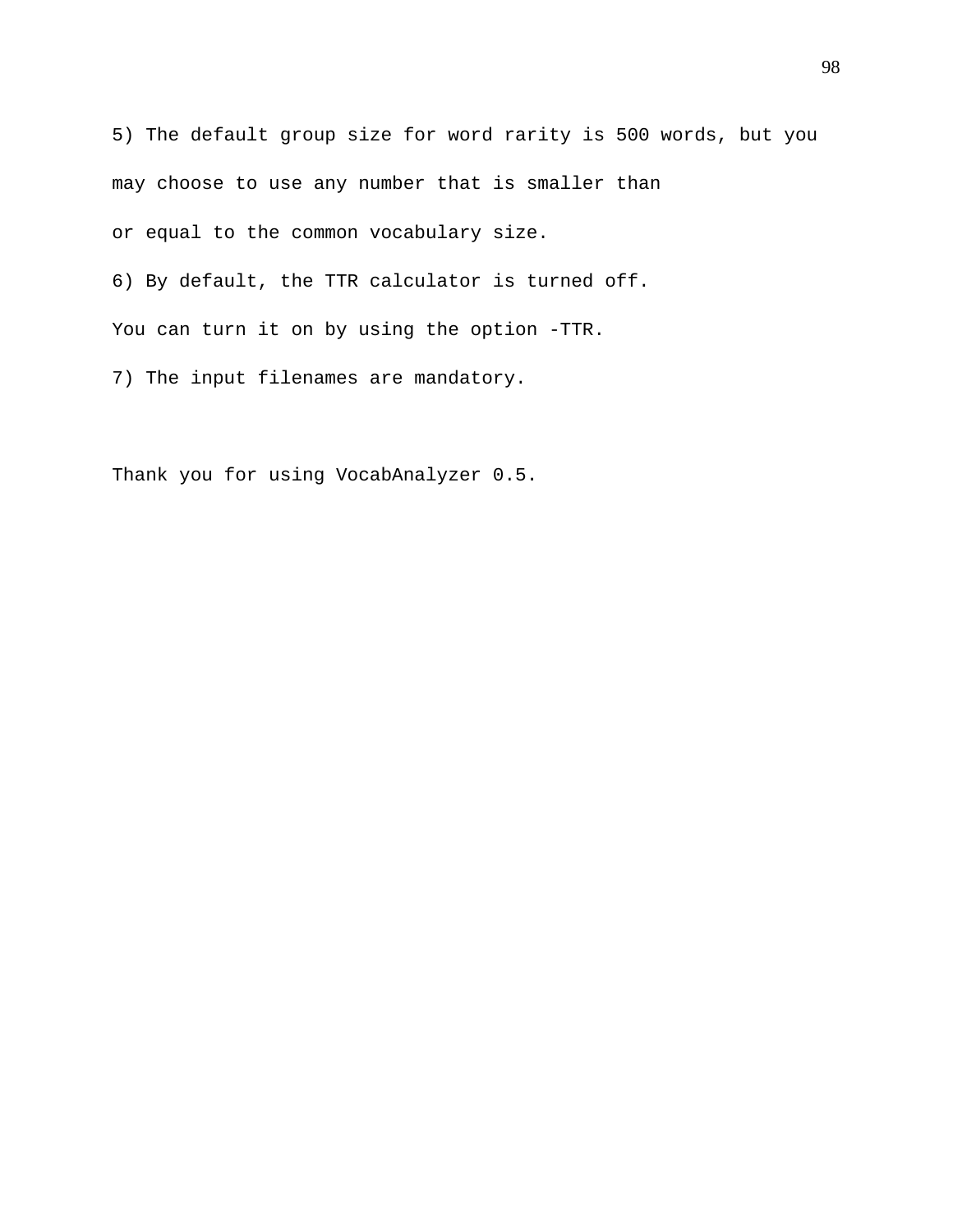## **APPENDIX B**

## **D-LEVEL RATER README**

DLevelRater version 0.5

Released on Jan 17, 2006

usage: edu.uga.caspr.dlevel.TextRater

[-verbose] [-saveToTextFile textOutputFilename] [-parser parserClassName] -files textFilenames

No graphical user interface has been implemented for this version.

On a Windows machine where Java 1.5 is installed, simply use the run.bat file to test-run it.

On a Unix/Linux machine where Java 1.5 is installed,

first chmod run.sh to executable,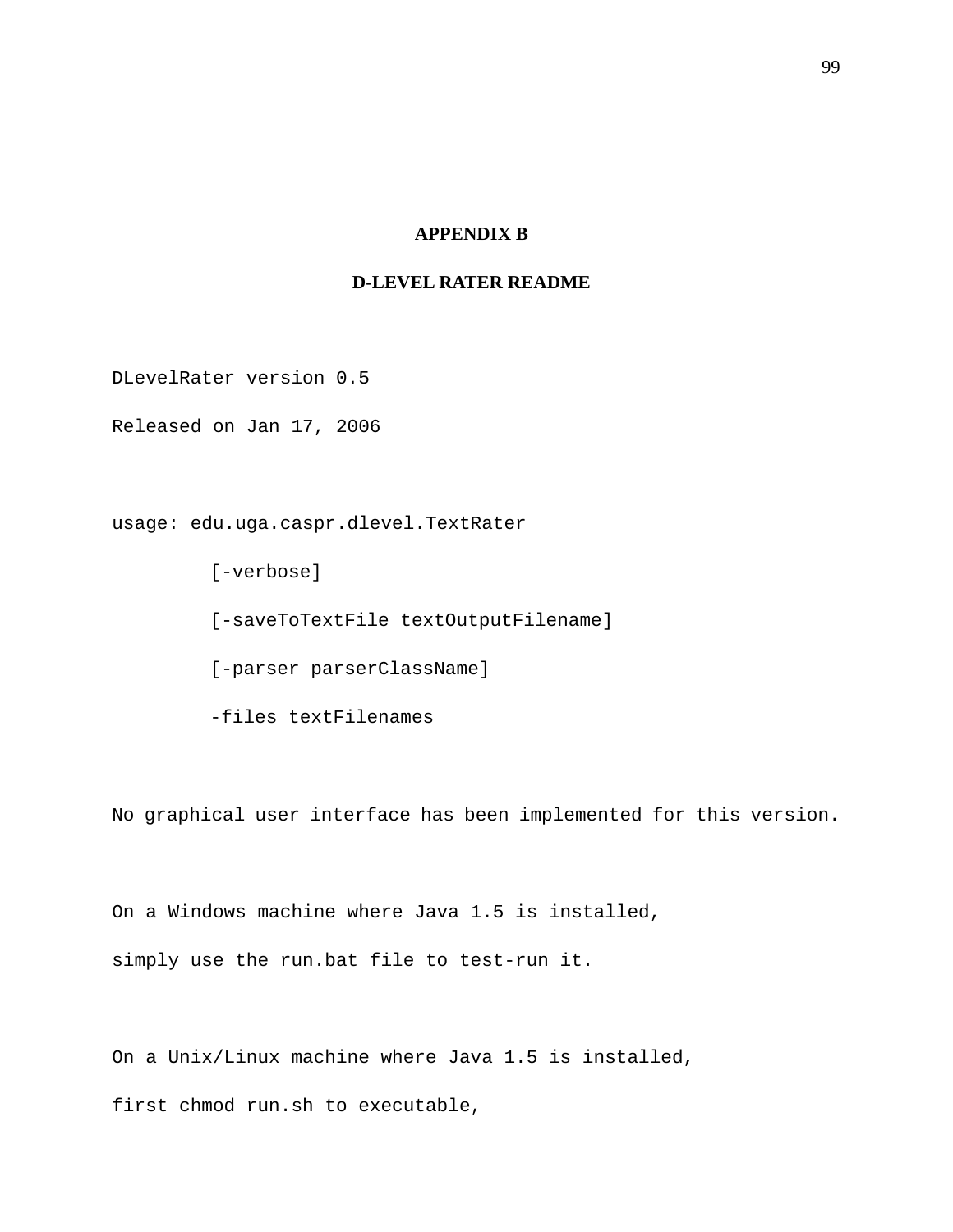and then type "run.sh" to test-run it.

Change the arguments in the .bat/.sh file as you wish.

1) Choose the -verbose option to see the justifications for the ratings.

2) The default output is standard out,

but you can choose the –saveToTextFile option

to save the output to an output text file.

3) There are two parser plugins to choose from:

the default is

edu.uga.caspr.dlevel.implementations. OpenNLPParser,

but you can choose to use

edu.uga.caspr.dlevel.implementations.StanfordParser,

or to write a parser class yourself which implements

edu.uga.caspr.dlevel.PennTreeStyleParser.

4) The input filenames are mandatory.

Thank you for using DLevelRater 0.5.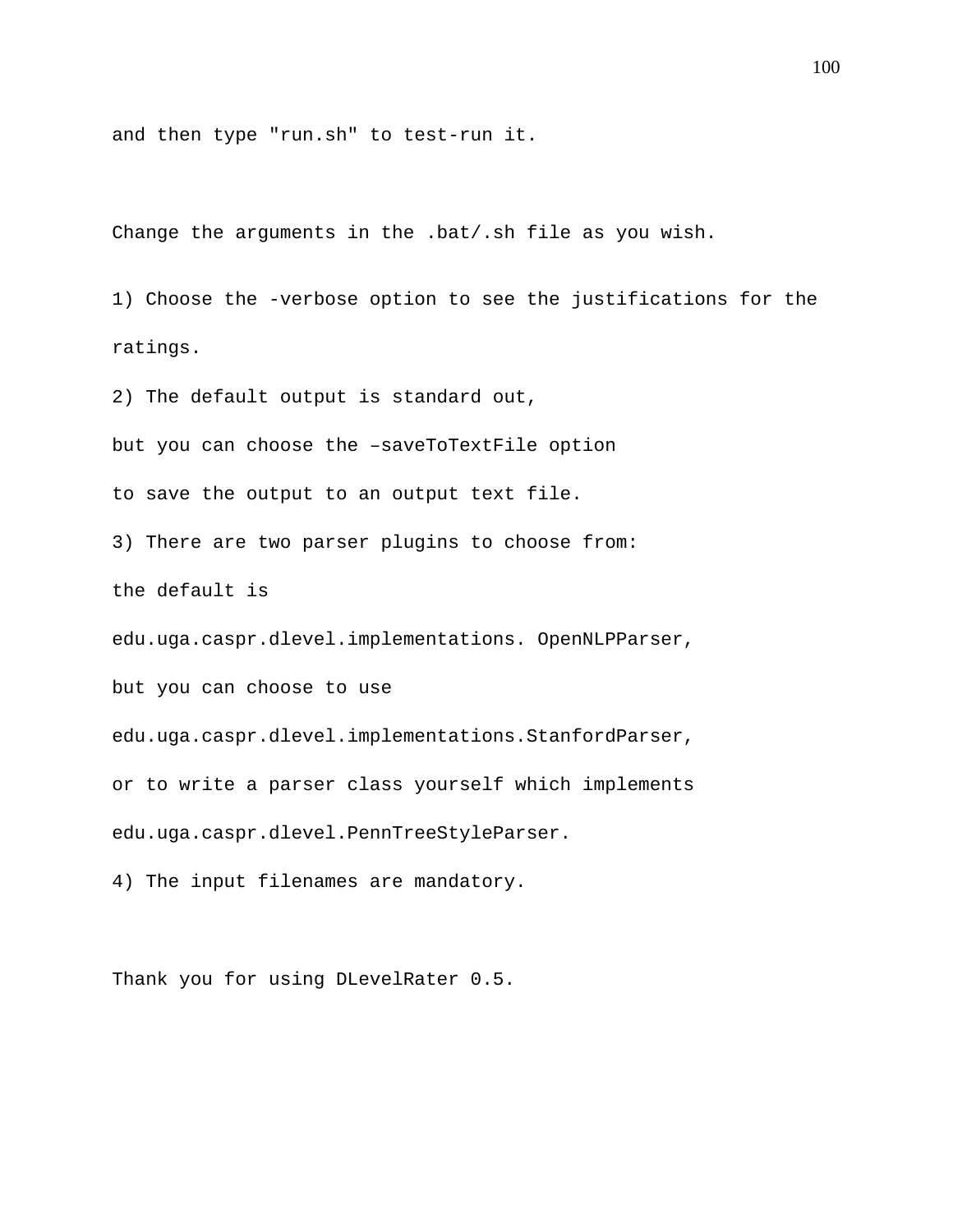## **APPENDIX C**

## **IDEA DENSITY RATER README**

IdeaDensityRater version 0.5

Released on Feb 27, 2006

usage: edu.uga.caspr.ideaDensity.IdeaDensityRater

[-saveToTextFile textOutputFilename]

[-tagger taggerClassName]

-files textFilenames

No graphical user interface has been implemented for this version.

On a Windows machine where Java 1.5 is installed, simply use the run.bat file to test-run it.

On a Unix/Linux machine where Java 1.5 is installed,

first chmod run.sh to executable,

and then type "run.sh" to test-run it.